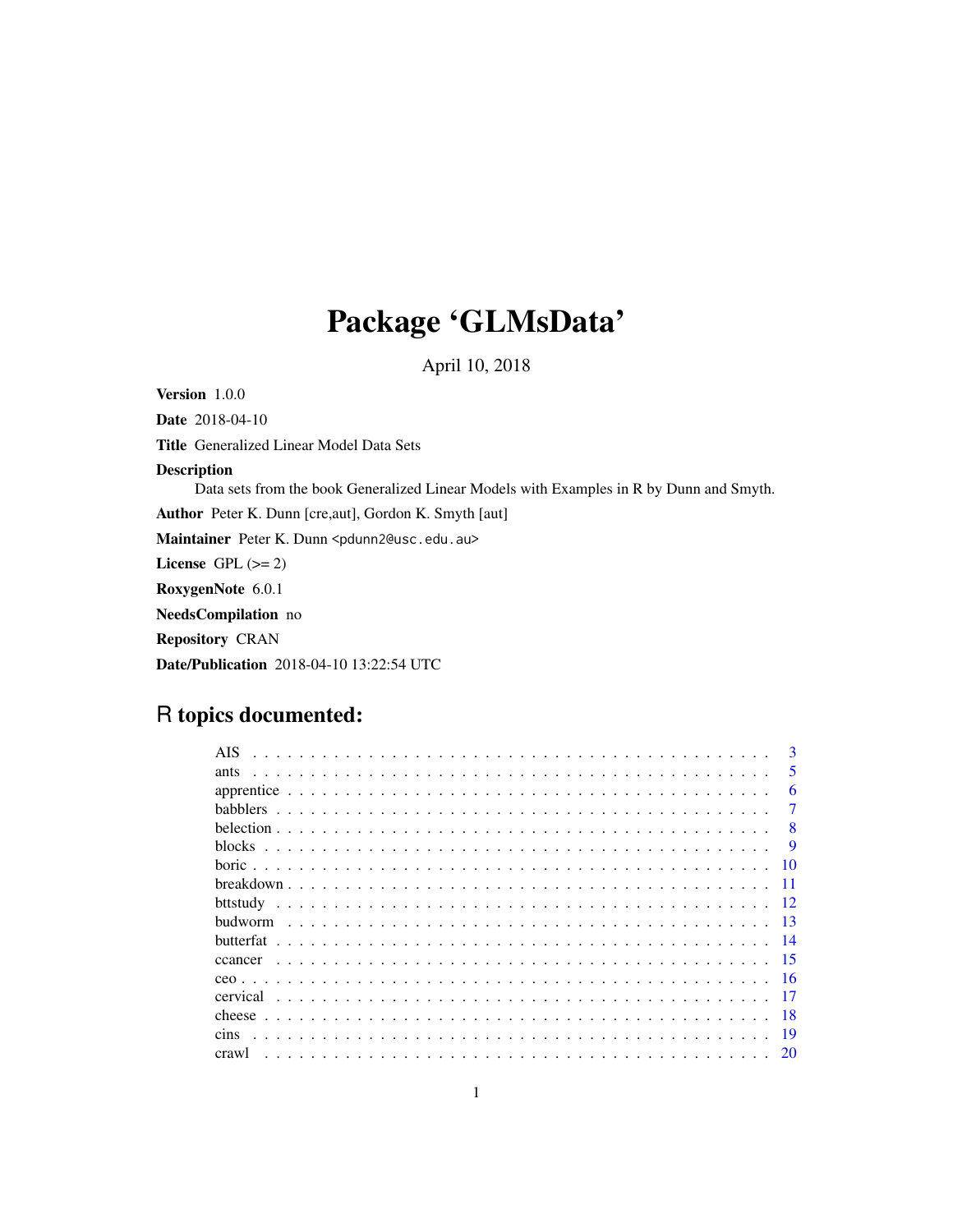|                         | 21 |
|-------------------------|----|
| danishlc                | 22 |
| dental                  | 23 |
|                         | 24 |
|                         | 25 |
|                         | 26 |
|                         | 27 |
|                         | 28 |
|                         | 29 |
|                         | 30 |
| failures                | 31 |
|                         | 31 |
| fineroot                | 33 |
|                         | 34 |
|                         | 35 |
|                         |    |
|                         | 36 |
| fluoro                  | 37 |
|                         | 38 |
|                         | 39 |
|                         | 40 |
|                         | 41 |
|                         | 42 |
|                         | 43 |
| gpsleep                 | 44 |
| grazing                 | 44 |
|                         | 45 |
|                         | 46 |
|                         | 47 |
|                         | 48 |
|                         | 49 |
|                         | 50 |
|                         | 50 |
| leukwbc                 | 51 |
| lime                    | 52 |
|                         | 53 |
|                         | 55 |
| mandible                | 56 |
|                         |    |
| manuka                  | 56 |
| motorins                | 57 |
| mutagen                 | 59 |
| mutantfreq              | 60 |
| nambeware               | 61 |
| $n$ hospital $\ldots$ . | 62 |
|                         | 63 |
|                         | 64 |
| paper                   | 65 |
|                         | 66 |
| phosphorus              | 67 |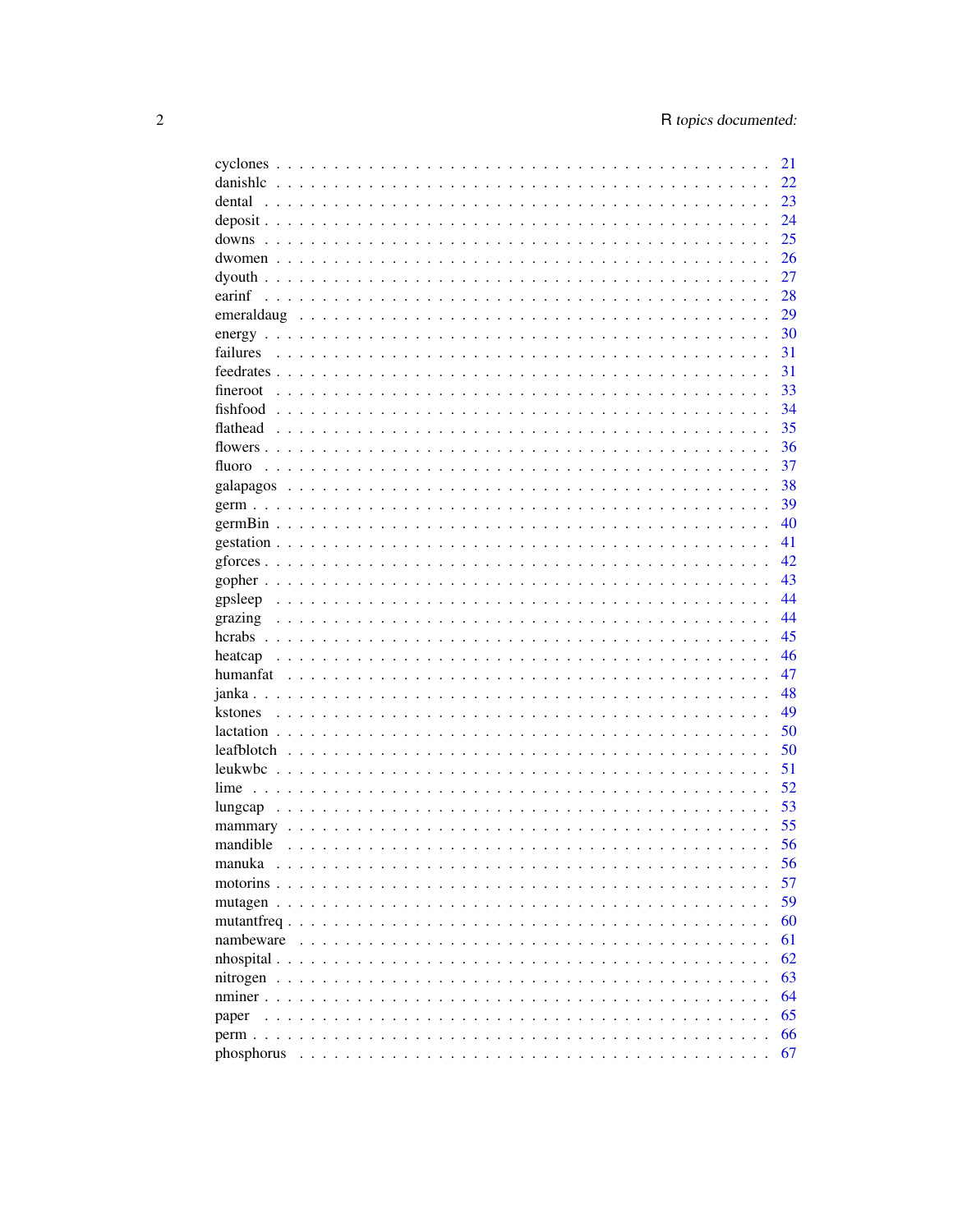<span id="page-2-0"></span>

|                                                                                                                                                                                              | 68 |
|----------------------------------------------------------------------------------------------------------------------------------------------------------------------------------------------|----|
|                                                                                                                                                                                              | 68 |
|                                                                                                                                                                                              | 69 |
|                                                                                                                                                                                              | 70 |
| punting                                                                                                                                                                                      | 71 |
|                                                                                                                                                                                              | 72 |
|                                                                                                                                                                                              | 73 |
| rootstock<br>$\sim$                                                                                                                                                                          | 74 |
| rrates                                                                                                                                                                                       | 74 |
| rtrout<br>$\ddot{\phantom{a}}$<br>$\ddot{\phantom{a}}$                                                                                                                                       | 75 |
|                                                                                                                                                                                              | 76 |
|                                                                                                                                                                                              | 77 |
| sdrink<br>$\mathbf{1}$ $\mathbf{1}$ $\mathbf{1}$ $\mathbf{1}$ $\mathbf{1}$<br>$\sim$                                                                                                         | 78 |
| seabirds<br>$\ddot{\phantom{a}}$<br>$\ddot{\phantom{a}}$<br>$\cdot$<br>$\ddot{\phantom{a}}$                                                                                                  | 79 |
|                                                                                                                                                                                              | 80 |
|                                                                                                                                                                                              | 81 |
| sharpener                                                                                                                                                                                    | 82 |
| sheep<br>$\sim$<br>$\ddot{\phantom{0}}$<br>$\ddotsc$                                                                                                                                         | 83 |
| shuttles                                                                                                                                                                                     | 84 |
| teenconcerns                                                                                                                                                                                 | 85 |
|                                                                                                                                                                                              | 86 |
| toxo<br>and a string                                                                                                                                                                         | 87 |
| triangle                                                                                                                                                                                     | 88 |
|                                                                                                                                                                                              | 89 |
| turbines                                                                                                                                                                                     | 90 |
| urinationD<br>$\overline{a}$                                                                                                                                                                 | 91 |
| urinationL.<br>and a straight and<br>$\mathbf{r}$ and $\mathbf{r}$ and $\mathbf{r}$ and $\mathbf{r}$<br>$\ddot{\phantom{0}}$<br>$\ddot{\phantom{0}}$<br>$\mathbf{r}$<br>$\ddot{\phantom{a}}$ | 92 |
| wacancer                                                                                                                                                                                     | 93 |
| wheatrain                                                                                                                                                                                    | 93 |
|                                                                                                                                                                                              | 94 |
| wwomen $\ldots$<br>$\mathbf{L}$                                                                                                                                                              | 95 |
|                                                                                                                                                                                              | 96 |
|                                                                                                                                                                                              |    |
|                                                                                                                                                                                              | 98 |

### **Index**

AIS

Australian Institute of Sports (AIS) data

### Description

Physical measurements and blood measurements from high performance athletes at the AIS

### **Usage**

data(AIS)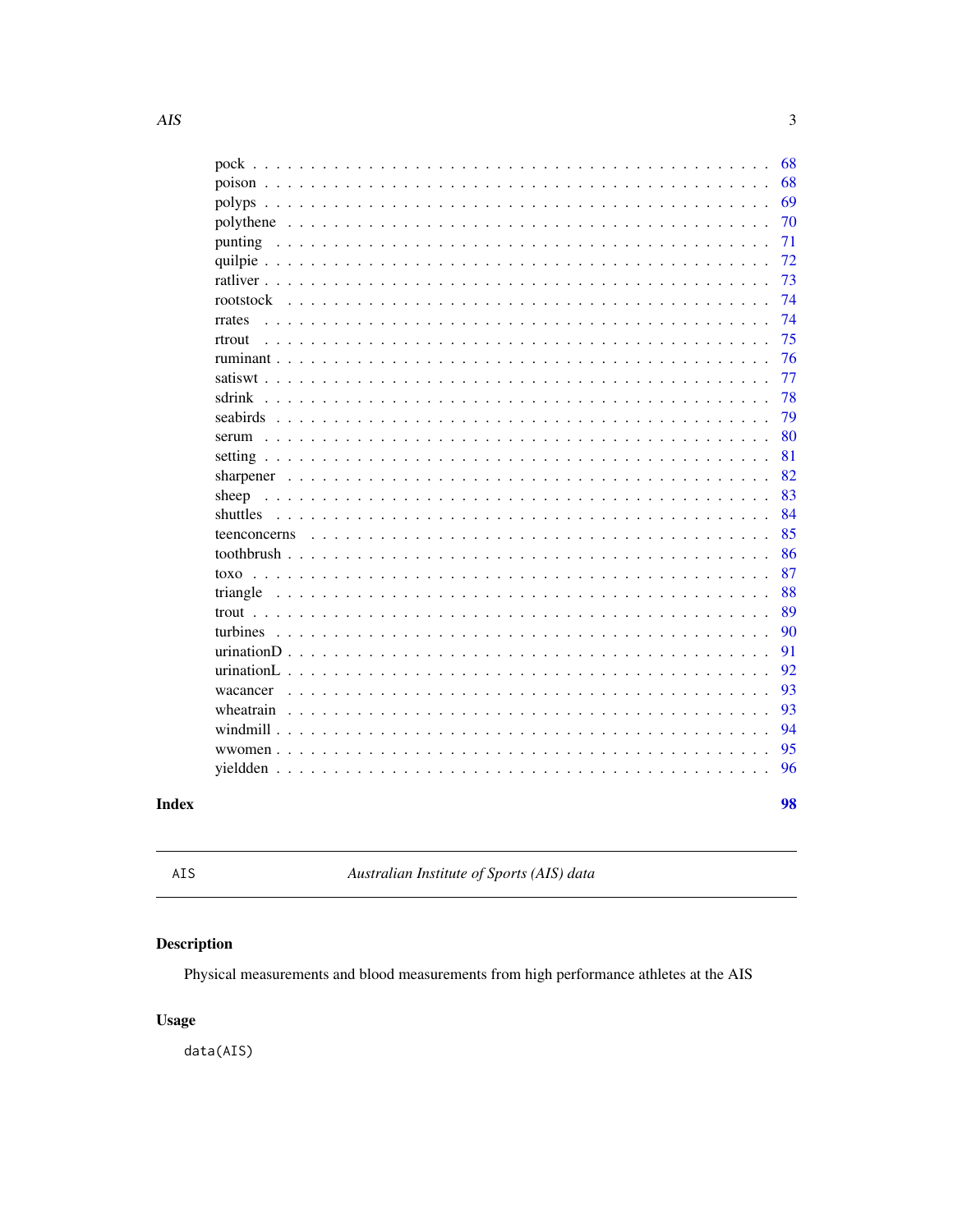#### Format

A data frame containing 202 observations with the following 13 variables.

Sex the sex of the athlete: F means female, and M means male

- Sport the sport of the athlete; one of BBall (basketball), Field, Gym (gymnastics), Netball, Rowing, Swim (swimming), T400m, (track, >400m), Tennis, TPSprnt (track sprint events), WPolo (waterpolo)
- LBM lean body mass, in kg
- Ht height, in cm
- Wt weight, in kg
- BMI body mass index, in kg per metre-squared
- SSF sum of skin folds
- PBF percentage body fat
- RBC red blood cell count, in  $10^{12}$  per litre
- WBC white blood cell count, in  $10^{12}$  per litre
- HCT hematocrit, in percent
- HGB hemoglobin concentration, in grams per decilitre
- Ferr plasma ferritins, in ng per decilitre

#### Details

The data give measurements from high-performance athletes from the Australian Institute of Sport (AIS), for 202 athletes (102 males; 100 females) on 13 variables. Telford and Cunningham (1991) provide more information on how the data were collected.

From the paper: "The main aim of the statistical analysis was to determine whether there were any hematological differences, on average, between athletes from the various sports, between the sexes, and whether there was an effect of mass or height" (p. 789).

#### Source

OZDASL, available on-line at <http://www.statsci.org/data/>.

#### References

Telford, R. D. and Cunningham, R. B. (1991) Sex, sport, and body-size dependency of hematology in highly trained athletes. *Medicine and Science in Sports and Exercise*, 23(7):788–794.

#### Examples

data(AIS) summary(AIS)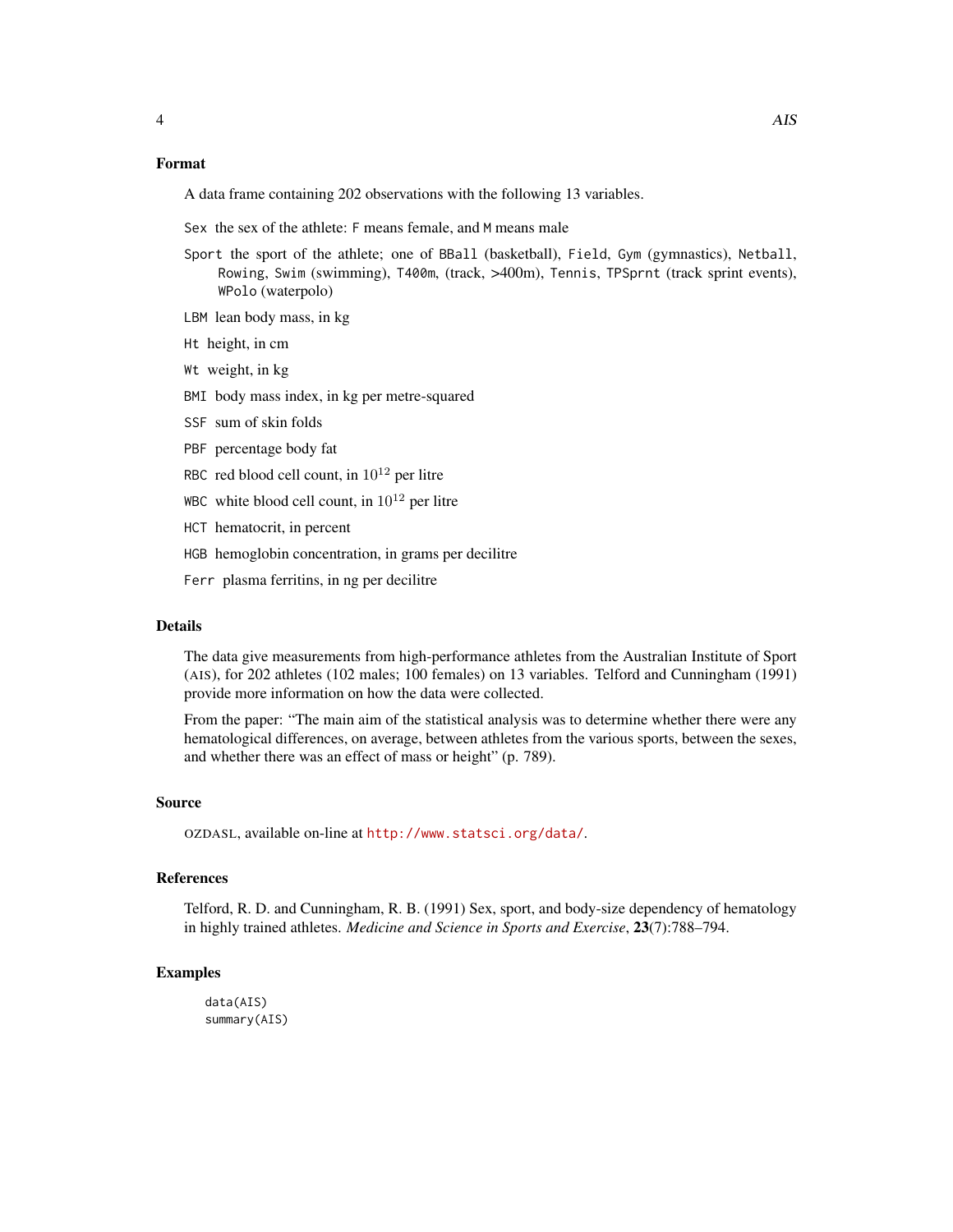<span id="page-4-0"></span>

The number of ant species in New England (USA)

#### Usage

data(ants)

#### Format

A data frame containing 44 observations with the following 5 variables.

Site an abbreviation for the site name

Srich species richness (number of ant species); a numeric vector

Habitat the habitat type: a factor with levels Bog and Forest

Latitude the latitude (in decimal degrees) for the site; a numeric vector

Elevation the elevation, in metres above sea level; a numeric vector

#### Details

The data give the ant species richness (number of ant species) found in 64 square metre sampling grids, in 22 bogs and 22 forests surrounding the bogs, in Connecticut, Massachusetts and Vermont (USA). The sites span a 3-degrees of latitude in New England.

#### Source

N. J. Gotelli and A. M. Ellison (2002). Biogeography at a regional scale: determinants of ant species density in bogs and forests of New England. *Ecology*, 83, 1604–1609.

#### References

Aaron M. Ellison (2004) Bayesian inference in ecology. *Ecology Letters*, 7, 509–520.

#### Examples

data(ants) summary(ants)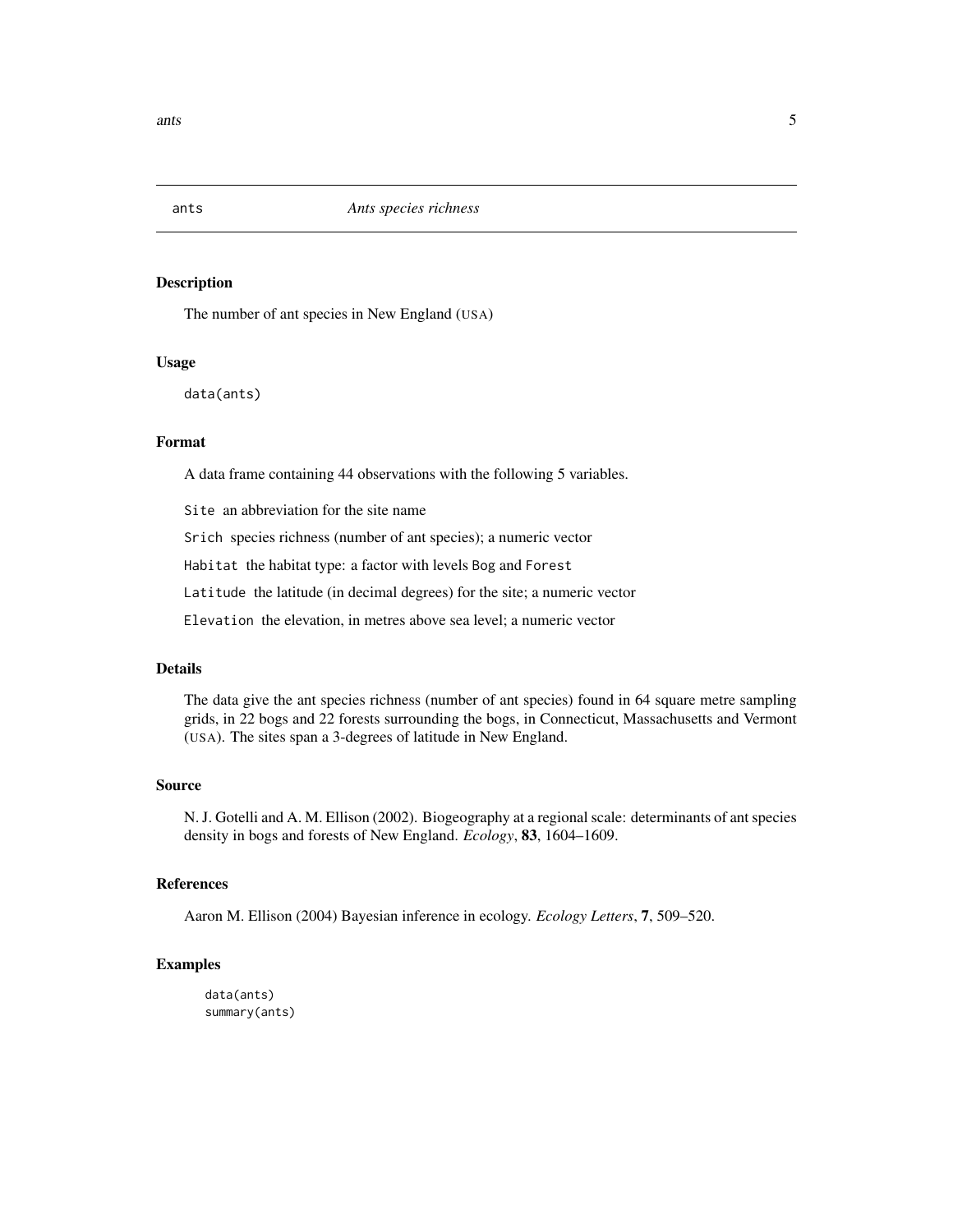<span id="page-5-0"></span>

The number of apprentices migrating to Edinburgh

#### Usage

data(apprentice)

#### Format

A data frame with 33 observations on the following 5 variables.

- Dist the distance from Edinburgh (unit unknown, presumably miles); a numeric vector
- Apps the number of apprentices moving to Edinburgh from the given county (given in row labels); a numeric vector
- Pop the population (in thousands) of the given county; a numeric vector
- Urban the degree of urbanization as measured by the percentage of the population living in urban settlements; a numeric vector
- Locn the location of the county relative to Edinburgh; a factor with levels North, South and West

#### Details

The data record the number of apprentices moving to Edinburgh between 1775 and 1799 from other Scottish counties.

#### Source

Andrew Lovett and Robin Flowerdew (1989) Analysis of count data using Poisson regression. *Professional Geographer*, 41(2), 190–198.

```
data(apprentice)
summary(apprentice)
```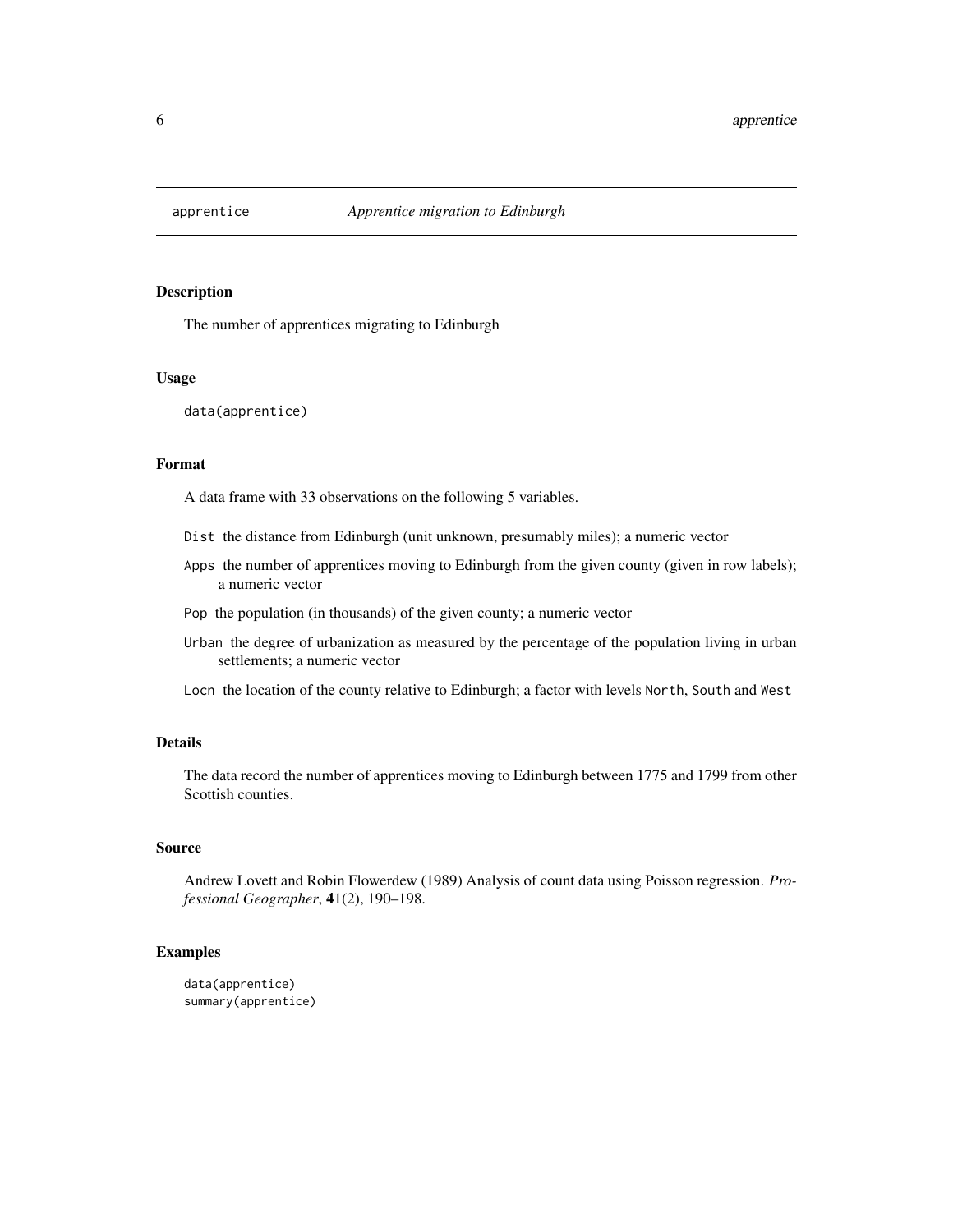<span id="page-6-0"></span>

The daily individual feeding rates of chestnut-crowned babblers

#### Usage

data(babblers)

#### Format

A data frame containing 97 observations with the following 8 variables.

ObsTime the length of observation (in decimal hours); a numeric vector

Sex the sex of the bird; one of f (female) or m (male)

Age the age of non-breeding group members; one of adult or yearling

Relatedness the pedigree-based relatedness to the brood; one of  $\theta$ . 5 (first-order relatives);  $\theta$ . 25 (second-order relatives) or 0 (more distant relatives)

ChickAge the age of the brood, in days; a numeric vector

BroodSize the size of the brood: a numeric vector

UnitSize the number of individuals in the unit; a numeric vector

FeedingRate the daily individual feeding rates, in feeds per hour; a numeric vector

#### Details

The data relate to a population of colour-ringed population of chestnut-crowned babblers in an area of the University of New South Wales Arid Zone Research Station, (Fowlers Gap, western New South Wales, Australia). The study determined whether, where and how often non-breeding group members contributed to providing for nestlings by monitoring the visit rate of tagged birds during 2007 and 2008. These data are extracted from a larger data set, extracted so that there is one (randomly chosen) observation for each individual bird.

#### Source

L. E. Browning, S. C. Patrick, L. A. Rollins, S. C. Griffith, and A. F. Russell (2012) Kin selection, not group augmentation, predicts helping in an obligate cooperatively breeding bird. *Proceedings of the Royal Society B*, 279(1743): 3861–3869. <http://dx.doi.org/10.1098/rspb.2012.1080>

L. E. Browning, S. C. Patrick, L. A. Rollins, S. C. Griffith, and A. F. Russell (2012) Data from: Kin selection, not group augmentation, predicts helping in an obligate cooperatively breeding bird. *Dryad Digital Repository*. <http://dx.doi.org/10.5061/dryad.ff868>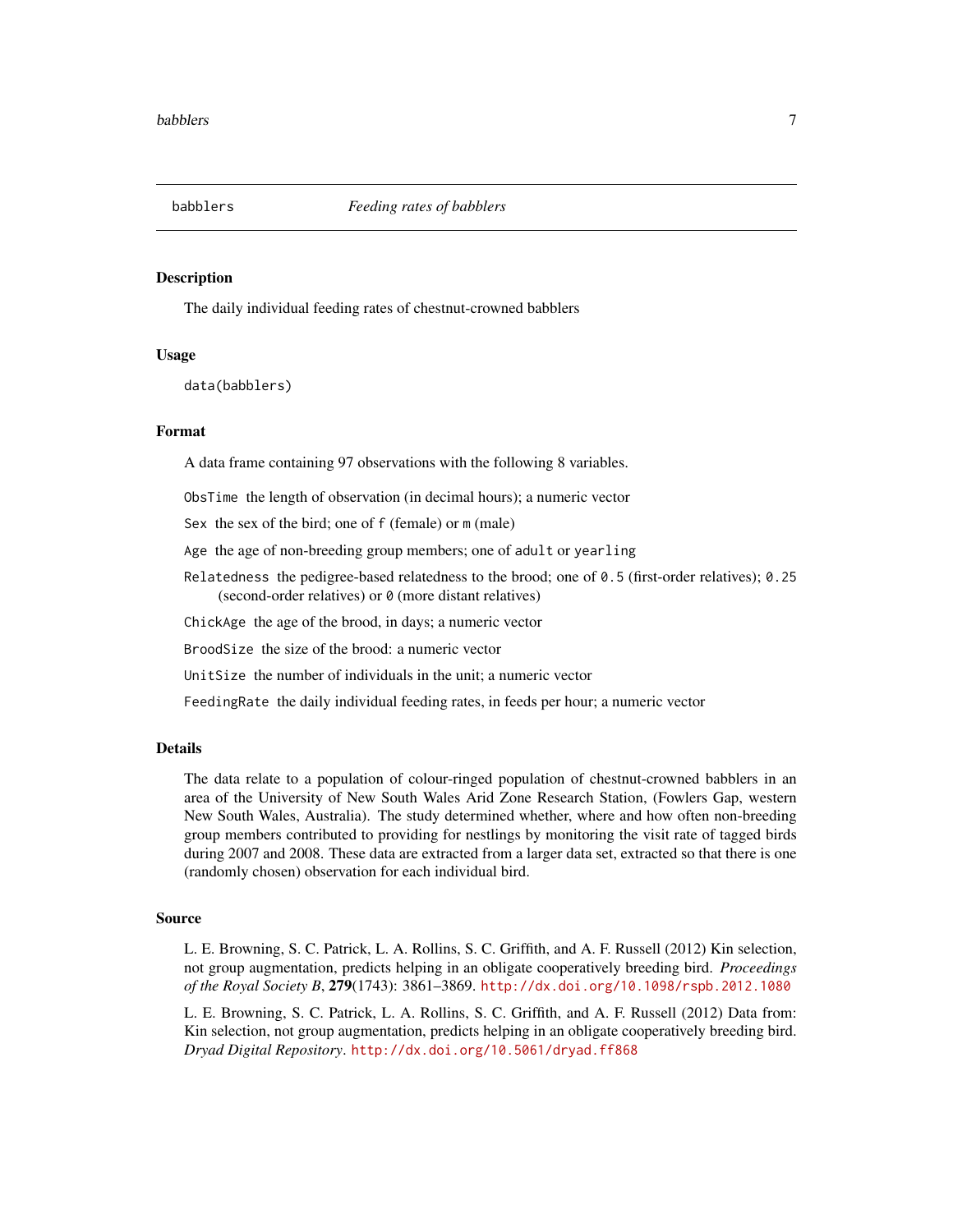#### <span id="page-7-0"></span>References

L. E. Browning, S. C. Patrick, L. A. Rollins, S. C. Griffith, and A. F. Russell (2012) Kin selection, not group augmentation, predicts helping in an obligate cooperatively breeding bird. *Proceedings of the Royal Society B*, 279(1743): 3861–3869. <http://dx.doi.org/10.1098/rspb.2012.1080>

#### Examples

data(babblers) summary(babblers)

belection *British election candidates*

#### Description

The number of candidates in the British general election in 1992

#### Usage

data(belection)

#### Format

A data frame with 55 observations on the following 4 variables.

Region the region; a factor with levels EastAnglia, EastMidlands, GreaterLondon, NorthWest, Scotland, SouthEast, SouthWest, Wales, WestMidlands and YorksHumbers

Party the political party; a factor with levels Cons, Green, Labour, LibDem and Other

Females the number of female candidates; a numeric vector

Males the number of male candidates; a numeric vector

#### Details

The data give the number of male and females candidates in the British general election held April 9, 1992.

#### Source

D. J. Hand, F. Daly, A. D. Lunn, K. J. McConway, and E. Ostrowski (1994) *A Handbook of Small Data Sets*, London: Chapman and Hall. Dataset 374.

#### References

The data originally came from: *The Independent*, Friday 27th March, 1992.

```
data(belection)
plot(Females/(Females+Males) ~ Party, data=belection)
```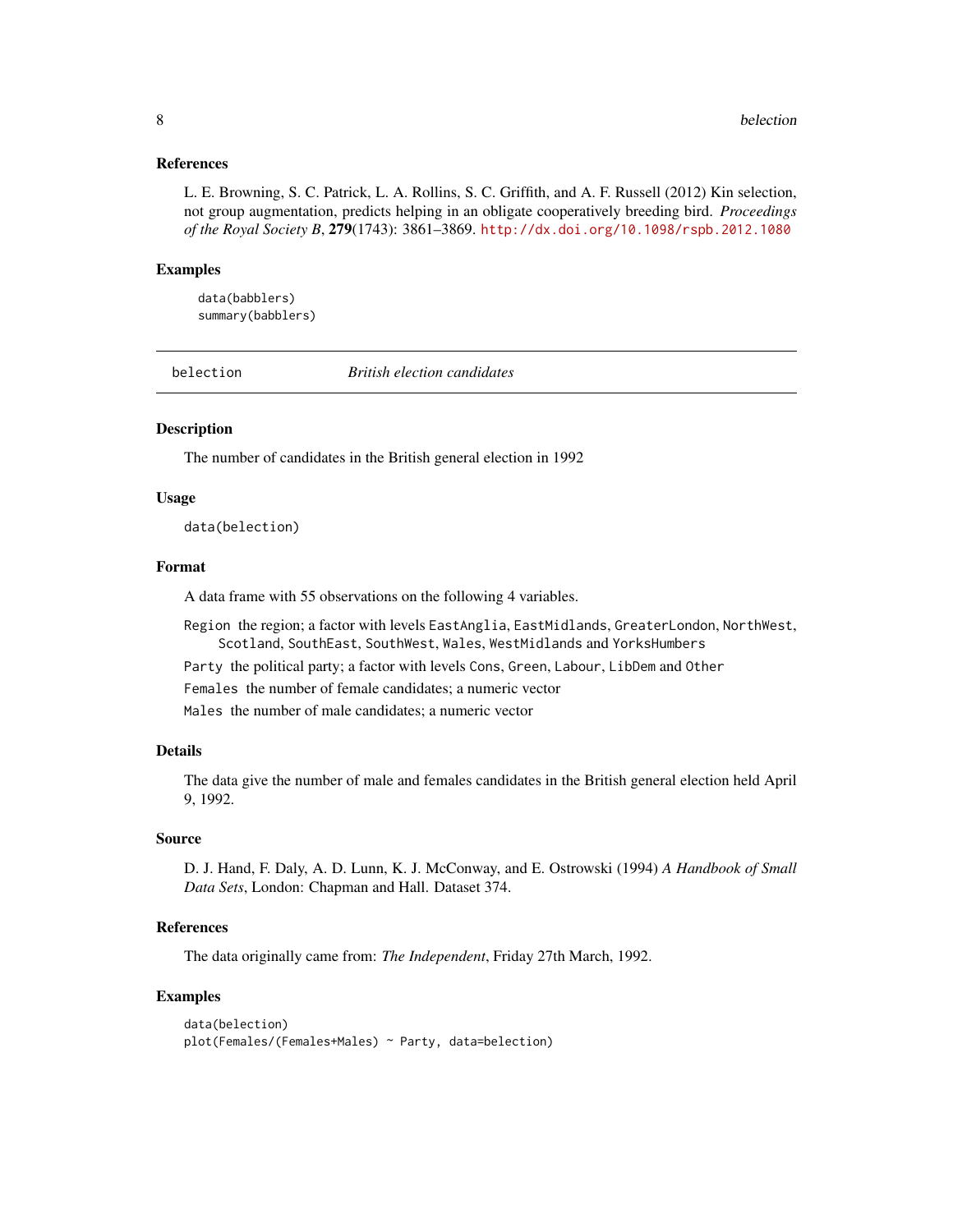<span id="page-8-0"></span>

The number of blocks stacked by children, and the time taken

#### Usage

data(blocks)

#### Format

A data frame with 100 observations on the following 6 variables.

Child the child; an identifier from A to Y

Number the number of blocks the child could successfully stack; a numeric vector

Time the time in seconds taken for the children to make their stack of blocks; a numeric vector

Trial the trial number on which the data were gathered (see Details); a factor with levels 1 and 2

Shape the shape of the blocks being stacked; a factor with levels Cube and Cylinder

Age the age of the child in completed years; a numeric vector

#### Details

Children were seated a a small table, and "told" to build a tower from the blocks as high as they could. This was demonstrated for the child. The time taken and the number of blocks used were recorded. The cubes were always presented first, then cylinders. The second trial was conducted one month later.

The blocks were "half inch cubes and cylinders included in Mrs. Hailmann's Beads No. 470 of Bradley's Kindergarten Material". Throughout the article, the children are referred to using male pronouns, but (in keeping with the custom at the time) it is unclear whether all children were males or not. However, since gender is not recorded the children may all have been boys.

The source (Johnson and Courtney 1931) gives the age in years and months. Here they have been converted to decimal years.

#### **Note**

The means given in Table 1 in Johnson and Courtney (1931) do not agree in every case with the data given in that same table.

#### Source

Buford Johnson and Dorothy Moore Courtney (1931) Tower building, *Child Development*, 2(2), 161–162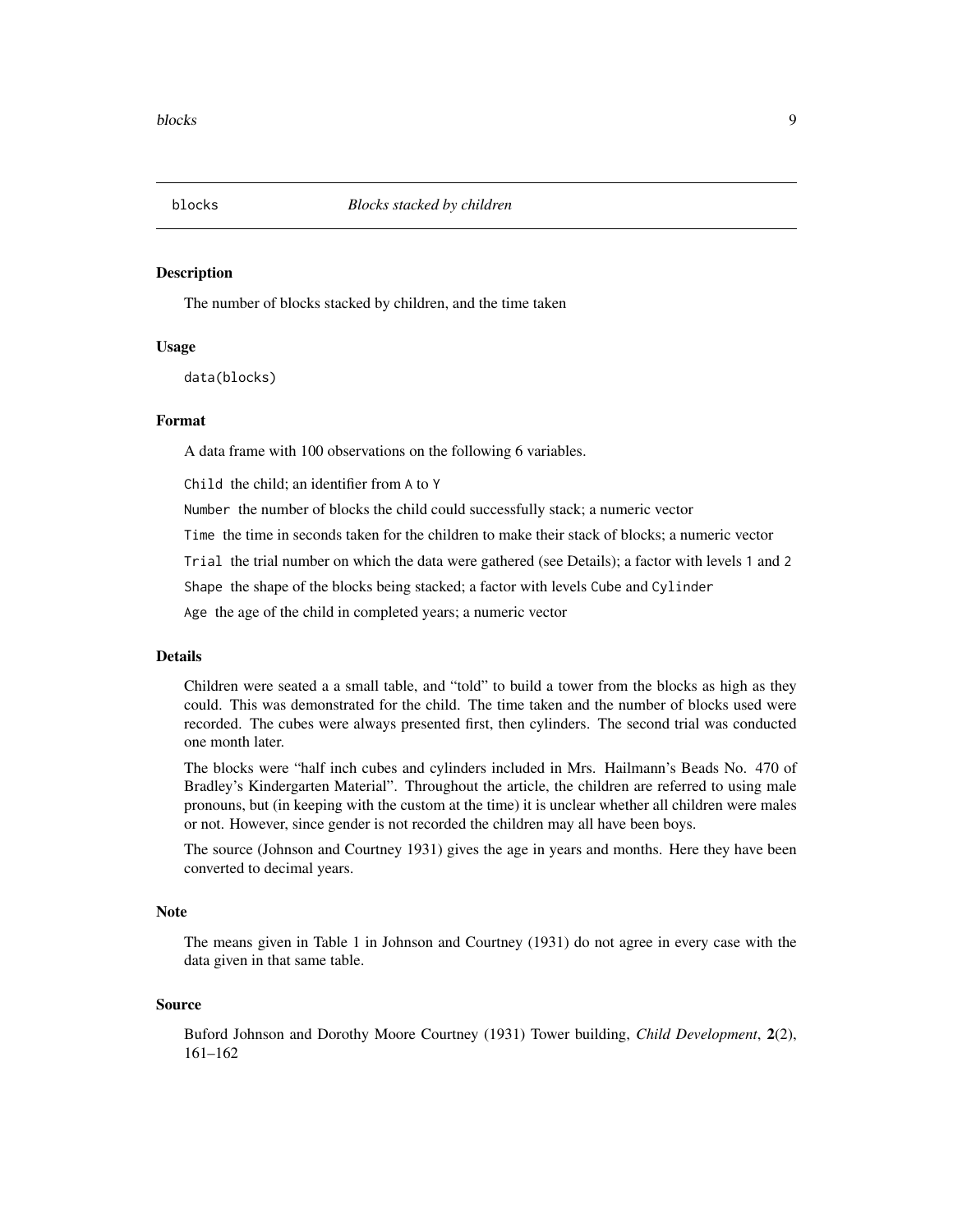#### References

Judith D. Singer and John B. Willett (1990) Improving the teaching of applied statistics: Putting the data back into data analysis. *The American Statistician*, 44(3), 223–230.

#### Examples

data(blocks) plot( Time ~ Age, data=blocks)

boric *Dead embryos after exposure to boric acid*

#### Description

The number of mice embryos dead after exposure to four different doses of boric acid

#### Usage

data(boric)

#### Format

A data frame with 107 observations on the following 3 variables.

Dose the dose of boric acid (in percent of boric acid in feed); a numeric vector

Dead the number of embryos dead *in utero*; a numeric vector

Implants the total number of embryos; a numeric vector

#### Details

Mice were fed doses of boric acid in their feed during the first 17 days of gestation; the mice were then sacrificed and the embryos examined. Boric acid is widely used in pesticides and household products.

#### Source

Terra L. Slaton, Walter W. Piegorsch and Stephen D. Durham (2000) Estimation and testing with overdispersed proportions using the beta-logistic regression model of Heckman and Willis. *Biometrics*, 56(1), 125–133, Table 4.

#### References

J. H. Hiendel, C. J. Price, E. A. Field, M. C. Marr, C. B. Myers, R. E. Morrissey, and B. A. Schwetz (1992) Developmental toxocity of boric acid in mice and rats. *Fundamental and Applied Toxicology*, 18, 266–277.

<span id="page-9-0"></span>10 boric box 10 boric box 10 boric box 10 boric box 10 boric box 10 boric box 10 boric box 10 boric box 10 boric box 10 boric box 10 boric box 10 boric box 10 boric box 10 boric box 10 box 10 box 10 box 10 box 10 box 10 bo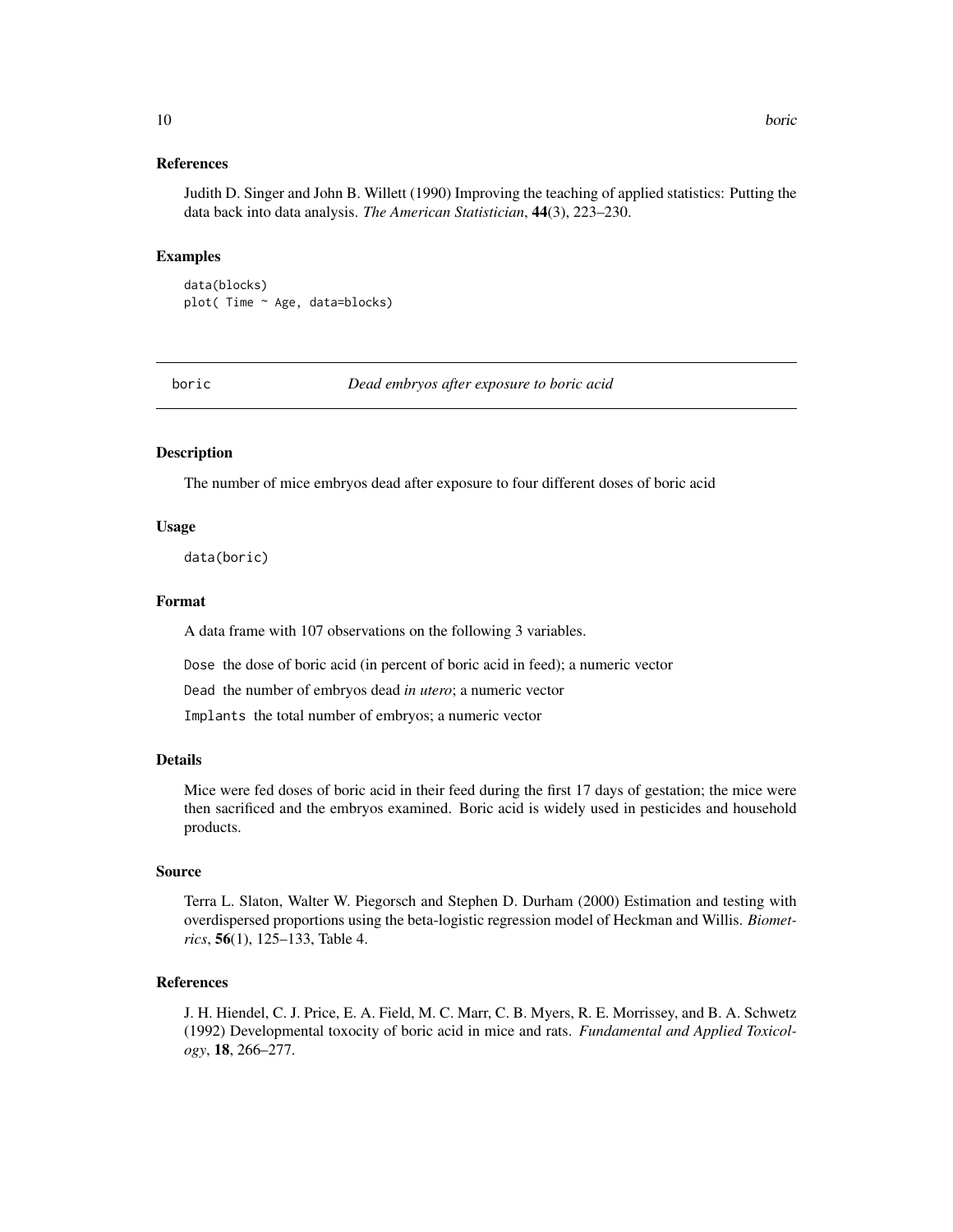#### <span id="page-10-0"></span>breakdown 11

#### Examples

data(boric) plot( Dead/Implants ~ Dose, data=boric)

breakdown *Dialetric breakdown data*

#### Description

The dialetric breakdown strength of electrical insulation

#### Usage

data(breakdown)

#### Format

A data frame containing 128 observations with the following 3 variables.

Strength the dialetric breakdown strength, in kiloVolts

Time the time exposure in weeks; one of 1, 2, 4, 8, 16, 32, 48, or 64

Temperature the temperature, in degrees Celsius; one of 180, 225, 250 or 275

#### Details

The data come from a study of performance degradation of electrical insulation from accelerated tests. The study can be considered as a

 $8 \times 4$ 

factorial experiment, with four measurements for each time–temperature combination.

#### Source

OZDASL, available on-line at <http://www.statsci.org/data/general/dialectr.html>.

#### References

Nelson, W. (1981) Analysis of performance-degradation data. *IEEE Transactions on Reliability*, 2, R-30, 149–155.

The Statistical Reference Datasets page: http://www.itl.nist.gov/div898/strd/nls/data/nelson.shtml.

#### Examples

data(breakdown) summary(breakdown)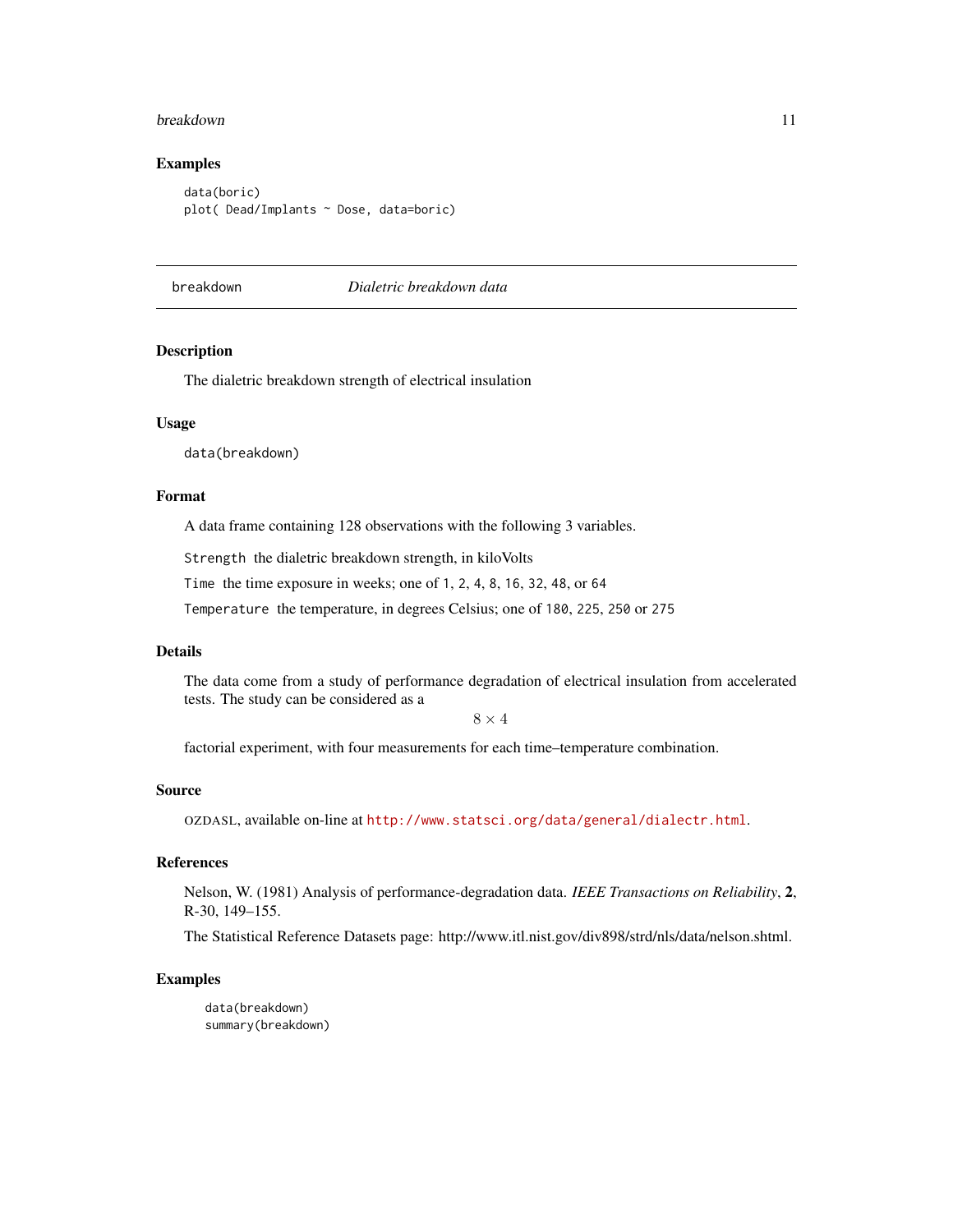<span id="page-11-0"></span>

The data record details about the Birth to Ten study (BTT) in South Africa during 1990

#### Usage

data(bttstudy)

#### Format

A data frame with 8 observations on the following 4 variables.

Counts the number of subjects in the given classification; a numeric vector

Group the group the mother belongs to; a numeric vector with levels 1 (mothers not followed up), 2 (mothers followed up five years later)

MedicalAid whether or not the mother had medical aid; a factor with levels No and Yes

Race the mother's race; a factor with levels Black and White

#### Details

The data record details about the Birth to Ten study (BTT), performed in the greater Johannesburg/Soweto metropolitan area of South Africa during 1990. In the study, all mothers of singleton births were interviewed during a seven-week period between April and June to women with permanent addresses in a defined area (a total of 4019 births). Five years later, 964 of these mothers were re-interviewed. If the mothers interviewed later and representative of the original populations, the two groups should show similar characteristics. One of those characteristics is documented here: the proportion with and without medical aid.

#### Source

Christopher H. Morrell (1999) Simpson's Paradox: An example from a longitudinal study in South Africa. *Journal of Statistics Education*, 7(3).

```
data(bttstudy)
summary(bttstudy)
```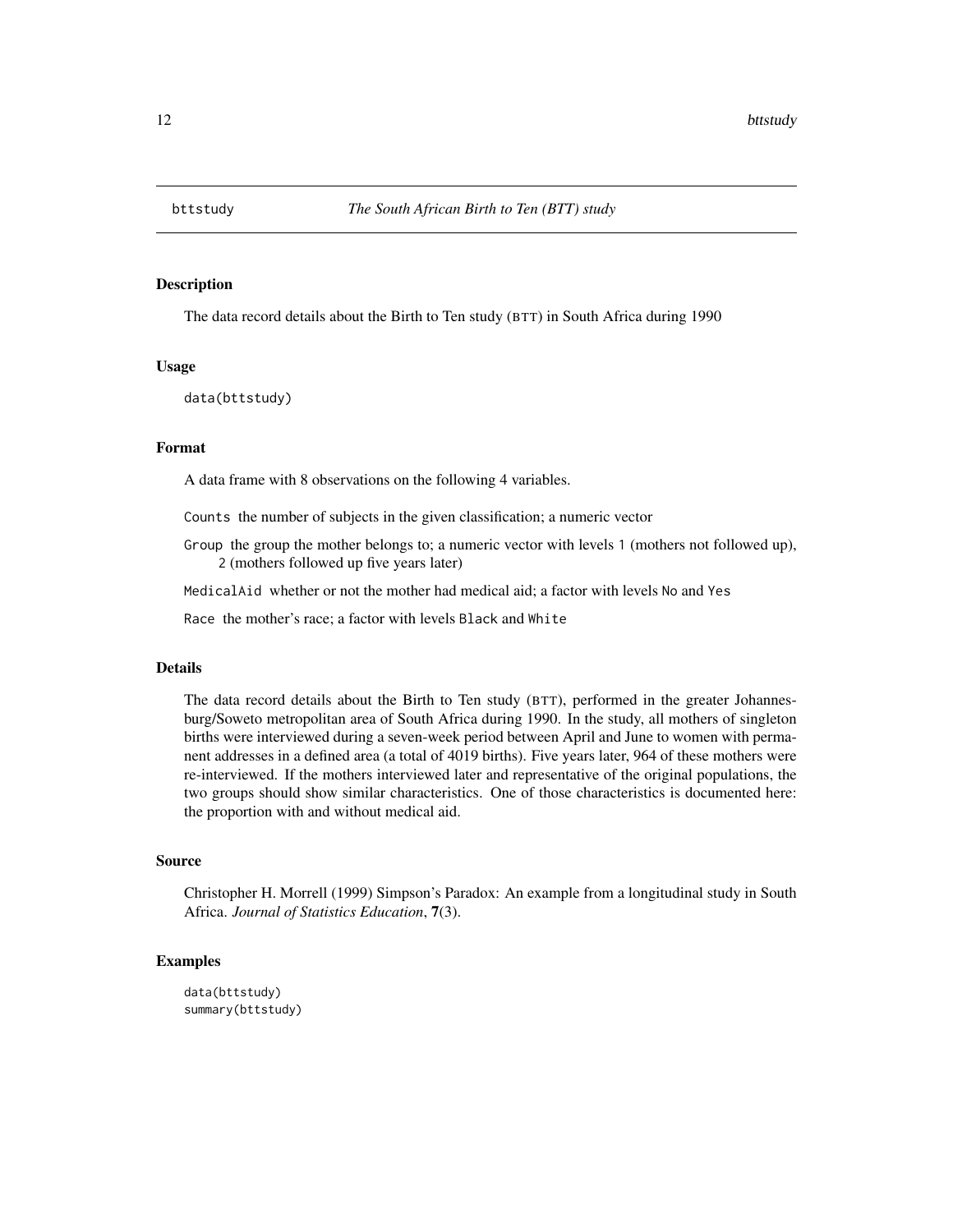<span id="page-12-0"></span>

The number of tobacco budworms dying at various doses of pyrethroid

#### Usage

data(budworm)

#### Format

A data frame with 12 observations on the following 4 variables.

Killed the number of budworms killed at each dose; a numeric vector

Number the number of budworms exposed at each dose; a numeric vector

Dose the dose of pyrethroid *trans*-cypermethrin in micrograms; a numeric vector

Gender the gender of the budworms; a factor with levels F (female) and M (male)

#### Details

The data concern the tobacco budworm *Heliothis virescens* and the doses of pyrethroid *trans*cypermethrin (to which the moths were beginning to show resistance). Twenty male and twenty female moths were exposed at each of six doses of the pyrethroid, and the number that were killed recorded.

#### Source

W. N. Venables and B. D. Ripley (1997). *Modern Applied Statistics with* S-PLUS, second edition. Springer-Verlag: New York (p 230)

D. Collett (1991). *Modelling Binary Data*. Chapman and Hall: London.

#### Examples

data(budworm) summary(budworm)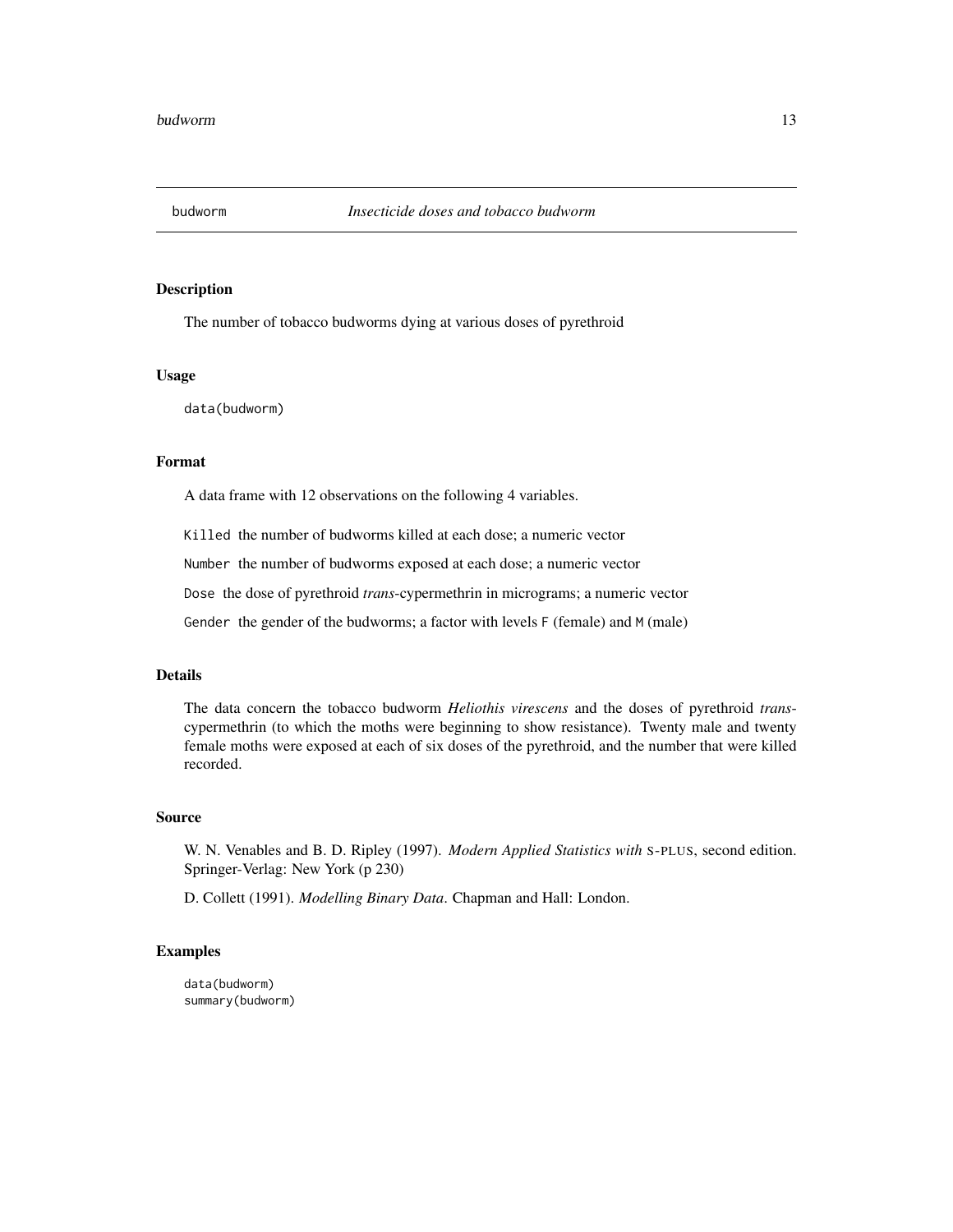<span id="page-13-0"></span>

The average butterfat content for dairy cattle

#### Usage

data(butterfat)

#### Format

A data frame with 100 observations on the following 3 variables.

Butterfat the average butterfat percentage; a numeric vector

Breed the cattle breed; a factor with levels Ayrshire, Canadian, Guernsey, Holstein-Fresian and Jersey

Age the age of the cow; a factor with levels 2year and Mature

#### Details

The data give the average butterfat content (percentages) for random samples of twenty cows (ten two-year old and ten mature (greater than four years old)) from each of five breeds. The data are from Canadian records of pure-bred dairy cattle.

#### Source

D. J. Hand, F. Daly, A. D. Lunn, K. J. McConway, and E. Ostrowski (1994) *A Handbook of Small Data Sets*, London: Chapman and Hall. Dataset 23.

R. R. Sokal and F. J. Rohlf (1981) *Biometry*, 2nd edition, San Fransisco: WH Freeman.

```
data(butterfat)
summary(butterfat)
```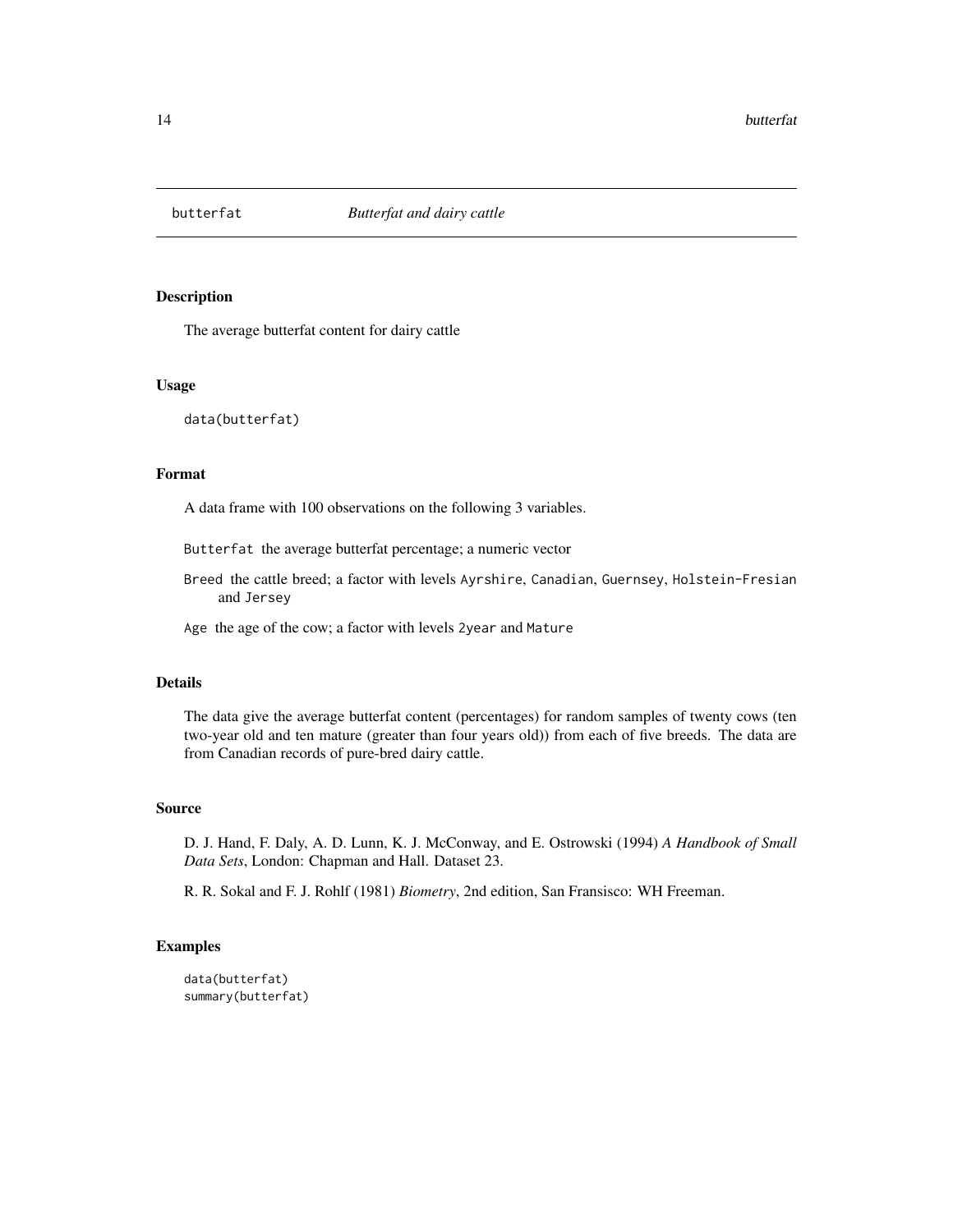<span id="page-14-0"></span>

The estimated number of deaths from cancer in three regions of Canada by cancer site and gender

#### Usage

data(ccancer)

#### Format

A data frame with 30 observations on the following 5 variables.

Count the estimated number of deaths by the given cancer; a numeric vector

Gender gender; a factor with levels either \codeF (female) or codeM (male)

Region the region; a factor with levels Ontario, Newfoundland or Quebec

Site the cancer site; a factor with levels Lung, Colorectal, Breast, Prostate or Pancreas

Population the estimated population of the region in 2000/20001; a numeric vector

#### Details

The cancer data are *estimated* number of deaths in 2000 from the five leading cancer sites

#### Source

Cancer estimates from: Canadian Cancer Society. Canadian cancer statistics 2000. Published on the internet: <www.cancer.ca/stats2000/tables/tab5e.htm>. Accessed 19 September 2001.

Population estimates from: *The Daily*, Tuesday September 25, 2001. (Accessed on the internet: <http://www.statcan.gc.ca/daily-quotidien/010925/dq010925a-eng.htm>)

#### Examples

data(ccancer) summary(ccancer)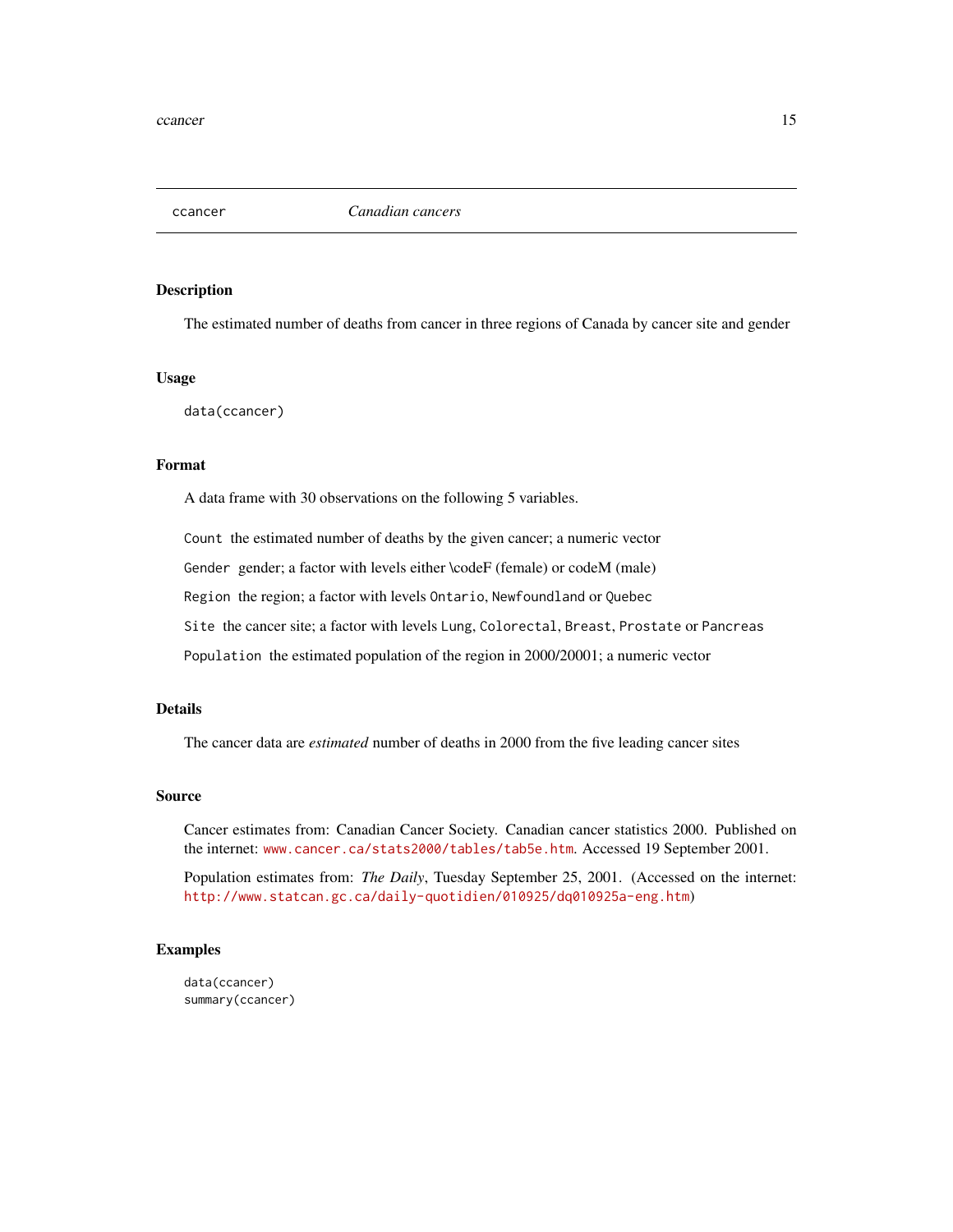<span id="page-15-0"></span>

The age and salary of CEOs of small companies

#### Usage

data(ceo)

#### Format

A data frame with 60 observations on the following 2 variables.

Age the age of the CEO in completed years; a numeric vector

Salary the salary of the CEO (including bonuses) in thousands of dollars; a numeric vector

#### Details

The age and salary of CEOs of small companies (annual sales greater than 5 and less than 350 million dollars); companies were ranked according to 5-year average return on investment. The first 60 firms are listed.

#### Source

The Data and Story Library (DASL) (<http://lib.stat.cmu.edu/DASL/>)

#### References

Originally from *Forbes*, November 8, 1993 "America's Best Small Companies".

#### Examples

data(ceo) plot(ceo)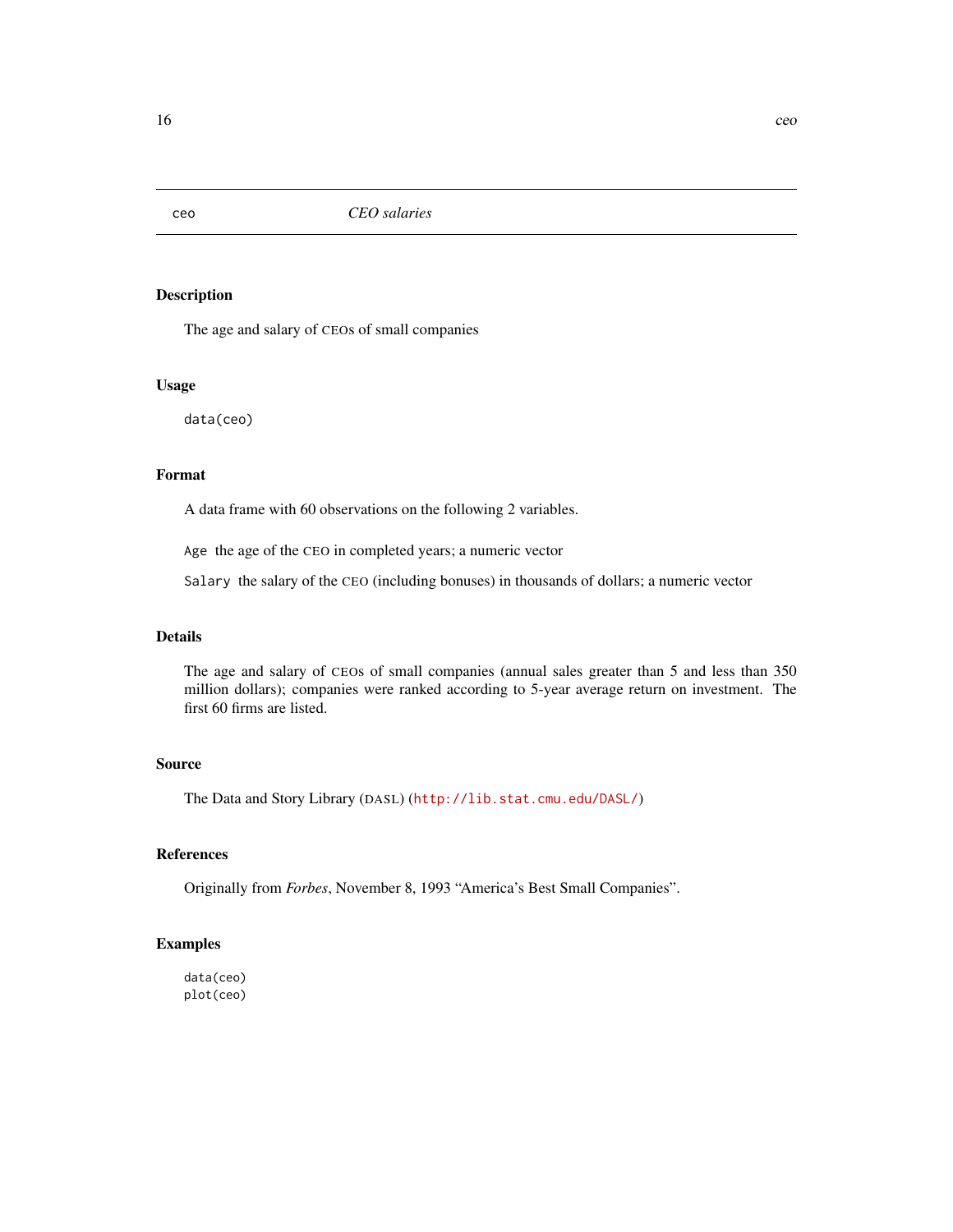<span id="page-16-0"></span>

The number of deaths from cervical cancer in four countries

#### Usage

data(cervical)

#### Format

A data frame with 16 observations on the following 4 variables.

Country the country; a factor with levels EngWales (England and Wales), Belgium, France and Italy

Age the age group; a factor with levels 25to34, 35to44, 45to54, 55to64

Deaths the number of deaths; a numeric vector

Wyears the woman-years of risk; a numeric vector

#### Details

The data give the number of deaths from cervical cancer, and the woman-years of risk, for various age groups and four countries.

#### Source

A. S. Whittermore and G. Gong (1991) Poisson regression with misclassified counts: Applications to cervical cancer mortality rates. *Applied Statistics*, 40(1), 81–93.

```
data(cervical)
with( cervical, plot(Deaths/Wyears ~ Age) )
```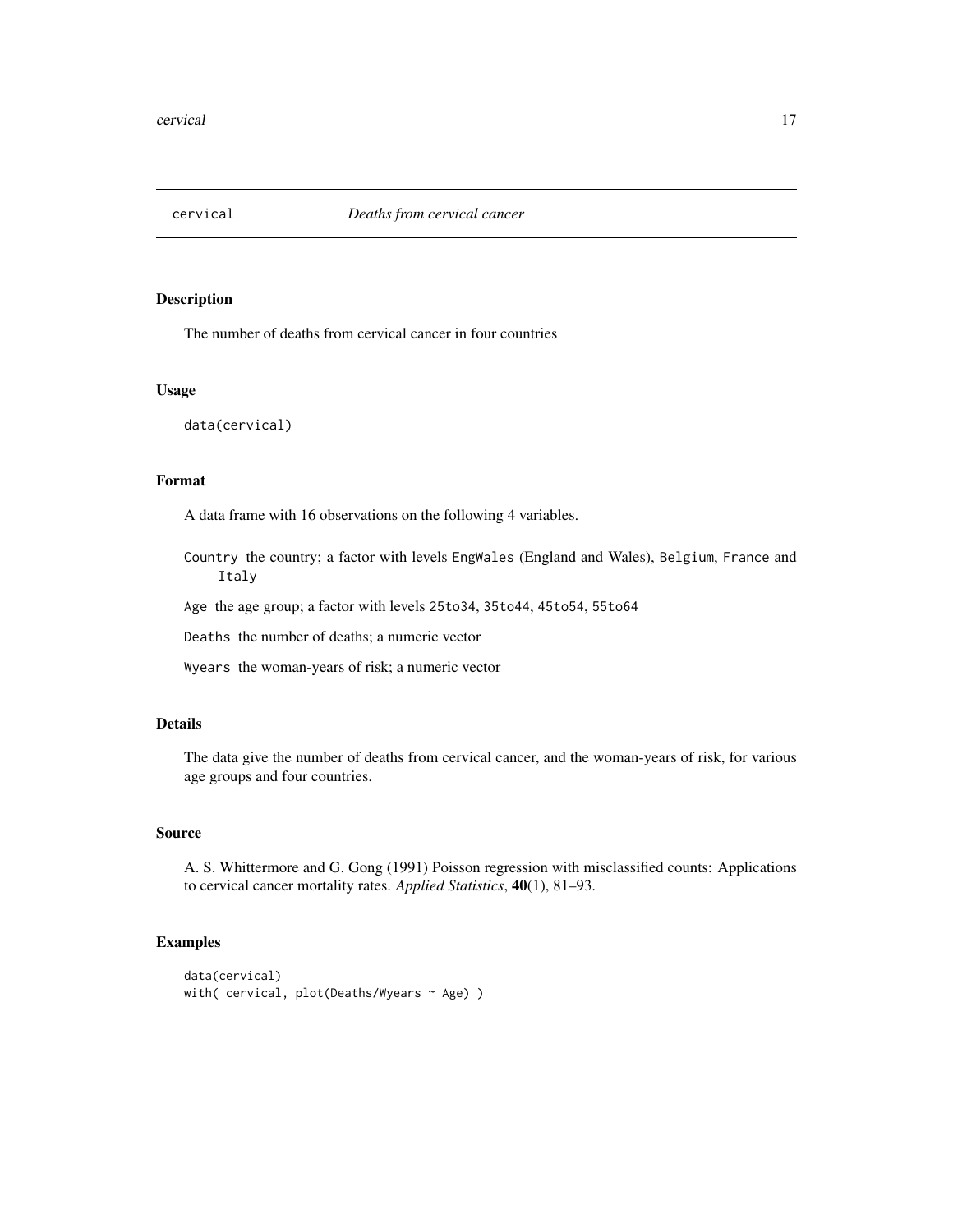<span id="page-17-0"></span>

The taste of cheddar cheese

#### Usage

data(cheese)

#### Format

A data frame with 30 observations on the following 4 variables.

- Taste the combined taste scores from several judges (presumably higher scores correspond to better taste); a numeric vector
- Acetic the concentration of acetic acid in the cheese (units unknown); a numeric vector

H2S the concentration of hydrogen sulphide (units unknown); a numeric vector

Lactic the concentration of lactic acid (units unknown): a numeric vector

#### Details

The data give information on taste and concentration of various chemical components of matured 30 cheddar cheeses from the LaTrobe Valley in Victoria, Australia.

The final Taste score is a combination of the taste scores from several tasters.

#### Source

David S. Moore and George P. McCabe (1993) *Introduction to the Practice of Statistics*, W. H. Freeman and company, second edition.

The Statlib data base: <http://lib.stat.cmu.edu/DASL/Datafiles/Cheese.html>

#### References

G. P. McCabe, L. McCabe, A. Miller. Analysis of taste and chemical composition of cheddar cheese 1982–83 experiments, CSIRO Division of Mathematics and Statistics Consulting Report VT85/6.

I. Barlow, et al. (1989) Correlations and changes in flavour and chemical parameters of cheddar cheeses during maturation. *Australian Journal of Dairy Technology*, 44, 7–18.

According to Moore and McCabe (1993), the data are based on the experiments of G. T. Lloyd and E. H. Ramshaw.

#### Examples

data(cheese) plot(cheese)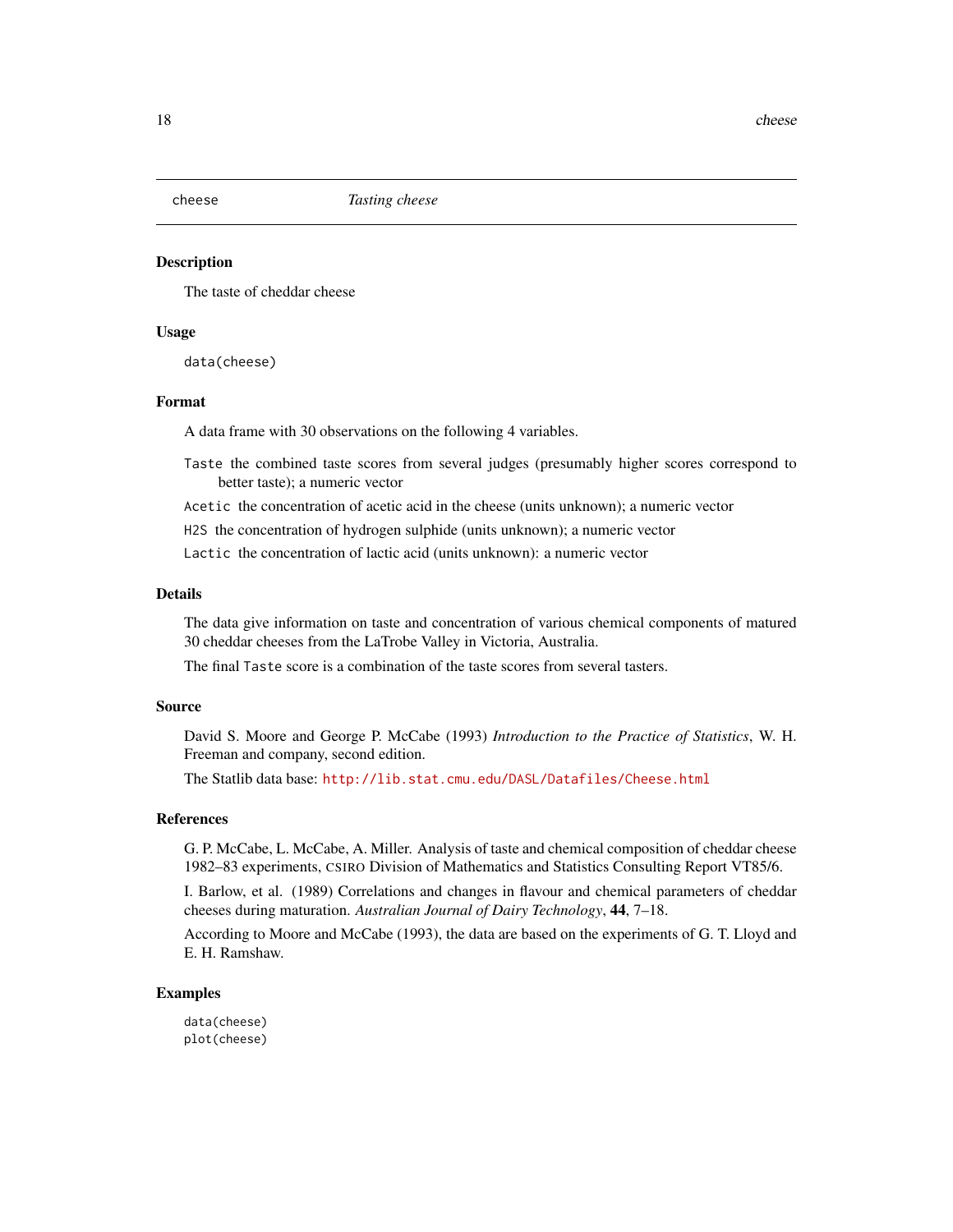Details of the Canadian car insurance industry

#### Usage

data(cins)

#### Format

A data frame with 20 observations on the following 6 variables.

- Merit the merit rating; a factor with levels Merit3 (licensed and accident free 3 or more years), Merit2 (licensed and accident free 2 or more years), Merit1 (licensed and accident free 1 or more years), Merit0 (all others)
- Class the vehicle class; a factor with levels Class1 (pleasure, no male operator under 25), Class2 (pleasure, non-principal male operator under 25), Class3 (business use), Class4 (unmarried owner or principal operator under 25), Class5 (married owner or principal operator under 25)

Insured the earned car-years; a numeric vector

Premium earned premiums in 1000s of dollars (adjusted to equivalent 2001 rates); a numeric vector

Claims the number of claims; a numeric vector

Cost total cost of the claim in 1000s of dollars; a numeric vector

#### Details

The data are for all of Canada except Saskatchewan, and refer to private passenger automobile liability for non-farmers. The data are for policy years 1956 and 1957, as of 30 June 1959.

#### Source

Robert A. Bailey and LeRoy J. Simon (1960) Two studies in automobile insurance ratemaking. *ASTIN Bulletin*, I(IV):192-217.

#### References

The data were obtained electronically from the Statlib database ([http://lib.stat.cmu.edu/](http://lib.stat.cmu.edu/DASL/) [DASL/](http://lib.stat.cmu.edu/DASL/)) by Dr Gordon Smyth for OZDASL (<http://www.statsci.org/data/>).

#### Examples

data(cins) summary(cins)

#### <span id="page-18-0"></span>cins *Canadian car insurance data*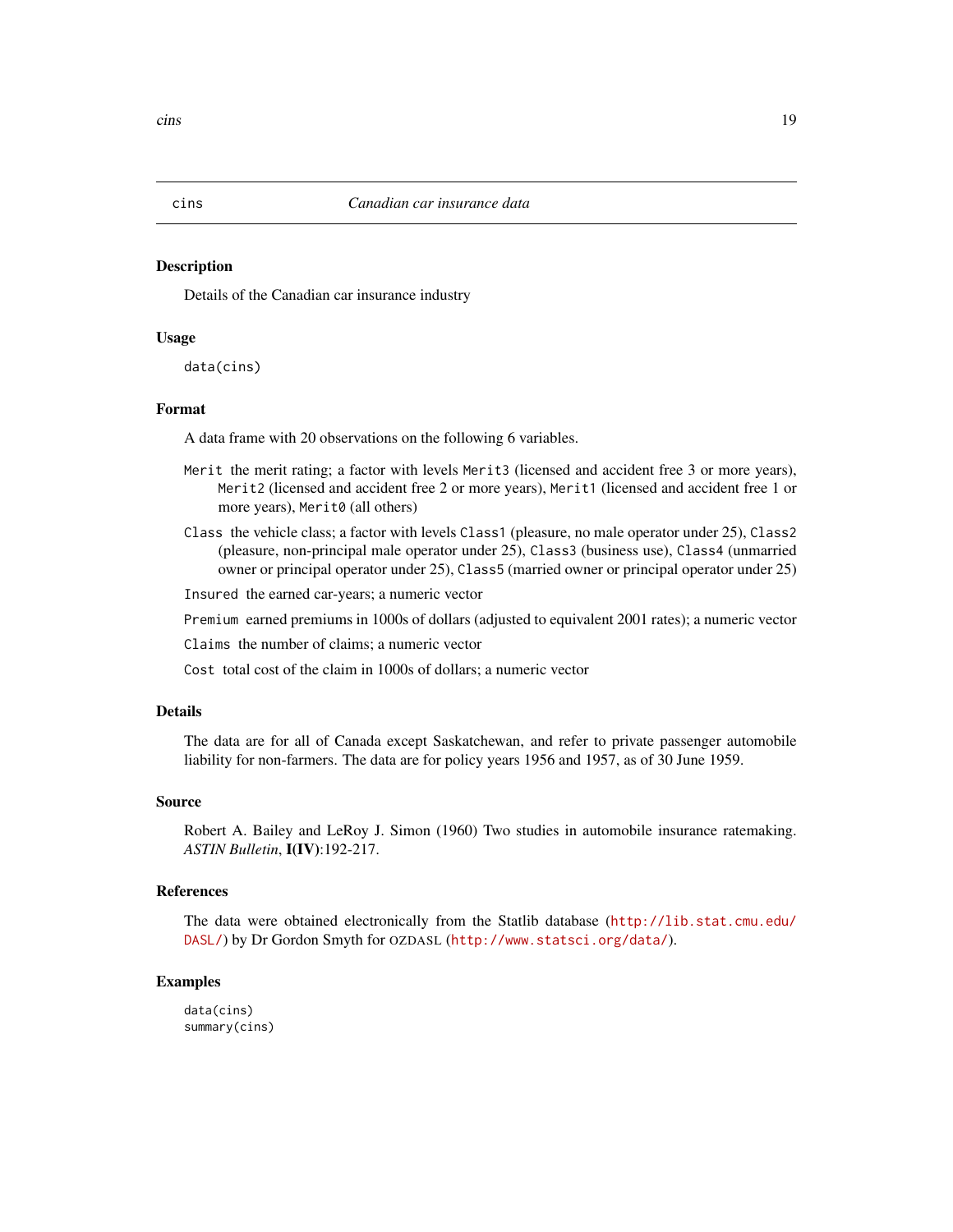<span id="page-19-0"></span>The age at which babies start to crawl, the birth month and average monthly temperature six months after the birth month

#### Usage

data(crawl)

#### Format

A data frame with 12 observations on the following 5 variables.

BirthMonth the baby's birth month; levels such as January and July

- Age the mean age (in completed weeks) at which the babies born this month started to crawl; a numeric vector
- SD the standard deviation (in completed weeks) of the crawling ages for babies born this month; a numeric vector
- SampleSize the number of babies in the study born in the given month; a numeric vector
- Temp the monthly average temperature (in degrees F) six months after the birth month; a numeric vector

#### Details

The data come from a study which hypothesized that babies would take longer to learn to crawl in colder months because the extra clothing restricts their movement. From 1988–1991, recorded were the babies' first crawling age and the average monthly temperature 6 months after birth (when "infants presumably enter the window of locomotor readiness"). The parents reported the birth month, and age when their baby first crept or crawled a distance of four feet in one minute. Data were collected at the University of Denver Infant Study Center on 208 boys and 206 girls, and summarized by the birth month.

#### Source

Janette Benson (1993) Season of birth and onset of locomotion: Theoretical and methodological implications. *Infant Behavior and Development*, 16(1), 69–81.

Thanks to Janette Benson for granting permission to use this data set.

```
data(crawl)
plot(Age ~ Temp, data=crawl, cex=0.05*SampleSize, pch=19)
```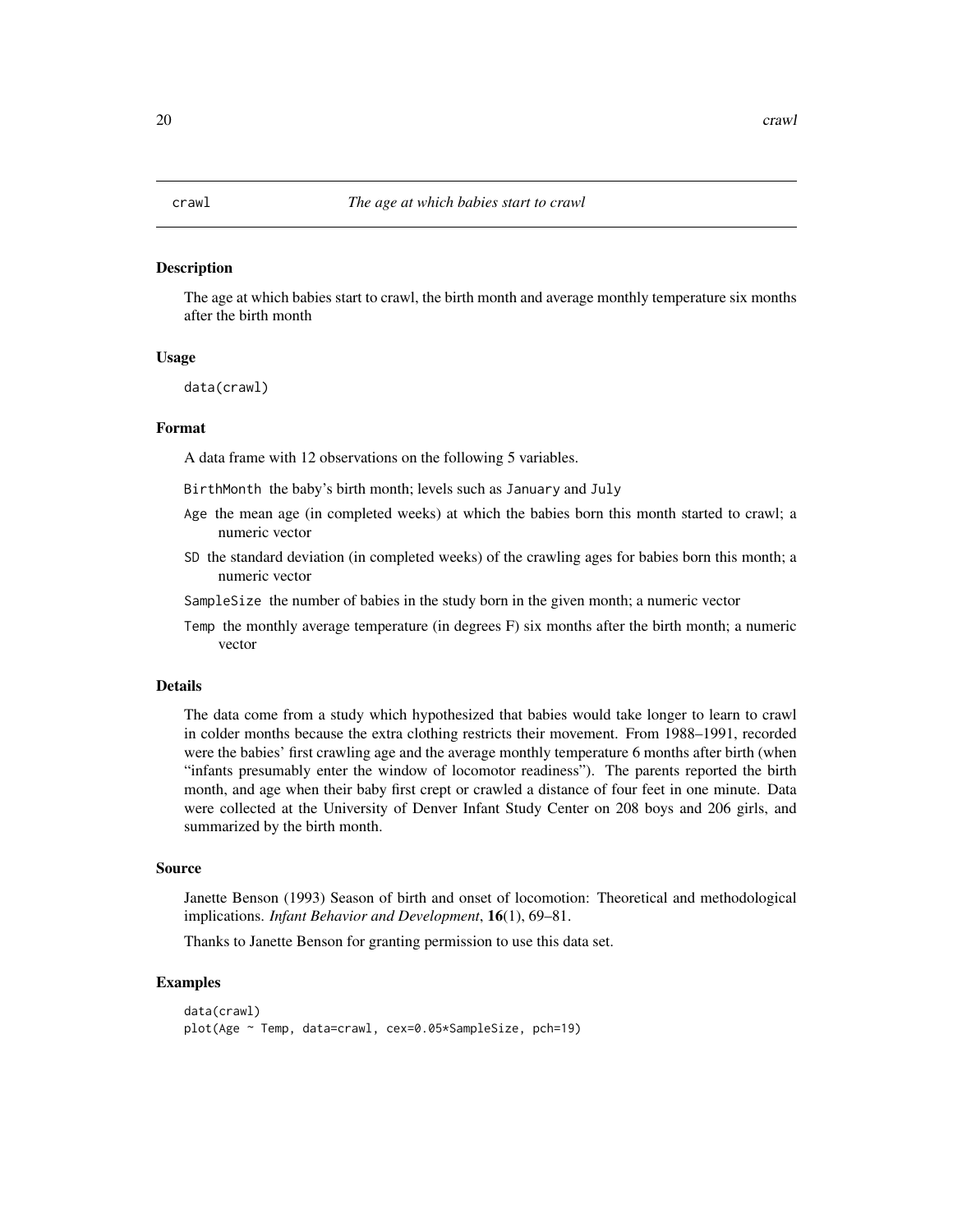<span id="page-20-0"></span>

The data give the number of severe and non-severe tropical cyclones from 1969 to 2005 in the Australian region

#### Usage

data(cyclones)

#### Format

A data frame with 37 observations on the following 8 variables.

Year the year

Severe the number of severe cyclones recorded; a numeric vector

NonSevere the number of non-severe cyclones; a numeric vector

- Total the total number of cyclones (the sum of Severe and NonSevere); a numeric vector
- JFM the Ocean Niño Index, or ONI, averaged over the months January to March; a numeric vector
- AMJ the Ocean Niño Index, or ONI, averaged over the months April to June; a numeric vector
- JAS the Ocean Niño Index, or ONI, averaged over the months July to September; a numeric vector
- OND the Ocean Niño Index, or ONI, averaged over the months October to December; a numeric vector

#### Details

The data give the number of severe and non-severe cyclones tropical cyclones from 1970 to 2005 in the Australian region (south of equator; 105 to 160 degrees E). Severe cyclones are defined as those with a minimum central pressure less than 970 hPa.

The ONI is based on a three-month running mean of ERSST.v3b Sea Surface Temperature (SST) anomalies in the Niño 3.4 region (5 degrees N to 5 degrees S, 120 degrees to 170 degrees W), based on the 1971 to 2000 base period.

#### Source

Cyclone information: <http://www.bom.gov.au/cyclone/climatology/trends.shtml> (accessed 04 April 2011).

Ocean Niño Index: [http://www.cpc.ncep.noaa.gov/products/analysis\\_monitoring/ensost](http://www.cpc.ncep.noaa.gov/products/analysis_monitoring/ensostuff/ensoyears.shtml)uff/ [ensoyears.shtml](http://www.cpc.ncep.noaa.gov/products/analysis_monitoring/ensostuff/ensoyears.shtml) (accessed 04 April 2011).

#### Examples

data(cyclones) plot(Severe~JFM, data=cyclones )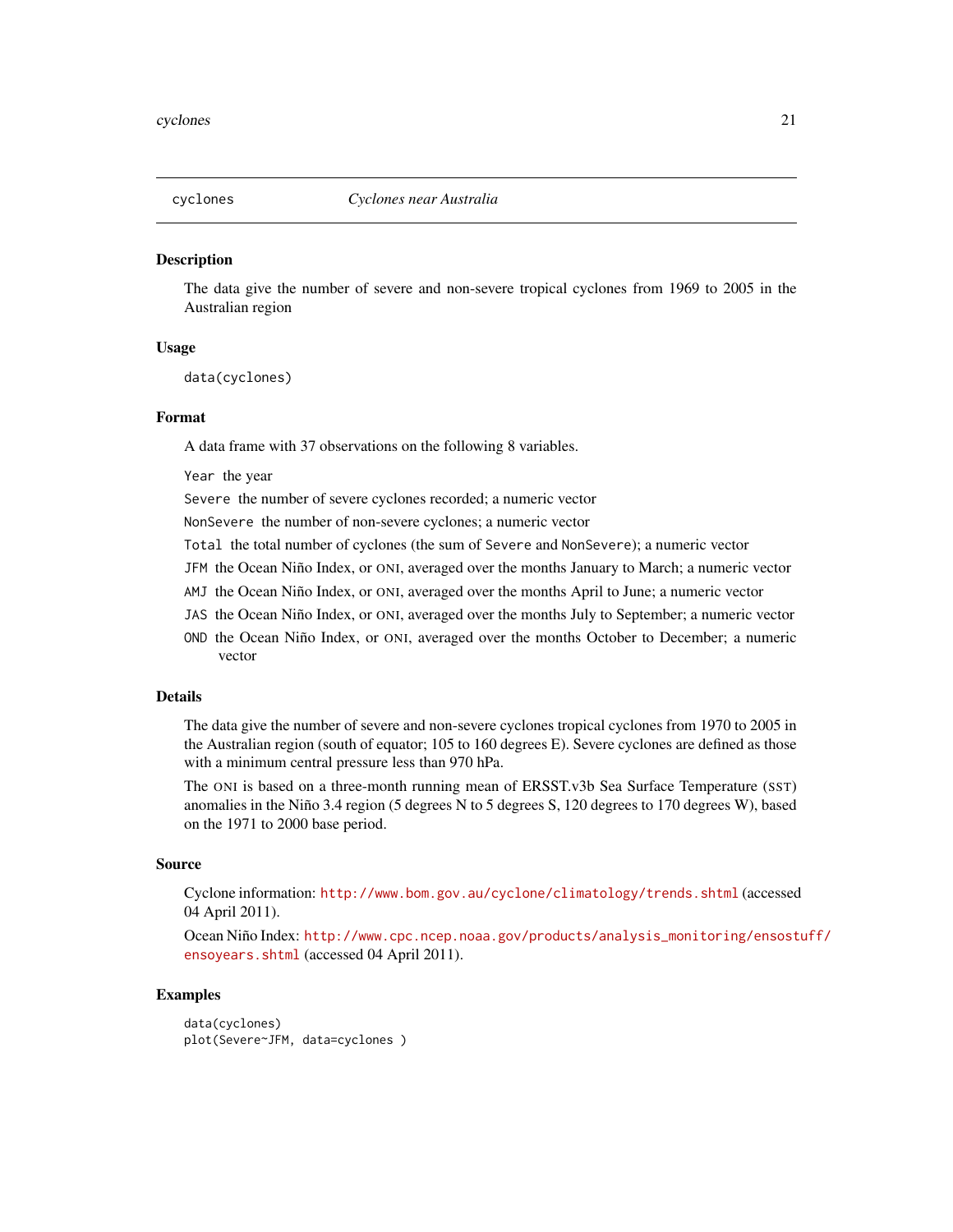<span id="page-21-0"></span>

The number of cases of lung cancer in four Danish cities

#### Usage

data(danishlc)

#### Format

A data frame with 24 observations on the following 4 variables.

Cases the number of lung cancer cases; a numeric vector

Pop the population of each age group in each city; a numeric vector

Age the age group; a factor with levels 40-54, 55-59, 60-64, 65-69, 70-74 and >74

City the city; a factor with levels Fredericia, Horsens, Kolding and Vejle

#### Details

The data gives the number of cases of lung cancer in four Danish cities between 1968 and 1971 inclusive.

#### Source

James K. Lindsey (1995) *Modelling frequency and count data*. Clarendon Press, page 157.

#### References

The original source is: E. B. Andersen (1977) Multiplicative Poisson models with unequal cell rates. *Scandinavian Journal of Statistics*, 4, 153–158.

#### Examples

data(danishlc) plot(Cases/Pop ~ City, data=danishlc)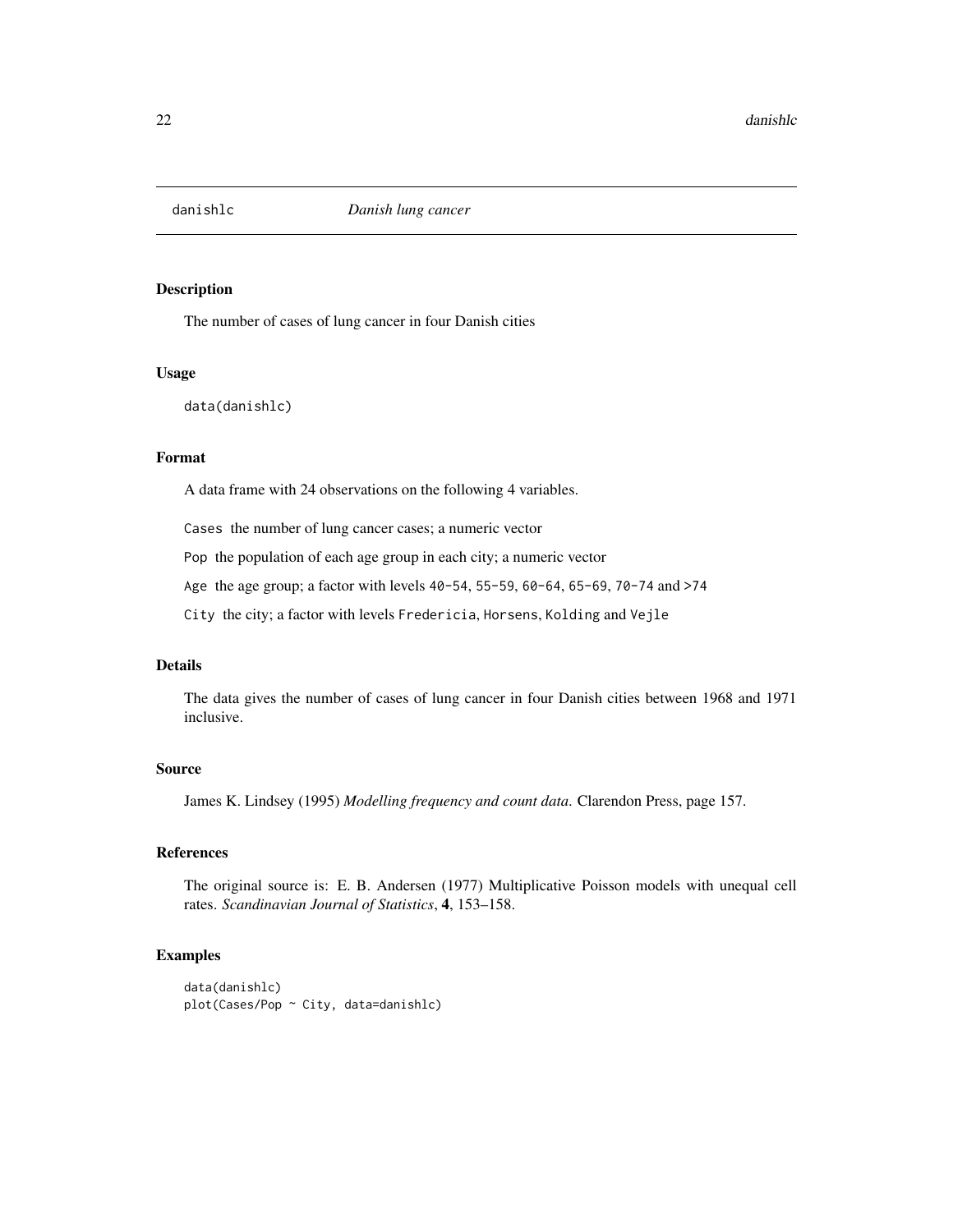<span id="page-22-0"></span>

The data give the estimates of the mean number of decayed, missing and filled teeth (DMFT) at age 12 years, and the mean annual sugar consumption in the previous five years for 90 countries

#### Usage

data(dental)

#### Format

A data frame with 90 observations on the following 4 variables.

Country the country; a factor

- Indus whether the country is considered an industrialized country; a factor with levels Ind (industrialized) or NonInd (not industrialized)
- Sugar the mean annual sugar consumption in kilograms per person per year, computed over the five years (or as much as available) prior to the survey; a numeric vector
- DMFT estimates of the mean number of decayed, missing and filled teeth at age 12; a numeric vector

#### Details

The data give the estimates of the mean number of decayed, missing and filled teeth (DMFT) at age 12 years, and the mean annual sugar consumption in the previous five years for 90 countries. For some countries, data on sugar consumption was unavailable for the previous five years, and the average was computed for the available data; see Woodward and Walker (1994) for details.

#### Source

M. Woodward and A. R. P. Walker (1994) Sugar consumption and dental caries: evidence from 90 countries. *British Dental Journal*, 176, 297–302.

#### References

M. Woodward (2004) *Epidemiology: Study Design and Data Analysis*, second edition. Chapman and Hall.

```
data(dental)
plot(DMFT ~ Sugar, data=dental )
```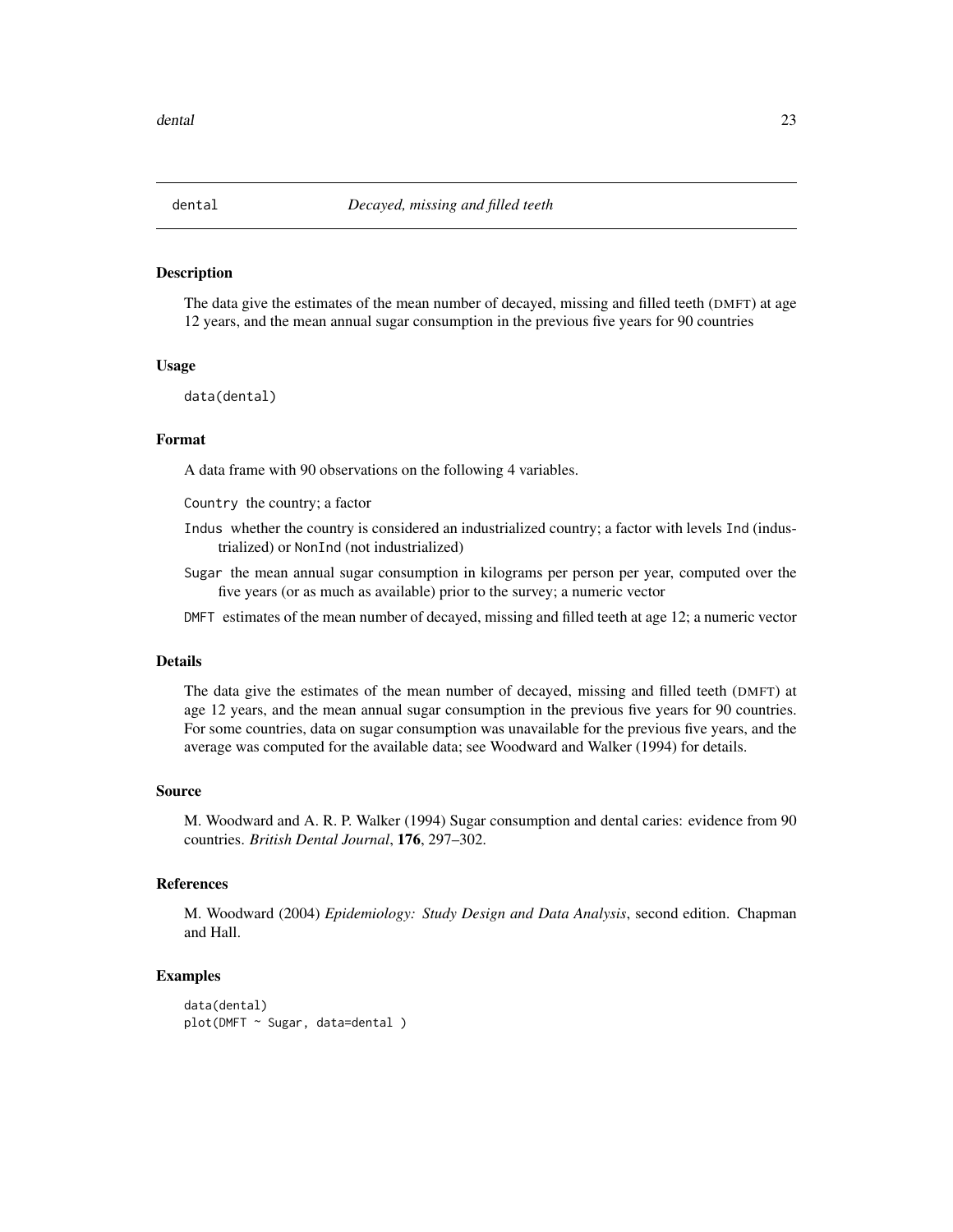<span id="page-23-0"></span>

The number of insects killed at various doses of insecticide

#### Usage

data(deposit)

#### Format

A data frame with 18 observations on the following 4 variables.

Killed the number of insects killed at each poison level; a numeric vector

Number the number of insects exposed at each poison level; a numeric vector

Insecticide the insecticide used; a factor with levels A, B and C

Deposit the amount of deposit (insecticide) used in milligrams; a numeric vector

#### Details

Fifty insects were exposed to various deposits of insecticides. The proportions of the insects killed after six days exposure were recorded.

#### Source

P. S. Hewlett and T. J. Plackett (1950) Statistical aspects of the independent joint action of poisons, particularly insecticides. II. Examination of data for agreement with hypothesis. *Annals of Applied Biology*, 37, 527–552.

#### References

Wotjek J. Krzanowski (1998) *An Introduction to Statistical Modelling*, Arnold: London.

```
data(deposit)
summary(deposit)
```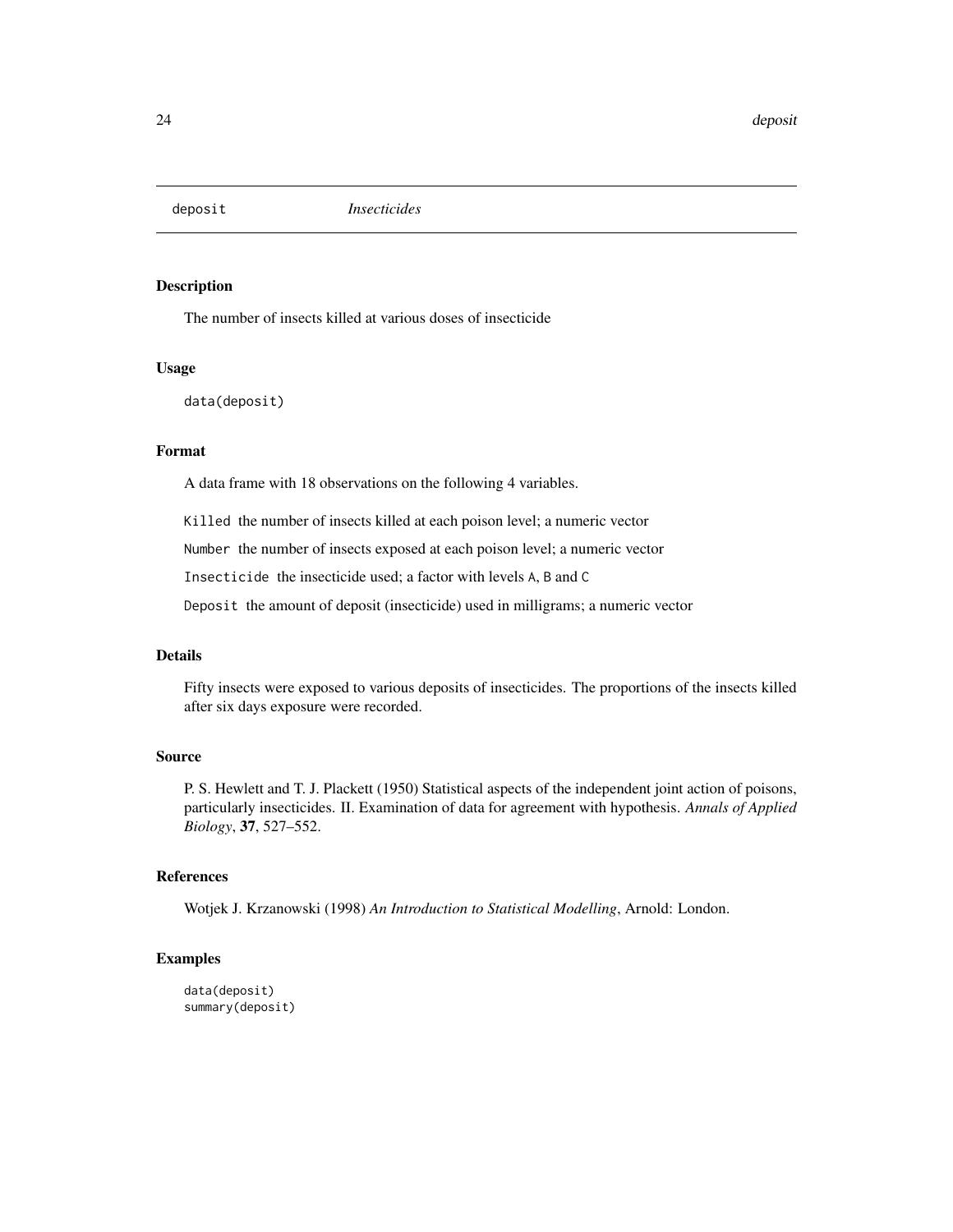<span id="page-24-0"></span>

The number of Downs Syndrome cases in British Columbia, Canada

#### Usage

data(downs)

#### Format

A data frame with 30 observations on the following 3 variables.

Age the average age of the mother in each group, in completed years; a numeric vector

Births the number of live births; a numeric vector

DS the number of Downs Syndrome births; a numeric vector

#### Details

The data give the number of Downs Syndrome cases from 1961–1970 in British Columbia, Canada, in 30 age categories for the mother.

#### Note

The ages are the means of the ages in defined groups, rounded to one decimal place.

#### Source

Charles J. Geyer (1991) Constrained maximum likelihood exemplified by isotonic convex logistic regression. *Journal of the American Statistical Association*, 86(415), 717–724.

#### References

The data are originally from the British Columbia Health Surveillance Registry.

The data also appear in A. C. Davison and D. V. Hinkley (1997) *Bootstrap Methods and their Applications*, Cambridge University Press, Table 7.12, though there are very slight differences in their data to ours, in the decimal places for age. (The differences are very minor, and will not affect conclusions.)

#### Examples

data(downs) plot( DS/Births ~ Age, data=downs)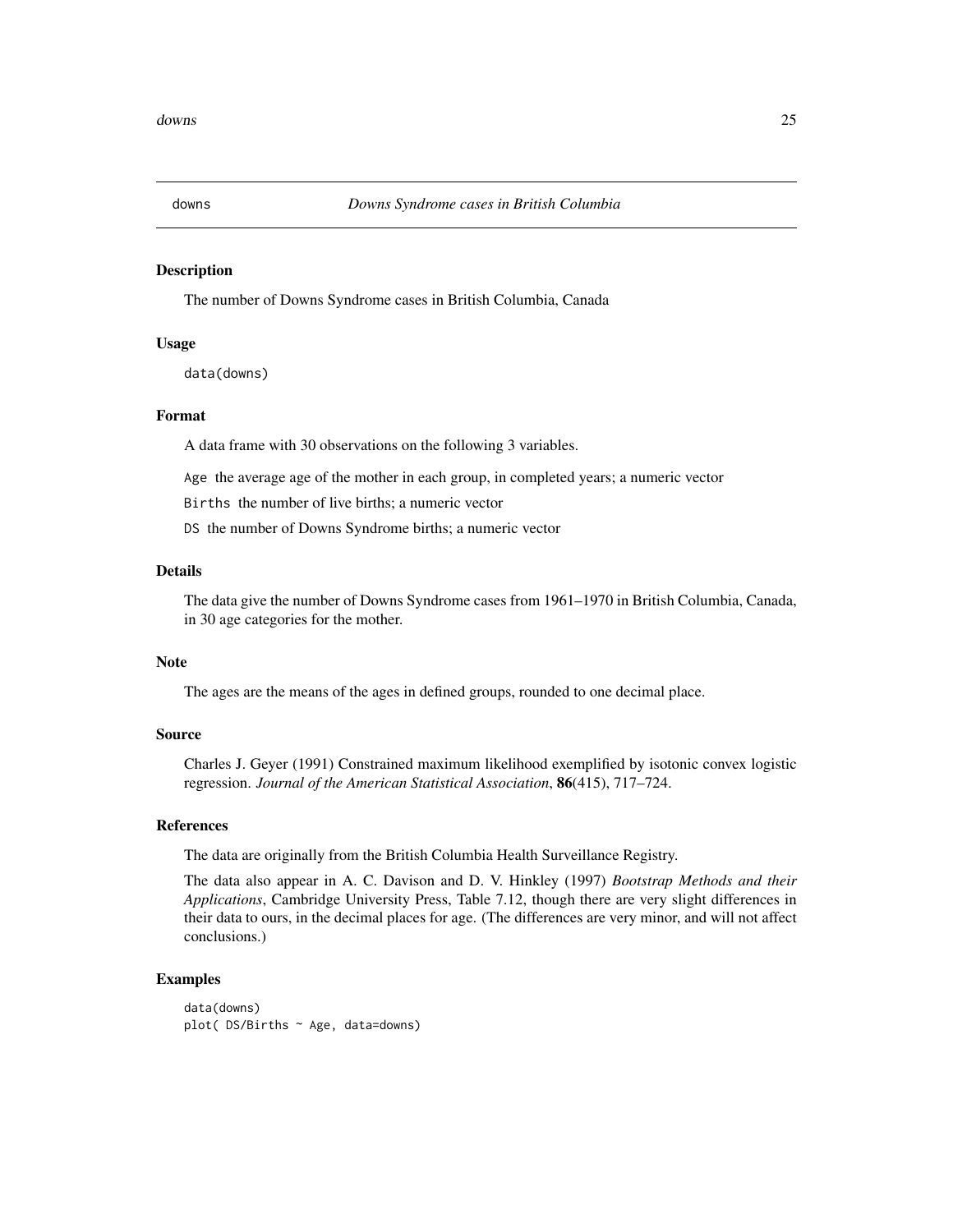<span id="page-25-0"></span>

The data give the number of women from a sample in Camberwell, South London, who developed depression in a one-year period

#### Usage

data(dwomen)

#### Format

A data frame with 8 observations on the following 4 variables.

Counts the counts in each category; a numeric vector

Depression whether depression was observed; a factor with levels Yes and No

SLE whether a Severe Life Event was observed; a factor with levels Yes and No

Children whether the woman had three children under 14; a factor with levels Yes and No

#### Details

The data give the number of women from a sample in Camberwell, South London, who developed depression in a one-year period.

#### Source

B. S. Everitt and A. M. R. Smith (1979) Interactions in a contingency tables: a brief discussion of alternative definitions. *Psychological Medicine*, 9, 581–583.

#### References

D. J. Hand, F. Daly, A. D. Lunn, K. J. McConway, and E. Ostrowski (1994) *A Handbook of Small Data Sets*, London: Chapman and Hall. Dataset 391 (second table).

#### Examples

data(dwomen) summary(dwomen)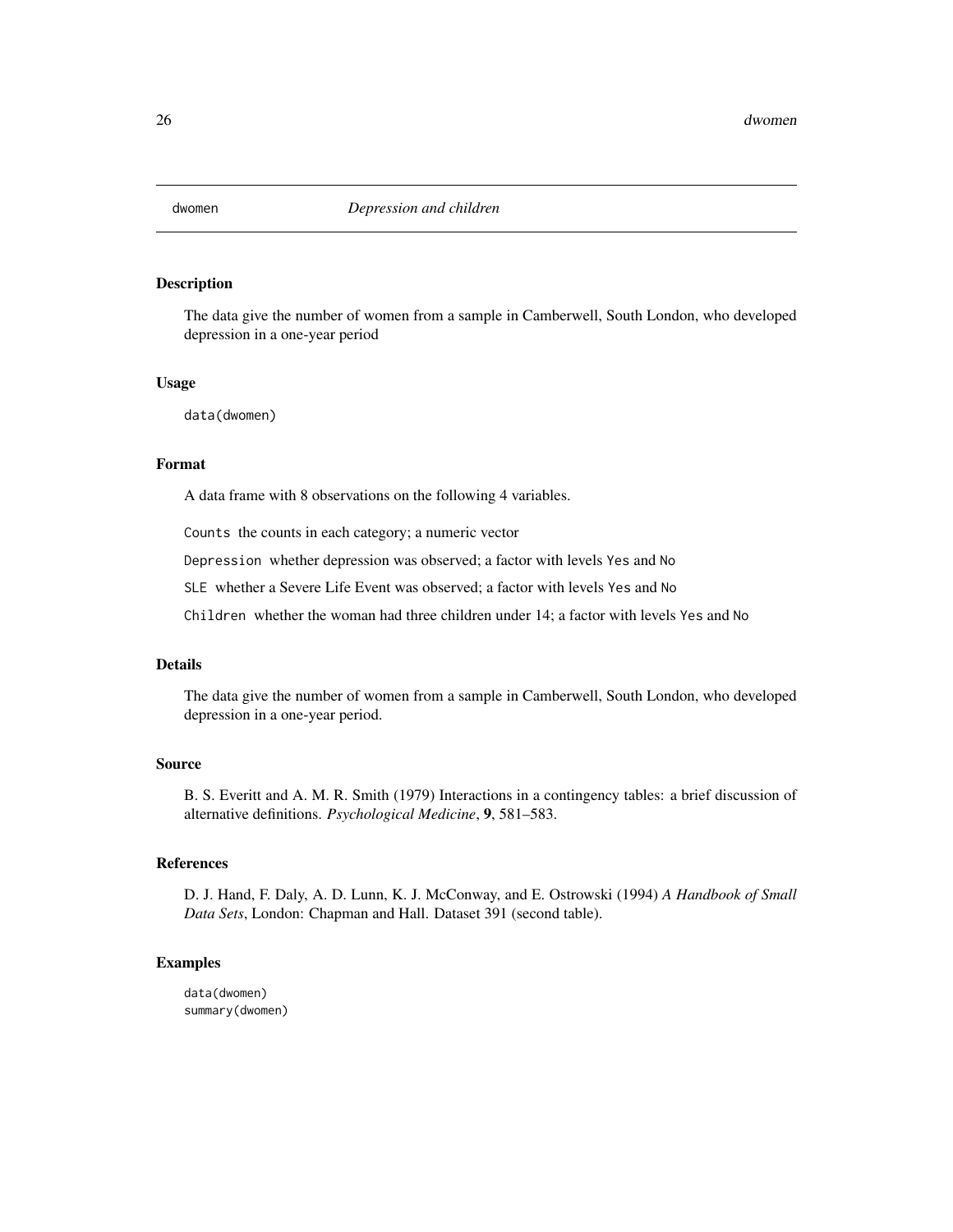<span id="page-26-0"></span>The number of seriously emotionally disturbed and learning disabled adolescents and their reported depression levels.

#### Usage

data(dyouth)

#### Format

A data frame with 24 observations on the following 5 variables.

Obs the number of observed adolescents in the given category; a numeric vector

Age the age group; a factor with levels 12-14, 15-16 and 17-18

Group the group; a factor with levels LD (learning disabled) and SED (serious emotionally disturbed)

Gender the gender; a factor with levels F (female) and M (male)

Depression the depression level; a factor with levels H (high) and L (low)

#### Details

The data come from a study of seriously emotionally disturbed and learning disabled adolescents and their reported depression levels. The adolescents were classified by age and gender and their depression levels.

#### Source

J. W. Maag and J. T. Behrens (1989) Epidemiologic data on seriously emotionally disturbed and learning disabled adolescents: reporting extreme depressive symptomatology. *Behavioral Disorders*, 15(1).

#### References

D. J. Hand, F. Daly, A. D. Lunn, K. J. McConway, and E. Ostrowski (1994) *A Handbook of Small Data Sets*, London: Chapman and Hall.

#### Examples

data(dyouth) summary(dyouth)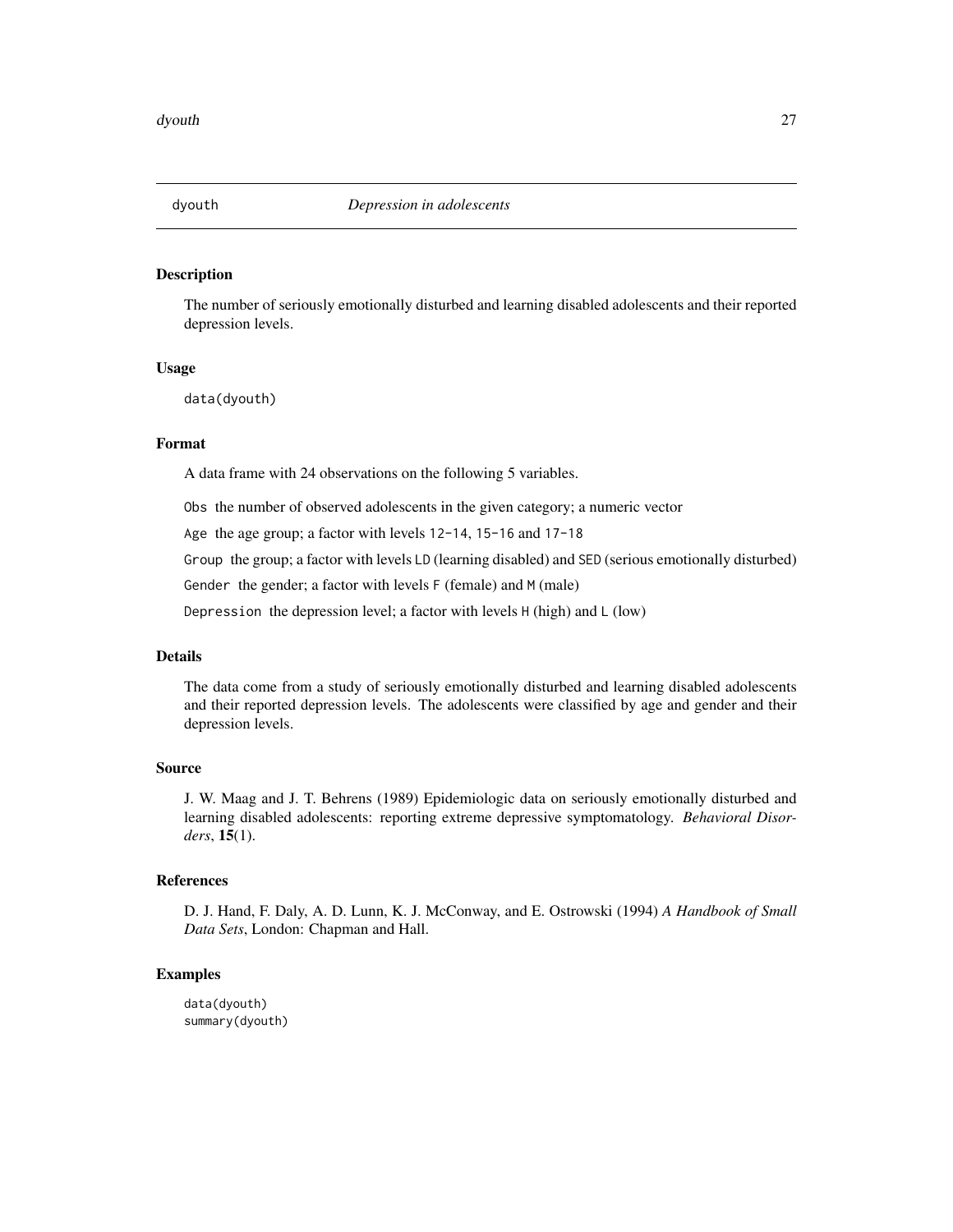<span id="page-27-0"></span>

The number of ear infections in swimmers

#### Usage

data(earinf)

#### Format

A data frame with 287 observations on the following 5 variables.

- Swim how often the swimmer swims in the ocean; a factor with levels Freq (frequently) and Occas (occasionally)
- Loc the reported usual swimming location; a factor with levels Beach and NonBeach

Age the age group; a factor with levels 15-19, 20-24 and 25-29

Sex the sex; a factor with levels Female and Male

NumInfec the number of self-diagnosed ear infections; a numeric vector

Infec whether there are self-diagnosed ear infections; a numeric vector where 0 means no selfreported infection, and 1 means at least one self-reported ear infection

#### Details

The data give the number of self-reported ear infections in the 1990 Pilot Surf/Health Study of NSW Water Board.

#### Source

D. J. Hand, F. Daly, A. D. Lunn, K. J. McConway, and E. Ostrowski (1994) *A Handbook of Small Data Sets*, London: Chapman and Hall. Dataset 328.

#### References

The original source is Val Gebski, from private communication from Cameron Kirton (NSW Water Board, Sydney Australia). This data file was downloaded from OZDASL ([http://www.statsci.](http://www.statsci.org/data/index.html) [org/data/index.html](http://www.statsci.org/data/index.html)) where it was prepared by Dr Gordon Smyth.

#### Examples

data(earinf) summary(earinf)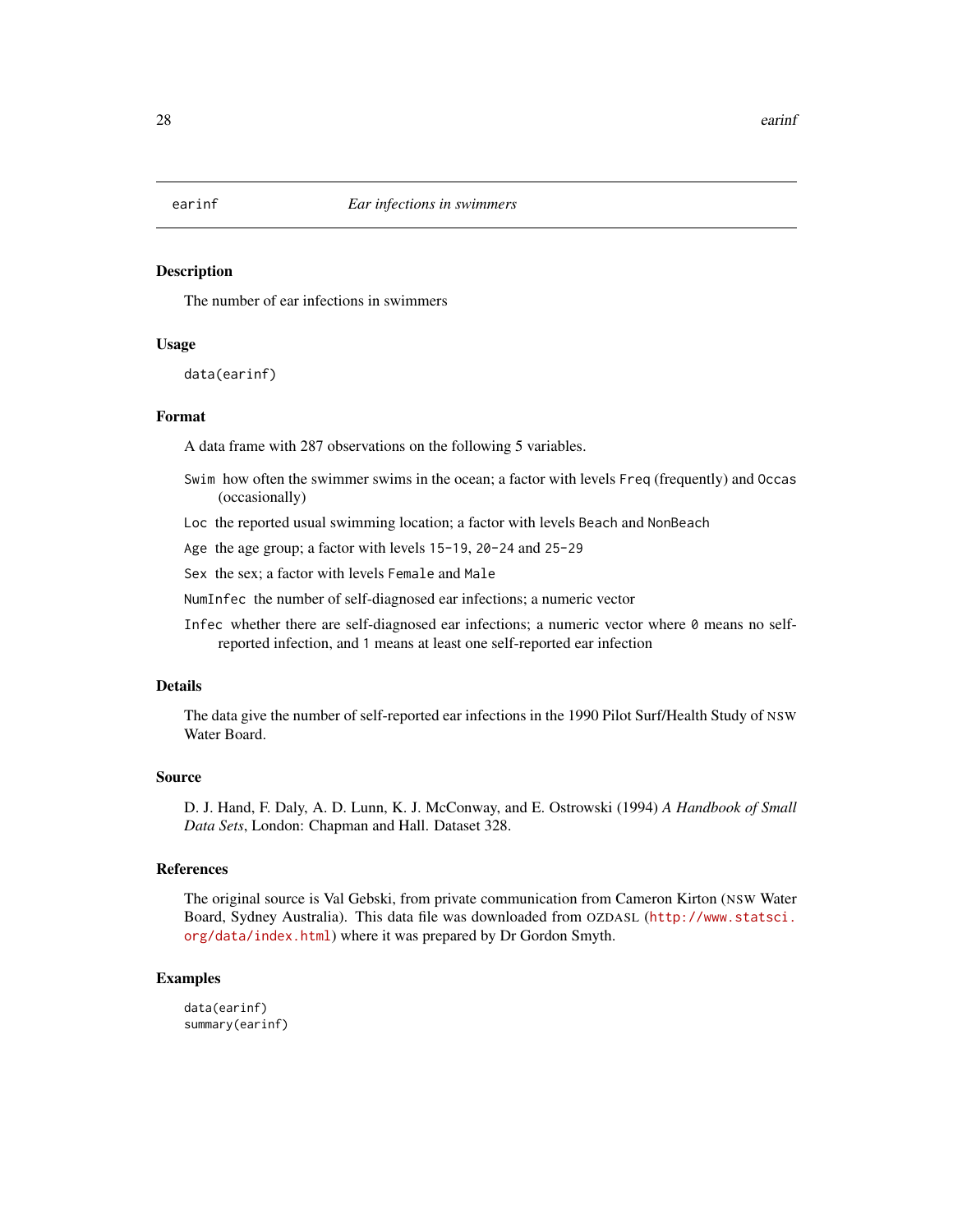<span id="page-28-0"></span>

The total monthly rainfall in Emerald, Australia, and the average monthly SOI

#### Usage

data(emeraldaug)

#### Format

A data frame with 114 observations on the following 3 variables.

Year the year; a numeric vector

Rain the total monthly rainfall in August of the given year; a numeric vector

SOI the monthly average southern oscillation index (SOI); a numeric vector

Phase the SOI phase (see Stone and Auliciems, 1992); a factor with these values: 1 (consistently negative), 2 (consistently positive), 3 (rapidly falling), 4 (rapidly rising), or 5 (consistently near zero)

#### Details

The data give the total monthly rainfall and monthly in Emerald, Queensland, Australia, from 1889 to 2002, and the average SOI for the corresponding month.

#### Source

Data obtained from the Australian Bureau of Meteorology (<http://www.bom.gov.au>) and IRI/LDEO Climate Data Library (http://www.longpaddock.qld.gov.au/seasonalclimateoutlook/southernoscillationindex/soidatafiles/index.php on 21 December 2010, then compiled.

#### References

R. C. Stone and A. Auliciems (1992) SOI phase relationships with rainfall in eastern Australia, *International Journal of Climatology*, 12, 625–636.

#### Examples

data(emeraldaug) plot(emeraldaug)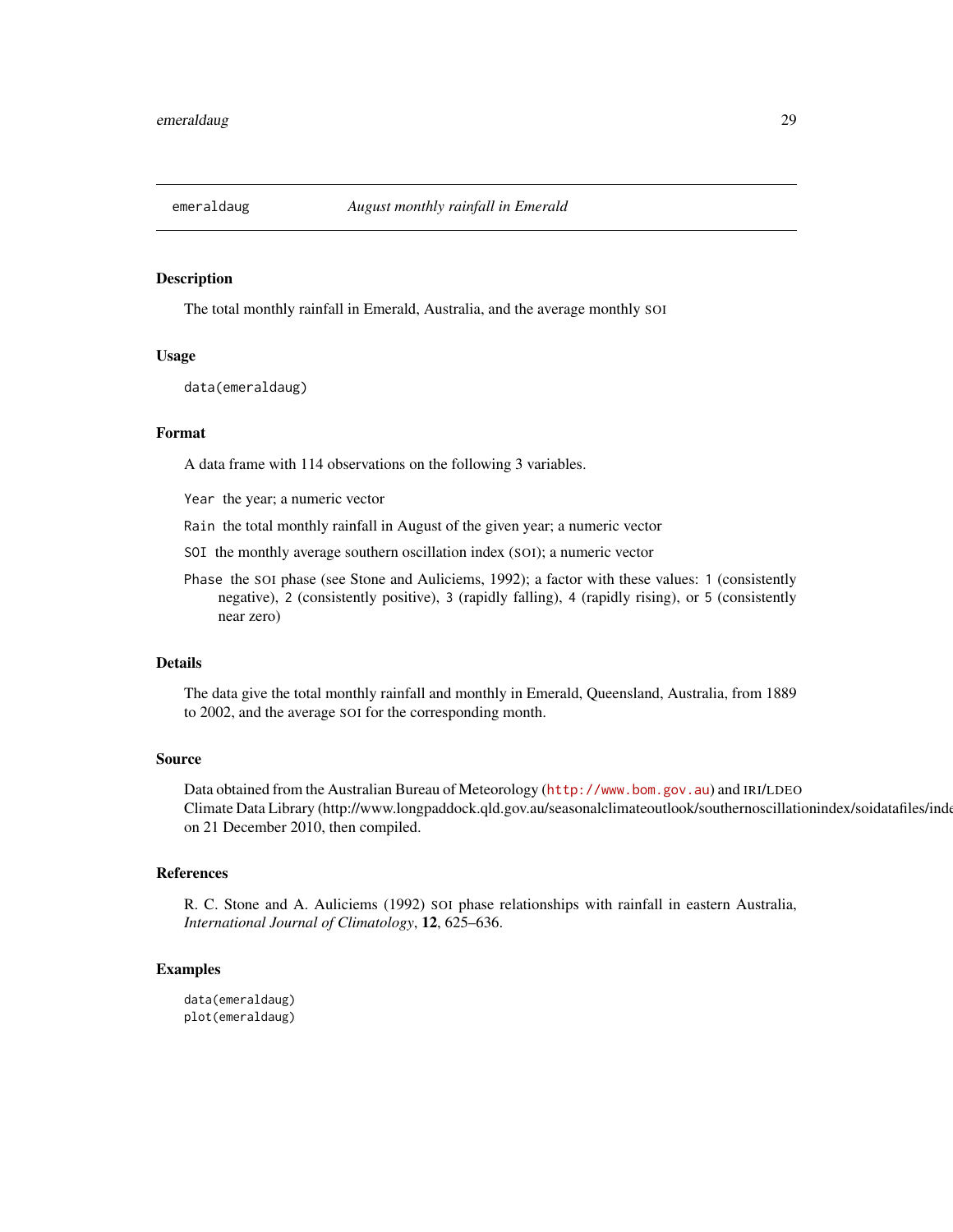<span id="page-29-0"></span>

The energy expenditure for 104 females at rest for a 24 hour period

#### Usage

data(energy)

#### Format

A data frame with 104 observations on the following 3 variables.

Energy the energy expenditure (units not given); a numeric vector

Fat the mass of fat tissue (units not given); a numeric vector

NonFat the mass of fat-free tissue (units not given); a numeric vector

#### Details

The data give the energy expenditure for 104 females at rest over a 24 hour period; the mass of fat and fat-free tissue was also recorded.

Note that the total mass of each subject is the sum of the fat and fat-free tissue masses.

#### Source

B. Joergensen (1992) Exponential dispersion models and extensions: A review. *International Statistical Review*, 60(1), 5–20.

#### References

L. Garby, J. S. Garrow, B. Joergensen, O. Lammert, K. Madsen, P. Soerensen and J. Webster (1988) Relation between energy expenditure and body composition in man: Specific energy expenditure in *vivo* of fat and fat-free tissue. *European Journal of Clinical Nutrition*, 42, 301–305.

#### Examples

data(energy) summary(energy)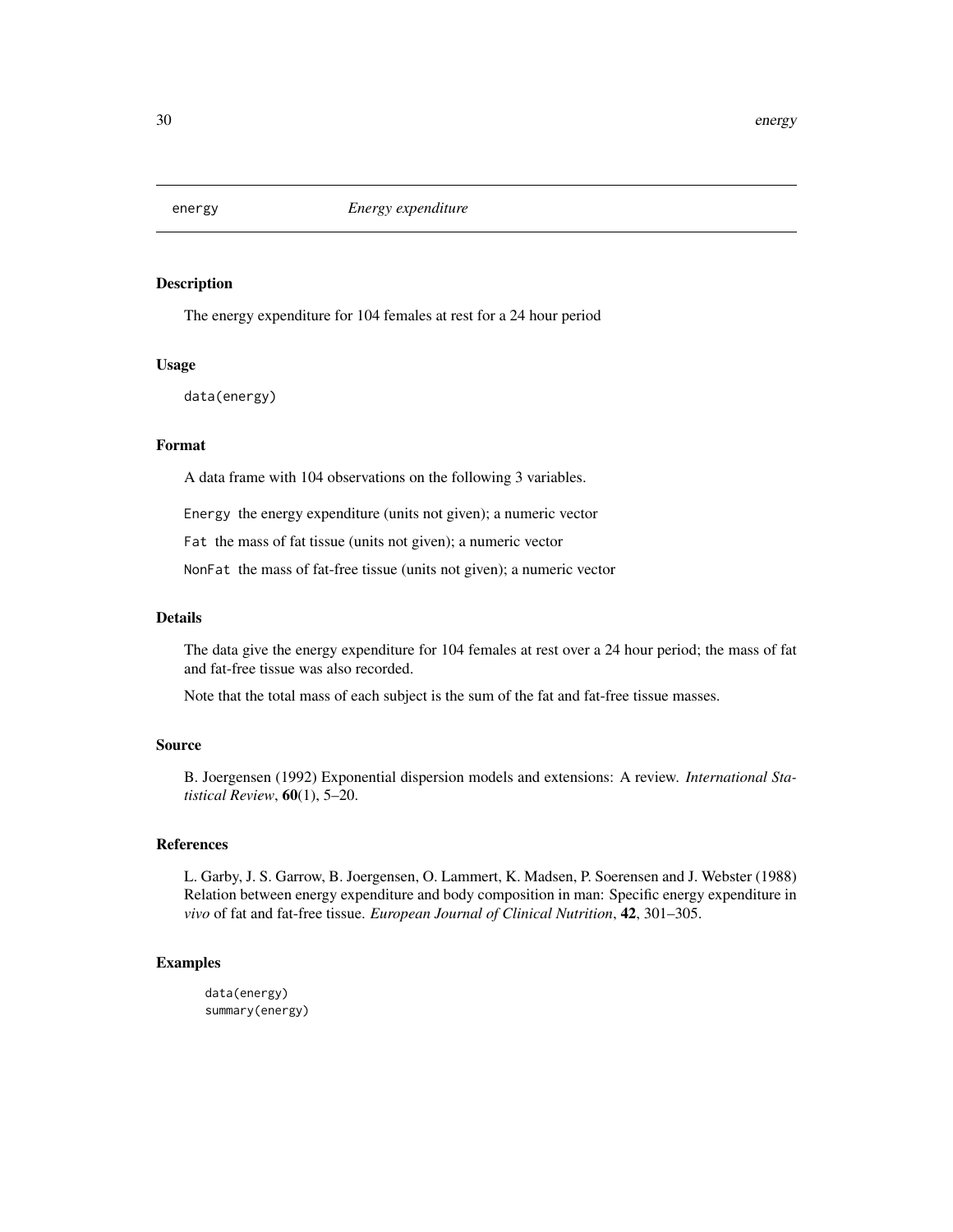<span id="page-30-0"></span>

The number of failures of electronic equipment operating in two modes

#### Usage

data(failures)

#### Format

A data frame with 18 observations on the following 4 variables.

Period the time period; a numeric vector

Time1 the time spent in Mode 1 in the given period (units not given); a numeric vector

Time2 the time spent in Mode 2 in the given period (units not given); a numeric vector

Failures the number of failures in the given period; a numeric vector

#### Details

The data give the number of failures of a piece of electronic equipment after operating in two modes.

#### Source

Dale W. Jorgensen (1961) Multiple regression analysis of a Poisson process. *Journal of the American Statistical Association*, 56(294), 235–245.

#### Examples

data(failures) summary(failures)

feedrates *Feeding rates of birds*

#### Description

The daily individual feeding rates of chestnut-crowned babblers

#### Usage

data(feedrates)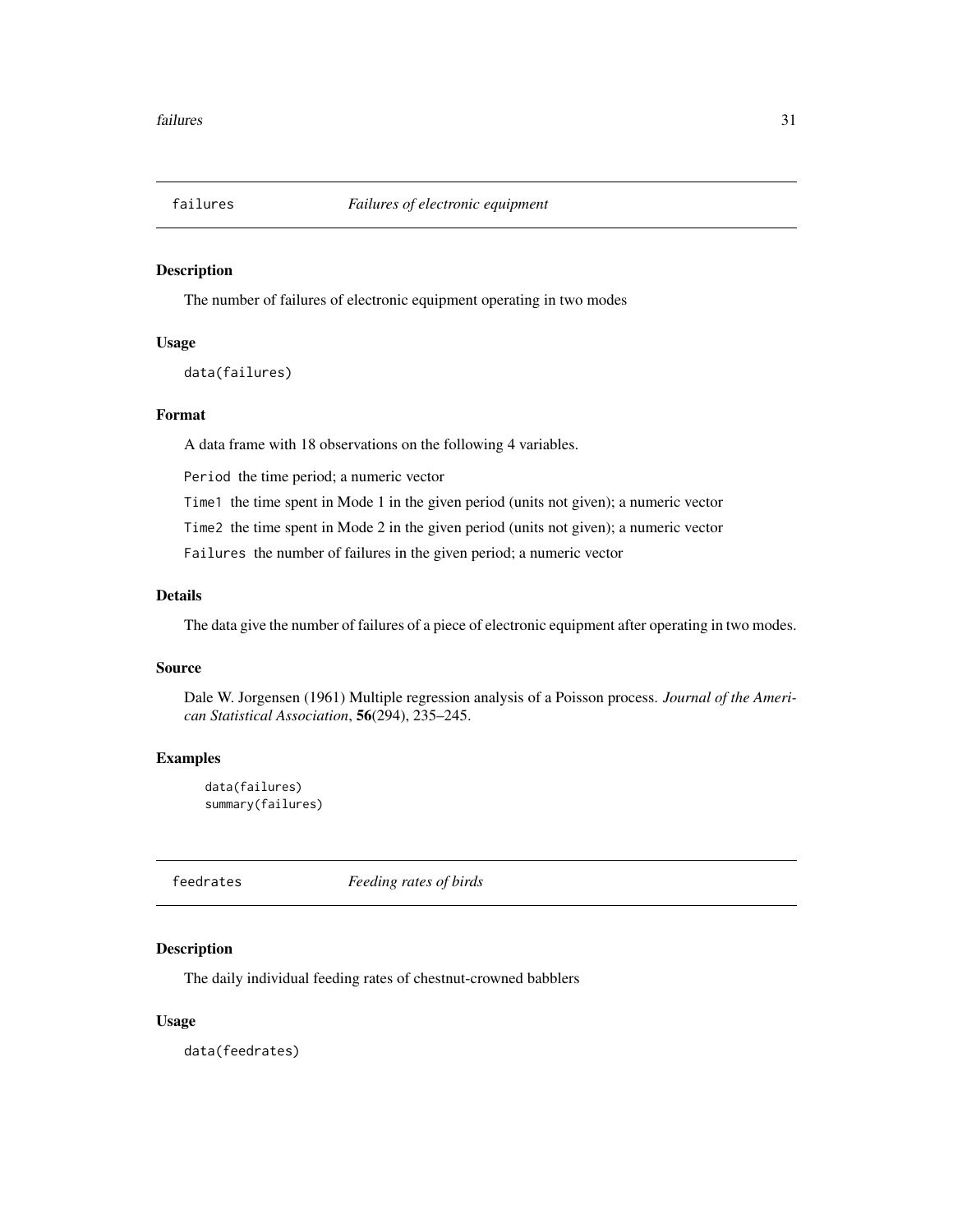A data frame containing 1293 observations with the following 11 variables.

SocGroup the social group for the bird; 27 levels

NestID the nest identifier; 61 levels

ObsTime the length of observation (in decimal hours); a numeric vector

Ring an identifier for individual birds; 97 levels

Sex the sex of the bird; one of f (female) or m (male)

Age the age of non-breeding group members; one of adult or yearling

Relatedness the pedigree-based relatedness to the brood; one of  $\theta$ . 5 (first-order relatives);  $\theta$ . 25 (second-order relatives) or 0 (more distant relatives)

ChickAge the age of the brood, in days; a numeric vector

BroodSize the size of the brood: a numeric vector

UnitSize the number of individuals in the unit; a numeric vector

FeedingRate the daily individual feeding rates, in feeds per hour; a numeric vector

#### Details

The data relate to a population of colour-ringed population of chestnut-crowned babblers in an area of the University of New South Wales Arid Zone Research Station, (Fowlers Gap, western New South Wales, Australia). The study determined whether, where and how often non-breeding group members contributed to providing for nestlings by monitoring the visit rate of tagged birds during 2007 and 2008.

#### Source

L. E. Browning, S. C. Patrick, L. A. Rollins, S. C. Griffith, and A. F. Russell (2012) Kin selection, not group augmentation, predicts helping in an obligate cooperatively breeding bird. *Proceedings of the Royal Society B*, 279(1743): 3861–3869. <http://dx.doi.org/10.1098/rspb.2012.1080>

L. E. Browning, S. C. Patrick, L. A. Rollins, S. C. Griffith, and A. F. Russell (2012) Data from: Kin selection, not group augmentation, predicts helping in an obligate cooperatively breeding bird. *Dryad Digital Repository*. <http://dx.doi.org/10.5061/dryad.ff868>

#### References

L. E. Browning, S. C. Patrick, L. A. Rollins, S. C. Griffith, and A. F. Russell (2012) Kin selection, not group augmentation, predicts helping in an obligate cooperatively breeding bird. *Proceedings of the Royal Society B*, 279(1743): 3861–3869. <http://dx.doi.org/10.1098/rspb.2012.1080>

#### Examples

data(feedrates) summary(feedrates)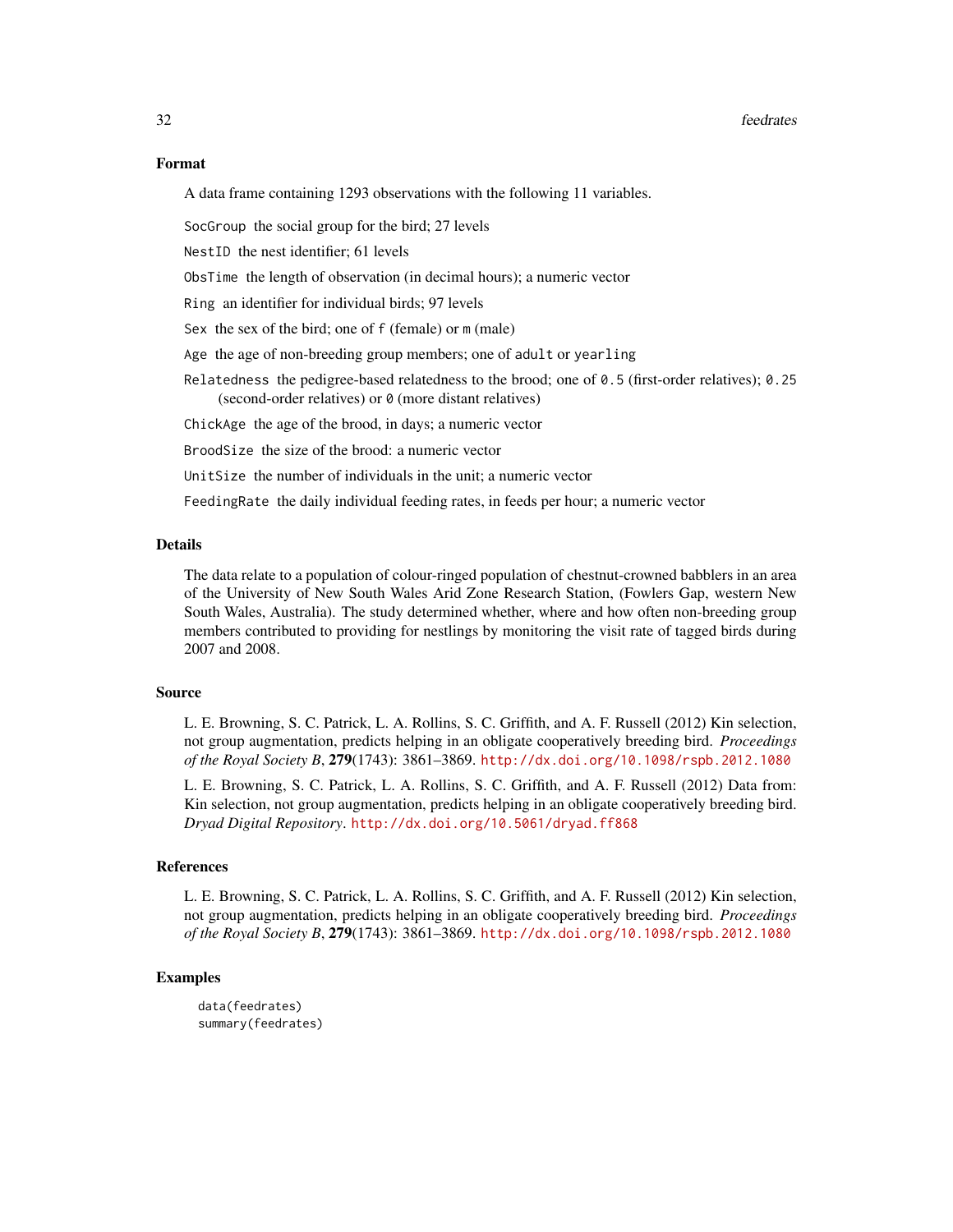<span id="page-32-0"></span>

The root length density of apple trees

#### Usage

data(fineroot)

#### Format

A data frame with 511 observations on the following 5 variables.

Plant the plant number; a numeric vector

Rstock the root stock; a factor with levels Mark, MM106 or M26

Spacing the plant spacing; a factor with levels 5x3 or 4x2 (measured in metres)

- Zone the zone relative to the plant from which the soil core is taken; a factor with levels Inner or Outer
- RLD the root length density in centimetres per cubic centimetre; a numeric vector

#### Details

The data concern the underground root system of eight apple trees. Three different root stocks and two plant spacings are used; the root length density (the density of the fine roots) is measured in one of the two zones.

The design is not full factorial: plants 1 and 2 are for Mark rootstock at 5x3 spacing; plants 3 and 4 are for Mark rootstock at 4x2 spacing; plants 5 and 6 are for MM106 rootstock at 5x3 spacing; plants 7 and 8 are for M26 rootstock at 4x2 spacing.

#### Source

Personal communication from Nihal de Silva.

#### References

H. N. de Silva, A. J. Hall, D. S. Tustin and P. W. Gandar (1999) Analysis of distribution of root length density of apple trees on different dwarfing rootstocks. *Annals of Botany*, 83, 335–345.

P. K. Dunn and G. K. Smyth (2005) Series evaluation of Tweedie exponential dispersion model densities. *Statistics and Computing*, 15(4), 267–280.

#### Examples

data(fineroot) summary(fineroot)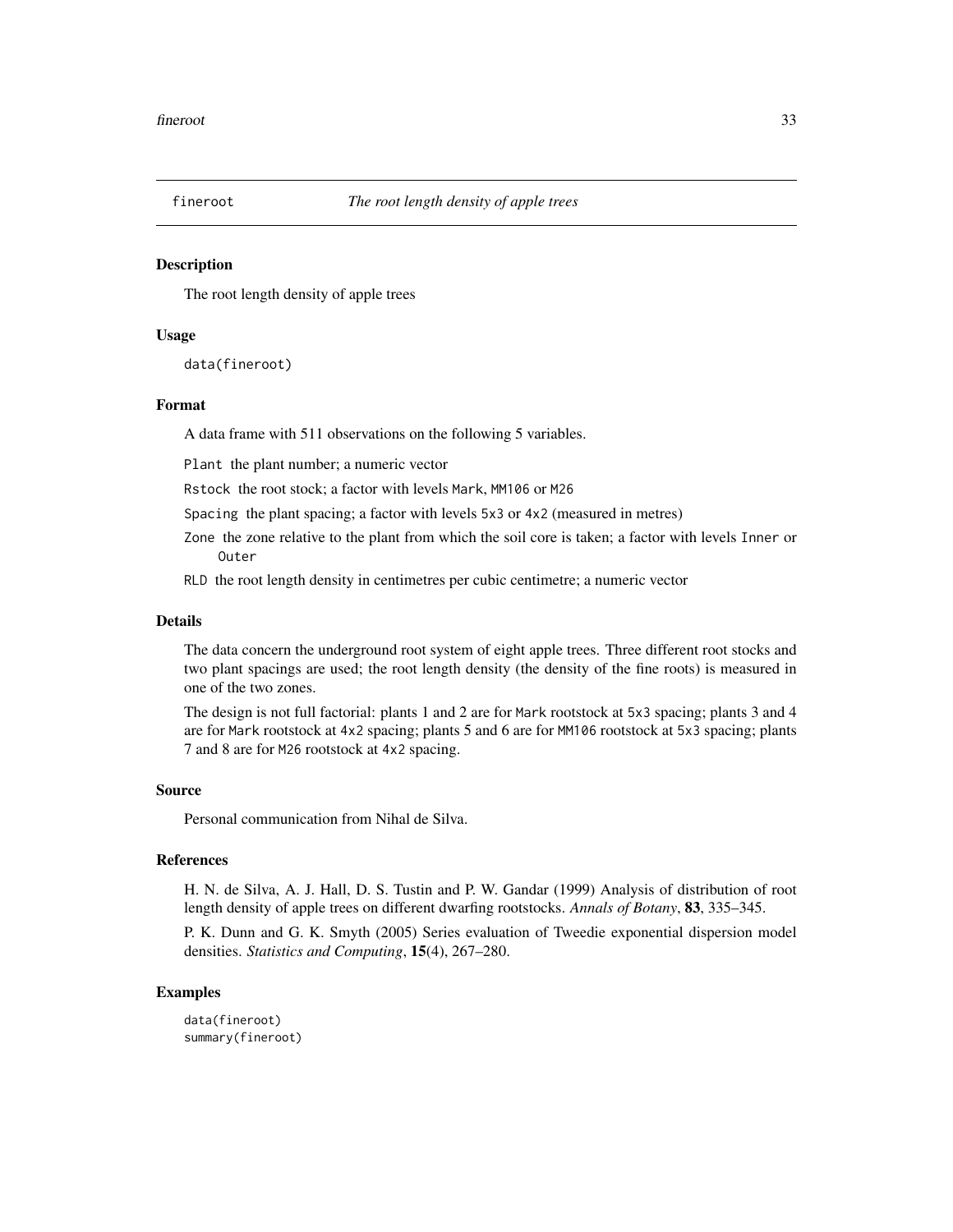<span id="page-33-0"></span>

The food consumption for various fish species

#### Usage

data(fishfood)

#### Format

A data frame with 33 observations on the following 6 variables.

Species the fish species; an identifier

MaxWt the mean asymptotic (or maximum) weight of the fish in grams; a numeric vector

Temp the mean habitat temperature in degrees Celsius; a numeric vector

AR the aspect ratio of the fish; a numeric vector

Food the food type for the fish; a factor with levels C for carnivores, and H for herbivores

FoodCon the daily food consumption of a fish population as a percentage of its biomass; a numeric vector

#### Details

The computation of the aspect ratio is detailed in the source.

#### Source

M. L. Palomares and D. Pauly (1989) A multiple regression model for predicting the food consumption of marine fish population. *Australian Journal of Marine and Freshwater Research*, 40(3), 259–284.

#### Examples

data(fishfood) summary(fishfood)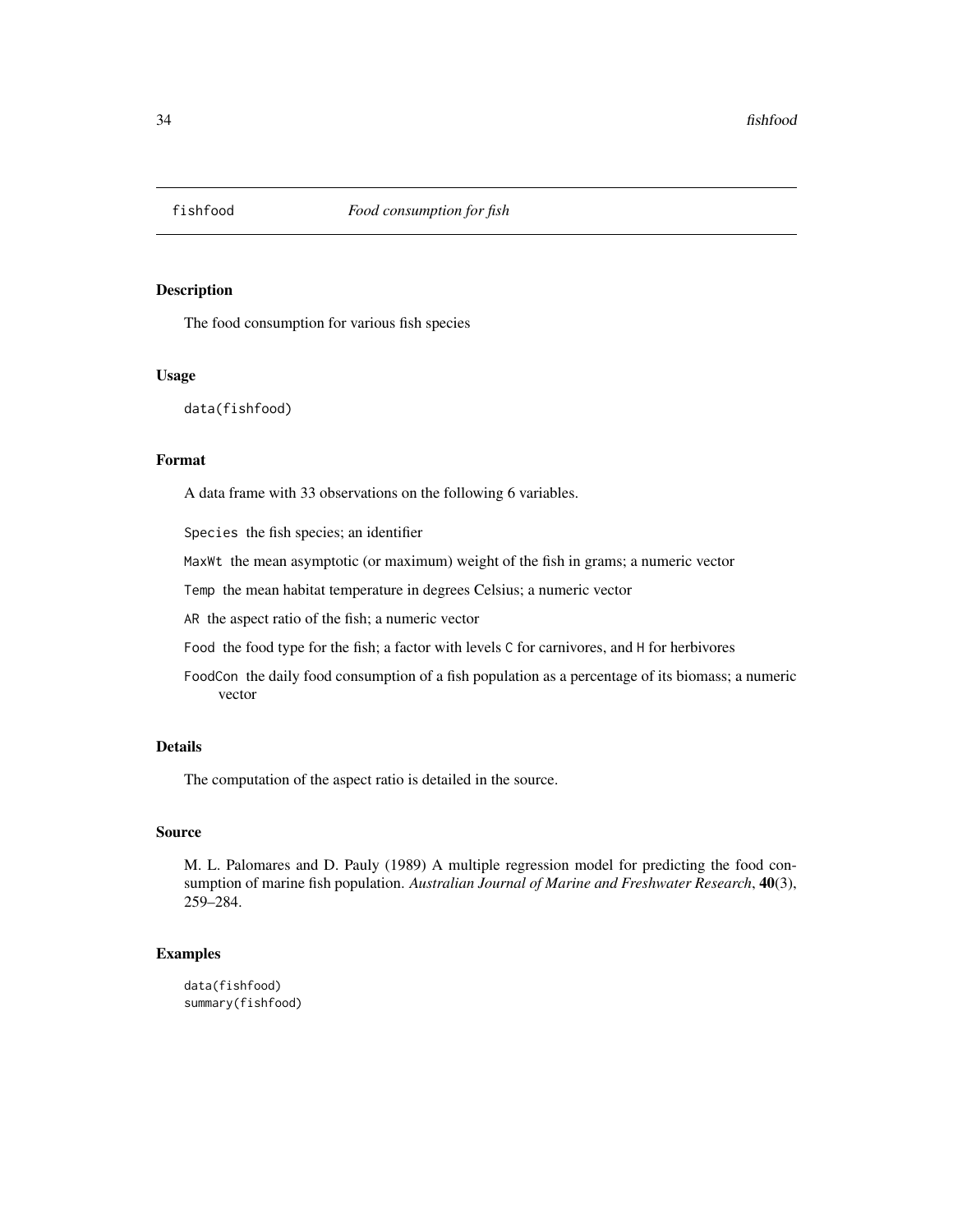<span id="page-34-0"></span>

Information about tiger flathead trawls

#### Usage

data(flathead)

#### Format

A data frame containing 169 observations with the following 7 variables.

Lon the longitude of the trawl

Lat the latitude of the traw

Depth the depth (bathymetry) of the trawl, in metres

Distance the distance along a 100 metre depth contour for the trawl (northwards of all trawls from an arbitrary origin), in metres

Area the area swept, in hectares

Number the number of tiger flathead caught

Biomass the total biomass of tiger flathead caught, in kg

#### Details

The data give details of trawls in the South East Fisheries ecosystem off Australia. The data were originally collected by Bax and Williams (2000).

#### Source

R package fishMod: Foster (2016).

#### References

Nicholas~J. Bax and Alan Williams (2000) Habitat and fisheries production in the South East fishery ecosystem. Final Report 1994/040, Fisheries Research and Development Corporation.

Scott~D. Foster and Mark~V. Bravington (2013) A Poisson–Gamma model for analysis of ecological data. *Environmental and Ecological Statistics*, 20(4):533–552.

Scott D. Foster (2016) fishMod: Fits Poisson-Sum-of-Gammas GLMs, Tweedie GLMs, and Delta Log-Normal Models. R package version 0.29. <https://CRAN.R-project.org/package=fishMod>

#### Examples

data(flathead) summary(flathead)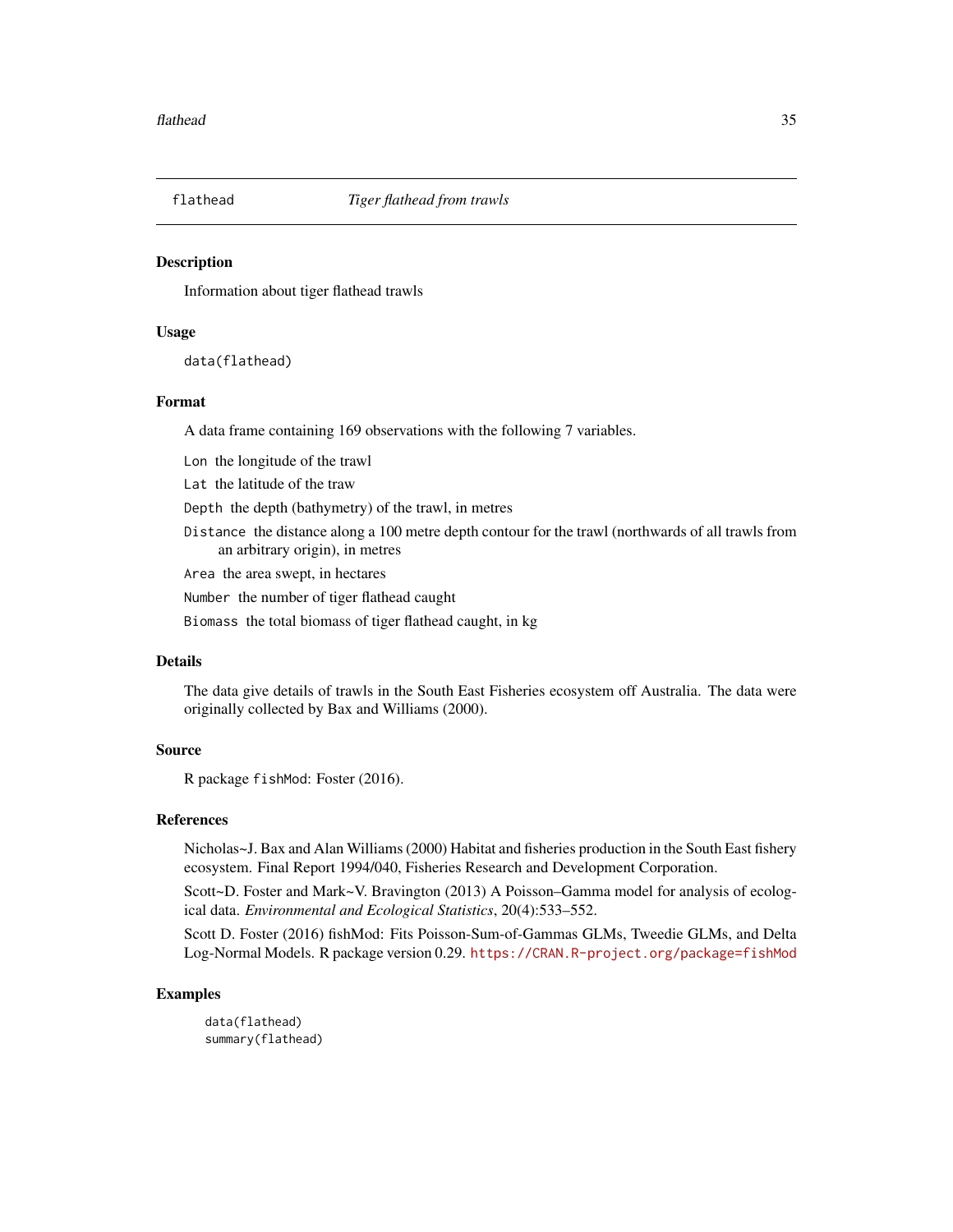<span id="page-35-0"></span>

The average number of meadowfoam flowers in given light conditions

#### Usage

```
data(flowers)
```
#### Format

A data frame with 24 observations on the following 3 variables.

- Flowers the mean number of flowers per meadowfoam plant, averaged over ten seedlings; a numeric vector
- Light the light intensity in  $\mu$ mol per square metre per second; a numeric vector
- Timing when the light treatment was applied; a factor with levels PFI (photoperiodic floral induction) or Before (24 days before PFI)

#### Details

The data are collected from an experiment to study how to maximize Mermaid meadowfoam production. (Meadowfoam is a small plant from which a vegetable oil can be extracted.)

These data are consistent with those in Seddigh and Joliff (1994). The data were estimated from their Figure 3, and then adjusted to produce, as closely as possible, the statistics given on those graphs.

#### Source

M. Seddigh and G.D. Joliff (1994) Light intensity effects on meadowfoam growth and flowering. *Crop Science*, 34: 497–503.

```
data(flowers)
summary(flowers)
```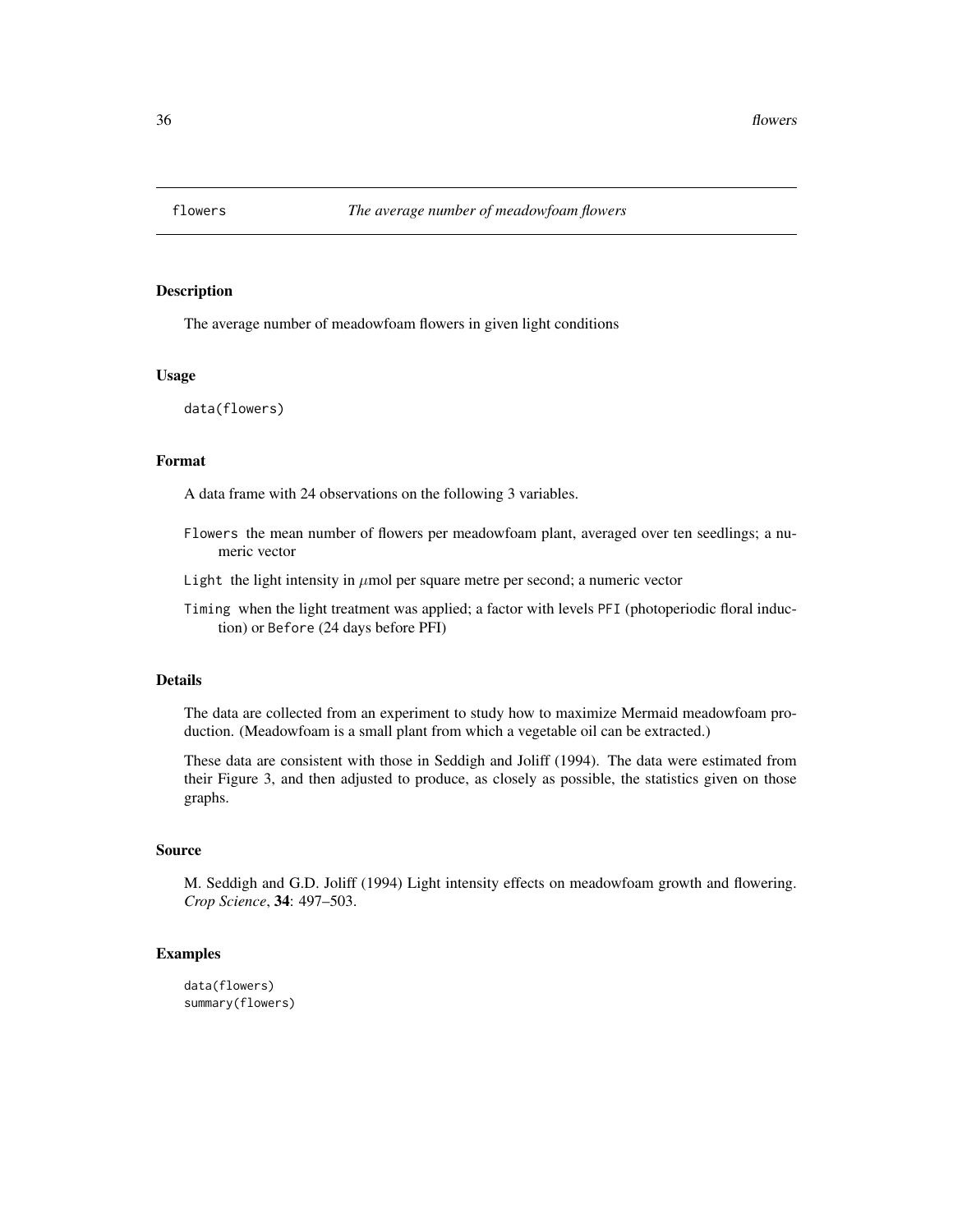The data give the total procedure time during CT fluoroscopic scanning, and the radiation dose received.

#### Usage

data(fluoro)

#### Format

A data frame with 19 observations on the following 2 variables.

Time the total procedure time (in minutes); a numeric vector

Dose the total radiation dose received (in rads); a numeric vector

# Details

The data are given in the Table as the natural log of Time and the natural log of Dose. Here the data have been transformed back to the original scale. The source claims the purpose of the data collection was "to assess whether radiation dose could be estimated by simply measuring the total CT fluoroscopic procedure time". The procedure was performed in the abdomen.

#### Source

Kelly H. Zou, Kemal Tuncali, and Stuart G. Silverman (2003) Correlation and simple linear regression. *Radiology*, 227, 617–628.

### References

The data were originally used, but not given, in S. G. Silverman, K. Tuncali, D. F. Adams, R. D. Nawfel, K. H. Zou, and P. F. Judy (1999) CT fluoroscopy-guided abdominal interventions: techniques, results, and radiation exposure. *Radiology*, 212, 673–681.

### Examples

data(fluoro) plot(fluoro)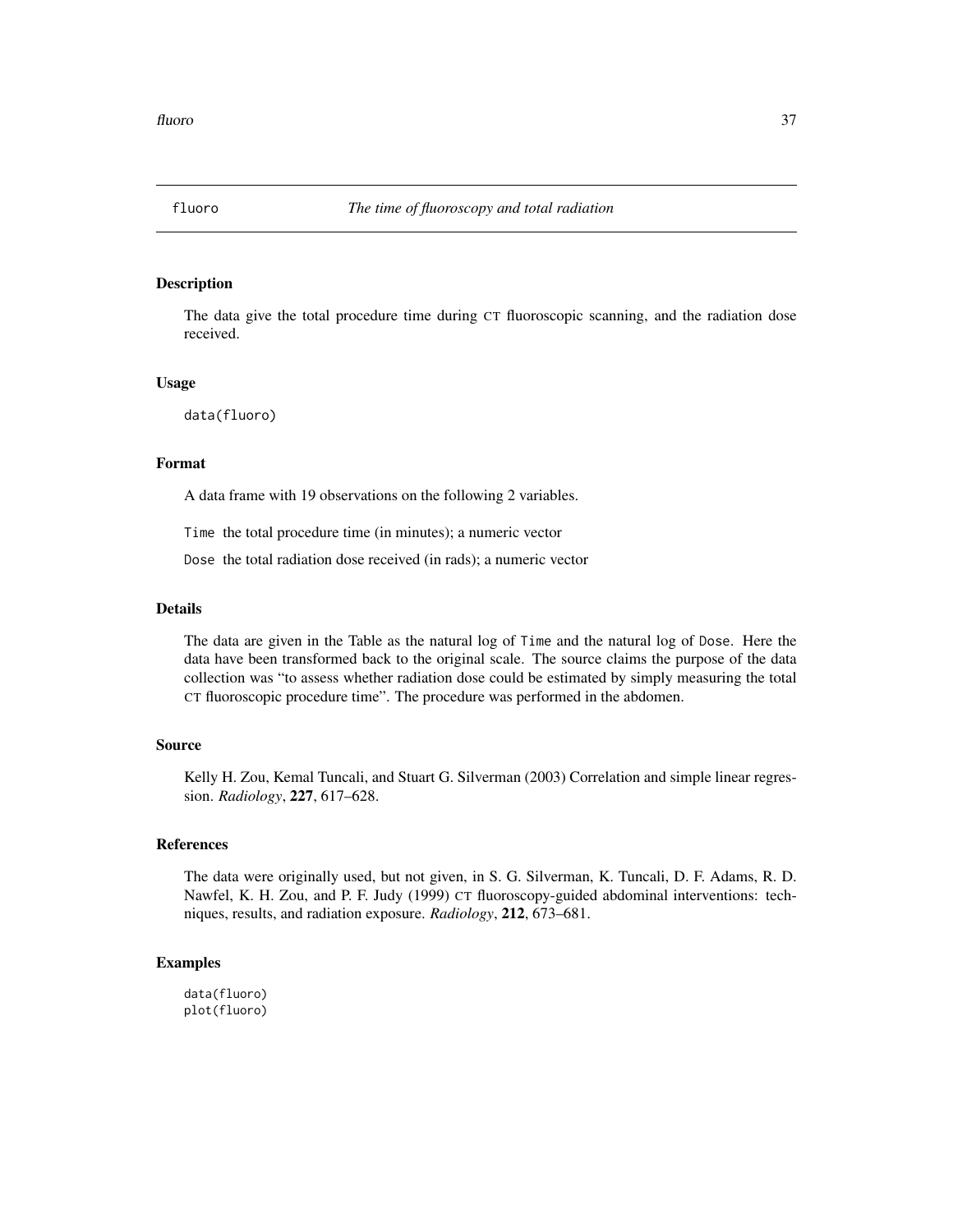The number of species on the Gal\'apagos Islands

## Usage

data(galapagos)

# Format

A data frame containing 29 observation with the following 11 variables.

Island the name of the island Plants the number of plant species; a numeric vector PlantEnd the number of endemic plant species; a numeric vector Finches the number of finch species; a numeric vector FinchEnd the number of endemic finch species; a numeric vector FinchGenera the number of finch genera; a numeric vector Area the area of each island in square kilometres; a numeric vector Elevation the maximum elevation of each island in metres; a numeric vector Nearest the distance to the nearest island; a numeric vector StCruz the distance to Santa Cruz Island in kilometres; a numeric vector Adjacent the area of adjacent island in square kilometres; a numeric vector

## Details

The data give the number of plant species and related variables for 29 different islands. Counts are given for both the total number of species and the number of species that occur only in the Gal\'apagos (the endemics).

# **Note**

Elevations for Baltra and Seymour obtained from web searches. Elevations for four other small islands obtained from large-scale maps.

### Source

Michael P. Johnson and Peter H. Raven (1973) Species number and endemism: The Gal\'apagos Archipelago revisited. *Science*, 179(4076), 893–895.

```
data(galapagos)
summary(galapagos)
```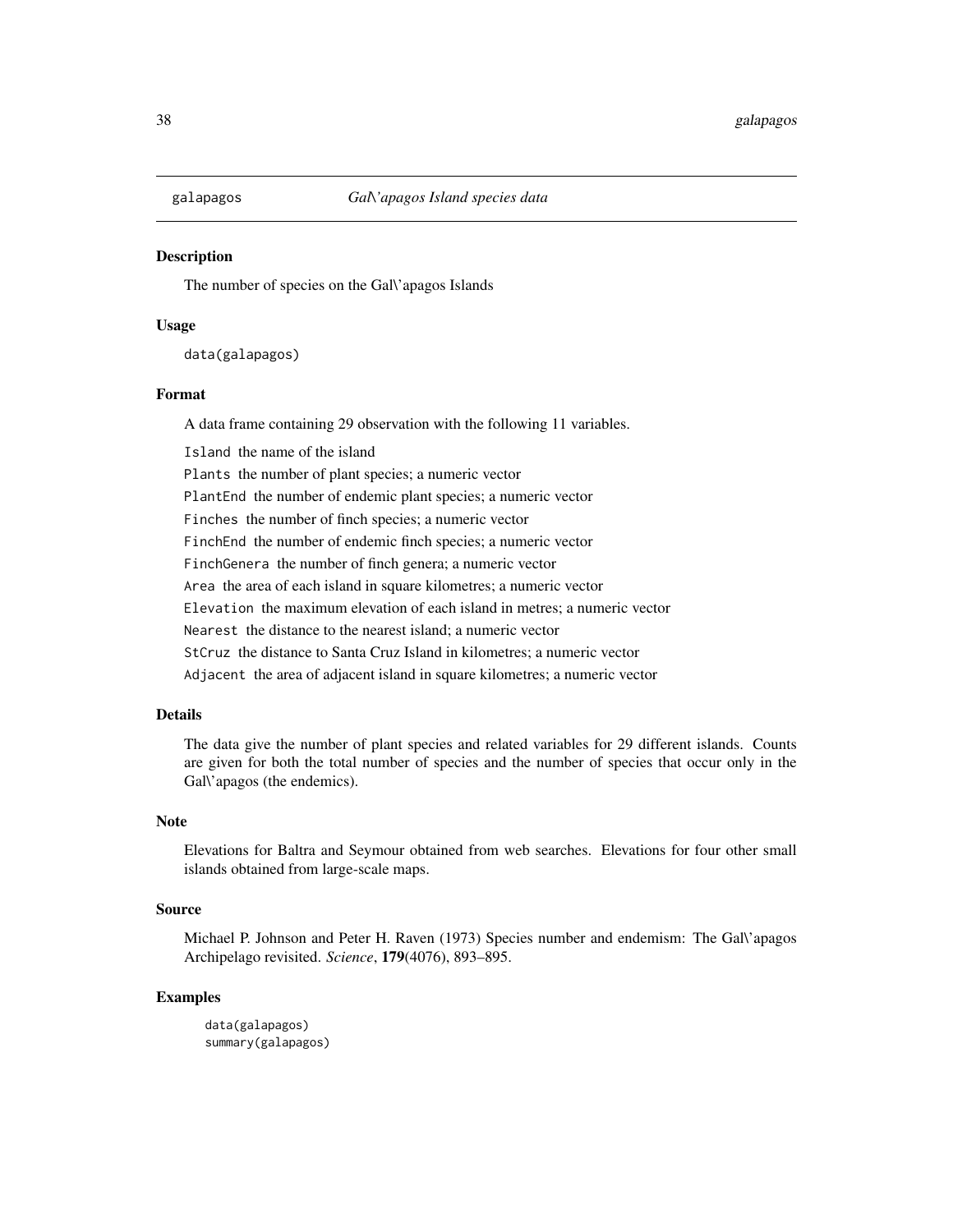In an experiment, the number of seeds germination was recorded for two types of seeds and two types of root extracts

## Usage

data(germ)

# Format

A data frame with 21 observations on the following 4 variables.

Germ the number seeds germinating; a numeric vector

Total the number of seeds planted; a numeric vector

Extract the extract type; a factor with levels Bean and Cucumber

Seeds the type of seed; a factor with levels OA75 (*O. aegyptiaca 75*) and OA73 (*O. aegyptiaca 73*)

#### Details

The data gives the total number of seeds and the number germinating, for two types of seeds and two types of root stocks; the dilution is 1 in 25 in all cases.

#### Note

An alternative representation of these data are given in germBin.

#### Source

Martin J. Crowder (1978) Beta-binomial anova for proportions. *Applied Statistics*, 27(1), 34–37.

#### References

The following sources also quote the data, but have reversed the two seed types from the original source:

P. J. Smith and D. F. Heitjan (1993). Testing and adjusting for departures from nominal dispersion in generalized linear models. *Applied Statistics*, 42, 31–41 (Table 1).

D. J. Hand, F. Daly, A. D. Lunn, K. J. McConway, and E. Ostrowski (1994). *A Handbook of Small Data Sets*, London: Chapman and Hall. Dataset 420.

### Examples

data(germ) summary(germ)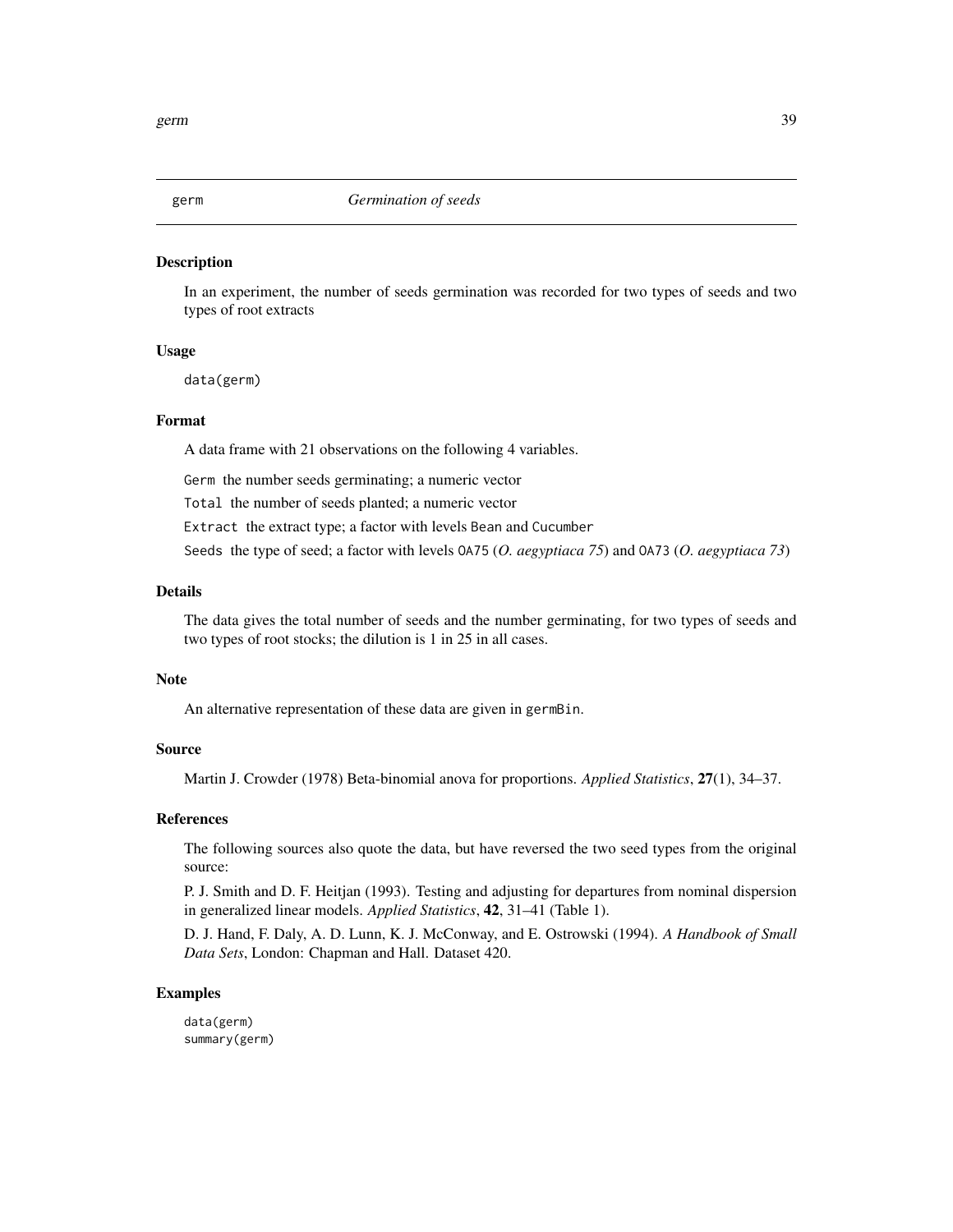In an experiment, the number of seeds germination was recorded for two types of seeds and two types of root extracts

### Usage

data(germ)

### Format

A data frame with 831 observations on the following 3 variables.

Extract the extract type; a factor with levels Bean and Cucumber

Seeds the type of seed; a factor with levels OA75 (*O. aegyptiaca 75*) and OA73 (*O. aegyptiaca 73*)

Result the result of the experiment: either Germ (the seed germinated) or NotGerm (the seed did not germinate)

# Details

The data gives the total number of seeds and the number germinating, for two types of seeds and two types of root stocks; the dilution is 1 in 25 in all cases.

#### Note

These data are the same as germ but with one row for each seed.

#### Source

Martin J. Crowder (1978) Beta-binomial anova for proportions. *Applied Statistics*, 27(1), 34–37.

### References

The following sources also quote the data, but have reversed the two seed types from the original source:

P. J. Smith and D. F. Heitjan (1993). Testing and adjusting for departures from nominal dispersion in generalized linear models. *Applied Statistics*, 42, 31–41 (Table 1).

D. J. Hand, F. Daly, A. D. Lunn, K. J. McConway, and E. Ostrowski (1994). *A Handbook of Small Data Sets*, London: Chapman and Hall. Dataset 420.

### Examples

data(germBin) summary(germBin)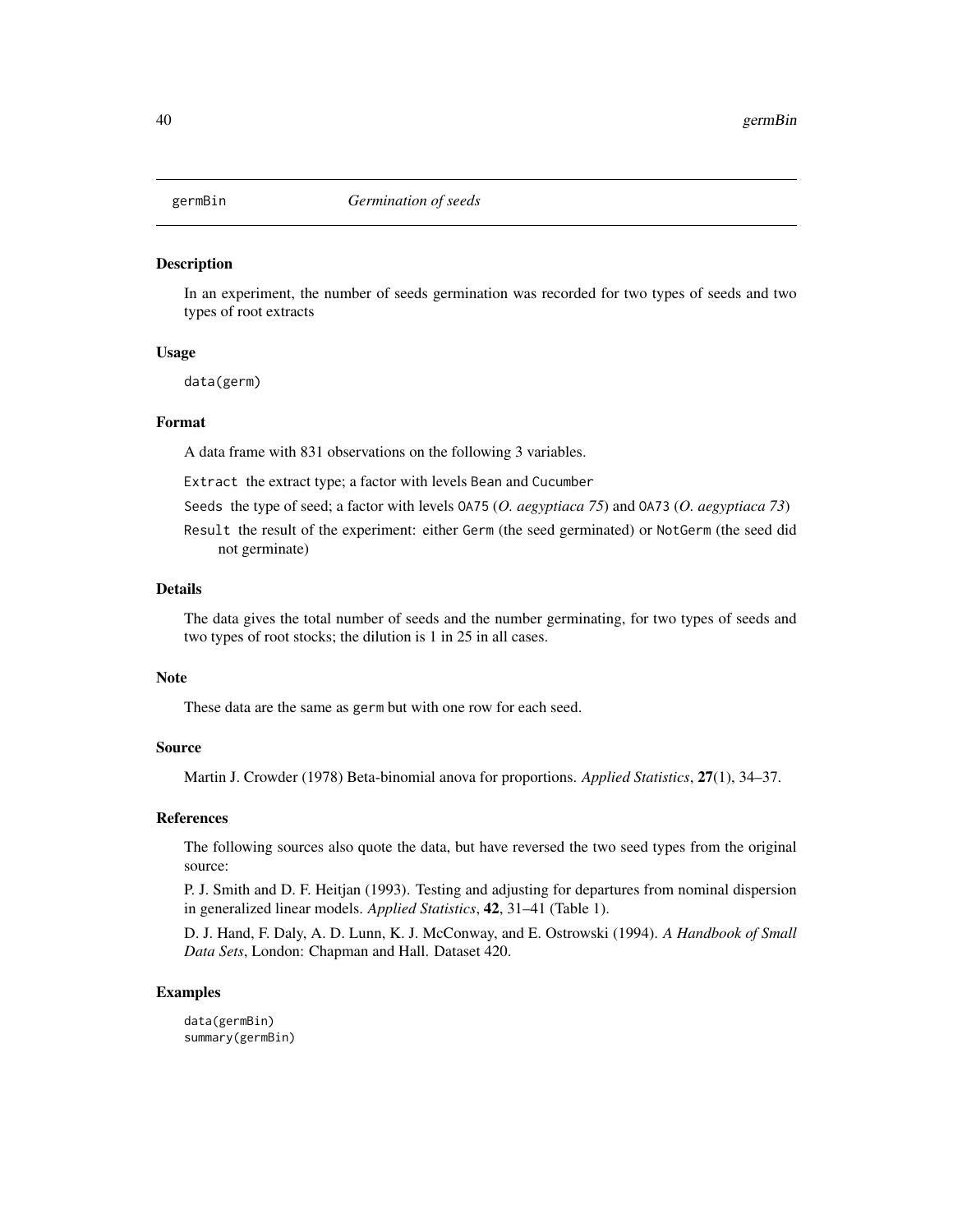gestation *Gestation time*

# Description

The gestation time for 1513 infants

#### Usage

data(gestation)

### Format

A data frame with 21 observations on the following 4 variables.

Age the gestational age in weeks; a numeric vector

Births the number of births; a numeric vector

Weight the mean birthweight in kilograms; a numeric vector

SD the standard deviation of the birthweight in each group in kilograms; a numeric vector

# Details

The gestation time for 1513 infants born in St George's Hospital, London, to Caucasian mothers willing to participate between August 1982 and March 1984.

## Source

J. M. Bland, J. L. Peacock, H. R. Anderson, and O. G. Brooke (1990) The adjustment of birthweight for very early gestational ages: two related problems in statistical analysis. *Applied Statistics*, 39(2), 229–239.

```
data(gestation)
summary(gestation)
```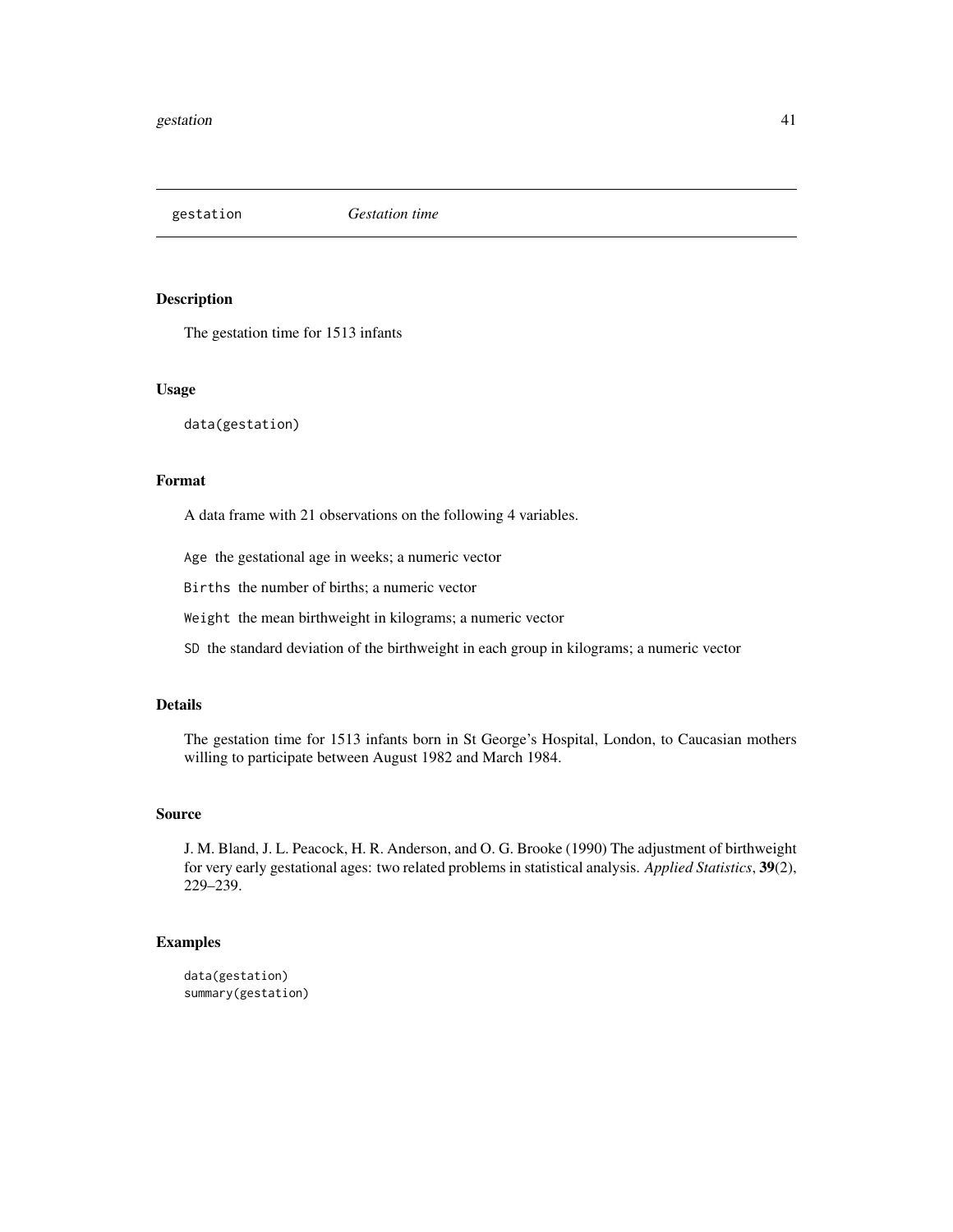Loss of consciousness induced by G-forces)

# Usage

data(gforces)

#### Format

A data frame containing 8 observations with the following 3 variables.

Subject the initials of the subject; a text identifier

Age the age of the subject, in years; a numeric vector

Signs whether the subject showed syncopal blackout-related signs: a factor with levels 0 (No) and 1 (Yes)

# Details

Military pilots sometimes black out when their brains are deprived of oxygen due to G-forces during violent manoeuvres. Glaister and Miller (1990) produced similar symptoms by exposing volunteers' lower bodies to negative air pressure, likewise decreasing oxygen to the brain. The data lists the subjects' ages and whether they showed syncopal blackout related signs (pallor, sweating, slow heartbeat, unconsciousness) during an 18 minute period.

# Source

The data were obtained electronically from OZDASL (<http://www.statsci.org/data/>). The Details above were obtained from this webpage.

### References

D. H. Glaister and N. L. Miller (1990) Cerebral tissue oxygen status and psychomotor performance during lower body negative pressure (LBNP). *Aviation, Space and Environmental Medicine*. 61(2), 99–105.

L. C. Hamilton (1992) *Regression with Graphics: a second course in applied statistics*. Duxbury, page 243.

```
data(gforces)
summary(gforces)
```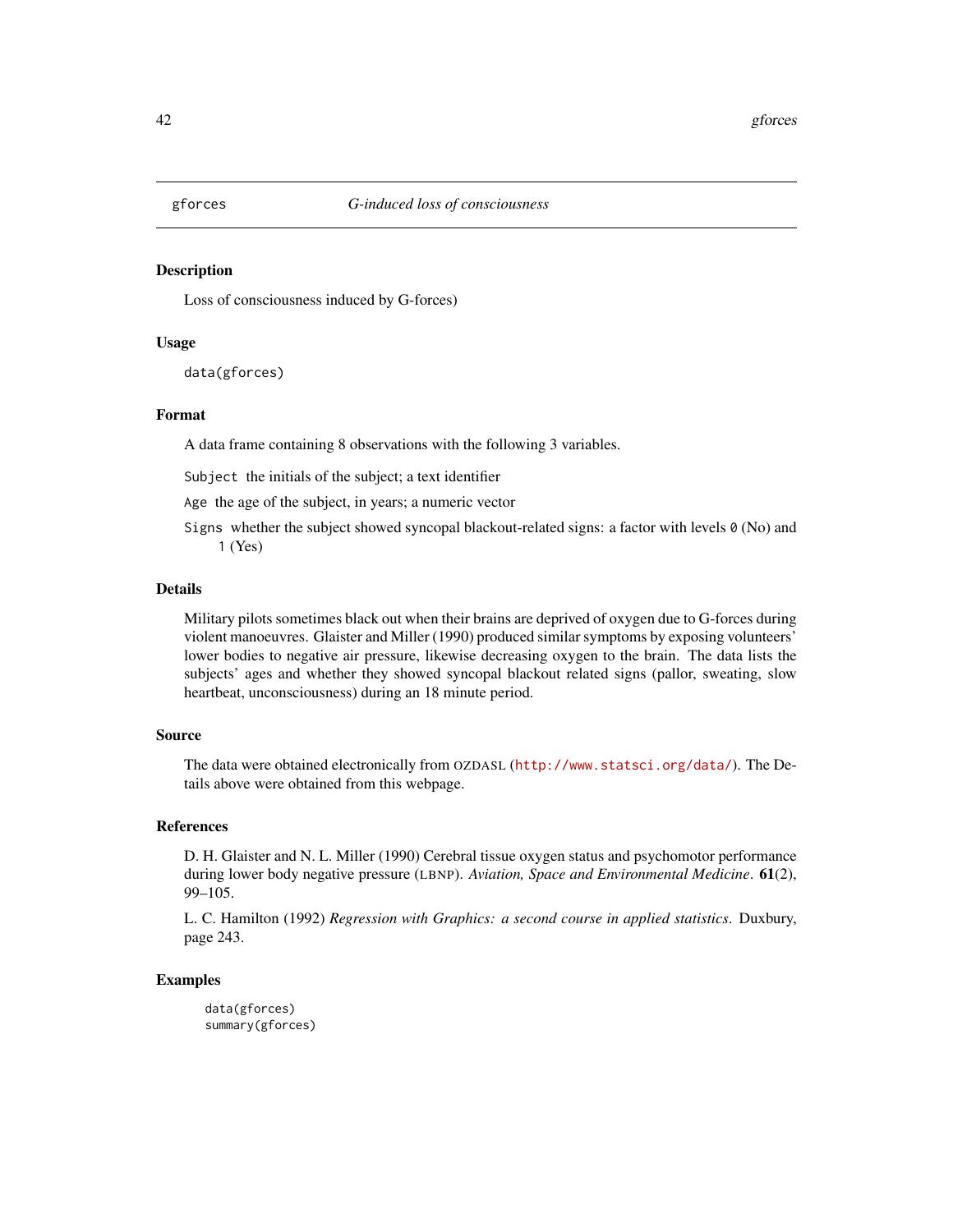The clutch sizes from various studies of Gopher tortoises

### Usage

data(gopher)

# Format

A data frame with 19 observations on the following 6 variables.

Site the site number (an identifier); a numeric vector

Latitude the latitude at which the study was conducted; a numeric vector

Evap the mean total annual actual evapotranspiration (in mm); a numeric vector

Temp the mean annual temperature in degrees Celsius; a numeric vector

ClutchSize the mean clutch size; a numeric vector

SampleSize the size of the sample upon which the ClutchSize was computed; a numeric vector

### Details

Nineteen populations of Gopher tortoises were examined across 17 different studies; from each study, the mean clutch size and various other variables were compiled.

### Source

K. G. Ashton, R. L. Burke, and J. N. Layne (2007) Geographic variation in body and clutch size of Gopher tortoises. *Copeia*, May 16, Number 2, 355–363.

# Examples

data(gopher) summary(gopher)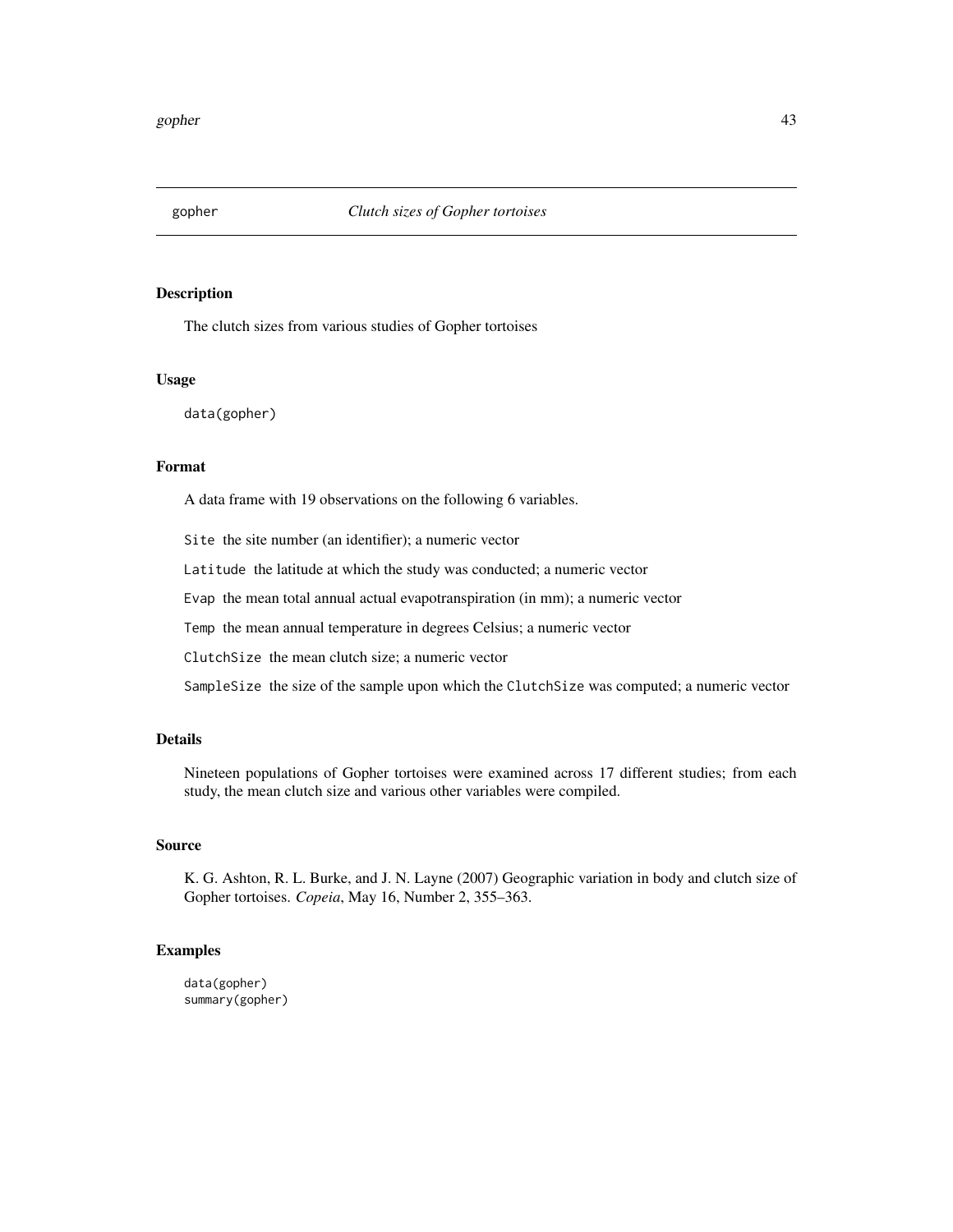Amount of sleep in guinea pigs after receiving ketamine

### Usage

data(gpsleep)

# Format

A data frame with 30 observations on the following 2 variables.

Sleep the minutes of sleep (zero means the guinea pig did not sleep); a numeric vector

Dose the dose of ketamine in mg/kg body weight; a numeric vector

### Source

R. C. Bailey, J. P. Summe, L. D. Homer, and L. E. McCraken (1978) A model for analysis of the anesthetic response, *Biometrics*. 34(2), 223–232.

## References

The original source is: L. E. McCracken, R. E. Toby, and R. Bailey (1977) Ketamine and thiopental sleep responses in hyperbaric helium oxygen in guinea pigs. *Undersea Biomedical Research*, 6(4), 329–338.

# Examples

data(gpsleep) plot(Sleep~Dose, data=gpsleep)

grazing *Bird abundance in grazing areas*

### Description

The density of understorey birds at a series of sites in two areas either side of a stockproof fence

### Usage

data(grazing)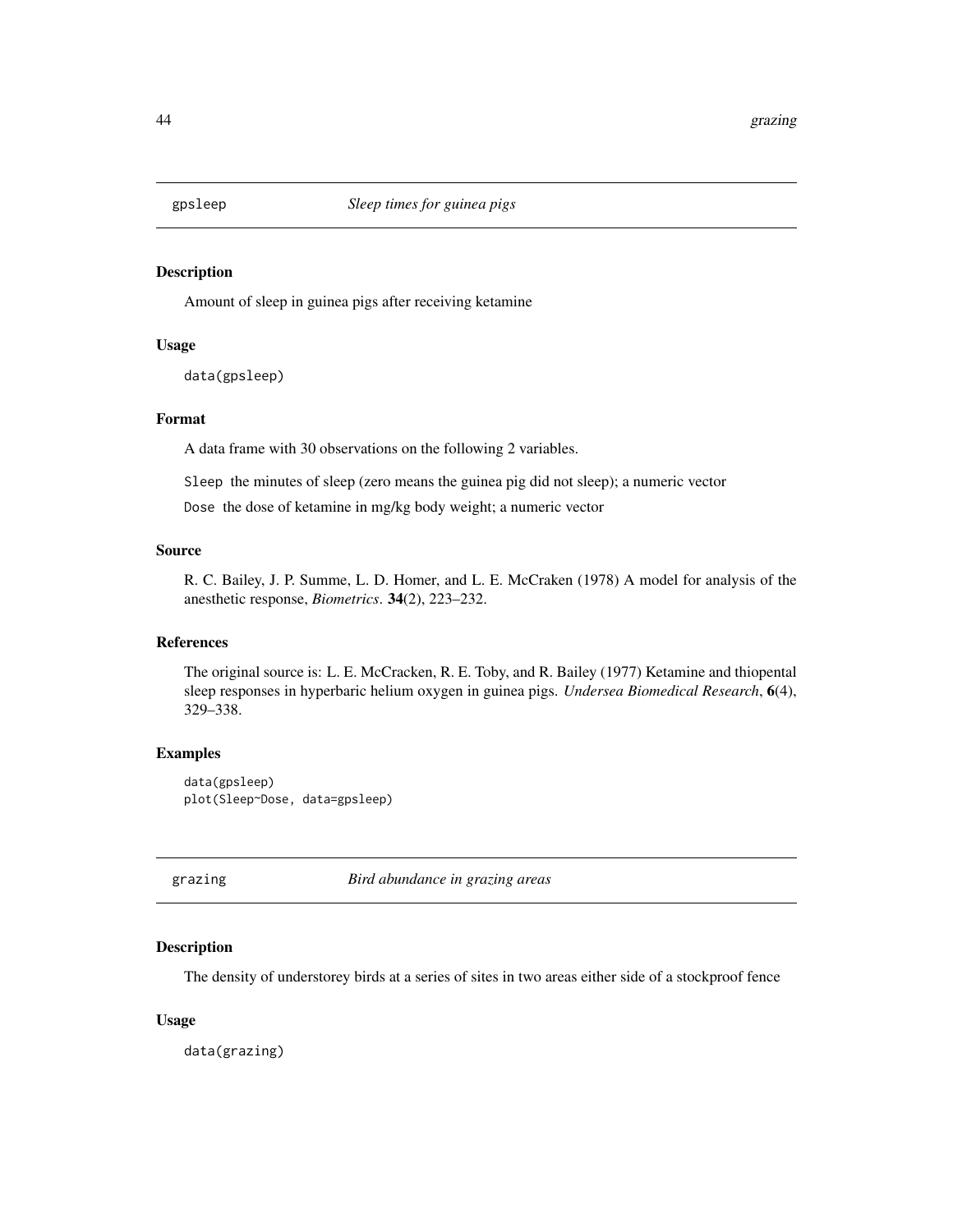#### hcrabs and the contract of the contract of the contract of the contract of the contract of the contract of the contract of the contract of the contract of the contract of the contract of the contract of the contract of the

### Format

A data frame with 62 observations on the following 3 variables.

Birds the number of understorey birds; a numeric vector

When when the bird count was conducted; a factor with levels Before (before herbivores were removed) and After (after herbivores were removed)

Grazed which side of the stockproof fence; a factor with levels Reference (grazed by native herbivores) and Feral (grazed by feral herbivores, mainly horses)

## Details

In this experiment, the density of understorey birds at a series of sites in two areas either side of a stockproof fence were compared. Once side had limited grazing (mainly from native herbivores), and the other was heavily grazed by feral herbivores, mostly horses. Bird counts were done at the sites either side of the fence (the Before measurements). Then the herbivores were removed, and bird counts done again (the After measurements). The measurements are the total number of understorey-foraging birds observed in three 20-minute surveys of two hectare quadrats.

### Source

Personal communication from Martine Maron.

#### References

Alison L. Howes, Martine Maron and Clive A. McAlpine (2010) Bayesian networks and adaptive management of wildlife habitat. *Conservation Biology*. 24(4), 974–983.

#### Examples

```
data(grazing)
plot( Birds ~ When, data=grazing)
```
hcrabs *Males attached to female horseshoe crabs*

## Description

The number of male crabs attached to female horseshoe crabs

## Usage

data(hcrabs)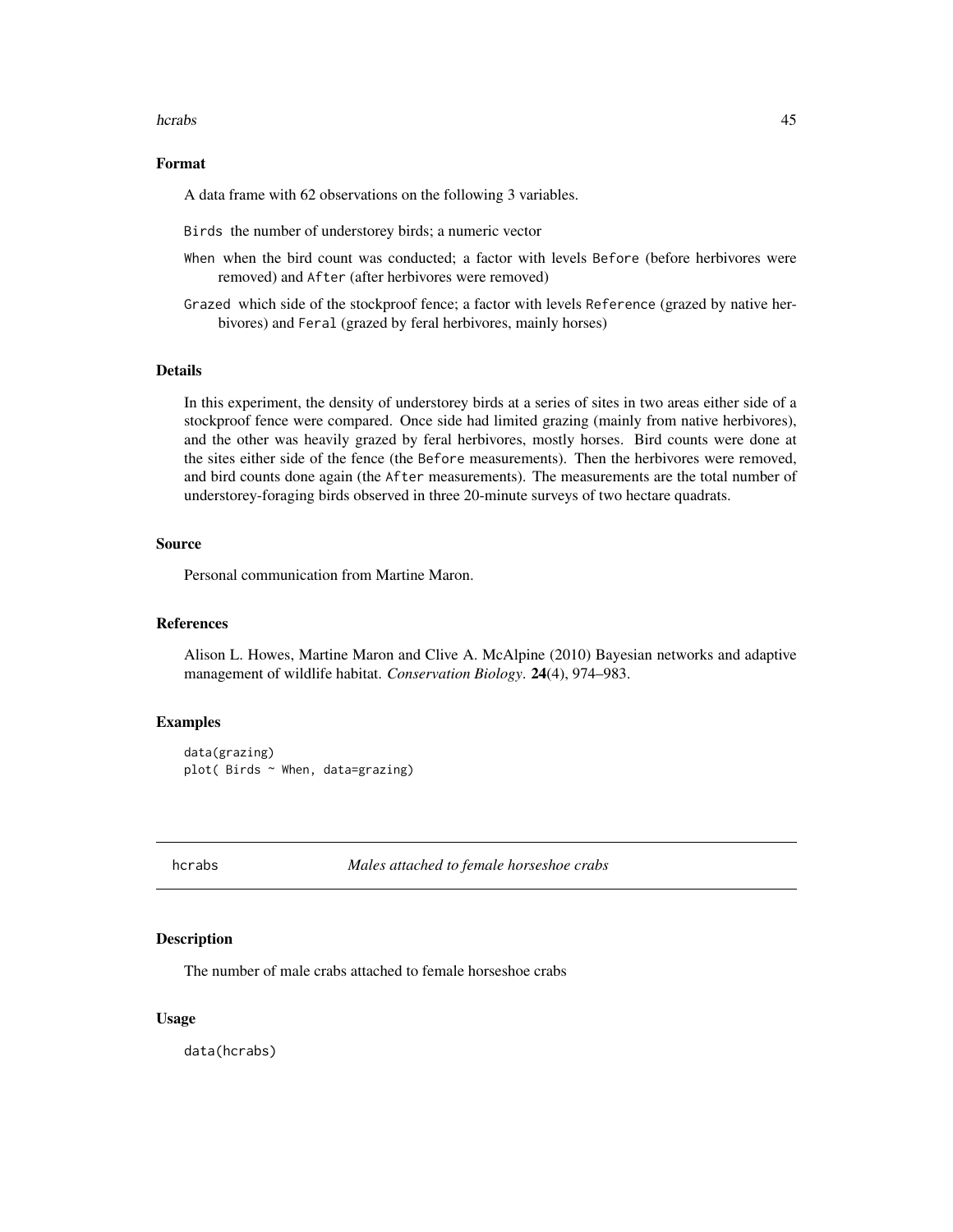### Format

A data frame with 173 observations on the following 5 variables.

- Col the color of the female; a factor with levels LM (light medium), M (medium), DM (dark medium) or D (dark)
- Spine the spine condition; a factor with levels BothOK, OneOK or NoneOK

Width the carapace width of the female crab in cm; a numeric vector

Wt the weight of the female crab in grams; a numeric vector

Sat the number of male crabs attached to the female ('satellites'); a numeric vector

# Details

The data come from an observational study of nesting horseshoe crabs: "The study was conducted at two beaches on the Delaware shore, Breakwater Harbor at Cape Henlopen Park in Lewes and Fowler's Beach, 32 km north on the same shoreline (Sussex County, Delaware, USA). In 1991 observations were made from 7 to 17 June, in1992 from 28 May to 3 June and from 11 to 14 June, and in 1993 from 18 May to 11 June. At these sites the crabs were most active on the higher of the two daily high tides (which at this time of year are at night between 1700 and 0200 h EST)" (Brockmann, 1996; p. 4).

#### Source

H. J. Brockmann (1996) Satellite male groups in horseshoe crabs, *Limulus polyphemus*. *Ethology*, 102(1), 1–21.

# Examples

data(hcrabs) plot(Sat ~ Wt, data=hcrabs)

heatcap *Heat capacity of hydrobromic acid*

### Description

The heat capacity of hydrobromic acid measured at various temperatures

# Usage

data(heatcap)

# Format

A data frame with 18 observations on the following 2 variables.

Cp the heat capacity (in calories per mole per degree Kelvin); a numeric vector

Temp the temperature (in Kelvin); a numeric vector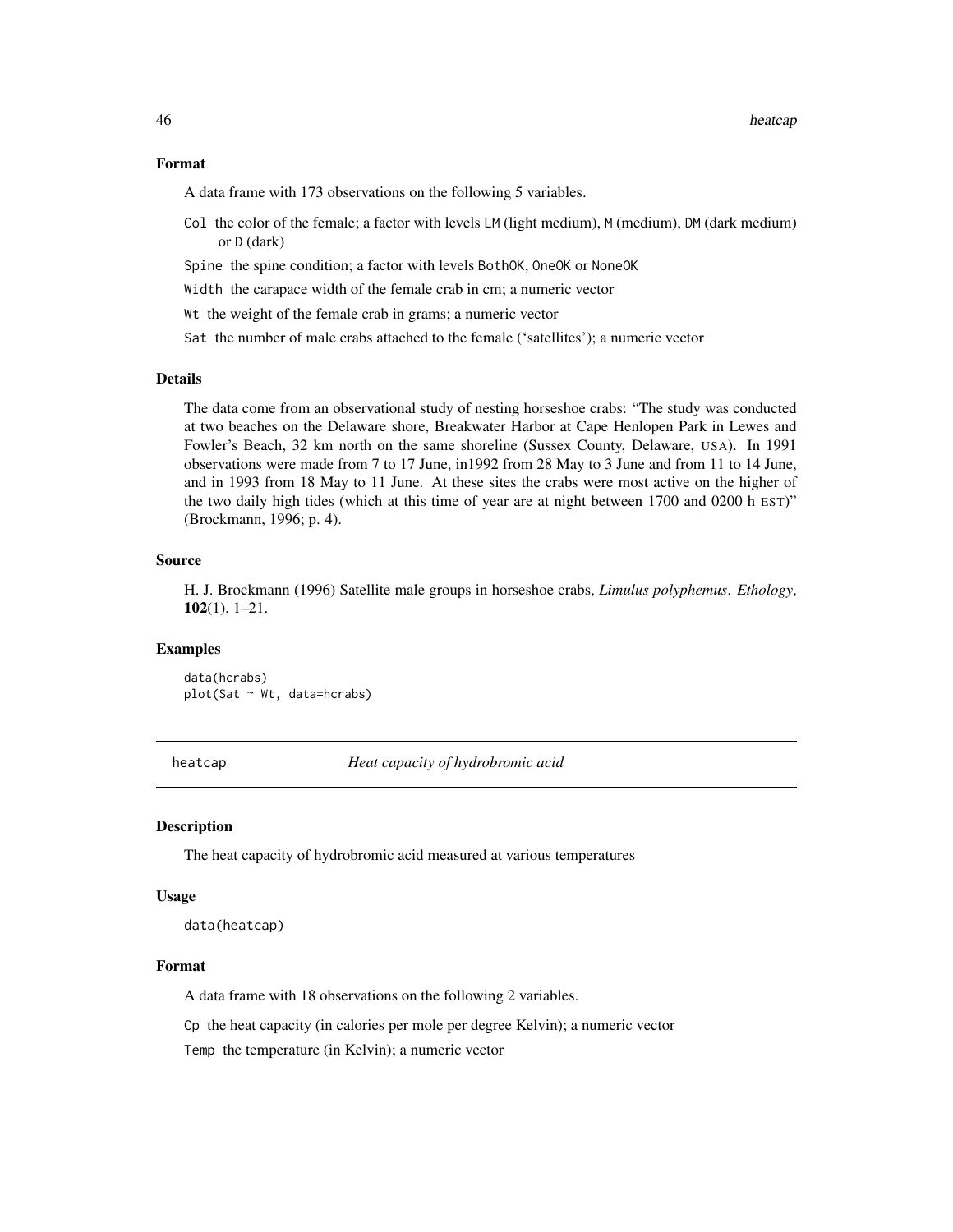#### humanfat 47

# Details

The data give the heat capacity for hydrobromic acid at various temperatures.

#### Source

M. Shacham and N. Brauner (1997) Minimizing the effects of collinearity in polynomial regression. *Industrial and Engineering Chemical Research*, 36, 4405–4412.

### References

The original source is: W. F. Giauque and R. Wiebe (1929) The heat capacity of hydrogen bromide from 15◦K to its boiling point and its heat of vaporization. The entropy from spectroscopic data. *Journal of the American Chemical Society*, 51(5), 1441–1449.

### Examples

data(heatcap) plot(heatcap)

humanfat *Human age and fatness*

#### **Description**

The age and percent body fat for 18 adults

#### Usage

data(humanfat)

# Format

A data frame with 18 observations on the following 4 variables.

Age the age of the subject in completed years; a numeric vector

Percent.Fat the body fat percentage; a numeric vector

Gender the gender; a factor with levels F (females) or M (males)

BMI the body mass index in metres per kilogram-squared; a numeric vector

#### Details

The data come from a study investigating a new method of measuring body composition. The body fat percentage, age and gender is given for 18 adults aged between 23 and 61. "Eighteen normal adult subjects were measured including four young males and 14 females (age 25 to 60 years). None of these subjects had chronic diseases, were taking medications, or had skeletal fractures indicative of osteoporosis" (Mazess et al. (1984), p. 835). The BMI is computed from the weights and heights given in the original source.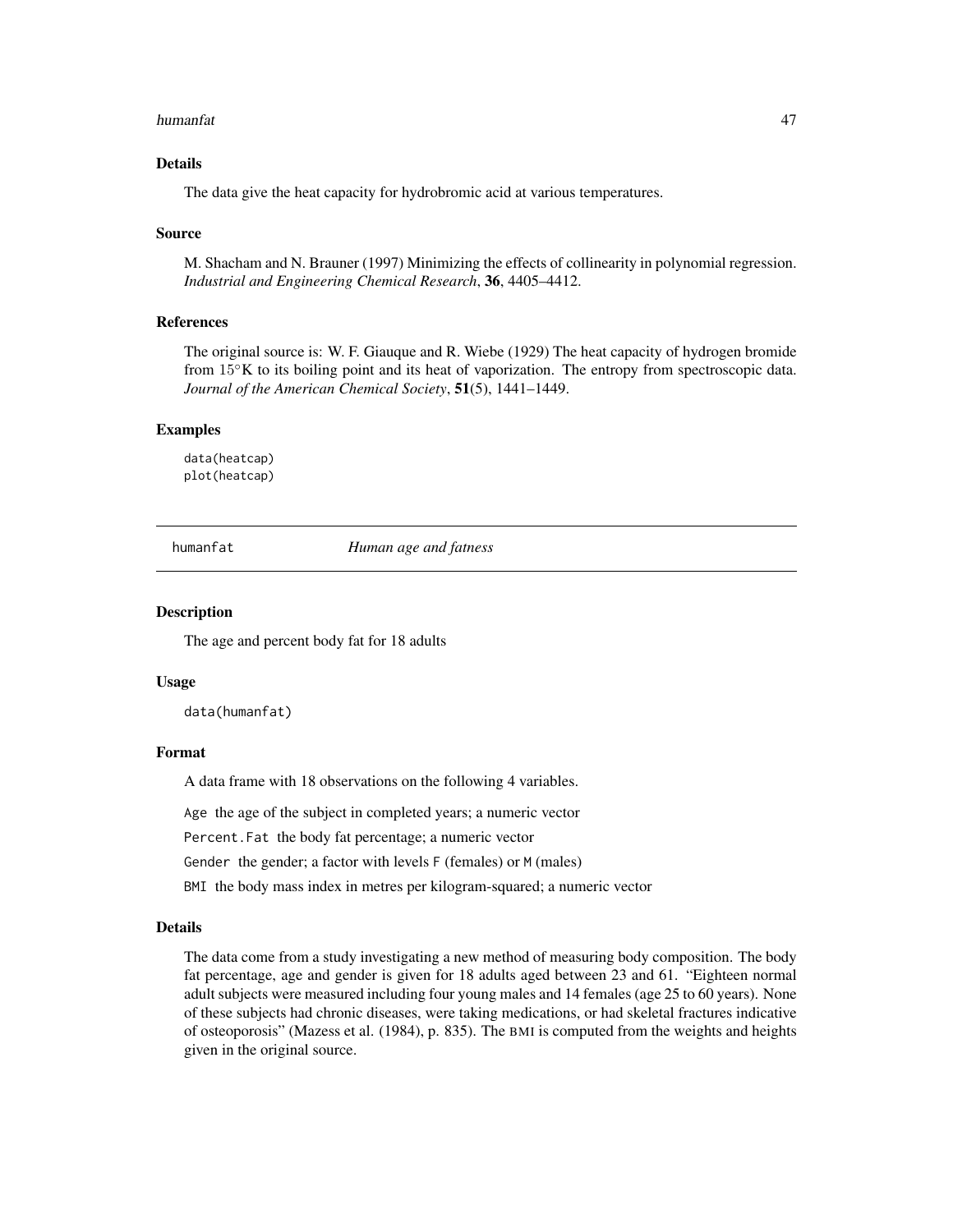### Source

R. B. Mazess, W. W. Peppler, and M. Gibbons (1984) Total body composition by dualphoton ( <sup>153</sup>Gd) absorptiometry. *American Journal of Clinical Nutrition*, 40, 834–839.

#### References

D. J. Hand, F. Daly, A. D. Lunn, K. J. McConway, and E. Ostrowski (1994) *A Handbook of Small Data Sets*, London: Chapman and Hall. Dataset 17.

### Examples

data(humanfat) summary(humanfat)

janka *Janka hardness*

### Description

The Janka hardness of Australian hardwoods

#### Usage

data(janka)

#### Format

A data frame containing 36 observations with the following 2 variables.

Density the hardwood density (units unknown); a numeric vector

Hardness the Janka hardness (units unknown); a numeric vector

### Details

The data give the Janka hardness (which is hard to measure) and the density of Australian hardwoods (which is easier to measure).

# Source

W. N. Venables (1998) Exegeses on linear models. In *S-Plus User's Conference*, Washington DC.

# References

Williams, E. J. (1959) *Regression Analysis*, Wiley, New York.

# Examples

data(janka) plot(janka)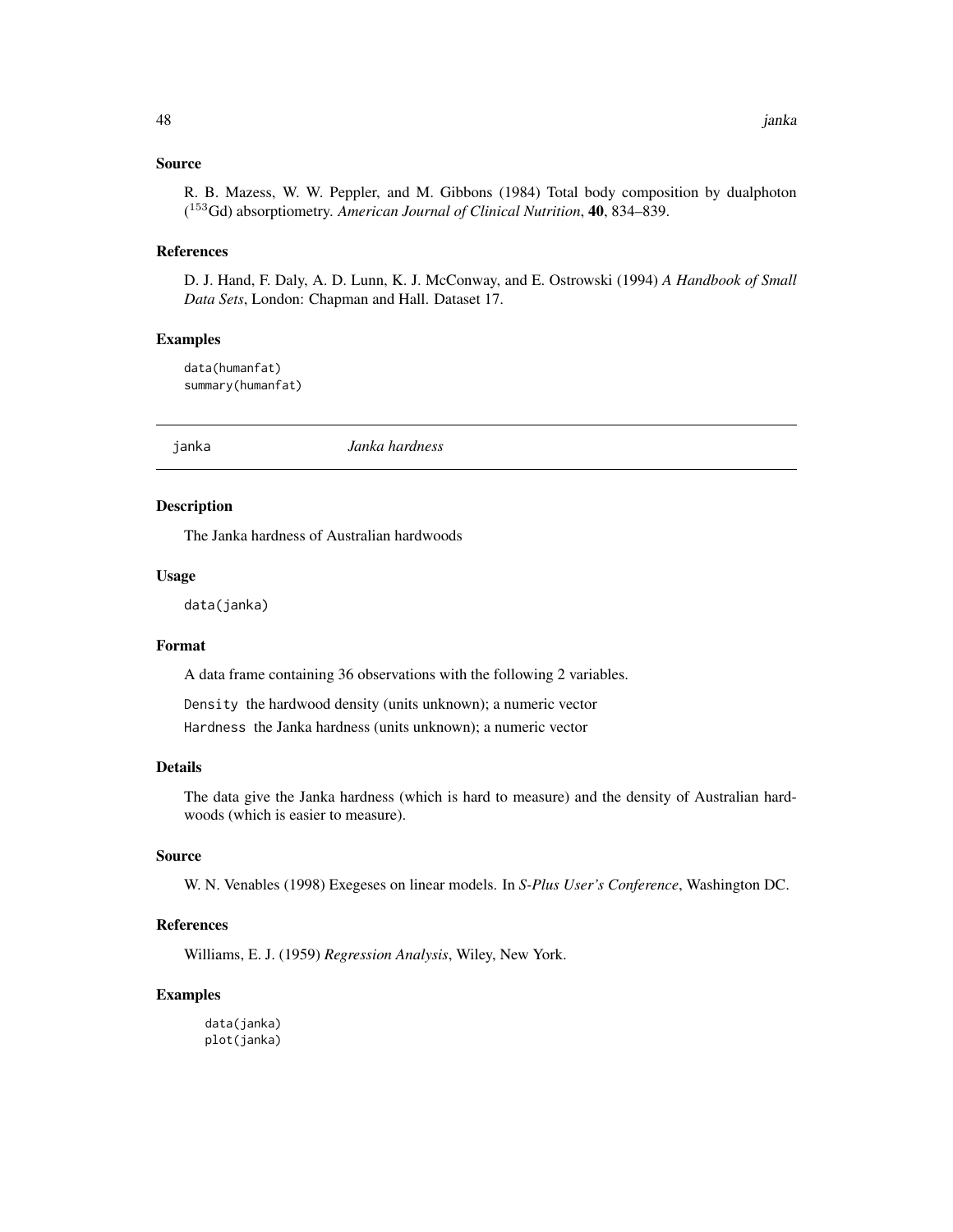Treatment of kidney stones

### Usage

data(kstones)

# Format

A data frame with 8 observations on the following 4 variables.

Counts the number of subjects in the given classification; a numeric vector

- Size whether the subject has kidney stones with mean diameter less than 2cm (coded as Small) or greater than or equal to 2cm (coded as Large); a factor with levels Large and Small
- Method the treatment method; a factor with levels A (open surgery) or B (percutaneous nephrolithotomy)

Outcome the outcome of the stated treatment; a factor with levels Failure and Success

### Details

The data give the success rates of two methods of treating kidney stones: open surgery methods, and percutaneous nephrolithotomy.

The given data are a subset of that reported by Charig et al. (1986), who also include two other methods of treatment, and also break up the open surgery methods into three sub-groups. The two methods here were chosen because they demonstrate Simpson's paradox.

#### Source

C. R. Charig, D. R. Webb, S. R. Payne, and J. A. E. Wickham (1986) Comparison of treatment of renal calculi by open surgery, percutaneous nephrolithotomy, and extracorpeal shockwave lithotripsy. *British Medical Journal*, 292, 29 March, 879–882.

Steven A. Julious and Mark A. Mullee (1994) Confounding and Simpson's paradox. *British Medical Journal*, 309(1480):1480–1481.

### Examples

data(kstones) summary(kstones)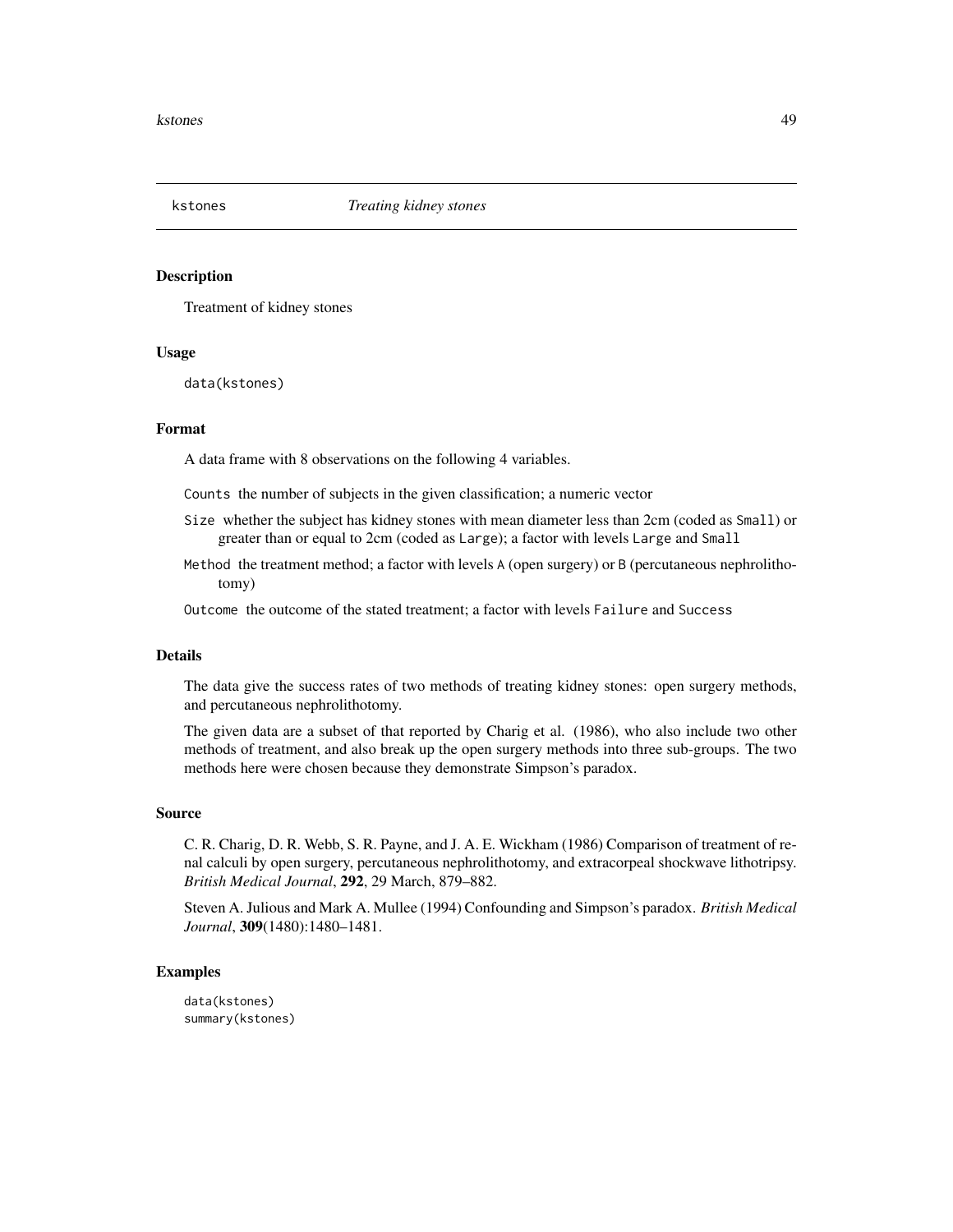Lactation of dairy cows over time

#### Usage

data(lactation)

# Format

A data frame containing 35 observations on the following 2 variables.

Yield the average daily far yield from a dairy cow, in kg/day

Week the week in which the data were collected

# Details

The data give data from a lactating dairy cow, recording the average daily fat yield over 35 weeks.

#### Source

Harold V. Henderson and Charles E. McCulloch (1990) Transform or link? Technical Report BU-049-MA, Cornell University.

# Examples

```
data(lactation)
plot(lactation$Yield ~ lactation$Week)
```
leafblotch *Percentage leaf area of leaf blotch*

## Description

The percentage leaf area of barley infected with leafblotch

## Usage

data(leafblotch)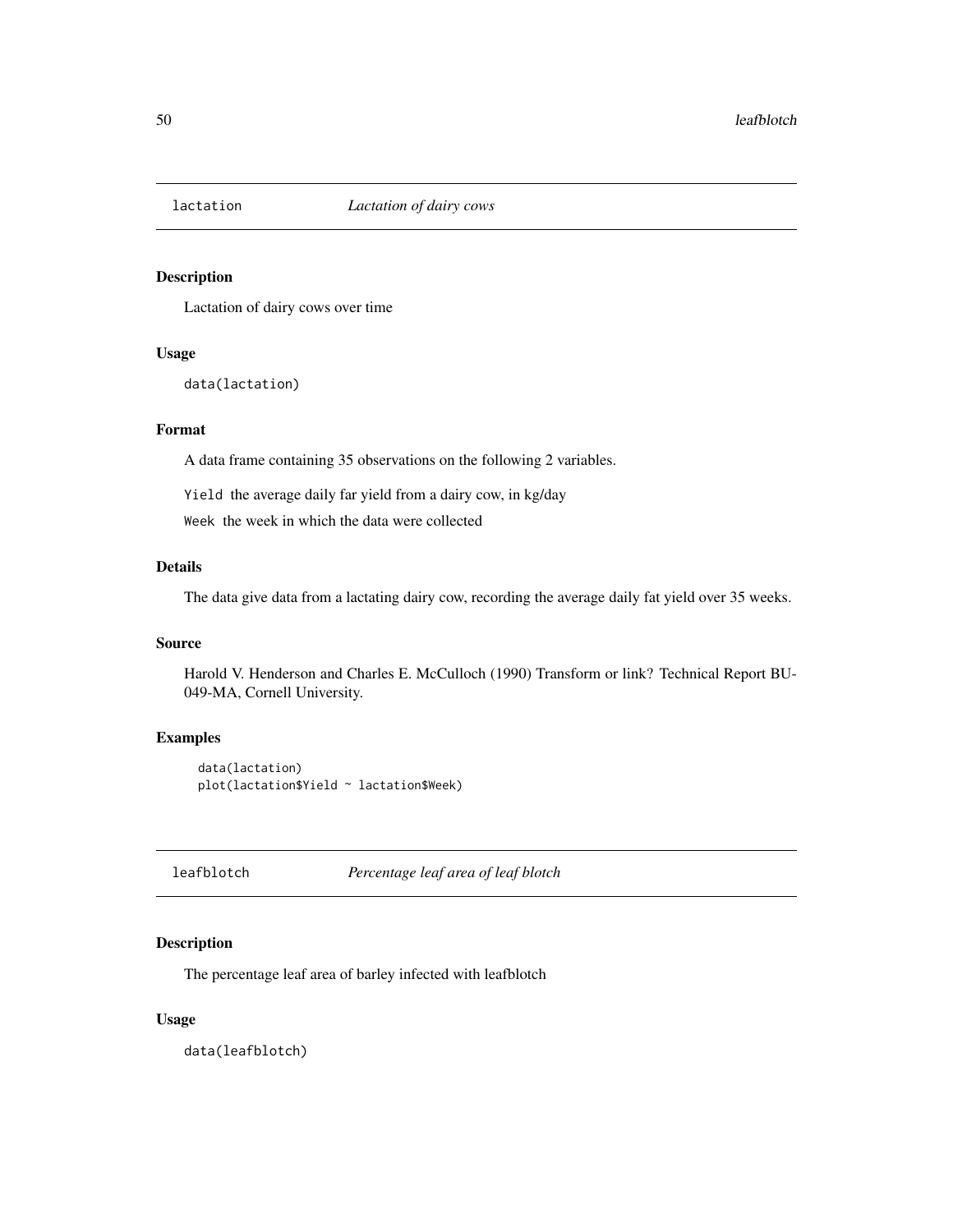#### leukwbc 51

# Format

A data frame with 90 observations on the following 3 variables.

Area the percentage area infected with leaf blotch; a numeric vector

Site the site; a factor with levels A, B up to I

Variety the variety of barley; a factor with levels 1, 2, up to 9

### Details

The data give the percentage leaf area of barley infected with *Rhynchosporium secalis*, or leaf blotch, for ten different barley varieties grown at nine different sites.

## Source

R. W. M. Wedderburn (1974) Quasi-likelihood functions, generalized linear models, and the Gauss-Newton method. *Biometrika*, 61(3), 439–447.

## References

The data also appear in McCullagh and Nelder, p 329, and in Faraway (2006), Exercise 7.5.

### Examples

```
data(leafblotch)
plot( Area ~ Site, data=leafblotch)
```
leukwbc *Leukaemia survival times*

### Description

The times to death and white blood cell counts for two groups of leukaemia patients

## Usage

data(leukwbc)

# Format

A data frame with 33 observations on the following 3 variables.

WBC the white blood cell count; a numeric vector

- Time the time to death in weeks; a numeric vector
- AG the morphological variable, the AG factor; a numeric vector where 1 means AG-positive and 2 means AG-negative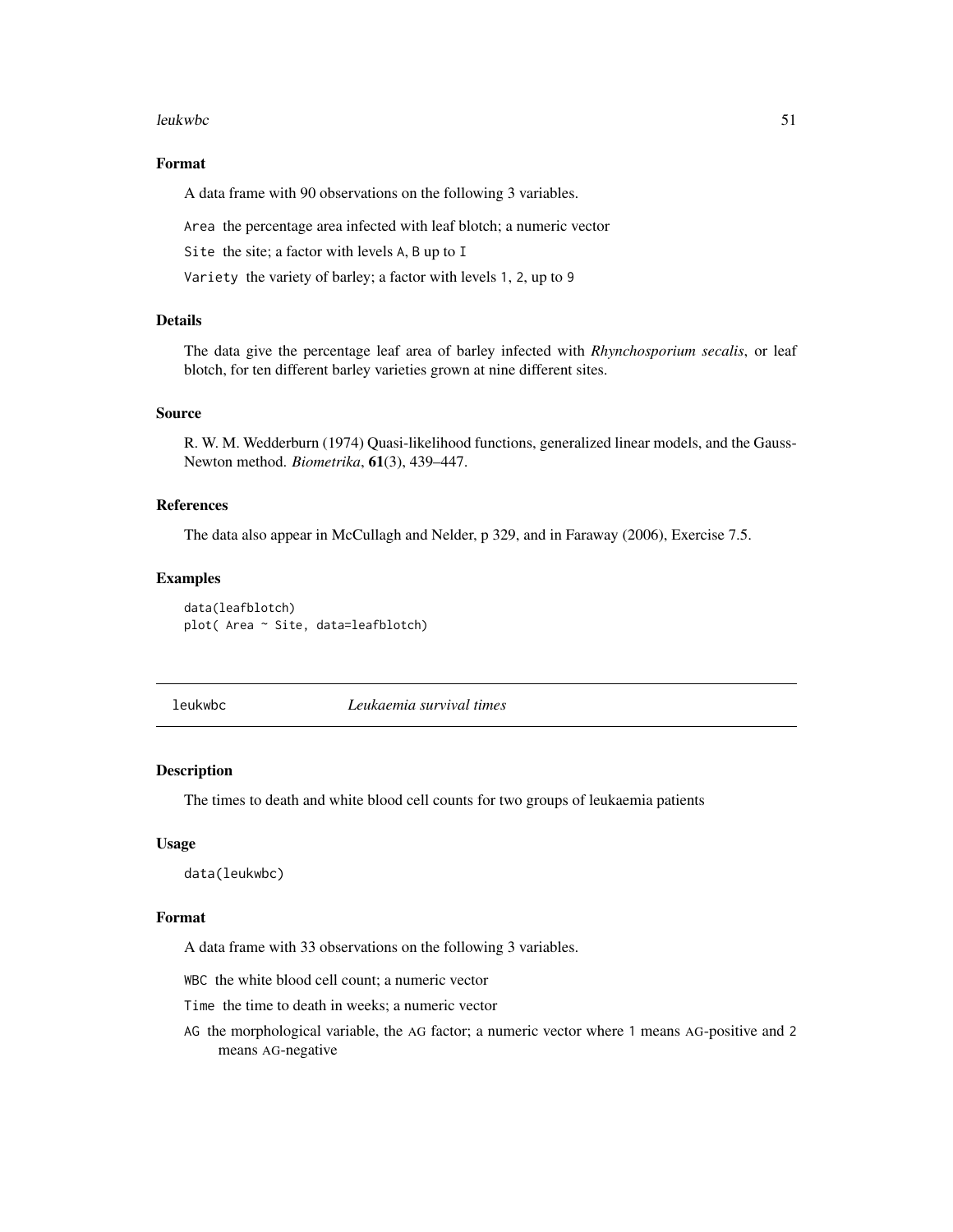# Details

The data gives the times to death (in weeks) and white blood cell counts for two groups of leukaemia patients, AG-positive and AG-negative. The two groups have not been created by random allocation.

#### Source

P. Feigl and M. Zelen (1965) Estimation of exponential survival probabilities with concomitant information. *Biometrics*, 21, 826–838.

# References

D. J. Hand, F. Daly, A. D. Lunn, K. J. McConway, and E. Ostrowski (1994) *A Handbook of Small Data Sets*, London: Chapman and Hall. Dataset 424.

### Examples

data(leukwbc) summary(leukwbc)

lime *Small-leaved lime trees*

# Description

Data from small-leaved lime trees grown in Russia

#### Usage

data(lime)

## Format

A data frame containing 385 observations with the following 4 variables.

Foliage the foliage biomass, in kg (oven dried matter)

DBH the tree diameter, at breast height, in cm

Age the age of the tree, in years

Origin the origin of the tree; one of Coppice, Natural, Planted

# Details

The data give measurements from small-leaved lime trees (*Tilia cordata*) growing in Russia.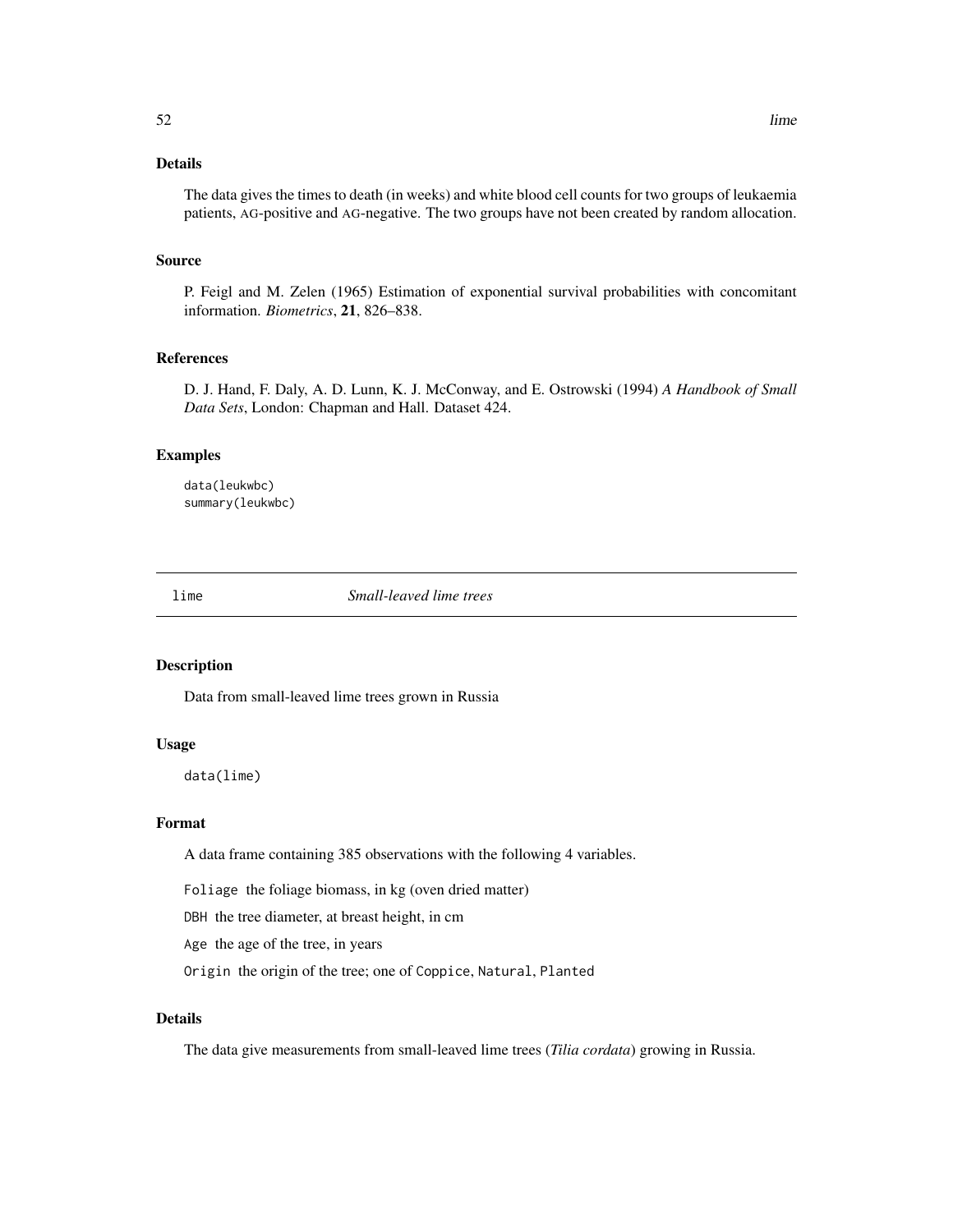#### lungcap 53

#### Source

Schepaschenko, Dmitry; Shvidenko, Anatoly; Usoltsev, Vladimir A; Lakyda, Petro; Luo, Yunjian; Vasylyshyn, Roman; Lakyda, Ivan; Myklush, Yuriy; See, Linda; McCallum, Ian; Fritz, Steffen; Kraxner, Florian; Obersteiner, Michael (2017): Biomass tree data base. doi:10.1594/PANGAEA.871491, In supplement to: Schepaschenko, D et al. (2017): A dataset of forest biomass structure for Eurasia. *Scientific Data*, 4, 170070, doi:10.1038/sdata.2017.70. Extracted from [https://doi.pangaea.](https://doi.pangaea.de/10.1594/PANGAEA.871491) [de/10.1594/PANGAEA.871491](https://doi.pangaea.de/10.1594/PANGAEA.871491)

### References

The source (Schepaschenko et al.) obtains the data from various sources:

- Dylis N.V., Nosova L.M. (1977) *Biomass of forest biogeocenoses under Moscow region*. Moscow: Nauka Publishing.
- Gabdelkhakov A.K. (2015) *Tilia cordata Mill.* tree biomass in plantations and coppice forests. *Eco-potential*. No. 3 (11). p. 7–16.
- Gabdelkhakov A.K. (2005) *Tilia cordata Mill.* tree biomass in plantations. *Ural forests and their management*. Issue 26. Yekaterinburg: USFEU. p. 43–51.
- Polikarpov N.P. (1962) Scots pine young forest dynamics on clear cut. *Moscow: Academy of Sci.* USSR.
- Prokopovich E.V. (1995) Ecological conditions of soil forming and biological cycle of matters in spruce forests of the Middle Ural. Ph.D. Thesis. Ekaterinburg: Plant and Animals Ecology Institute.
- Remezov N.P., Bykova L.N., Smirnova K.M. (1959) Uptake and cycling of nitrogen and ash elements in forests of European part of USSR. Moscow: State University.
- Smirnov V.V. (1971) Organic mass of certain forest phytocoenoses at European part of USSR. Moscow: Nauka.
- Uvarova S.S. (2005) Biomass dynamics of *Tilia cordata* trees on the example of Achit forest enterprise of Sverdlovsk region. *Ural forests and their management*. Issue 26. Ekaterinburg: State Forest Engineering University, p. 38–40.
- Uvarova S.S. (2006) Growth and biomass of *Tilia cordata* forests of Sverdlovsk region Dissertation. Ekaterinburg: State Forest Engineering University. (USFEU library)

### Examples

data(lime) summary(lime)

lungcap *Lung capacity and smoking in youth*

### Description

The health and smoking habits of 654 youth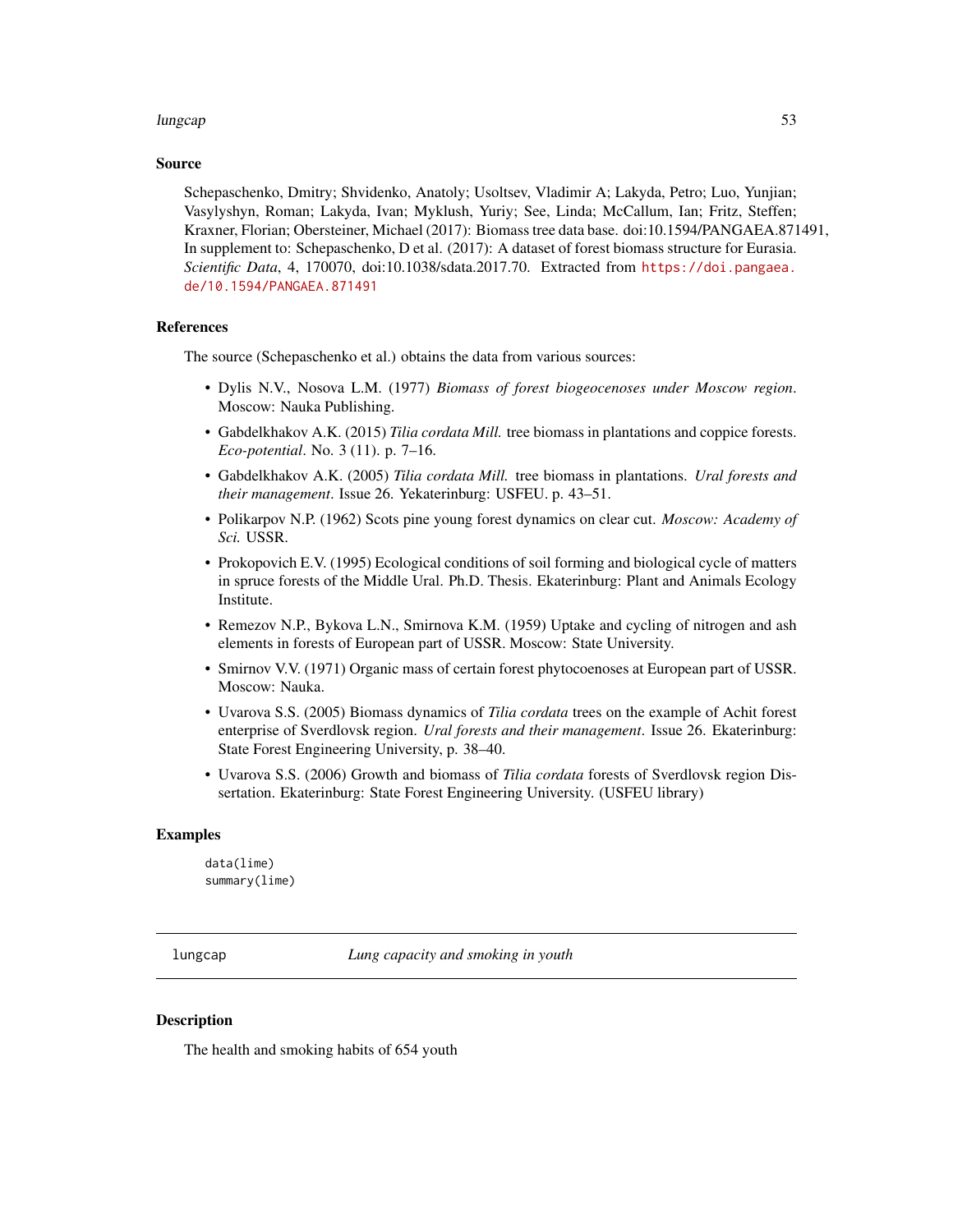### Usage

```
data(lungcap)
data(lungcapsub)
```
# Format

A data frame with 654 observations on the following 5 variables. (The data frame lungcapsub contains the data only for smokers, and hence does not contain the variable Smoke.)

Age the age of the subject in completed years; a numeric vector

FEV the forced expiratory volume in litres, a measure of lung capacity; a numeric vector

Ht the height in inches; a numeric vector

Gender the gender of the subjects: a numeric vector with females coded as  $\theta$  and males as 1

Smoke the smoking status of the subject: a numeric vector with non-smokers coded as  $\theta$  and smokers as 1

# Details

The data give information on the health and smoking habits of a sample of 654 youths, aged 3 to 19, in the area of East Boston during middle to late 1970s.

### Source

Kahn, Michael (2005) An exhalent problem for teaching statistics. *The Journal of Statistical Education*, 13(2). Available on-line.

# References

Kahn, M. (2003) Data Sleuth, *STATS*, 37, 24.

Ira B. Tager, Scott T. Weiss, Alvaro Munoz, Bernard Rosner, and Frank E. Speizer (1983) Longitudinal study of the effects of maternal smoking on pulmonary function in children. *New England Journal of Medicine*, 309(12):699–703.

### Examples

data(lungcap) summary(lungcap)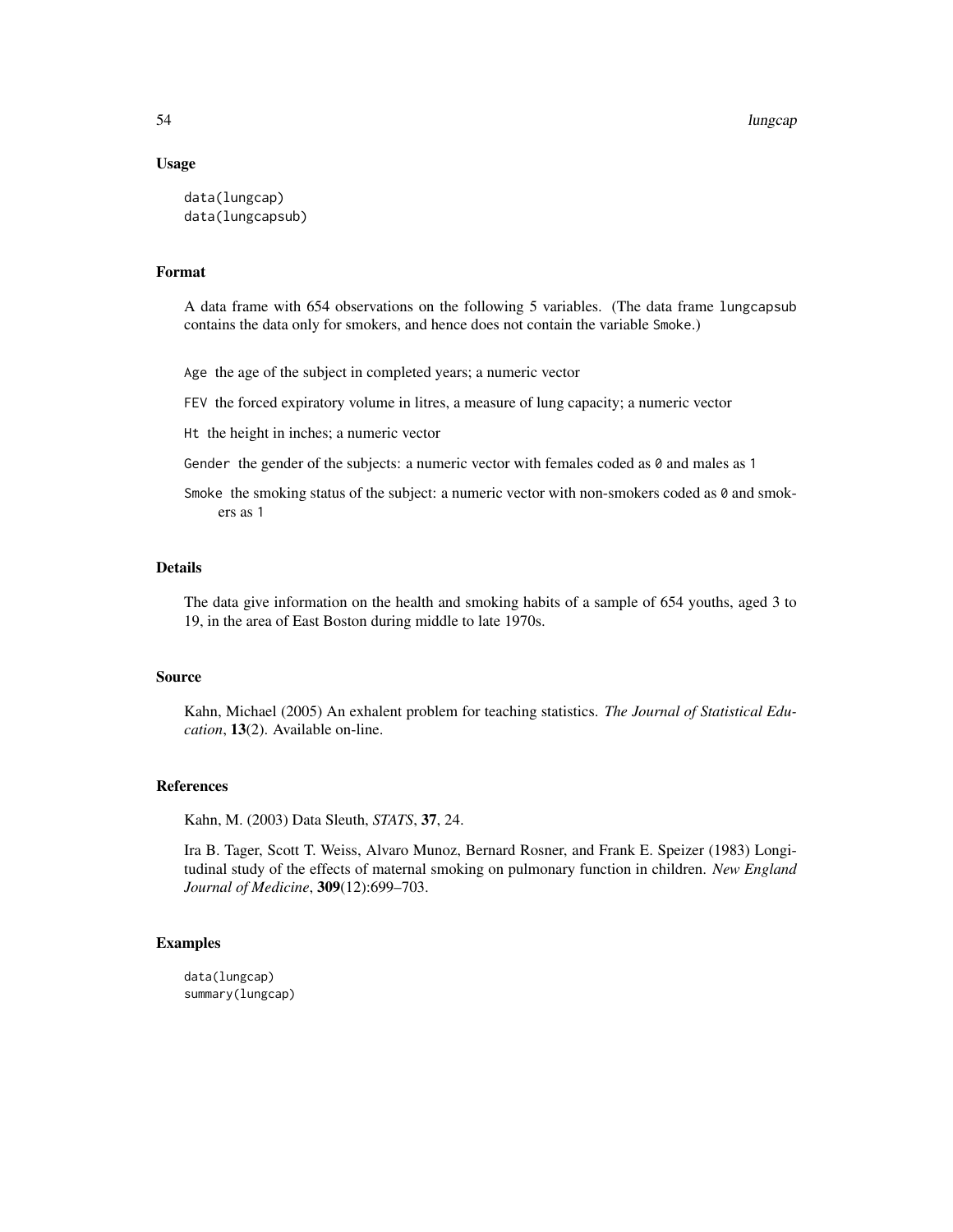Assay results from a study of adult mammary stem cells

# Usage

data(mammary)

# Format

A data frame containing results from 81 assays, compiled into five rows of data, with the following 3 variables.

N.Cells the average number of calls in each assay

N.Assays the number of assays at that cell number

N.Outgrowths the number of assays giving a positive outcome (i.e. seeing a milk gland outgrowth)

## Details

The data give measurements from an assay analysis of adult mammary stem cells.

#### Source

Mark Shackleton, Francois Valliant, Kaylene J. Simpson, John Sting, Gordon K. Smyth, Marie-Liesse Asselin-Labat, Li Wu, Geoffrey J. Lindeman, and Jane E. Visvader (2006). Generation of a functional mammary gland from a single stem cell. *Nature*, 439:84–88.

#### References

Mark Shackleton, Francois Vaillant, Kaylene J. Simpson, John Sting, Gordon K. Smyth, Marie-Liesse Asselin-Labat, Li Wu, Geoffrey J. Lindeman, and Jane E. Visvader (2006) Generation of a functional mammary gland from a single stem cell. *Nature*, 439:84–88.

```
data(mammary)
summary(mammary)
```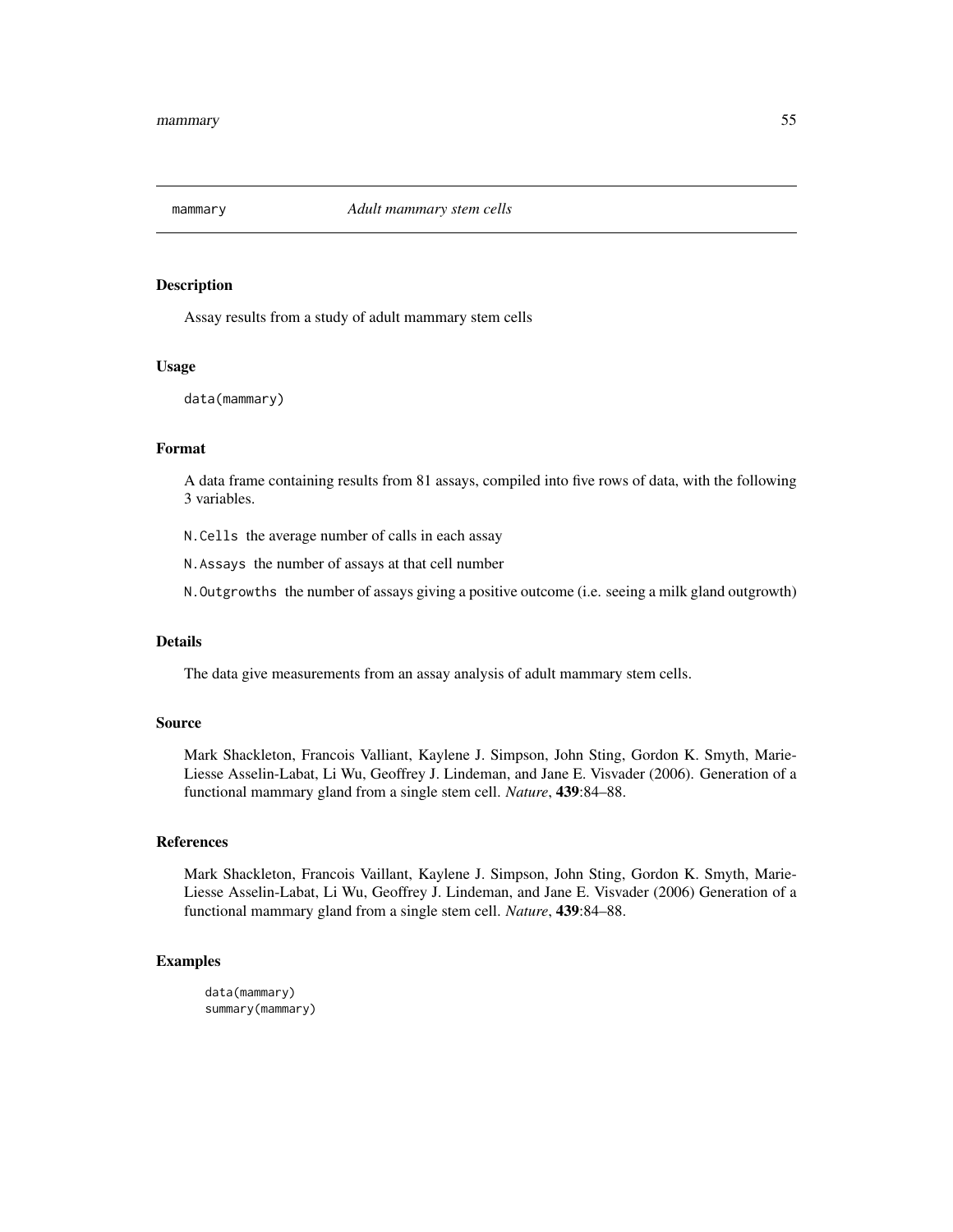The data give the mandible length and gestational age for 167 foetuses from the 15th week of gestation onwards

### Usage

data(mandible)

### Format

A data frame with 167 observations on the following 2 variables.

Age the gestational age (in weeks); a numeric vector

Length the mandible length (in mm); a numeric vector

# Details

The data give the mandible length and gestational age for 167 foetuses from the 15th week of gestation onwards, measured using ultrasound.

### Source

Patrick Royston and Douglas G. Altman (1994) Regression using fractional polynomials of continuous covariates: Parsimonious parametric modelling. *Applied Statistics*, 43(3), 429–467.

# Examples

data(mandible) plot(mandible)

manuka *Manuka honey and wound healing*

#### Description

The pH and wound size of wounds before and after treatment with Manuka honey

### Usage

data(manuka)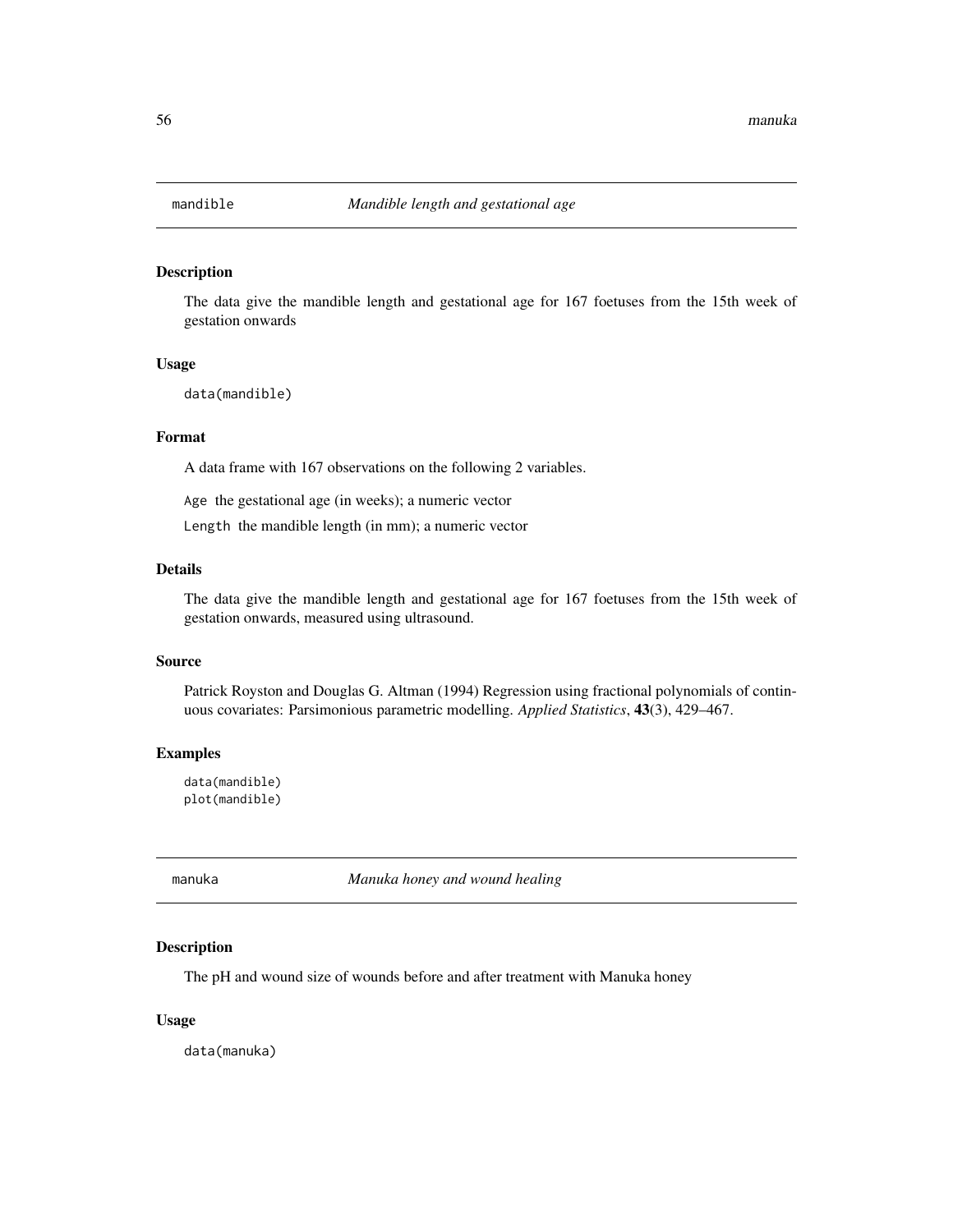#### motorins 57

### Format

A data frame containing 20 observations (from 17 patients) with the following 6 variables.

- Aetiology the aetiology of the wound; one of V (venous), A (arterial), M (mixed) or P (pressure ulcer)
- Duration the duration of the wound; units not given
- Size0 the initial wound size, in square centimetres
- pH0 the initial wound pH
- Size2 the wound size after 2 weeks, in square centimetres
- pH2 the wound pH after 2 weeks

# Details

The data give the pH and wound size for 20 lower-leg wounds on 17 patients, giving 20 observations on 6 variables. The Duration is never explained or used.

The article Gethin et al. (2008) is subject to a retraction notice.

## Source

Gethin, Cowman and Conroy (2008), Table 1.

## References

Gethin, G. T., Cowman, S., and Conroy, R. M. (2008) The impact of Manuka honey dressings on the surface pH of chronic wounds. *International Wound Journal*, 5(2):185–194.

*International Wound Journal* (2014), Retraction. 11: 342. doi:10.1111/iwj.12275

### Examples

data(manuka) summary(manuka)

motorins *Swedish third-party car insurance*

### Description

The data give details of third-party motor insurance claims in Sweden for the year 1977.

### Usage

```
data(motorins)
data(motorins1)
```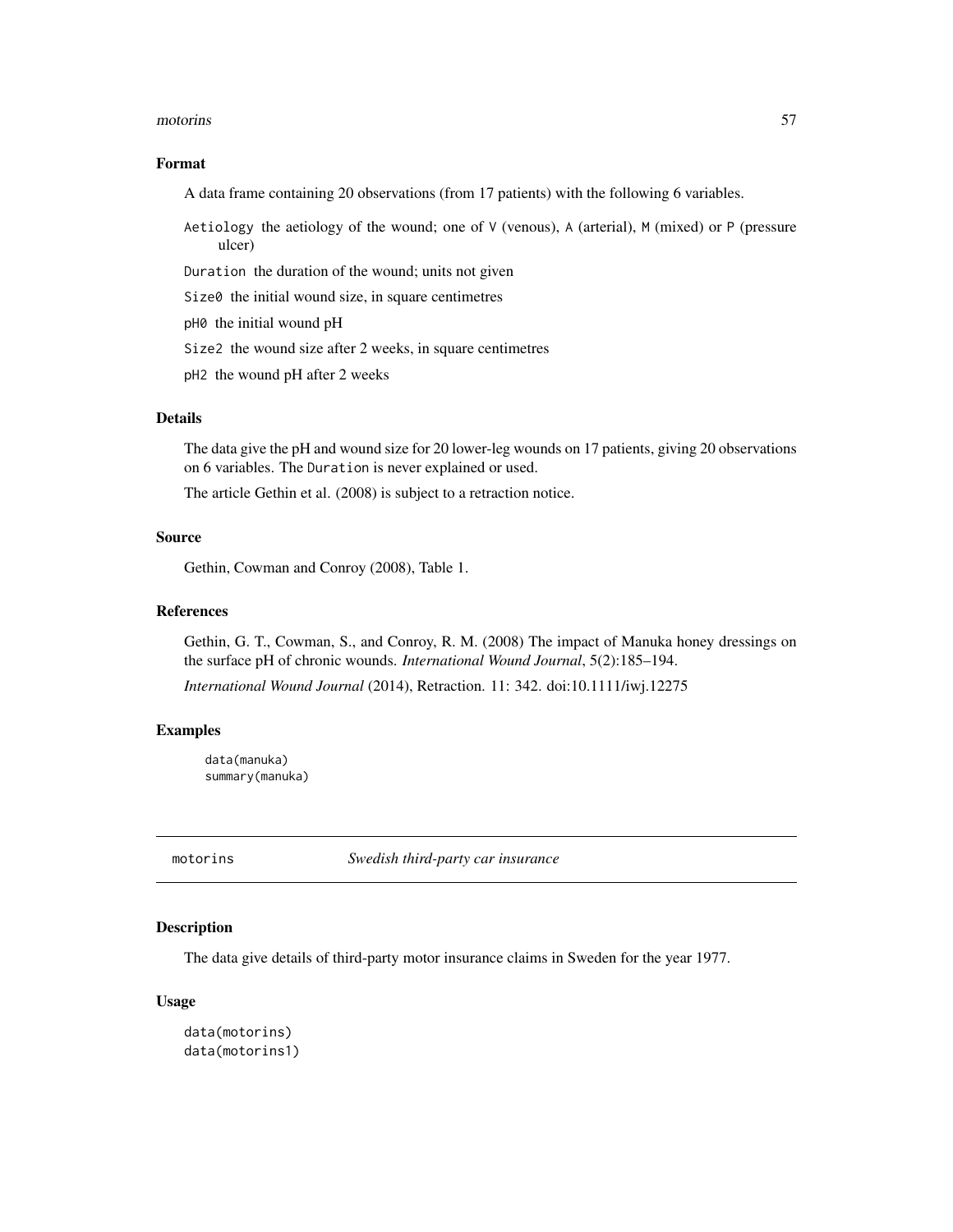#### Format

A data frame with 2182 observations on the following 7 variables

- Kilometres the number of kilometres travelled per year; a numeric vector with levels 1 (less than 10000), 2 (from 10000 to 15000), 3 (15000 to 20000), 4 (20000 to 25000) or 5 (more than 25000)
- Zone geographical zone (only in motorins); a numeric vector with levels 1 to 7 ()see Details below)
- Bonus no claim bonus; a numeric vector equal to the number of years plus one since the last claim
- Make the make of vehicle; a numeric vector with levels from 1 to 8 representing eight common cart models, and 9 representing all other models

Insured the number of insured in policy-years; a numeric vector

Claims the number of claims; a numeric vector

Payment the total value of payments in Skoner; a numeric vector

# Details

For variable Zone, the geographical zones are:

- 1 Stockholm, Goteborg, Malmo with surroundings
- 2 Other large cities and surroundings
- 3 Small cities in northern Sweden
- 4 Small cities in southern Sweden
- 5 Rural areas in northern Sweden
- 6 Rural areas in southern Sweden
- 7 Gotland

The file motorins1 only contains the data from Zone 1 (and hence Zone is not one of the variables in that data set).

"In Sweden all motor insurance companies apply identical risk arguments to classify customers, and thus their portfolios and their claims statistics can be combined. The data were compiled by a Swedish Committee on the Analysis of Risk Premium in Motor Insurance. The Committee was asked to look into the problem of analyzing the real influence on claims of the risk arguments and to compare this structure with the actual tariff" (Andrews and Herzberg (1985), p. 413).

Make 4 is the Volkswagen 1200, which was discontinued shortly after 1977. The other makes could not be identified because of the potential for the data to impact on sales of those cars.

For this data, the number of claims has a Poisson distribution, and the amount of each claim follows a gamma distribution very nicely. The total claim has a Tweedie distribution.

#### Source

The OZDASL datasets. The data were obtained electronically from the Statlib database by Dr Gordon Smyth for OZDASL (<www.statsci.org/data>).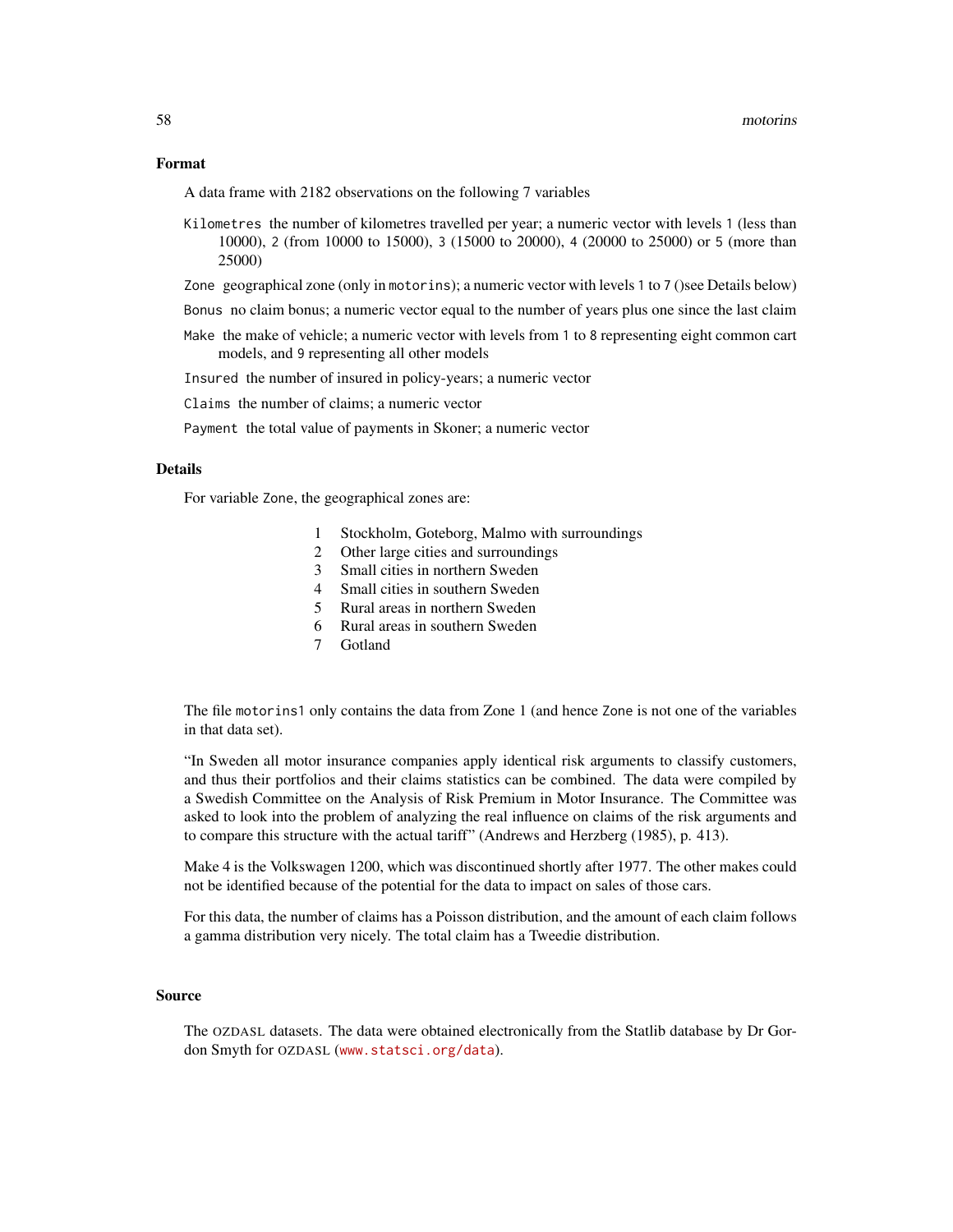#### mutagen 59 besteht in de staat 1990 besteht in de staat 1990 besteht in de staat 1990 besteht in de staat 1990

### References

M. Hallin and J.-F. Ingenbleek (1983) The Swedish automobile portfolio in 1977. A statistical study. *Scandinavian Actuarial Journal*, 49–64. The data are not listed in this reference.

D. F. Andrews and A. M. Herzberg (1985) *Data. A collection of problems from many fields for the student and research worker*. Springer, New York, pages 413–421. Only the data from Zone 1 are listed (that is, corresponds to motorins1).

# Examples

data(motorins) summary(motorins)

mutagen *Mutagenicity assay*

# Description

The number of revertant colonies for various doses of quinoline for TA98 Salmonella

#### Usage

data(mutagen)

# Format

A data frame with 18 observations on the following 2 variables.

Dose the dose of quinoline; a numeric vector

Colonies the number of revertant colonies; a numeric vector

#### Details

The number of revertant colonies (colonies that revert to their former gentype) for various doses of quinoline for TA98 Salmonella.

The given data represent only one replicate of the three given in Margolin, Kim and Risko (1984), but are as given in Breslow (1989).

Three plates were used for each dose, hence the three observations per dose. The data are given in order of increasing numbers of colonies.

Theory suggests one model for the data is Count =  $T[1 - \exp(a - bx)] \exp(-cx)$ , for b and c greater than or equal to zero, where x is the dose of quinoline. A good approximation to this is the log-linear model log(Count) =  $A + B \log(x + C) - Dx$ .

### Source

N. E. Breslow (1984) Extra-Poisson variation in log-linear models. *Applied Statistics*, 33(1), 38–44.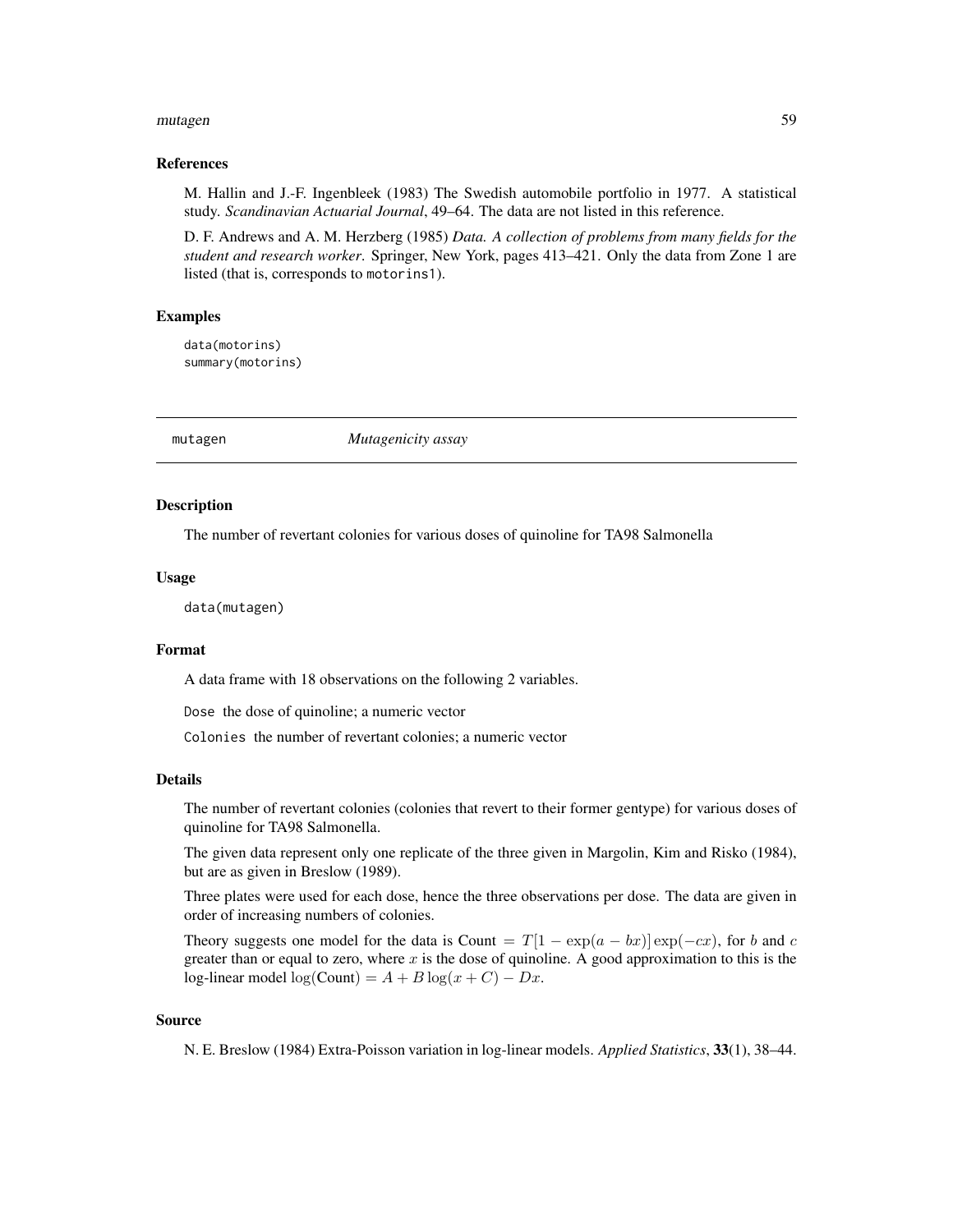## References

B. H. Margolin, N. Kaplan, E. and Zeiger (1981).\ Statistical analysis of the Ames Salmonella/microsome test. *Proceedings of the National Academy of Science* USA, 76, 3779–3783.

#### Examples

data(mutagen) summary(mutagen)

mutantfreq *Cell mutant frequencies in children*

## **Description**

The "somatic cell mutant frequencies at the *hprt* locus of the X-chromosome" in healthy children

### Usage

data(mutantfreq)

#### Format

A data frame with 49 observations on the following 5 variables.

Donor the donor identifier; a factor

Sex the sex of the child; a factor with levels F (females) or M (males)

Age the age of the child in completed years; a numeric vector

Ceff the mean unselected cloning efficiency; a numeric vector

Mfreq the mutant frequencies  $\times 10^{-6}$ ; a numeric vector

# Details

In the original paper, the children are sometimes referred to as belonging to Group II (Ages 0 to 5), Group III (Ages 6 to 11) or Group IV (Ages 12 to 17). (Group I refers to cord data referenced to another article.) Age may be treated as categorical with these categories.

#### Source

B. A. Finette, L. M. Sullivan, J. P. O'Neill, J. A. Nicklas, P. M. Vacek and R. J. Albertini (1994) Determination of *hprt* mutant frequencies in T-lymphocytes from a healthy pediatric population: statistical comparison between newborn, children and adult mutant frequencies, cloning efficiency and age. *Mutation Research*, 308, 223–231.

```
data(mutantfreq)
summary(mutantfreq)
```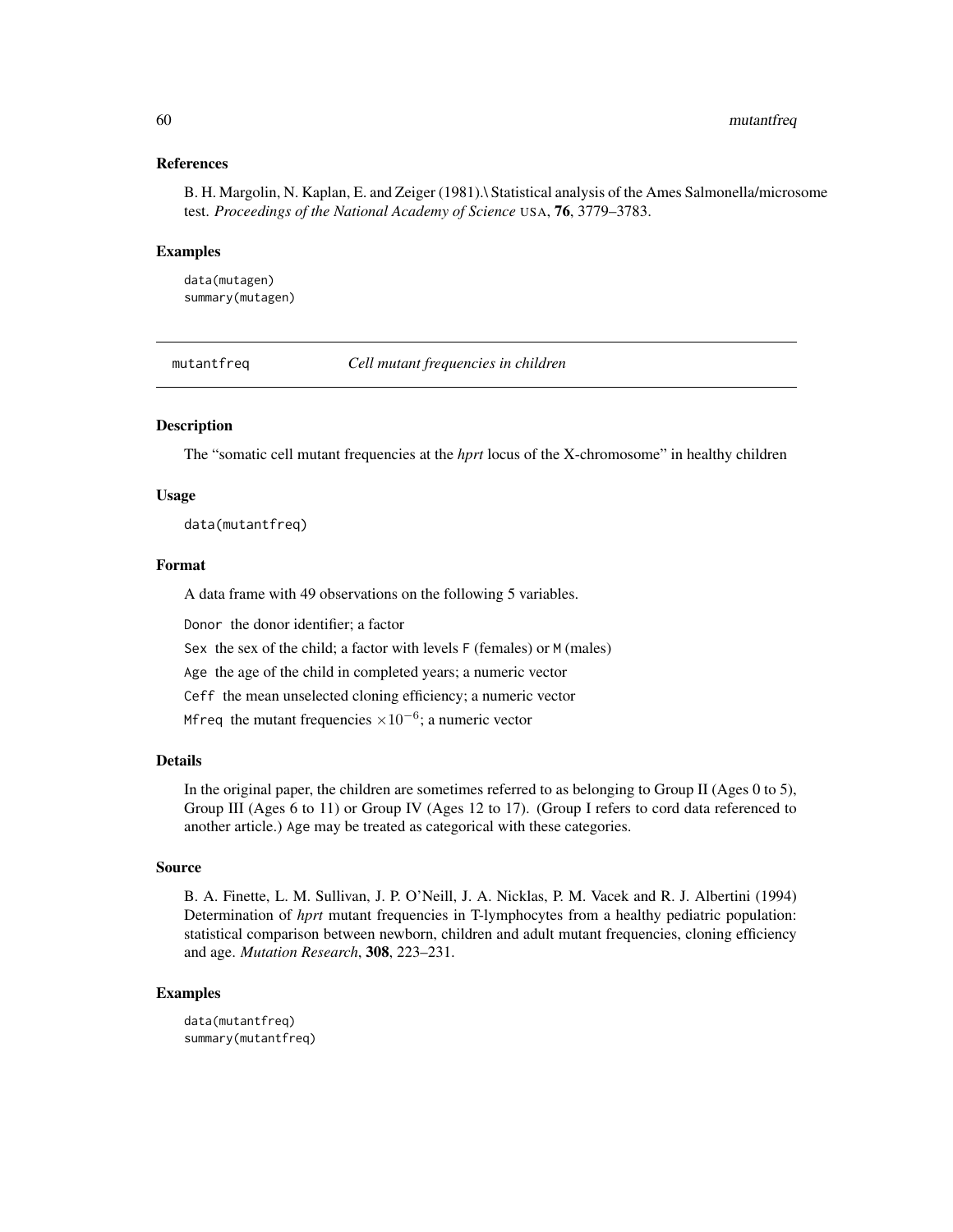Information about the production of various tableware products

# Usage

data(nambeware)

# Format

A data frame with 59 observations on the following 4 variables.

Type the type of product; a factor with levels Bowl, CassDish, Dish, Plate and Tray

Diam the diameter of the product in inches; a numeric vector

Time the total grinding and polishing time in minutes; a numeric vector

Price the price in US dollars; a numeric vector

## Details

The data come from Nambe Mills (<http://www.nambe.com/>), manufacturers of tableware made from sand casting a special alloy of several metals. The polishing times for the products are thought to be related to the size of the item, as indicated by the diameter. After casting, the pieces go through a series of shaping, grinding, buffing, and polishing steps. In 1989 the company began a program to rationalize its production schedule of some 100 items in its tableware line. The total grinding and polishing times listed here were a major output of this program.

### Source

The data are originally from the Nambe Mills company, as quoted as the DASL website ([https:](https://dasl.datadescription.com/datafile/nambe/) [//dasl.datadescription.com/datafile/nambe/](https://dasl.datadescription.com/datafile/nambe/)).

#### Examples

data(nambeware) summary(nambeware)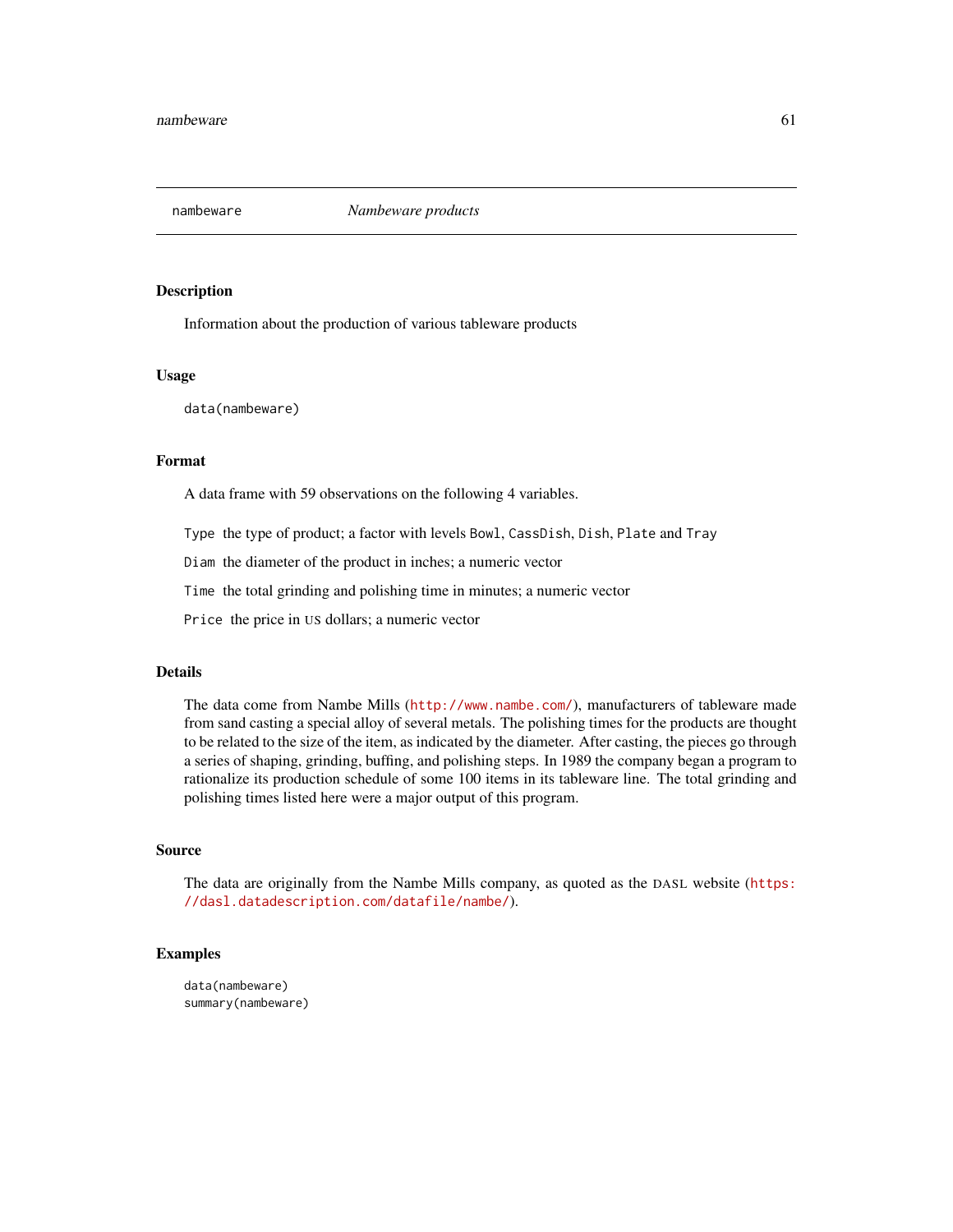The monthly maintenance hours associated with maintaining the anaesthesiology service for twelve naval hospitals

#### Usage

data(nhospital)

### Format

A data frame with 12 observations on the following 4 variables.

MainHours the monthly maintenance hours associated with maintaining the anaesthesiology service for twelve naval hospitals in the USA; a numeric vector

Cases the number of surgical cases; a numeric vector

Eligible the eligible population per thousand; a numeric vector

OpRooms the number of operating rooms; a numeric vector

## Details

The monthly maintenance hours associated with maintaining the anaesthesiology service for twelve naval hospitals in the USA was measured, together with some explanatory variables

#### Source

D. J. Hand, F. Daly, A. D. Lunn, K. J. McConway, and E. Ostrowski (1994) *A Handbook of Small Data Sets*, London: Chapman and Hall. Dataset 269.

# References

Raymond H. Myers (1990) *Classical and Modern Regression with Applications*, second edition, Duxbury: Belmont, CA.

```
data(nhospital)
summary(nhospital)
```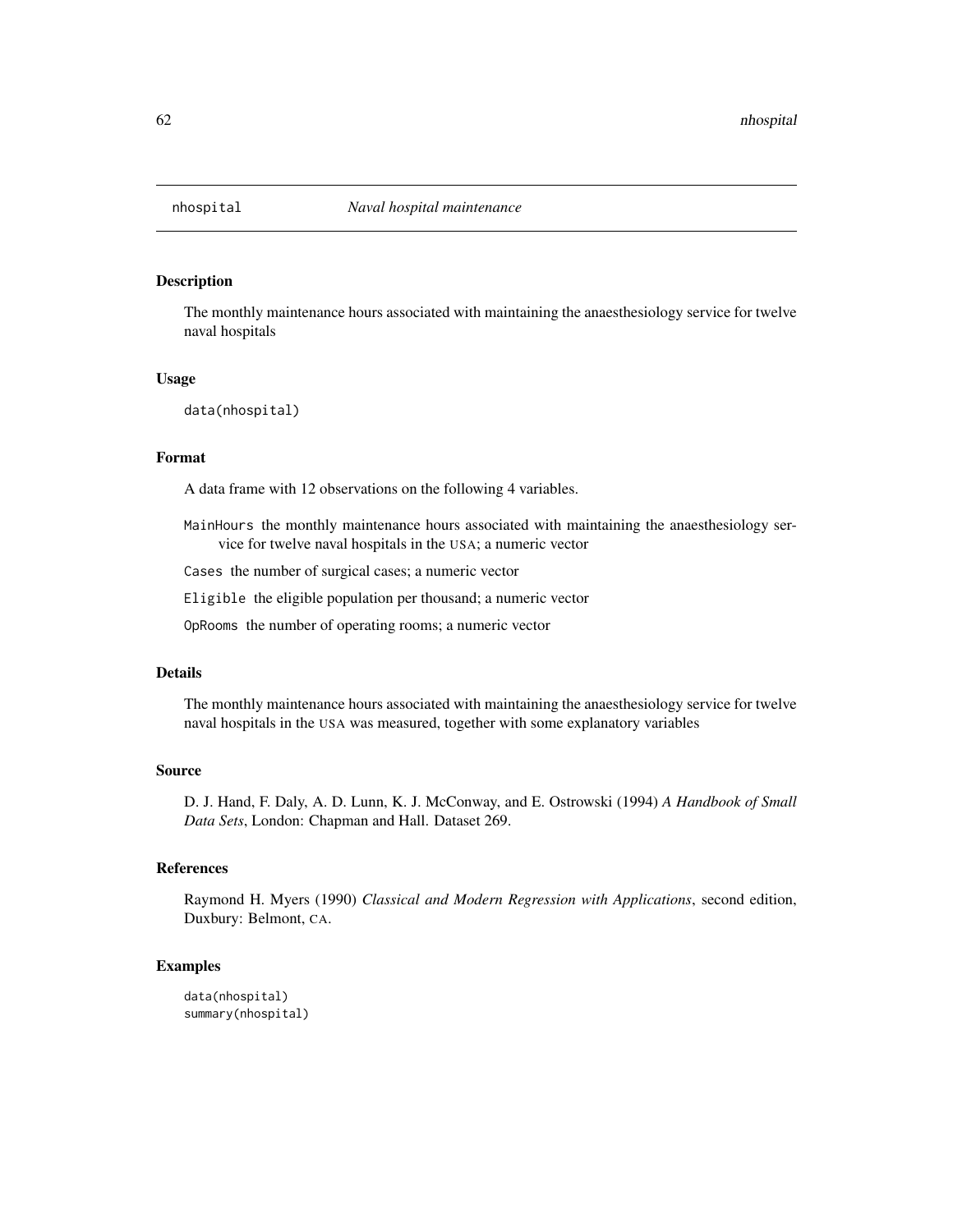nitrogen *Soil nitrogen*

### Description

The soil nitrogen after applying different fertilizer doses

#### Usage

data(nitrogen)

# Format

A data frame containing 24 observations with the following 3 variables.

Fert the fertilizer dose, in kilograms of nitrogen per hectare; a numeric vector

SoilN the soil nitrogen, in kilograms of nitrogen per hectare; a numeric vector

Source the fertilizer source: a factor with levels 0 (inorganic) and 1 (organic; farmyard manure)

# Details

The data give the soil inorganic nitrogen content for various fertilizer doses, including a control. One application is from an organic source. Each level of fertilizer has data from three replications.

#### Source

P. W. Lane (2002) Generalized linear models in soil science. *European Journal of Soil Science*, 53:241–251.

#### References

Glendining, M.J., Poulton, P.R. & Powlson, D.S. (1992) The relationship between inorganic N in soil and the rate of fertilizer N applied on the Broadbalk Wheat Experiment. *Aspects of Applied Biology*, 30, 95–102.

# Examples

data(nitrogen) summary(nitrogen)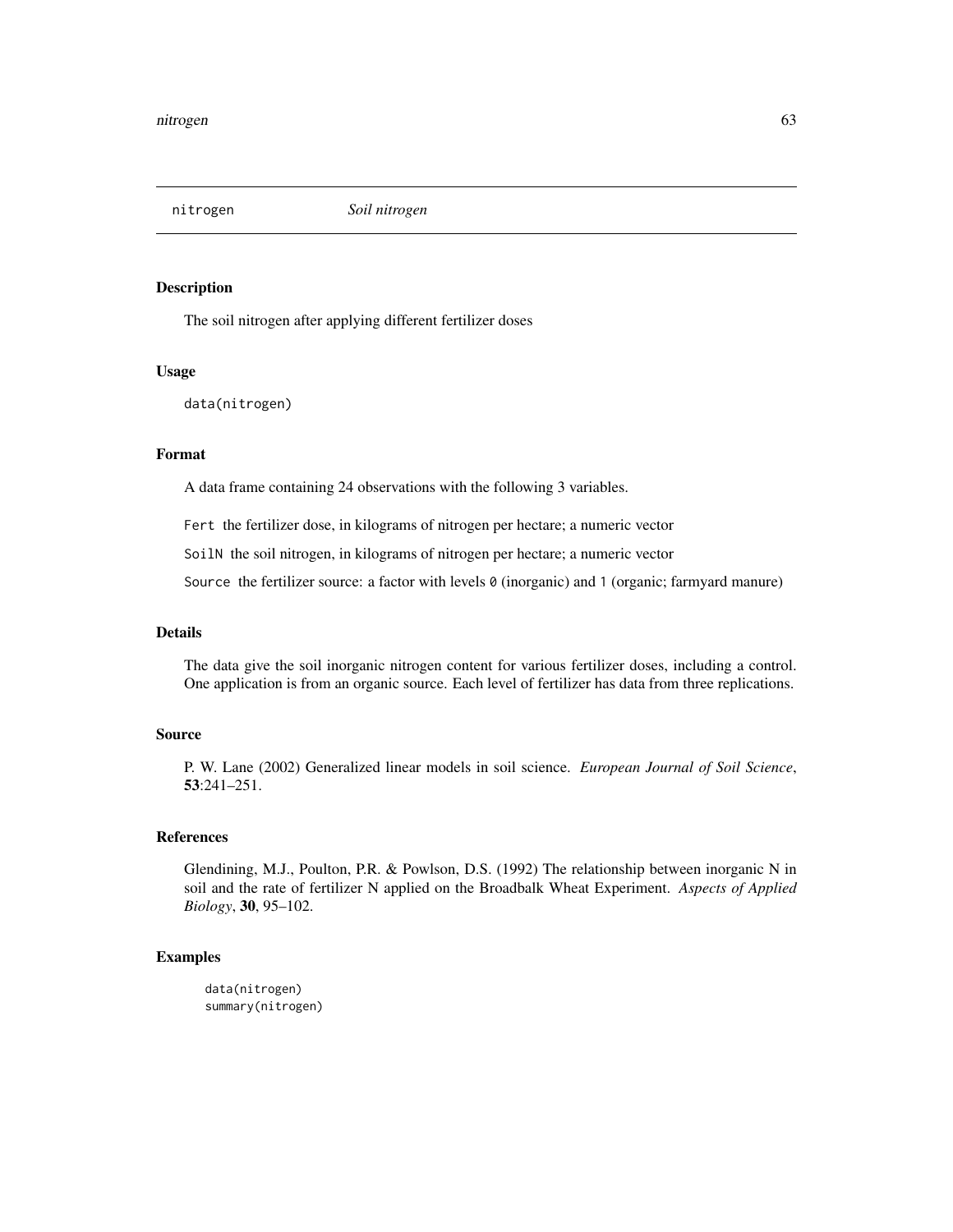The number of noisy miners detected in various 2 hectare transects in buloke woodland patches within the Wimmera Plains of western Victoria, Australia

#### Usage

data(nminer)

## Format

A data frame with 31 observations on the following 9 variables.

- Miners the presence or absence of noisy miners; a numeric vector with levels 1 (present) or 0 (absent)
- Eucs the number of eucalypts in each 2 hectare transect; a numeric vector
- Area the area in hectares of contiguous remnant patch of vegetation in which the transect was located; a numeric vector
- Grazed whether the area was grazed or not; a numeric vector with levels  $\theta$  (grazed) or 1 (not grazed)
- Shrubs whether shrubs were present in the transect or not; a numeric vector with levels 1 (shrubs present) or 0 (shrubs not present)
- Bulokes the number of buloke trees in each 2 ha transect; a numeric vector
- Timber the number of pieces of fallen timber in the transect; a numeric vector
- Minerab the number of noisy miners (abundance) observed in three 20 minute surveys; a numeric vector

#### Details

The data gives the number of noisy miners detected in various two hectare transects in buloke woodland patches within the Wimmera Plains of western Victoria, Australia. The noisy miner is a small but aggressive native Australian bird.

### Source

Personal communication from Martine Maron.

### References

Martine Maron (2007) Threshold effect of eucalypt density on an aggressive avian competitor. *Biological Conservation*, 136, 100–107.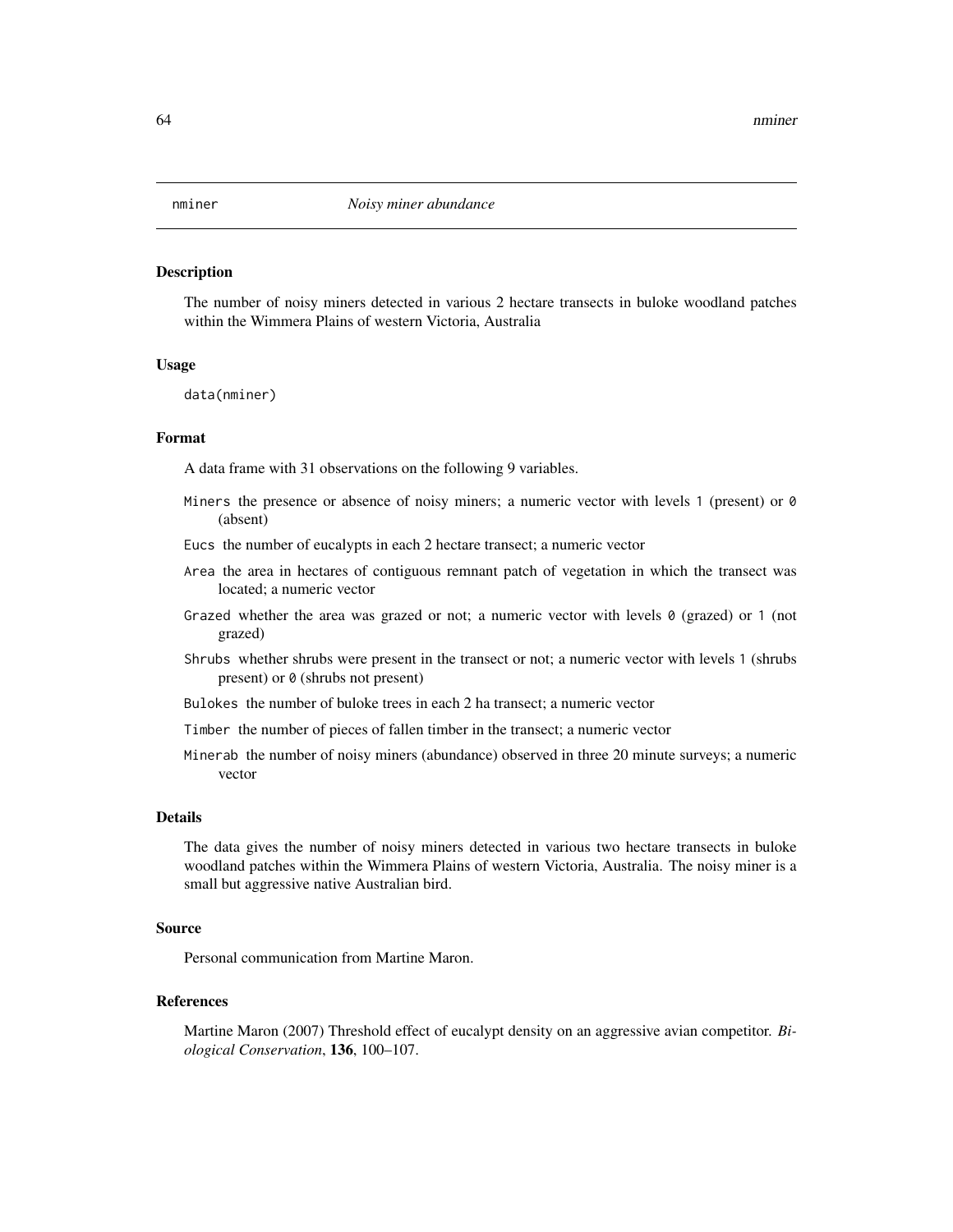### paper 65

### Examples

data(nminer) summary(nminer)

paper *The tensile strength of paper*

# Description

The tensile strength of Kraft paper with varying hardwood concentrations

## Usage

data(paper)

# Format

A data frame with 19 observations on the following 2 variables.

Strength the paper strength (in pounds per square inch (psi)); a numeric vector

Hardwood the hardwood concentration in the paper in percent; a numeric vector

## Details

The data give the strength of 25 samples of Kraft paper (a strong, coarse, usually brownish type of paper) for varying amounts of hardwood.

### Source

G. Joglekar, J. H. Schuenemeyer and V. LaRicca (1989) Lack-of-fit testing when replicates are not available. *American Statistician*, 43, 135–143.

# References

D. J. Hand, F. Daly, A. D. Lunn, K. J. McConway, and E. Ostrowski (1994) *A Handbook of Small Data Sets*, London: Chapman and Hall. Dataset 271. (The response and explanatory variables are reversed from those in the original article.)

D. C. Montgomery and E. A. Peck (1982) *Introduction to linear regression analysis*, New York: John Wiley.

### Examples

data(paper) plot(paper)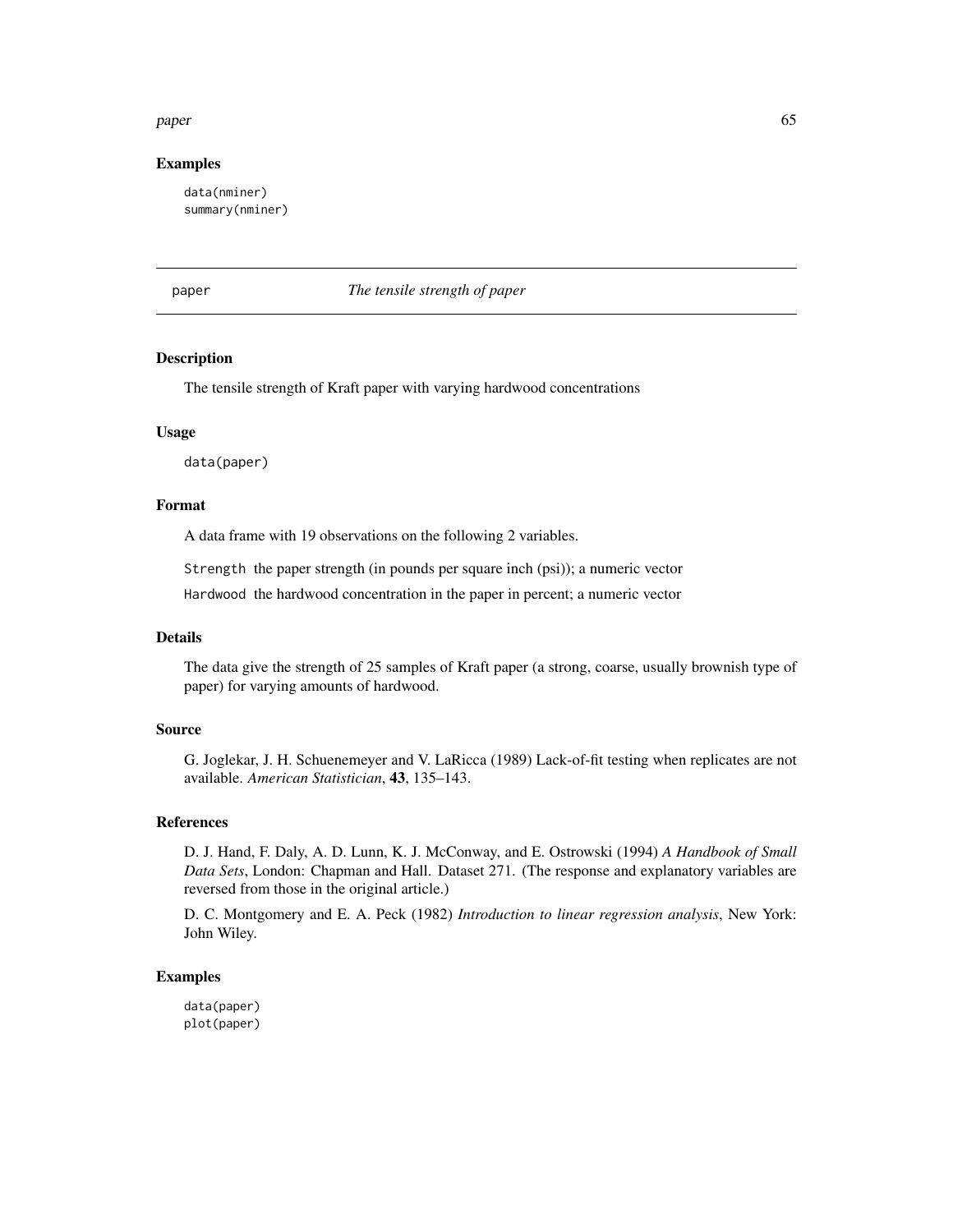The permeability of building materials

# Usage

data(perm)

# Format

A data frame with 81 observations on the following 3 variables.

Day the day; a factor with levels 1 up to 9

Mach the machine used for measurement; a factor with levels A, B or C

Perm the permeability in seconds: a numeric vector

## Details

The data give the average permeability (in seconds) of eight sheets of building materials, using random samples of 81 sheets in three machines over nine days, with three measurements for each machine–day combination.

# Source

Bent Joergensen (1992) Exponential dispersion models and extensions: A review. *International Statistical Review*, 60(1), 5–20.

# References

A. Hald (1952) *Statistical theory with engineering applications*. New York: Wiley.

# Examples

data(perm) summary(perm)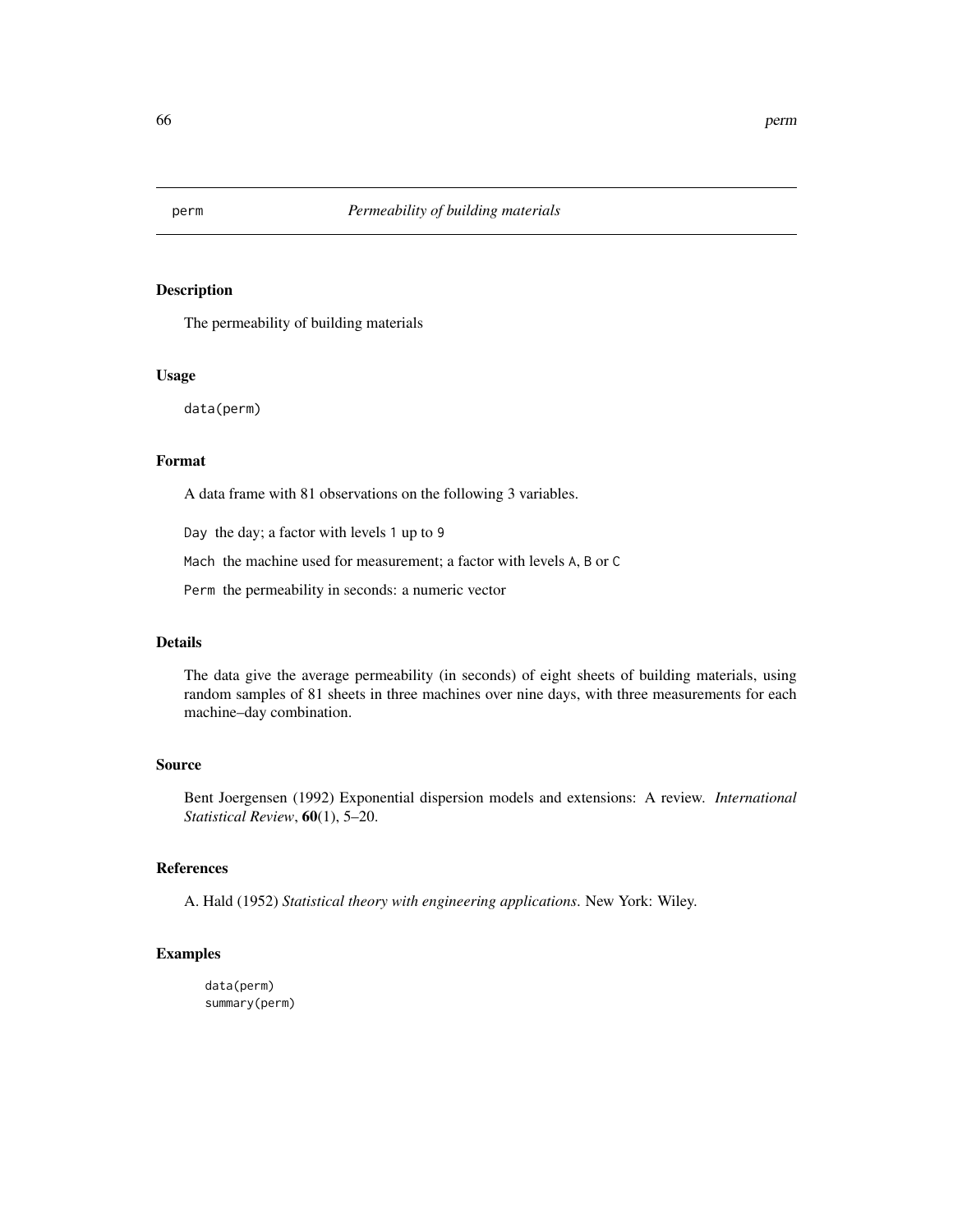phosphorus *Soil phosphorus*

# Description

The amount of phosphorus in soil samples

# Usage

data(phosphorus)

# Format

A data frame with 18 observations on the following 4 variables.

Sample an identifier, the sample ID; a numeric vector

Inorg the amount of inorganic phosphorus chemically determined in ppm (parts per million); a numeric vector

Org the amount of organic phosphorus chemically determined in ppm; a numeric vector

PA the amount of plant-available phosphorus of corn grown in the soil in ppm; a numeric vector

#### Details

Chemical determinations of the phosphorus in the soil at 18 locations in Iowa were determined, including the amount of available phosphorus for growing corn at 20 degrees C.

#### Source

S. M. Snappin and R. D. Small (1986) Tests of significance using regression models for ordered categorical data. *Biometrics*, 42, 583–592.

# References

D. J. Hand, F. Daly, A. D. Lunn, K. J. McConway, and E. Ostrowski (1994) *A Handbook of Small Data Sets*, London: Chapman and Hall. Dataset 237.

# Examples

data(phosphorus) summary(phosphorus)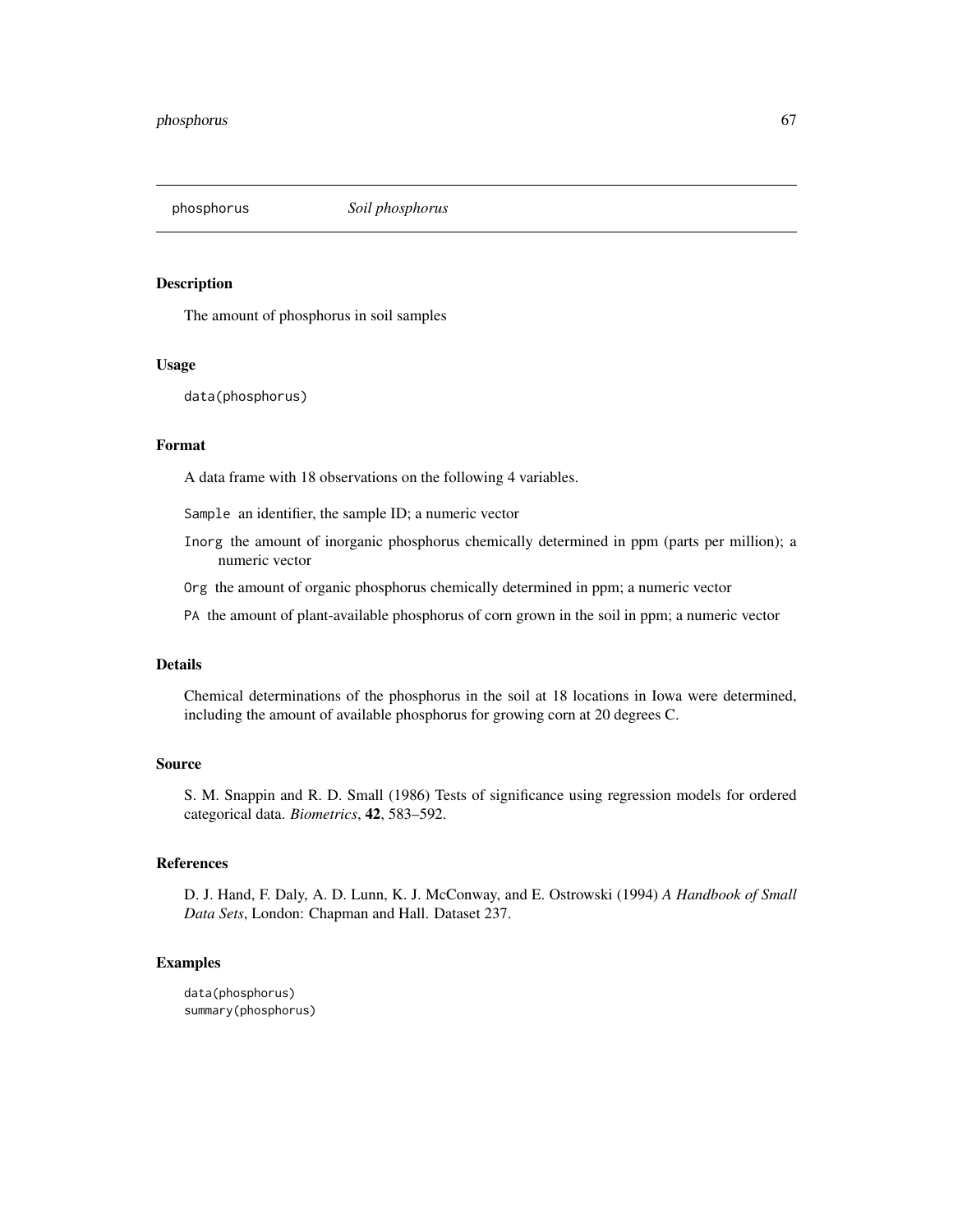In an experiment, "viral activity was assessed from pock counts at a series of dilutions of the viral medium"

# Usage

data(pock)

# Format

A data frame with 48 observations on the following 2 variables.

Count the number of membrane pock counts; a numeric vector

Dilution the dilution factor; a numeric vector

### Details

The data come from a titration bioassay, in which viral activity was assessed from pock counts at different dilutions of the viral medium.

# Source

P. J. Smith and D. F. Heitjan (1993) Testing and adjusting for departures from nominal dispersion in generalized linear models. *Applied Statistics*, 42, 31–41 (Table 1).

# Examples

data(pock) with( pock, tapply( Count, list(Dilution), mean) ) with( pock, tapply( Count, list(Dilution), var) )

poison *Survival times of animals*

# Description

The survival times of animals under various treatments and poisons

### Usage

data(poison)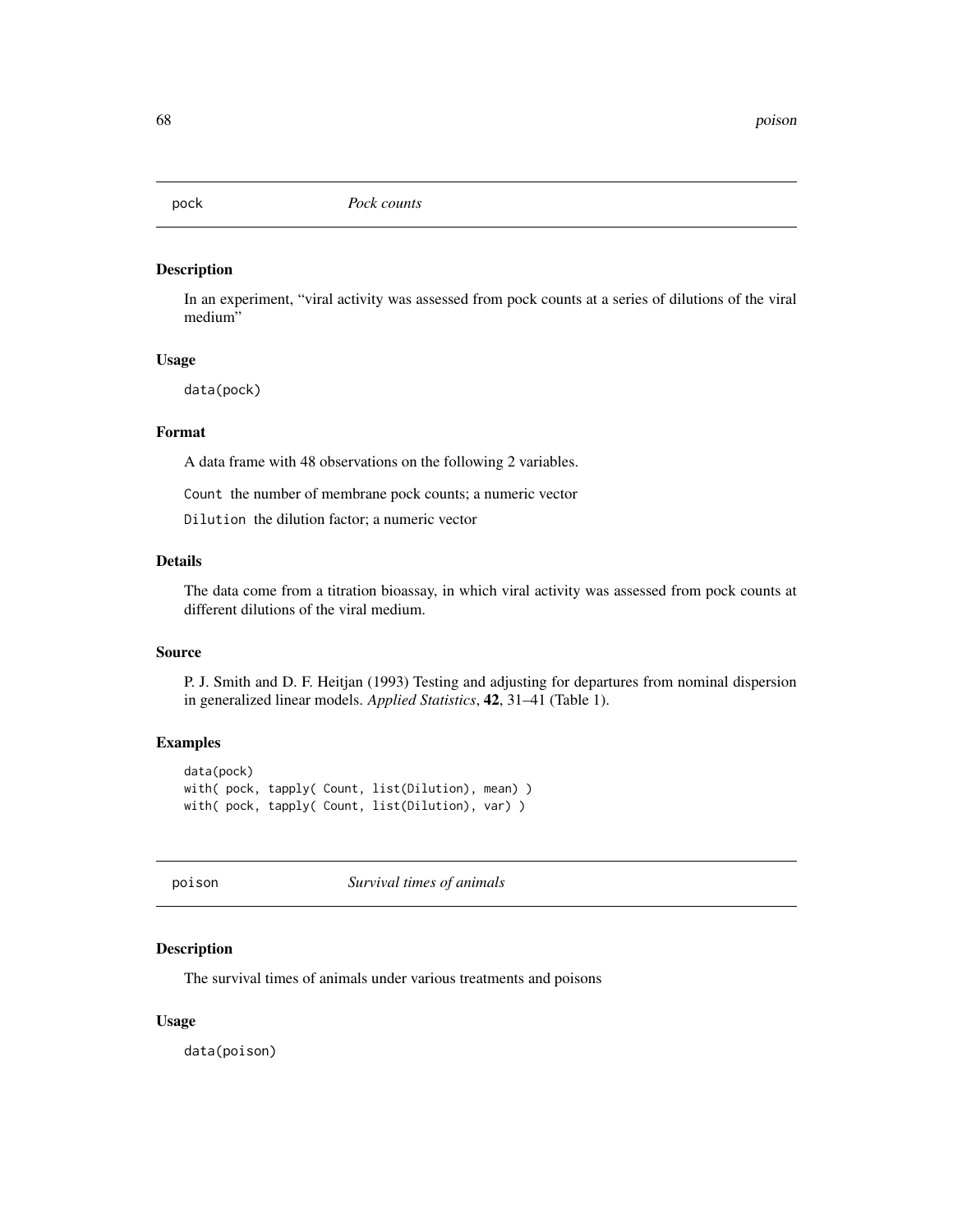#### polyps and the contract of the contract of the contract of the contract of the contract of the contract of the contract of the contract of the contract of the contract of the contract of the contract of the contract of the

### Format

A data frame with 48 observations on the following 3 variables.

Psn the type of poison; a vector with levels I, II or III

Trmt the type of treatment; a vector with levels A, B, C or D

Time the time to death in ten-hour units; a numeric vector

# Details

The data give the time to death of animals using one of three different poisons and one of four treatments. For each of the twelve combinations, four times are recorded.

## Source

G. E. P. Box and D. R. Cox (1964) An analysis of transformations (with discussion). *Journal of the Royal Statistical Society*, Series A. 143, 383–430.

# References

The data also appear in D. J. Hand, F. Daly, A. D. Lunn, K. J. McConway, and E. Ostrowski (1994) *A Handbook of Small Data Sets*, London: Chapman and Hall. Dataset 403.

# Examples

data(poison) summary(poison)

polyps *The number of polyps and suldinac*

#### Description

The number of polyps in people with familial adenomatous polyposis, after being given a placebo or a new drug

## Usage

data(polyps)

#### Format

A data frame with 20 observations on the following 3 variables.

Number the number of polyps; a numeric vector

Treatment the treatment group; a factor with levels Drug (suldinac), Placebo

Age the age of the person; a numeric vector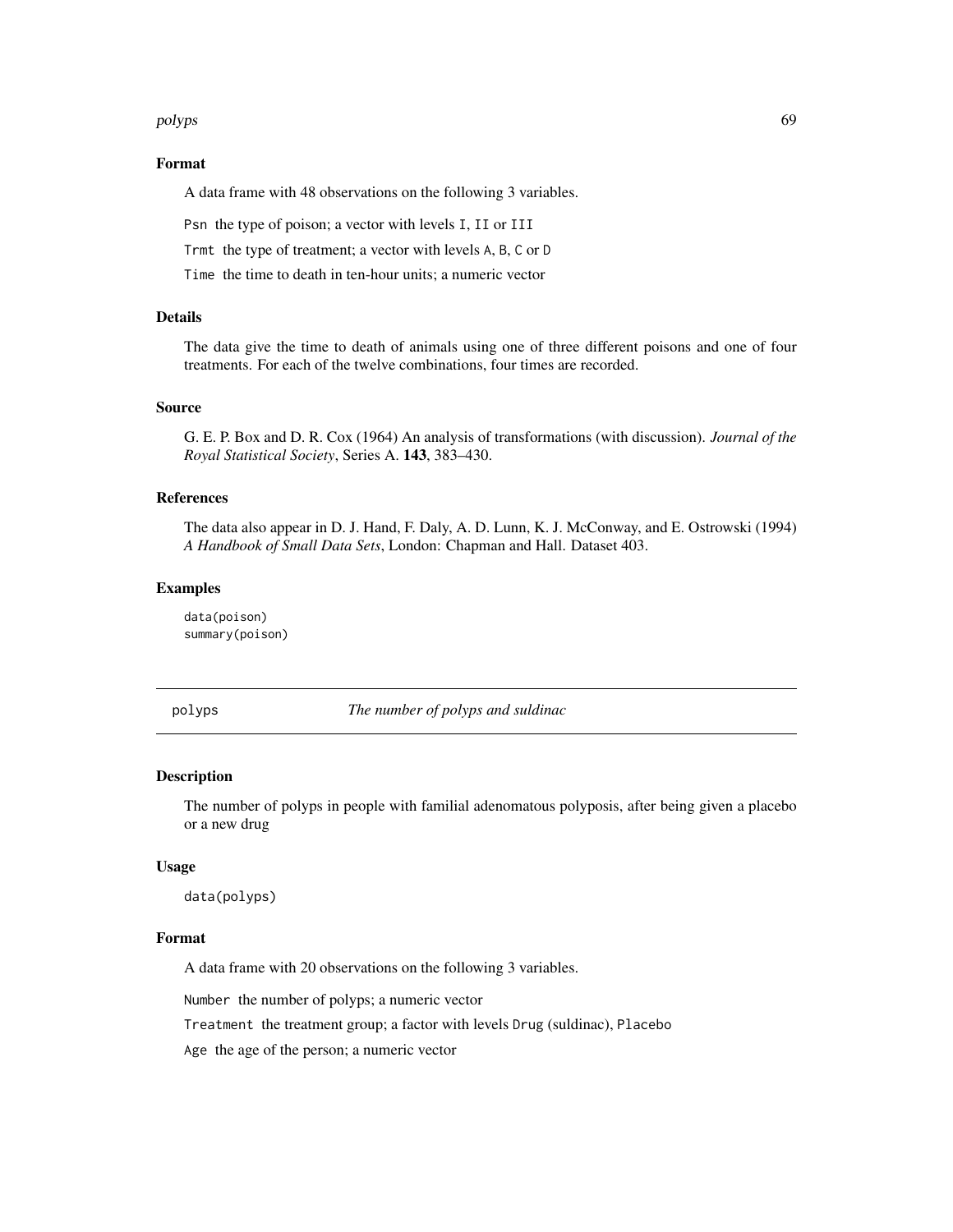# Details

The data give the number of polyps in people with famial adenomatous polyposis, after being given a placebo or a new drug (suldinac).

### Source

B. S. Everitt and T. Hothorn (2006) *A Handbook of Statistical Analyses Using* R Chapman & Hall/CRC, Table 6.1.

## References

F. N. Giardiello, S. R. Hamilton, A. J. Krush, S. Piantadosi, L. M. Hylind, P. Celano, S. V. Booker, C. R. Robinson, and G. J. A. Offerhaus (1993) Treatment of colonic and rectal adenomas with suldindac in famial adenomatous polyposis, *New England Journal of Medicine*, 328(18), 1313– 1316.

S. Piantadosi (1997) *Clinical trials: A methodologic perspective*, New York: John Wiley and Sons.

## Examples

```
data(polyps)
coplot( Number ~ Age | Treatment, data=polyps )
```
polythene *Cosmetic company use of polythene*

#### **Description**

The usage in tonnes of polythene as a packaging materials for 23 UK cosmetic companies (year unknown)

#### Usage

data(polythene)

## Format

A data frame with 23 observations on the following 3 variables.

Company the UK cosmetic company identifier; a numeric vector with levels from 1 to 23

Polythene the amount of polythene used in tonnes for packaging; a numeric vector

Turnover the annual company turnover in hundreds of thousands of pounds; a numeric vector

### Source

Robert Gilchrist (2000) Regression models for data with a non-zero probability of a zero response. *Communications in Statistics—Theory and Methods*, 29, 1987–2003.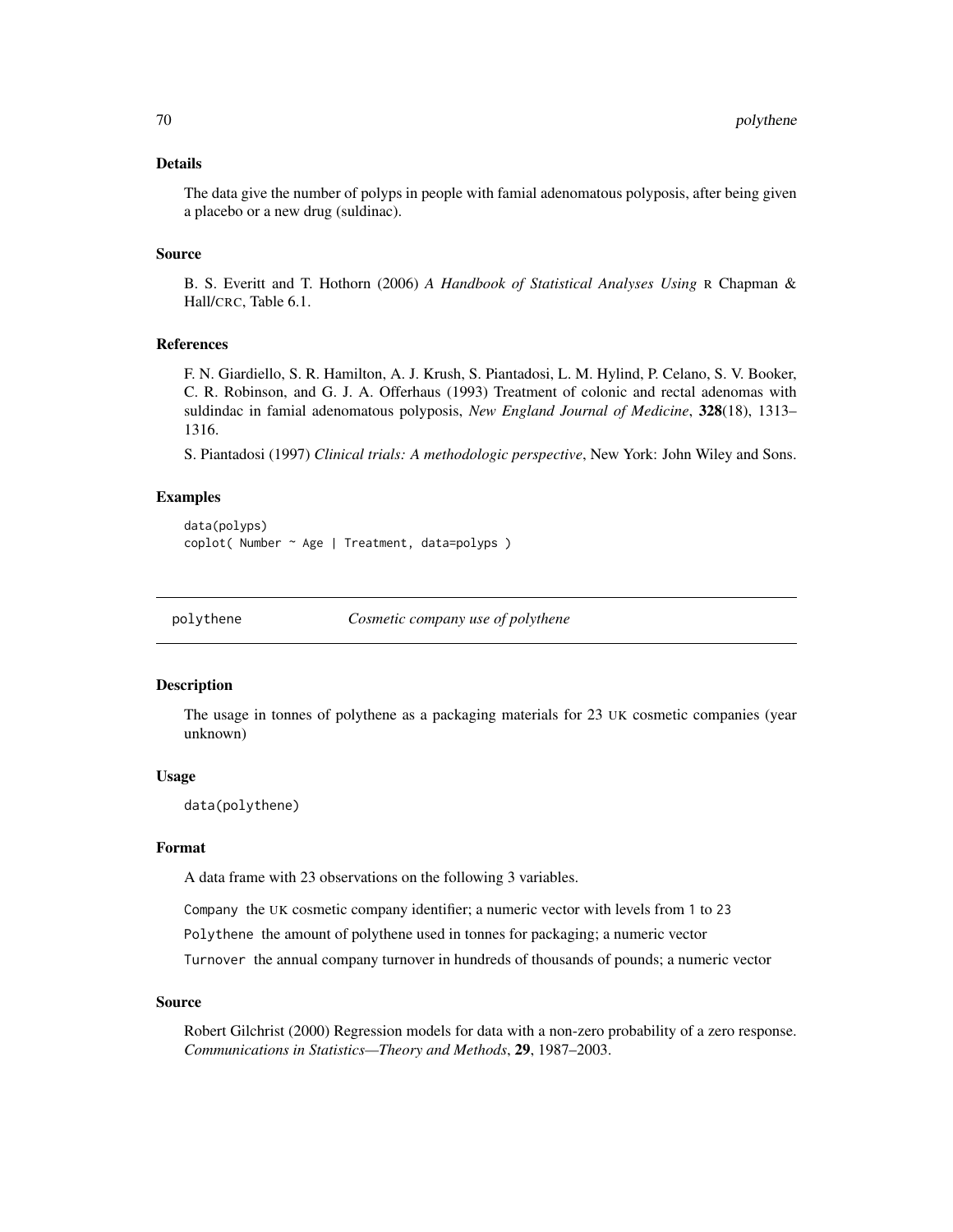### punting 21 and 2012 2013 2014 2015 2016 2017 2018 2019 2017 2018 2019 2017 2018 2019 2019 2017 2018 2019 2019

### Examples

data(polythene) summary(polythene)

punting *Football punting*

# **Description**

The right- and left-leg strengths of 13 American footballers (measured using a weight lifting test), plus the distance they punt a football (with their right leg).

#### Usage

data(punting)

#### Format

A data frame with 13 observations on the following 3 variables.

Left left-leg strength in pounds; a numeric vector

Right right-leg strength in pounds; a numeric vector

Punt punting distance in feet; a numeric vector

# Source

Raymond H. Myers (1990) *Classical and modern regression with applications*, second edition. Duxbury; page 75.

# References

These appear to come from a larger data set, available from (for example) OZDASL at [http://www.](http://www.statsci.org/data/general/punting.html) [statsci.org/data/general/punting.html](http://www.statsci.org/data/general/punting.html).

```
data(punting)
plot(Punt ~ Right, data=punting)
```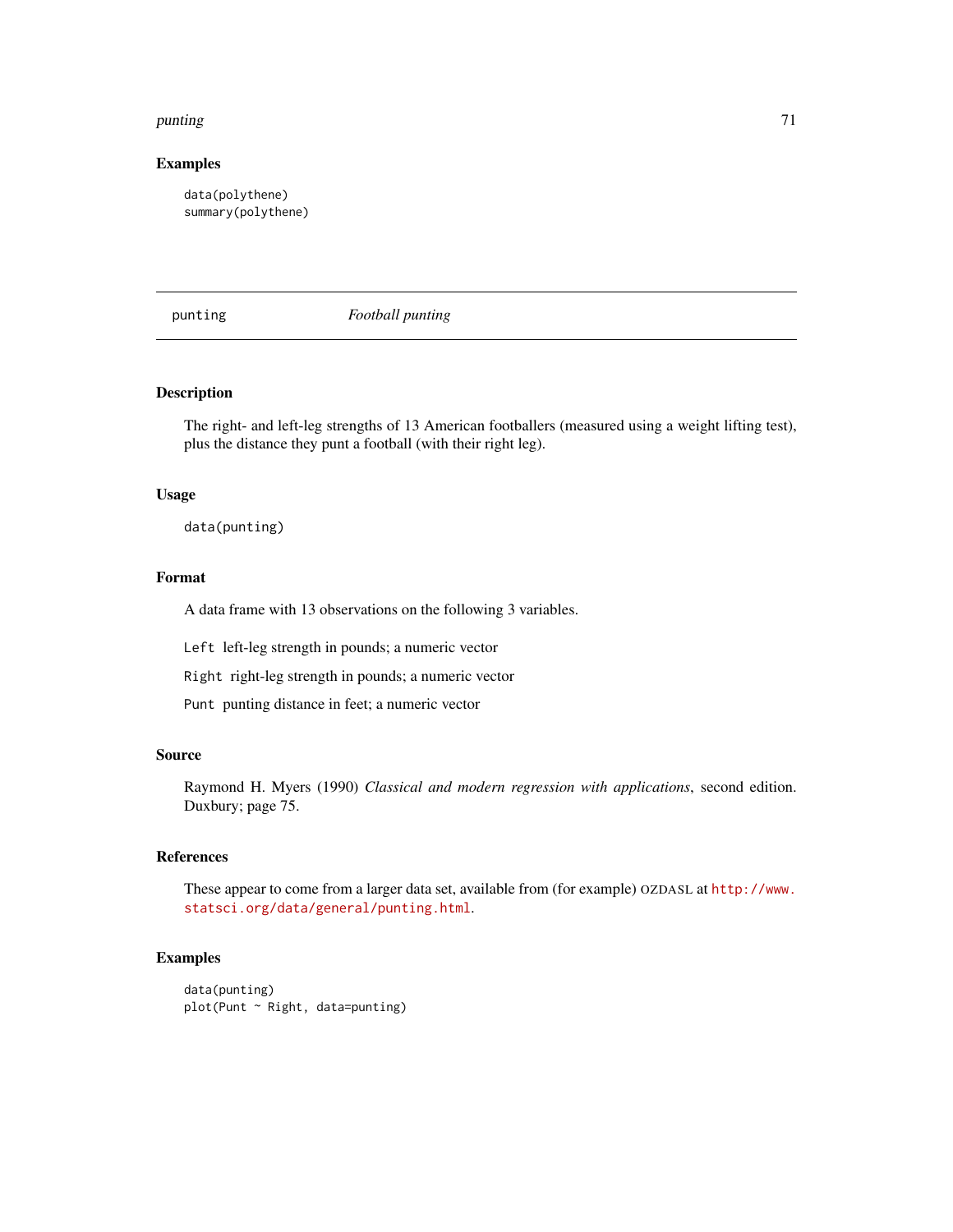The total July rainfall at Quilpie, Queensland, Australia from 1921 to 1988

## Usage

data(quilpie)

# Format

A data frame with 68 observations on the following 6 variables.

Year the year; a numeric vector

Rain the total monthly July rainfall in millimetres; a numeric vector

SOI the July average southern oscillation index, or SOI; a numeric vector

- Phase the SOI phase (see Stone and Auliciems, 1992); a factor with these values: 1 (consistently negative), 2 (consistently positive), 3 (rapidly falling), 4 (rapidly rising), or 5 (consistently near zero)
- Exceed an indicator for whether or not the total monthly July rainfall exceeds 10 millimetres: a factor where Yes means the rainfall exceeds 10mm, and No means the rainfall is 10mm or less
- y an indicator for whether or not the total monthly July rainfall exceeds 10 millimetres: a factor where 1 means the rainfall exceeds 10mm, and 0 means the rainfall is 10mm or less

#### Source

Data obtained from IRI/LDEO Climate Data Library (<http://ingrid.ldgo.columbia.edu/>) on 26 May 2009.

## References

R. C. Stone and A. Auliciems (1992) SOI phase relationships with rainfall in eastern Australia, *International Journal of Climatology*, 12, 625–636.

```
data(quilpie)
plot( Rain ~ SOI, data=quilpie)
plot( Rain ~ factor(Phase), data=quilpie)
```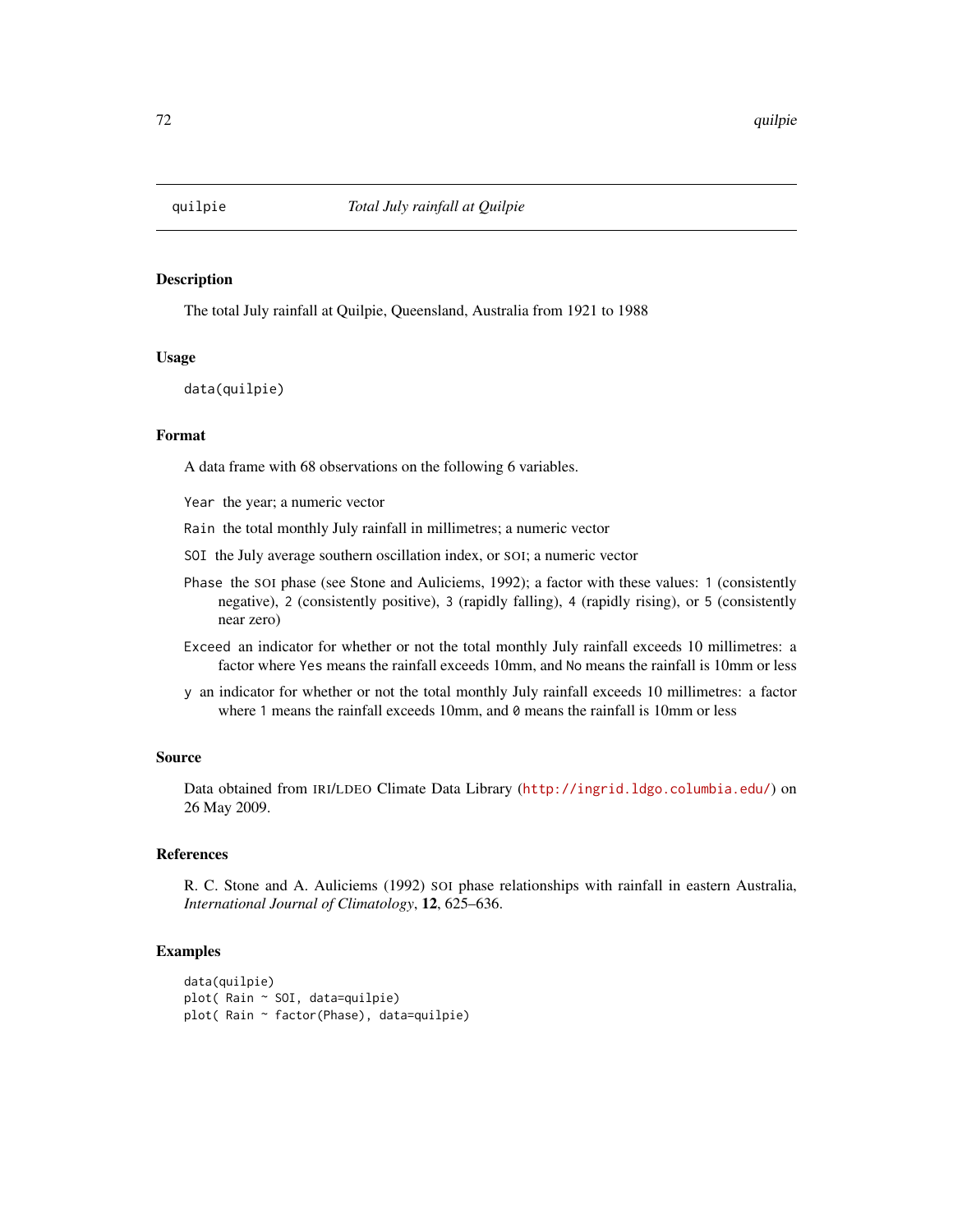<span id="page-72-0"></span>

The data describe an experiment conducted to investigate the amount of drug present in the liver of a rat.

#### Usage

data(ratliver)

# Format

A data frame with 19 observations on the following 4 variables.

BodyWt the body weight of each rat in grams; a numeric vector

LiverWt the weight of each liver in grams; a numeric vector

Dose the relative dose of the drug given to each rat as a fraction of the largest dose; a numeric vector

DoseInLiver the proportion of the dose in the liver; a numeric vector

# Details

The data describe an experiment conducted to investigate the amount of drug present in the liver of a rat. Nineteen rats were randomly selected, weighed, and placed under a light anesthetic and given an oral dose of the drug. Because it was thought that large livers would absorb more of a given dose than a small liver, the actual dose given was approximately determined as 40mg of the drug per kilogram of body weight. After a fixed length of time, each rat was sacrificed and the liver weighed, and the percent dose in the liver was determined.

# Source

Sanford Weisberg (1985) *Applied Linear Regression*, second edition, New York: John Wiley and Sons, page 122.

```
data(ratliver)
summary(ratliver)
```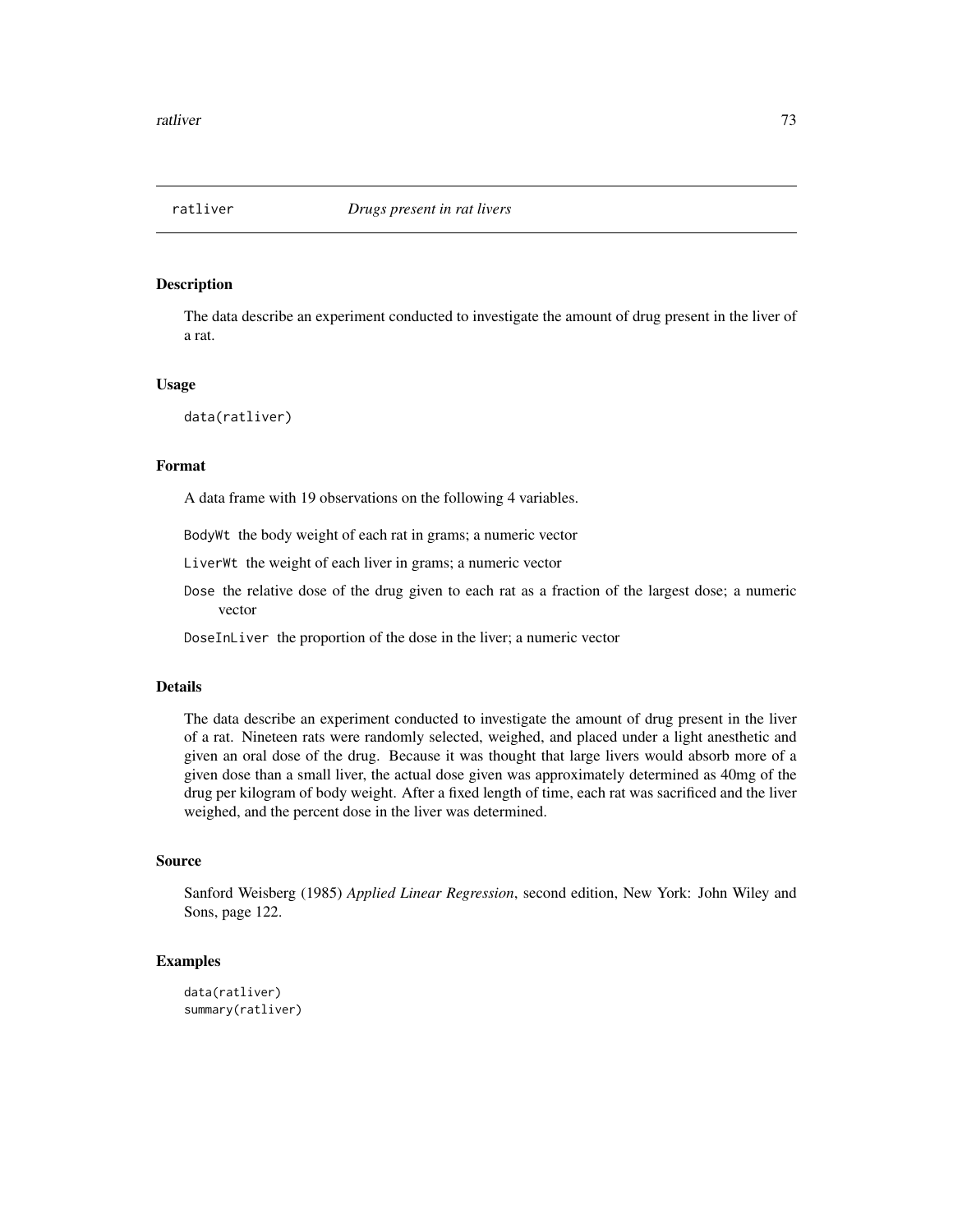<span id="page-73-0"></span>

The data come from an experiment to investigate the propogation of plum root-stocks

#### Usage

data(rootstock)

## Format

A data frame with 8 observations on the following 4 variables.

Count the number in each category; a numeric vector

Time the time of planting; a numeric vector with levels Now (straight away) or Spring (spring)

Length the length of the cutting; a numeric vector with levels Long or Short

Condition the condition of the cutting at the end of the experiment; a numeric vector with levels Alive or Dead

# Source

M. S. Bartlett (1935) Contingency table interactions. *Journal of the Royal Statistical Society Supplement*, 2, 248–252.

#### Examples

data(rootstock) summary(rootstock)

rrates *Oxidation rate of benzene*

# Description

The initial rate of benzene oxidation over a vanadium oxide catalyst using three different reaction temperatures and varying oxygen and benzene concentrations

## Usage

data(rrates)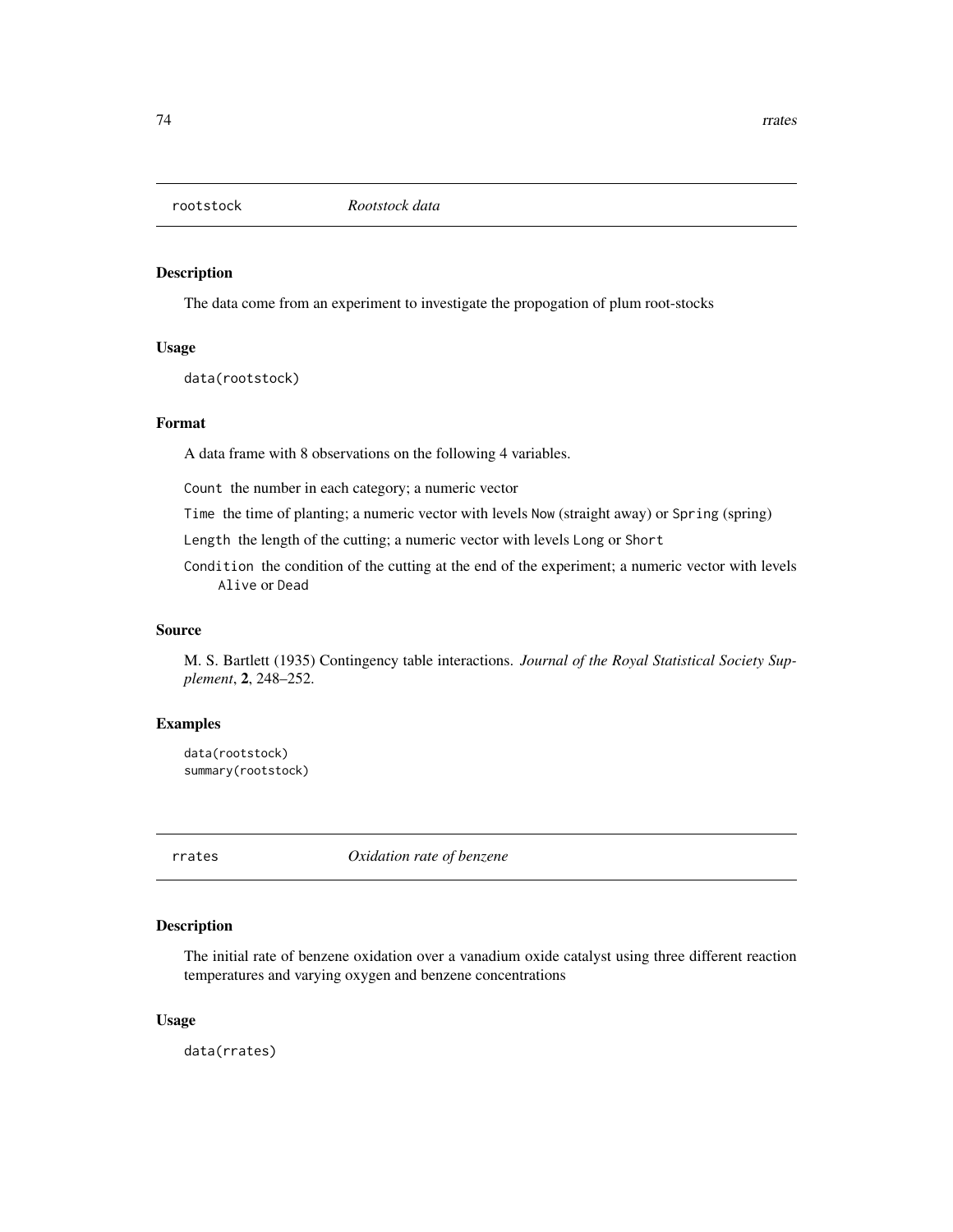#### <span id="page-74-0"></span>rtrout that the contract of the contract of the contract of the contract of the contract of the contract of the contract of the contract of the contract of the contract of the contract of the contract of the contract of th

# Format

A data frame with 48 observations on the following 4 variables.

Run An identifier; a numeric vector

Conc.O the oxygen concentration (by 10000 gmole per litre); a numeric vector

Temp the temperature in degrees Kelvin; a numeric vector

Rate the reaction rate (by  $10^9$  gmole per gram) of catlyst per second; a numeric vector

# Source

D. J. Pritchard, J. Downie, and D. W. Bacon (1977) Further consideration of heteroscedasticity in fitting kinetic models. *Technometrics*, 19(3), 227–236.

# References

Originally from Jaswal, Mann, Juusola and Downie (1969) The vapour-phase oxidation of benzene over a vandium pentoxide catalyst. *Canadian Journal of Chemical Engineering*, 47(3), 284–287.

## Examples

data(rrates) summary(rrates)

rtrout *Weights of rainbow trout*

## Description

Weights of rainbow trout at various doses of DCA

# Usage

data(rtrout)

## Format

A data frame containing 96 observations with the following 2 variables.

Weight the weight of the rainbow trout, in grams; a numeric vector

Dose the dose of 3, 4-dichloroaniline (DCA), in micrograms per litre; one of 0 (control), 19, 39, 39, 71, 120, or 210

# Details

The data give the weight of 95 rainbow trout after exposure to DCA for 28 days (note that one observation is missing at a dose of 39). The aim of the study was to "determine the concentration level which causes 25% inhibition [i.e. weight loss] from the control" (Maul, p. 161).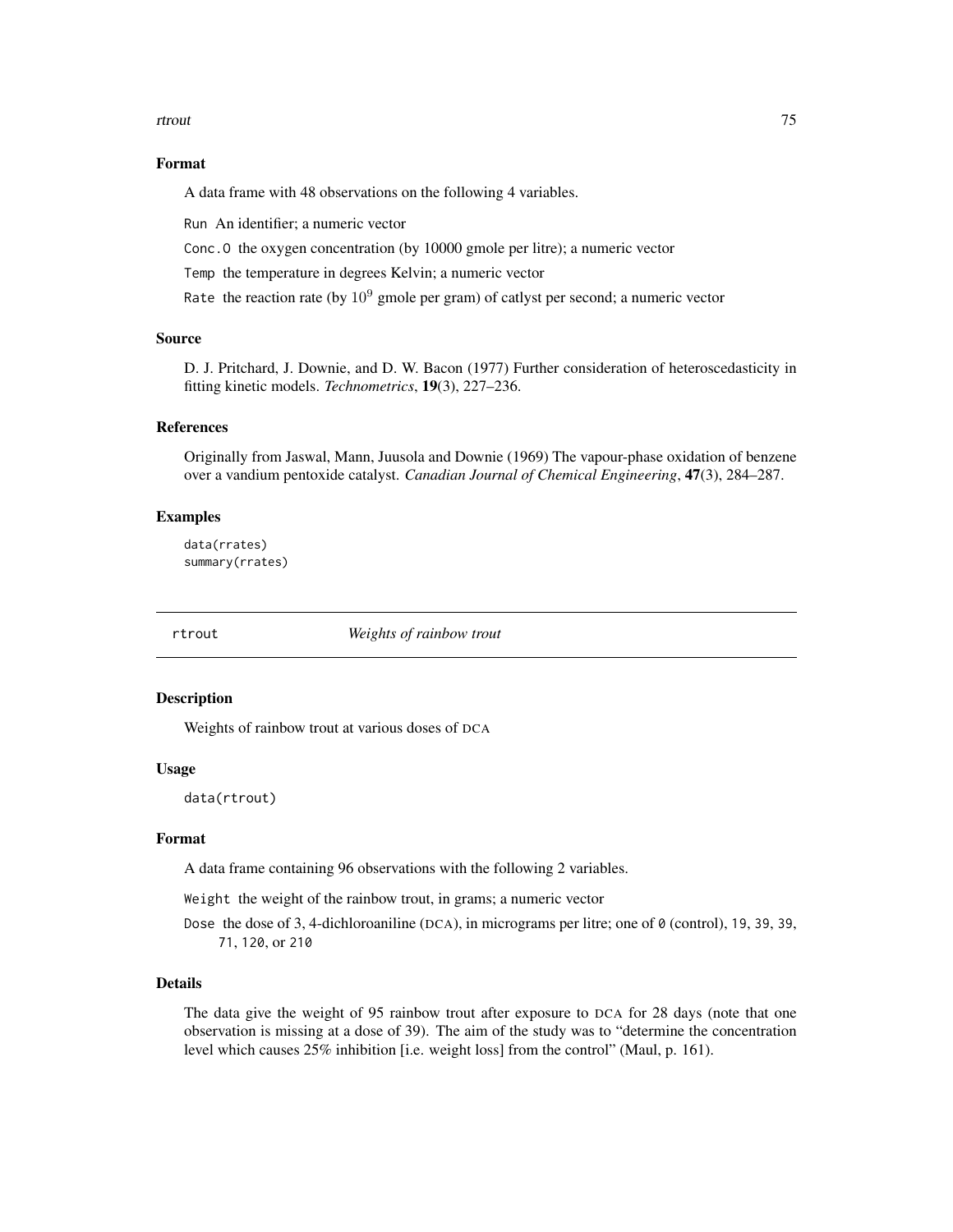## <span id="page-75-0"></span>Source

Crossland, N.O. (1985) A method to evaluate effects of toxic chemicals on fish growth. *Chemosphere*, 14(11-12), 1855–1870.

#### References

Maul A. (1992) Application of generalized linear models to the analysis of toxicity test data. *Environmental Monitoring and Assessment*, 23(1), 153–163.

## Examples

data(rtrout) summary(rtrout)

ruminant *Energy in ruminant's diets*

## Description

Energy measurements on various ruminant diets

# Usage

data(ruminant)

#### Format

A data frame containing 36 observations on the following 3 variables.

DryMatterDigest the dry matter digestibility in feed (in percent)

EnergyDigest the energy digestibility in feed (in percent)

Energy the digestible energy content (in calories per gram)

## Details

The data give measurements of energy of dry feed fed to Merino wethers aged 2 to 2.5 years.

## Source

R. J. Moir (1961) A note on the relationship between the digestible dry matter and the digestible energy content of ruminant diets. *Australian Journal of Experimental Agriculture and Animal Husbandry*, 1, 24–26.

## Examples

data(ruminant) plot(ruminant)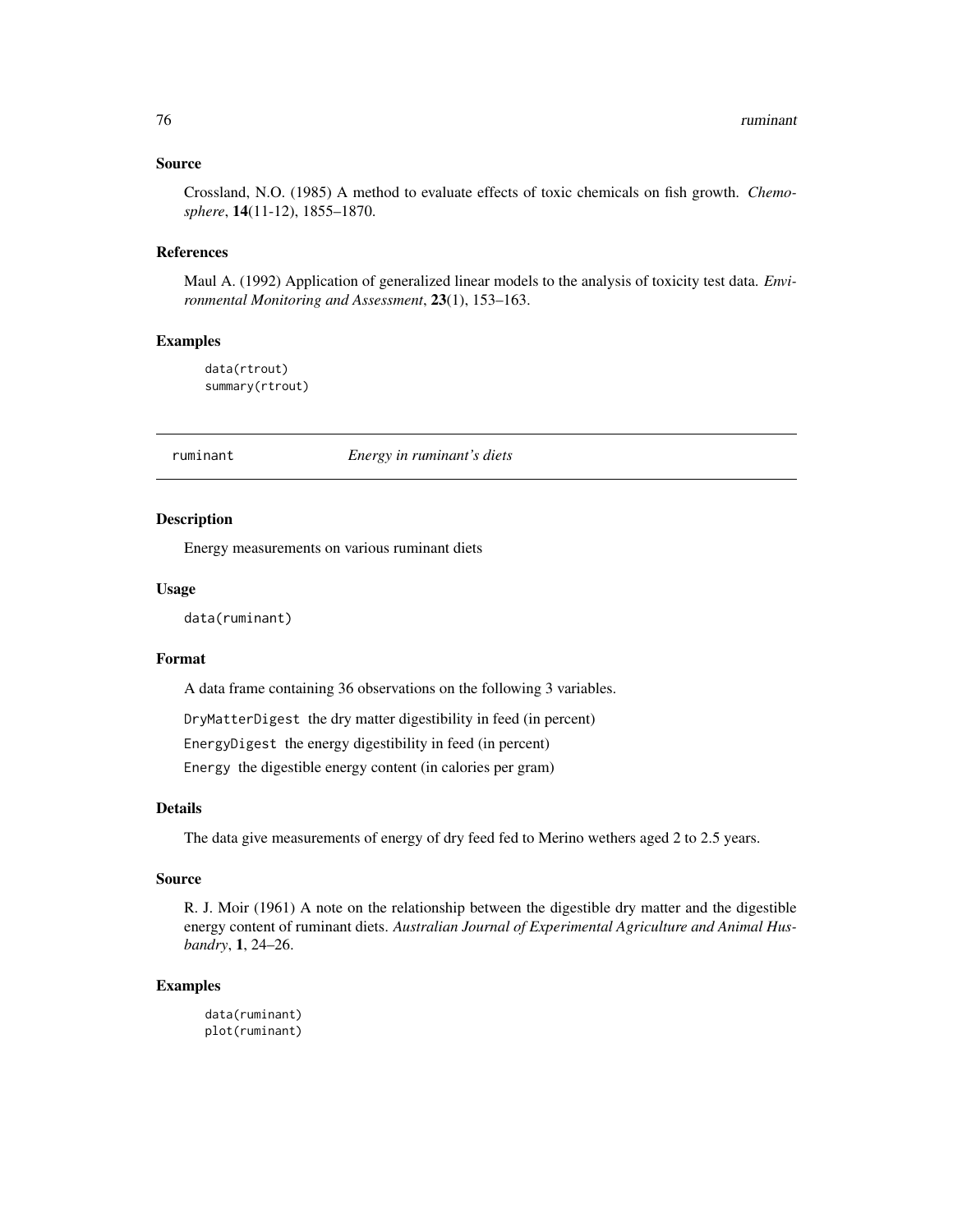<span id="page-76-0"></span>

The number of children and youth aged 12–17 who are satisfied with their weight

#### Usage

data(satiswt)

# Format

A data frame with 24 observations on the following 4 variables.

Counts the number of youth in the indicated category; a numeric vector

Gender gender; a factor with levels F (female) or M (male)

WishWt the youths' wish for their weight relative to now; a factor with levels Thinner, Same or Heavier

Matur when sexual maturity reached; a factor with levels Late, Mid, and Early

# Details

The data come from a study of children and youth aged 12–17, sampled from the population of the United States in 1963.

#### Source

Paula Duke Duncan, Philip L. Ritter, Sanford M. Dornbusch, Ruth T. Gross, and J. Merrill Carlsmith (1985) The effects of pubertal timing on body image, school behavior, and deviance. *Journal of Youth and Adolescence*, 14(3), 227–235. The data are inferred from Table II.

```
data(satiswt)
summary(satiswt)
```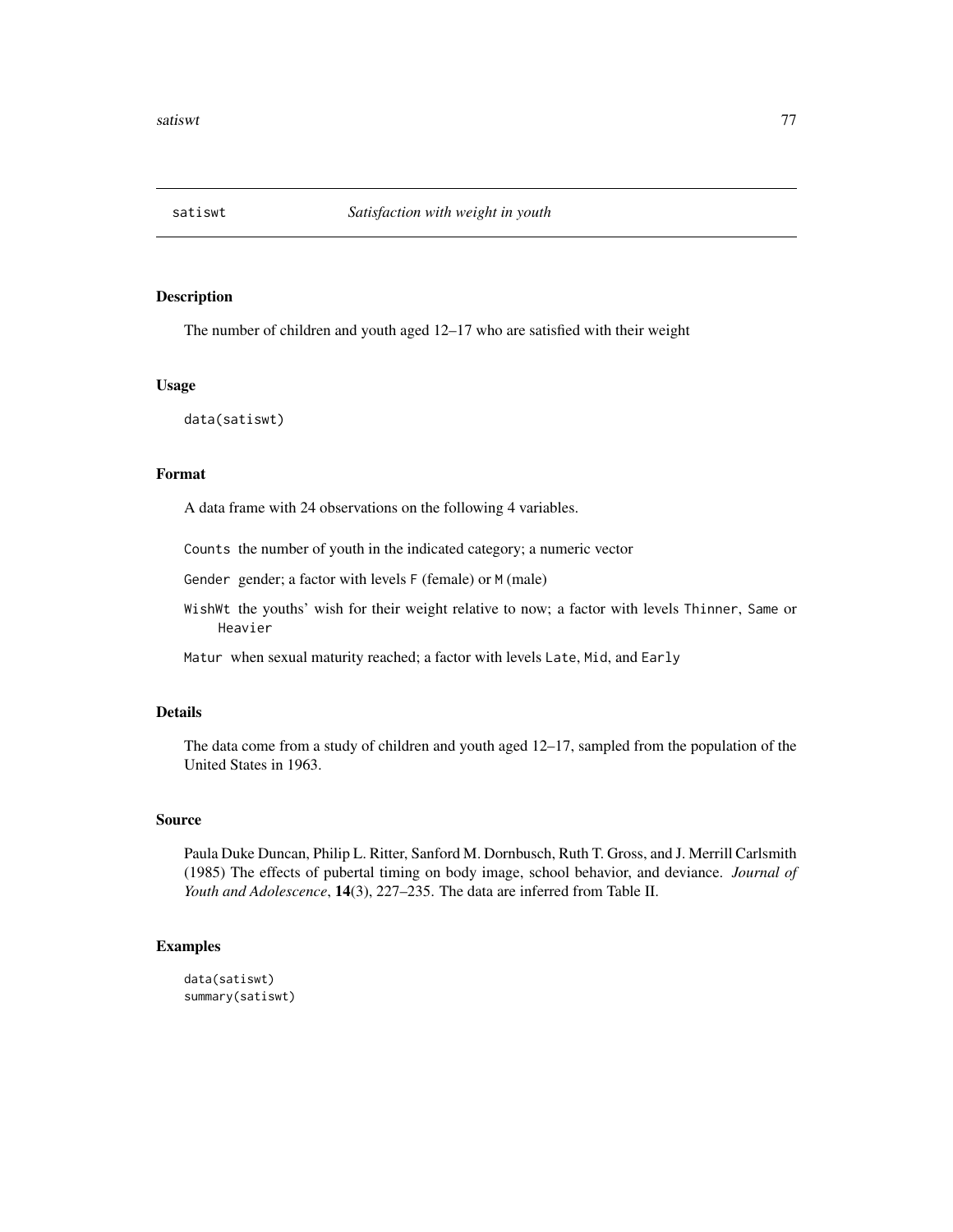<span id="page-77-0"></span>

The time taken to deliver soft drinks to vending machines

#### Usage

data(sdrinks)

# Format

A data frame containing 25 observations with the following 3 variables.

Time the time taken to service the soft drink vending machine (in minutes); a numeric vector

Cases the number of cases of product stocked; a numeric vector

Distance the distance walked by the driver to service the vending machines (in feet); a numeric vector

# Details

A soft drink bottler is analyzing vending machine service routes in his distribution system. He is interested in predicting the amount of time required by the route driver to service the vending machines in an outlet. The service activity includes the time taken to stock the machine with beverage products, and for minor maintenance and housekeeping.

The industrial engineer responsible for the study has suggested that the two most important variables affecting the delivery time are the number of cases of product stocked and the distance walked by the route driver.

#### Source

The data were obtained electronically from OZDASL (<http://www.statsci.org/data/>). The Details above were obtained from this webpage.

# References

D. C. Montgomery and E. A. Peck (1992) *Introduction to Regression Analysis*. Wiley, New York. Example 4.1

```
data(sdrink)
summary(sdrink)
```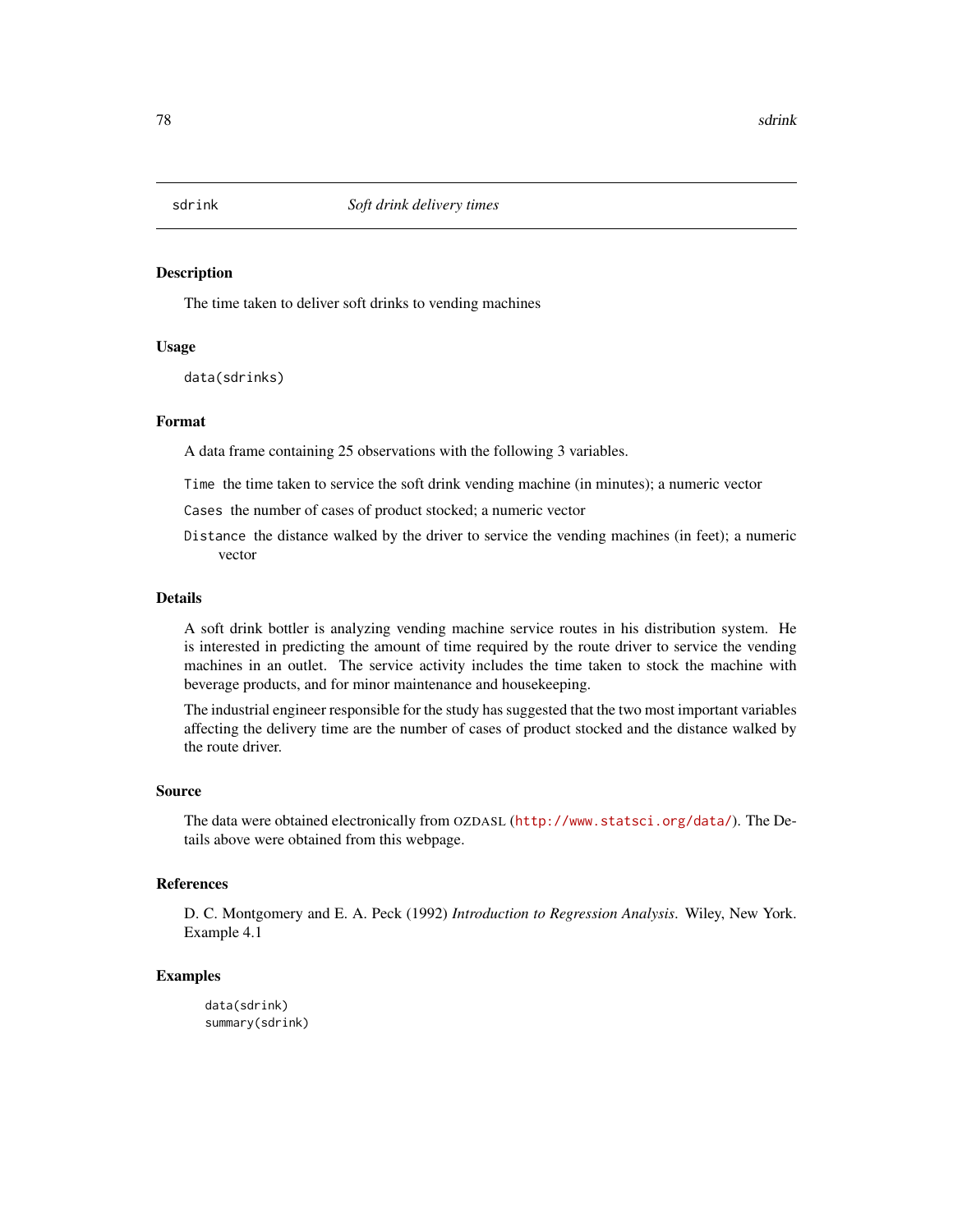<span id="page-78-0"></span>

The number of four species of seabirds

#### Usage

```
data(seabirds)
```
# Format

A data frame with 40 observations on the following 3 variables.

Quadrat the quadrat; a numeric factor with levels 0 through 10

Species the species; a factor with levels M (murre), CA (crested auklet), LA (least auklet) and P (puffin)

Count the number of seabirds of the given species in the given quadrat; a numeric vector

# Details

The data are counts of four seabird species in ten 0.25 square-km quadrats in the Anadyr Strait (off the Alaskan coast) during summer, 1998.

# Source

Andrew R. Solow and Woollcott Smith (1991) Cluster in a heterogeneous community sampled by quadrats. *Biometrics*, 47(1), 311–317.

# References

D. J. Hand, F. Daly, A. D. Lunn, K. J. McConway, and E. Ostrowski (1994) *A Handbook of Small Data Sets*, London: Chapman and Hall. Dataset 215.

```
data(seabirds)
summary(seabirds)
```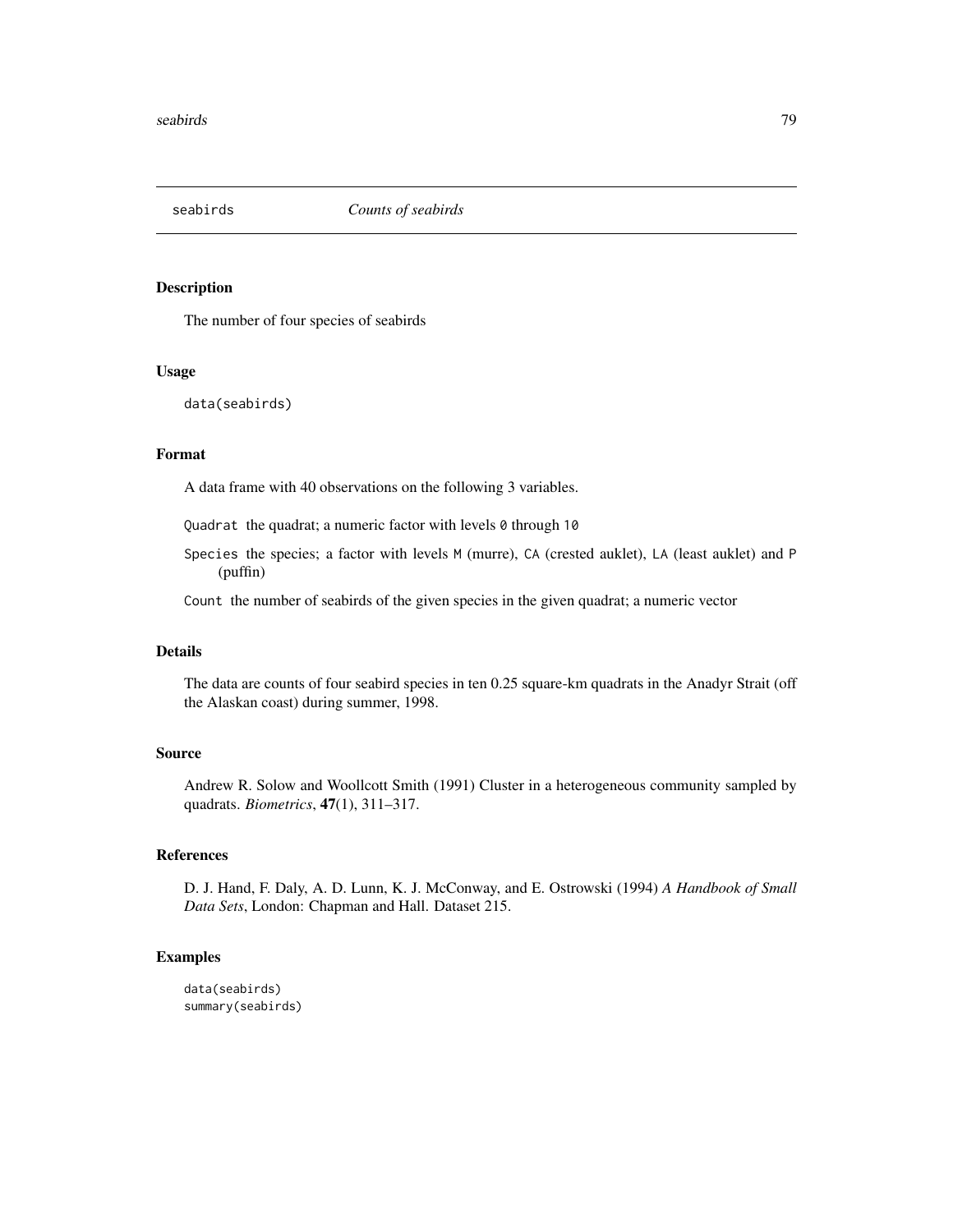<span id="page-79-0"></span>

The number of mice surviving a test dose of culture with five different doses of antipneumococcus serum

## Usage

data(serum)

# Format

A data frame with 5 observations on the following 3 variables.

Dose the dose of antipneumococcus serum in cc; a numeric vector

Number the number of surviving mice; a numeric vector

Survivors the number of mice in each group; a numeric vector

## Details

The number of mice surviving a test dose of culture with five different doses of antipneumococcus serum prior to being infected with pneumocci.

## Source

J. O. Irwin and E. A. Cheeseman (1939) On the maximum-likelihood method of determining dosage–response curves and approximations to the median-effective dose, in cases of a quantal response. *Supplement to the Journal of the Royal Statistical Society*, 6(2), 174–185.

# Examples

data(serum) summary(serum)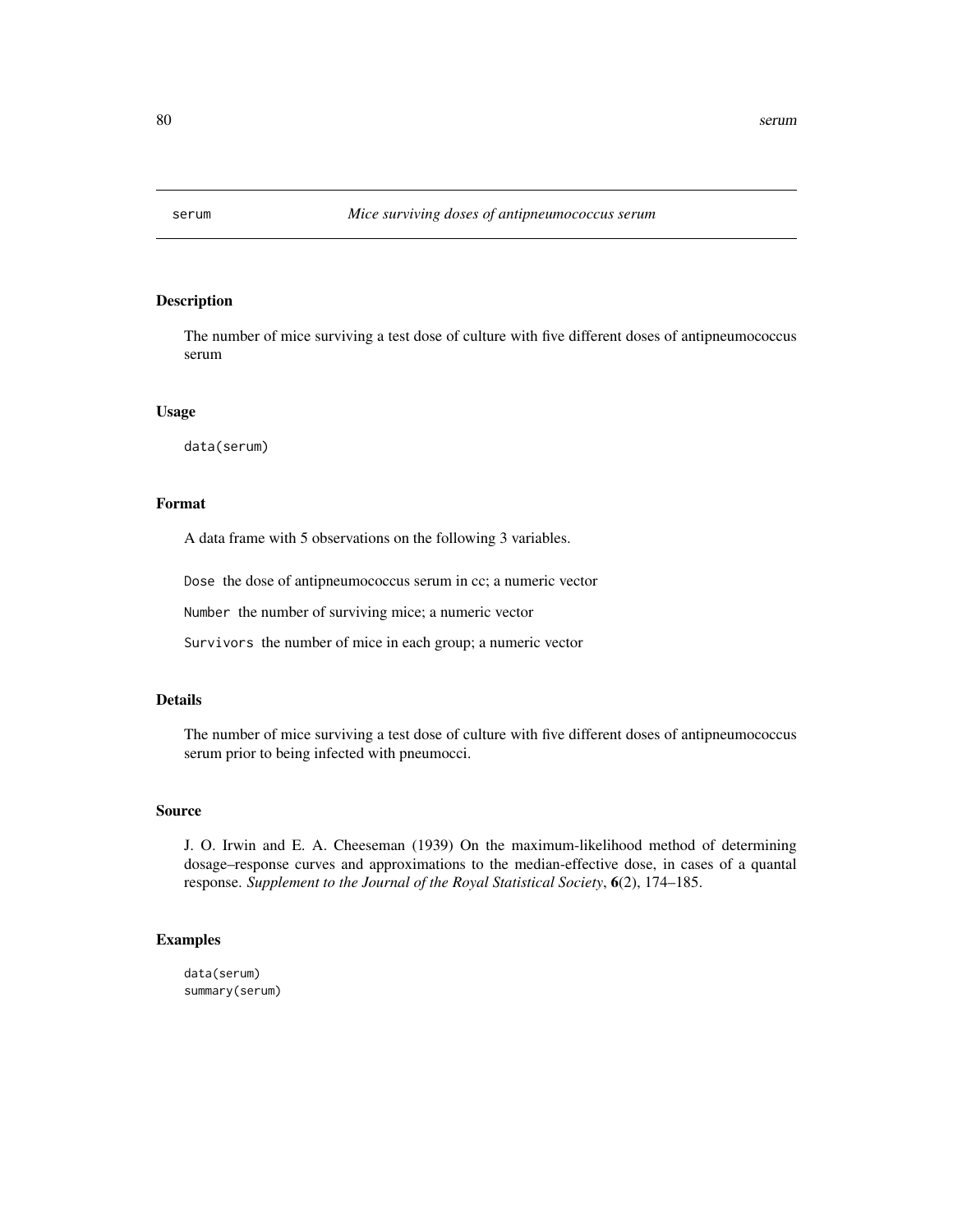<span id="page-80-0"></span>

The heat evolved from different formulations of Portland cement

## Usage

data(setting)

# Format

A data frame with 13 observations on the following 5 variables.

A the percentage by weight of tricalcium aluminate; a numeric vector

B the percentage by weight of tricalcium silicate; a numeric vector

C the percentage by weight of tetracalcium alumino ferrite; a numeric vector

D the percentage by weight of dicalcium silicate; a numeric vector

Heat the heat evolved in calories per gram of cement; a numeric vector

# Source

D. J. Hand, F. Daly, A. D. Lunn, K. J. McConway, and E. Ostrowski (1994) *A Handbook of Small Data Sets*, London: Chapman and Hall. Dataset 454.

# References

The data are originally from H. Woods, H. H. Steinour, and H. P. Starke (1932) Effects of composition of Portland Cement on heat evolved during hardening. *Industrial and Engineering Chemistry*, 24, 1207–1214.

# Examples

data(setting) summary(setting)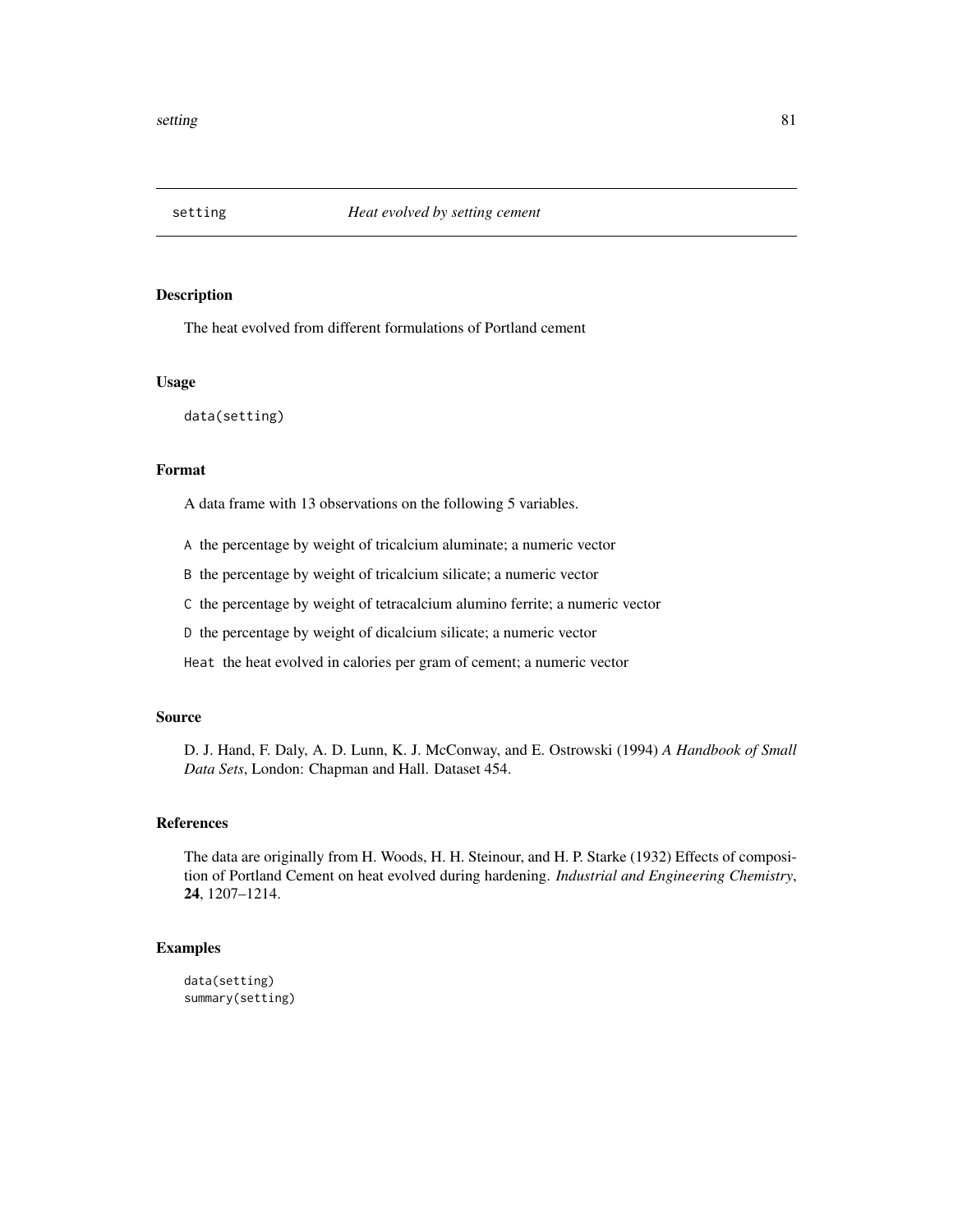<span id="page-81-0"></span>

The sharpener data

## Usage

data(sharpener)

# Format

A data frame with 15 observations on the following 11 variables.

Y the measured response; a numeric vector

- X1 a measured predictor; a numeric vector
- X2 a measured predictor; a numeric vector
- X3 a measured predictor; a numeric vector
- X4 a measured predictor; a numeric vector
- X5 a measured predictor; a numeric vector
- X6 a measured predictor; a numeric vector
- X7 a measured predictor; a numeric vector
- X8 a measured predictor; a numeric vector
- X9 a measured predictor; a numeric vector
- X10 a measured predictor; a numeric vector

## Details

The data come from a study about making a point.

```
### The data are actually random numbers, generated in R as follows:
nxvars <- 10 # The number of explanatory variables
nobs <- 15 # The number of observations
set.seed(5000) # To ensure reproducibility
# Ensure the response is normally distributed
y \le - round( rnorm( nobs, 0, 1), 2) + 10
# The explanatory variables
rd <- runif( nxvars*nobs, 0, 1)
rd <- round( matrix( rd, ncol=nxvars), 2)
# Convert to a dataframe
```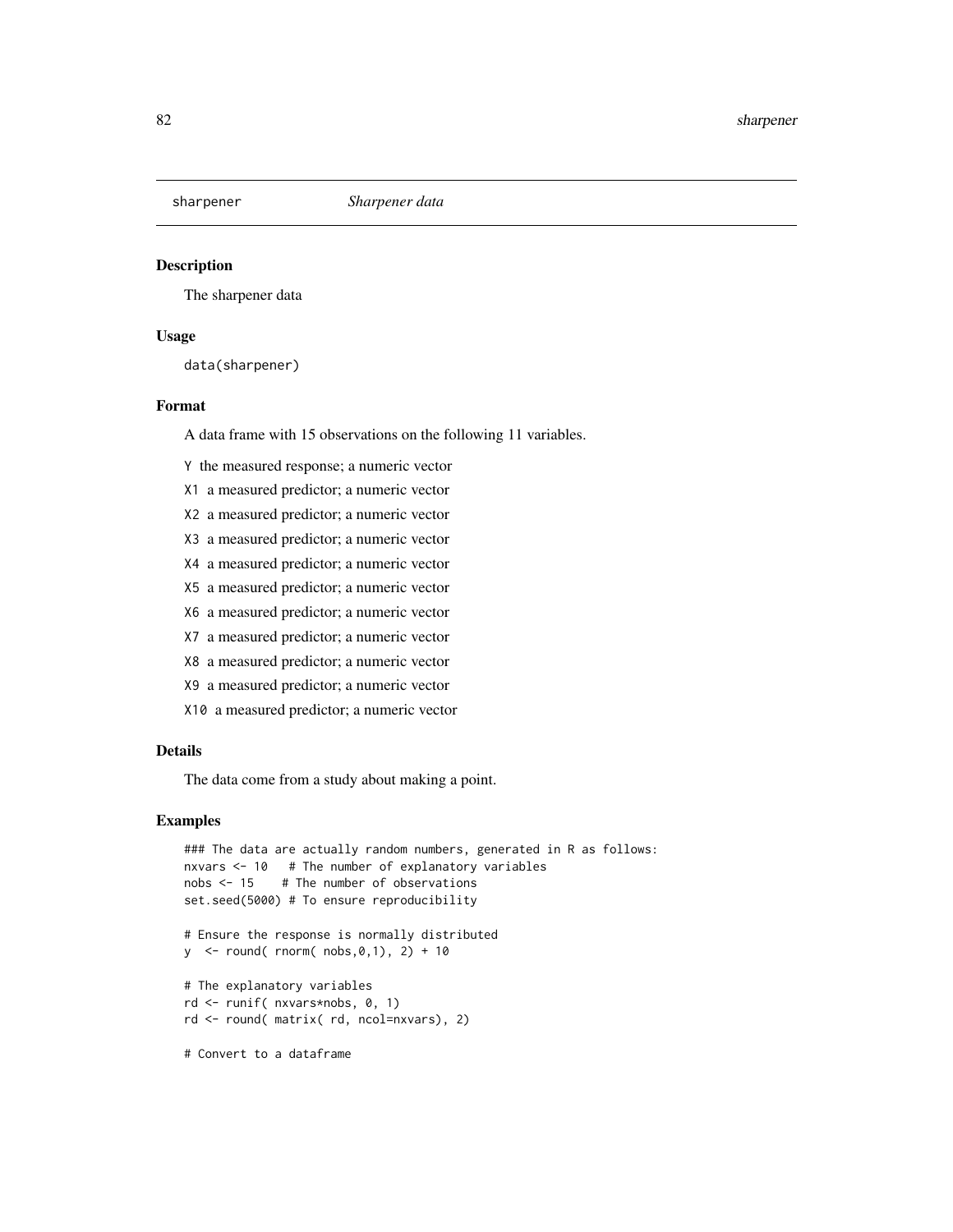#### <span id="page-82-0"></span>sheep 83

```
rdf <- data.frame( Y=y )
for (i in (1:nxvars)){
code <- paste( "rdf$X",i," <- rd[,",i,"]", sep="")
eval( parse(text=code))
}
head( rdf )
data(sharpener)
head( sharpener )
```
sheep *The daily energy requirements for wethers*

# **Description**

The daily energy requirements for wethers at various weights

## Usage

data(sheep)

#### Format

A data frame with 64 observations on the following 2 variables.

Weight the weight of each sheep in kg; a numeric vector

Energy the daily energy requirements in Mcal per day; a numeric vector

# Details

The data measure the daily energy requirement of castrated male (wethers) grazing Merino sheep at various weights (measured by radioassay of urinary carbon dioxide). The energy requirements are useful for predicting meat production.

# Source

D. J. Hand, F. Daly, A. D. Lunn, K. J. McConway, and E. Ostrowski (1994) *A Handbook of Small Data Sets*, London: Chapman and Hall. Dataset 241.

D. Wallach and B. Goffinet (1987) Mean square error of prediction in models for studying ecological systems and agronomic systems. *Biometrics*, 43(3), 561–573.

## References

B. A. Young and J. L. Corbett (1972) Maintenance energy requirement of grazing sheep in relation to herbage availability. *Australian Journal of Agricultural Research*, 23(1), 57–76.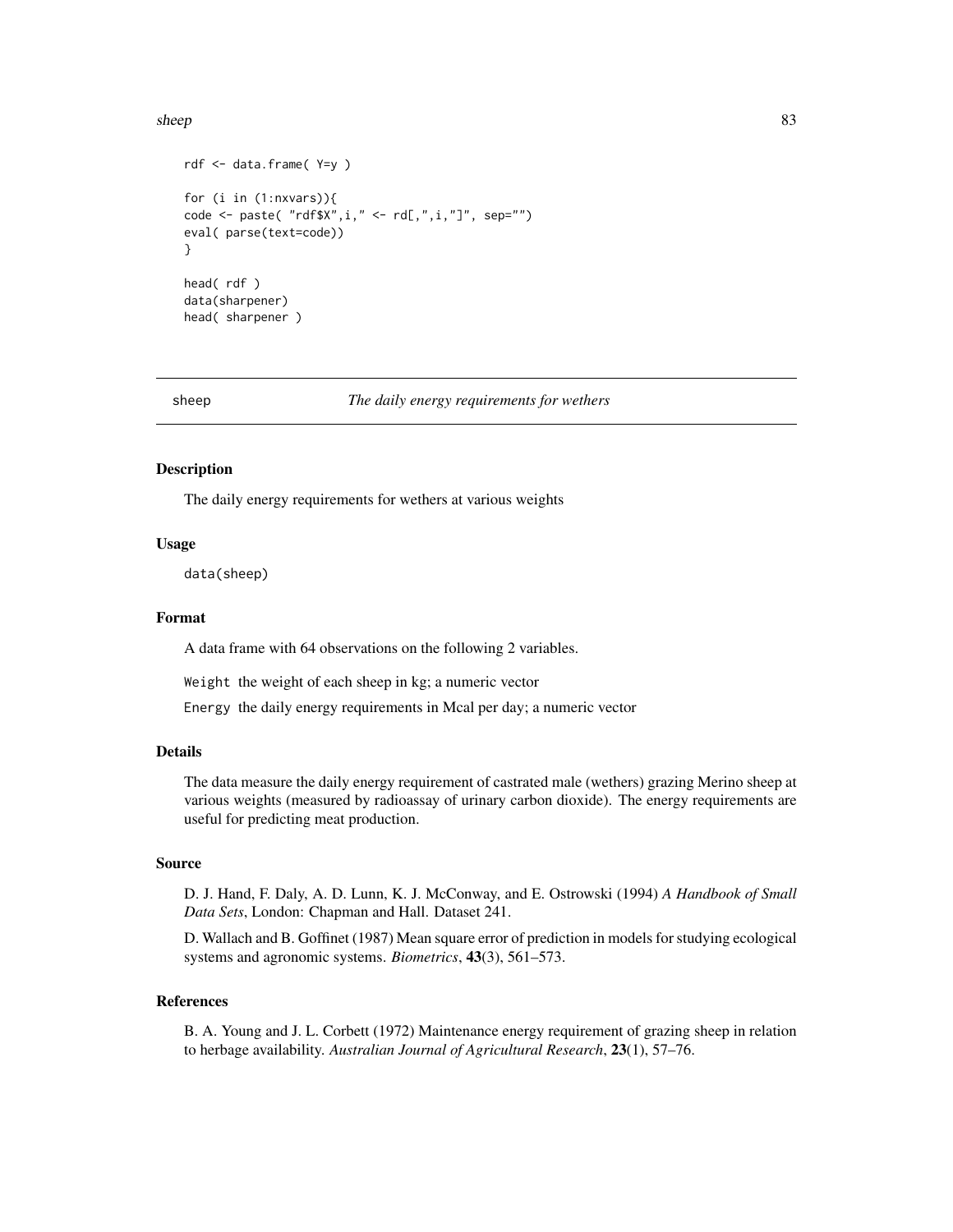84 shuttles are shown in the set of the set of the set of the set of the set of the set of the set of the set of the set of the set of the set of the set of the set of the set of the set of the set of the set of the set of

#### Examples

```
data(sheep)
plot(Energy ~ Weight, data=sheep, pch=19)
```
shuttles *O-rings on the space shuttles*

# Description

The number of O-rings damaged for 23 space shuttle launches

## Usage

data(shuttles)

# Format

A data frame containing 23 observation with the following 2 variables.

Temp the ambient air temperature in degrees Fahrenheit; a numeric vector

Damaged the number of primary O-rings damaged for 23 space shuttle launches

## Details

The data give the ambient temperature and the number of primary O-rings damaged for 23 of the 24 space shuttle launches before the launch of the space shuttle *Challenger* on January 28, 1986. (Challenger was the 25th shuttle. One engine was lost at sea and could not be examined.) Each space shuttle contains 6 primary O-rings.

#### Source

Samprit Chatterjee, Mark S. Handcock and Jeffrey S. Simonoff (1995) *A Casebook for a First Course in Statistics and Data Analysis*, Wiley.

Siddhartha R. Dalal, Edward B. Fowlkes and Bruce Hoadley (1989) Risk analysis of the space shuttle: Pre-*Challenger* prediction of failure. *Journal of the American Statistical Association*, 84(408), 945–957; Table 1.

## Examples

data(shuttles) plot(Damaged/6 ~ Temp, data=shuttles)

<span id="page-83-0"></span>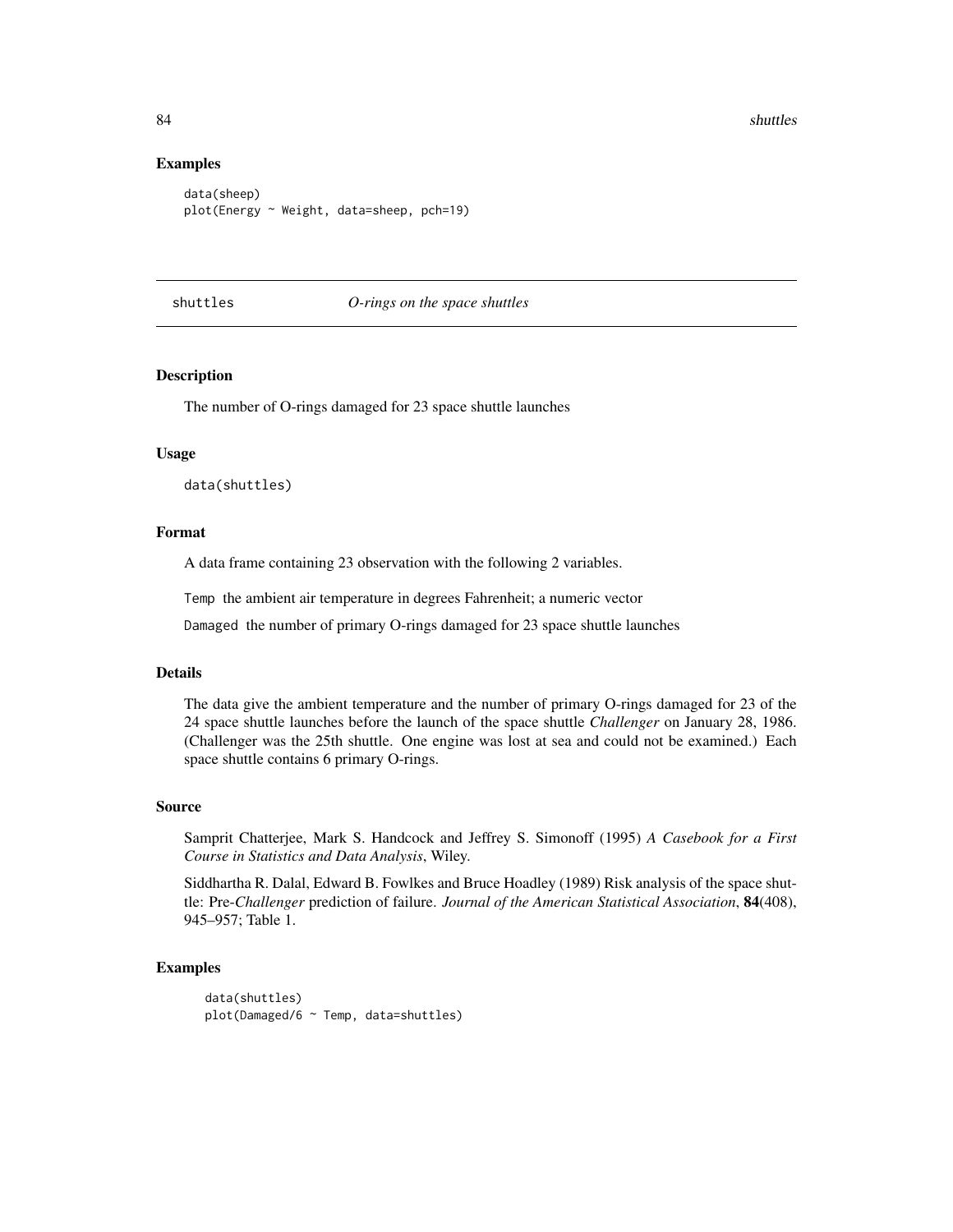<span id="page-84-0"></span>

Health concerns of teenagers

# Usage

data(teenconcerns)

# Format

A data frame with 16 rows, on the following 4 variables.

Counts the average number of calls in each assay

Sex the sex of the teenagers; one of M or F

Age the age groups of the teenagers; one of 12-15 or 16-17

Concern the type of health concerns; one of Sex, Menstrual, Healthy or Nothing

## Details

The data give the numbers of teenagers of two age groups with health concerns in specific areas: Sex, Menstrual, Healthy (that is, how healthy they are) or Nothing (no concerns at all). More specifically, these are the number of teens who would like to discuss these topics with their doctor. For males M, menstrual concerns can be treated as structural zeros.

# Source

Brunswick, Ann F. (1971) Adolescent health, sex, and fertility. *American Journal of Public Health*, 61(4): 711–729. The numbers are inferred from the percentages in Table 3.

# References

Christen, R. (2013) *Log-Linear Models*, Springer Texts in Statistics, Springer: New York.

Fienberg, S. E. (2007) *The Analysis of Cross-Classified Categorical Data*, Springer: New York.

```
data(teenconcerns)
summary(teenconcerns)
```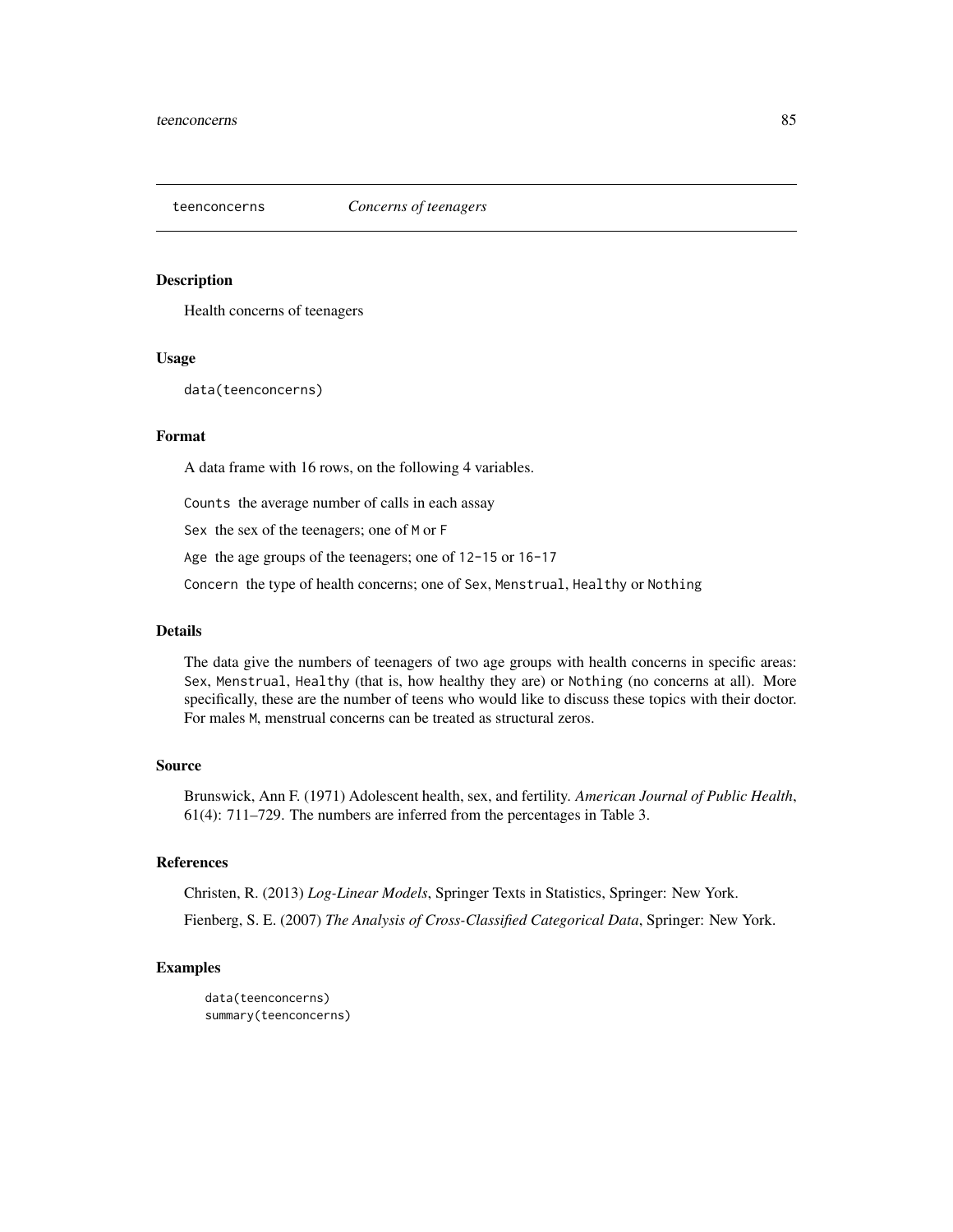<span id="page-85-0"></span>

The effectiveness of two types of toothbrushes for males and females

#### Usage

data(toothbrush)

# Format

A data frame with 52 observations on the following 5 variables.

Subject an identifier

Sex the sex of the subject; a factor with levels F (female) or M (male)

Toothbrush the type of toothbrush; a factor with levels Hugger or Conventional

Before the dental plaque index before brushing; a numeric vector

After the dental plaque index after brushing; a numeric vector

#### Details

The data give the plaque index before and after brushing for two types of toothbrushes for males and females. Each subject uses both toothbrushes. A dental plaque index of zero is the best possible score; brushing cannot make the score worse; Before - After is positive continuous with one exact zero.

## Source

Reiko Aoki, Jorge A. Achcar, Heleno Bolfarine, and Julio M. Singer (2003) Bayesian analysis of null-intercept errors-in-variables regression for pretest/post-test data. *Journal of Applied Statistics*,  $30(1)$ ,  $3-12$ .

#### References

J. M. Singer and D. F. Andrade (1997) Regression models for the analysis of pretest-posttest data. *Biometrics*, 53, 729–735.

```
data(toothbrush)
with(toothbrush, plot(Before-After \sim Sex))
with(toothbrush, plot(Before-After ~ Toothbrush))
```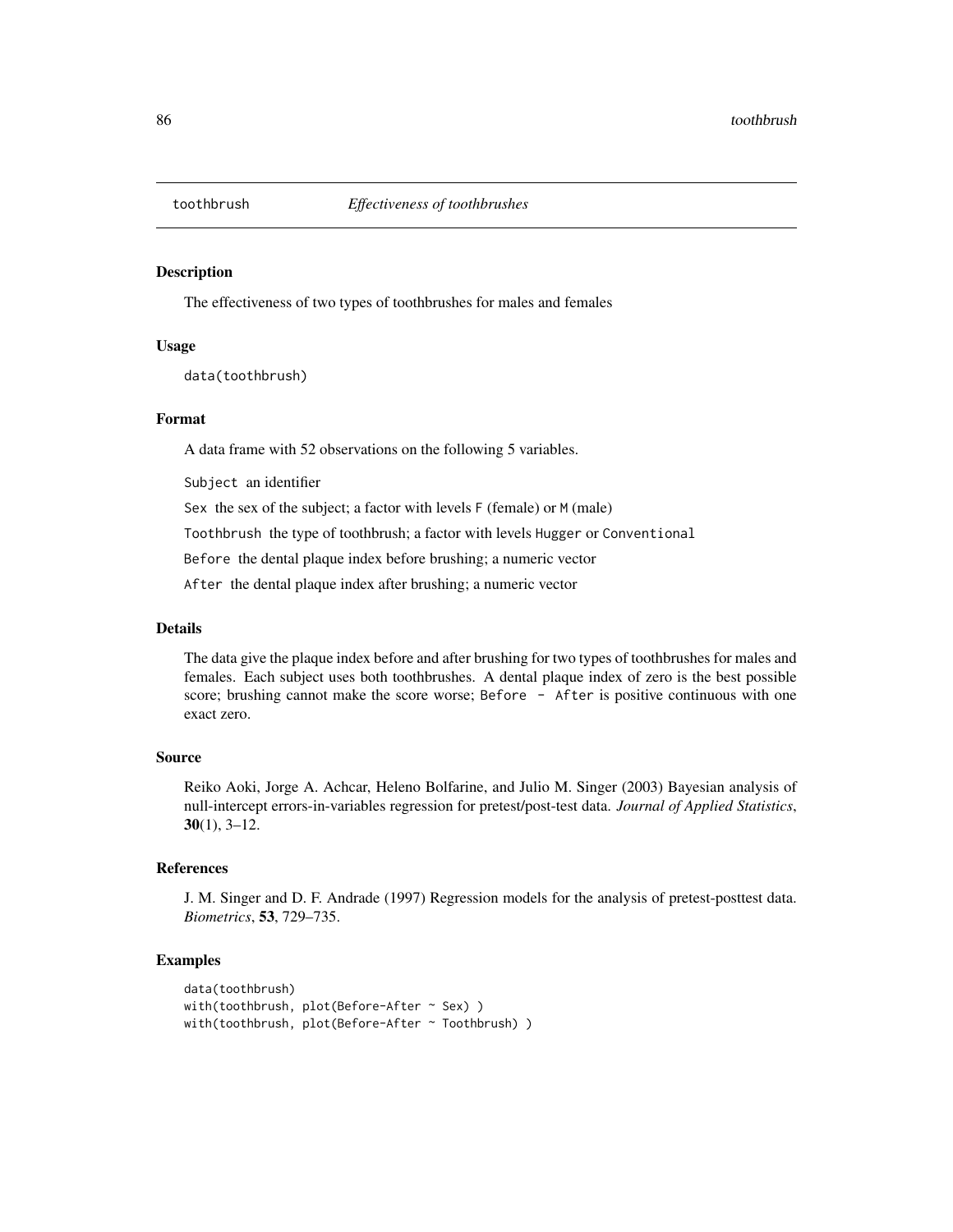<span id="page-86-0"></span>

The proportion of people sampled in 34 cities in El Salvador who tested positive for toxoplasmosis.

# Usage

data(toxo)

## Format

A data frame with 34 observations on the following 5 variables.

City the city from which the data comes; a numeric vector

Rainfall the recorded rainfall in millimetres at each city, presumably annual; a numeric vector

Proportion the proportion of those sampled who tested positive to toxoplasmosis; a numeric vector

Sampled the number of people sampled in each city; a numeric vector of integers

Positive the number of people who tested positive to toxoplasmosis; a numeric vector of integers

# Details

The subjects are not randomly sampled within city.

#### Source

Bradley Efron (1986) Double exponential families and their use in generalized linear regression. *Journal of the American Statistical Association*, 81(395), 709–721.

# Examples

data(toxo) summary(toxo)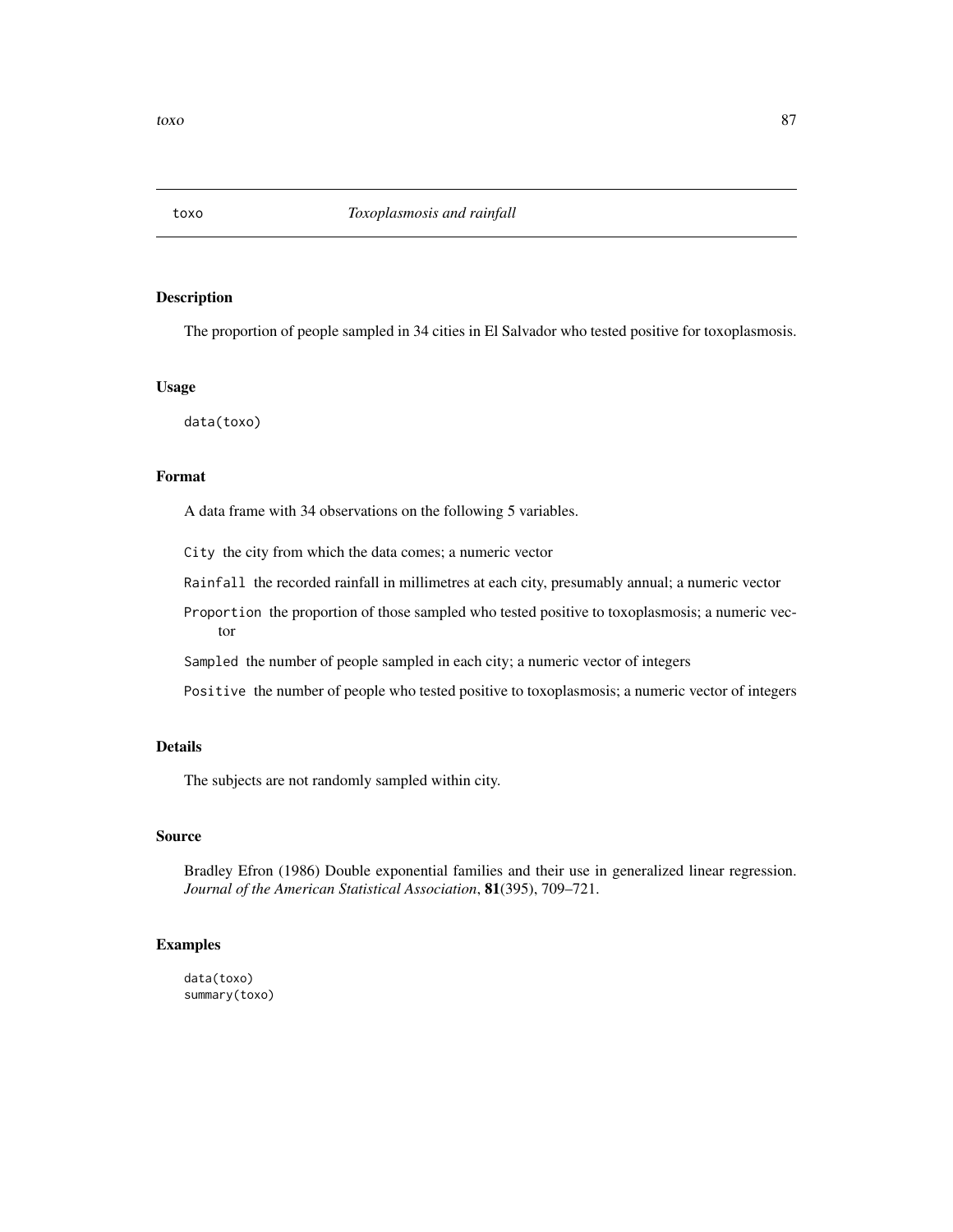<span id="page-87-0"></span>

The data are the lengths of three sides of (hypothetical) right-angled triangles

# Usage

data(triangle)

# Format

A data frame with 20 observations on the following 3 variables.

- y the length of the hypotenuse; a numeric vector
- x1 the length of one side of the triangle; a numeric vector
- x2 the length of the third side of the triangle; a numeric vector

## Details

The data give the three sides of hypothetical right-angled triangles. The data are randomly generated so that y is the square root of  $x_1^2 + x_2^2$ , plus a small amount of error. The idea is from Gelman and Nolan (2002).

# Source

The data are artificial; generated using R.

#### References

The idea is from Andrew Gelman and Deborah Nolan (2002) *Teaching Statistics: A bag of tricks*. Oxford University Press.

#### Examples

data(triangle) plot(triangle)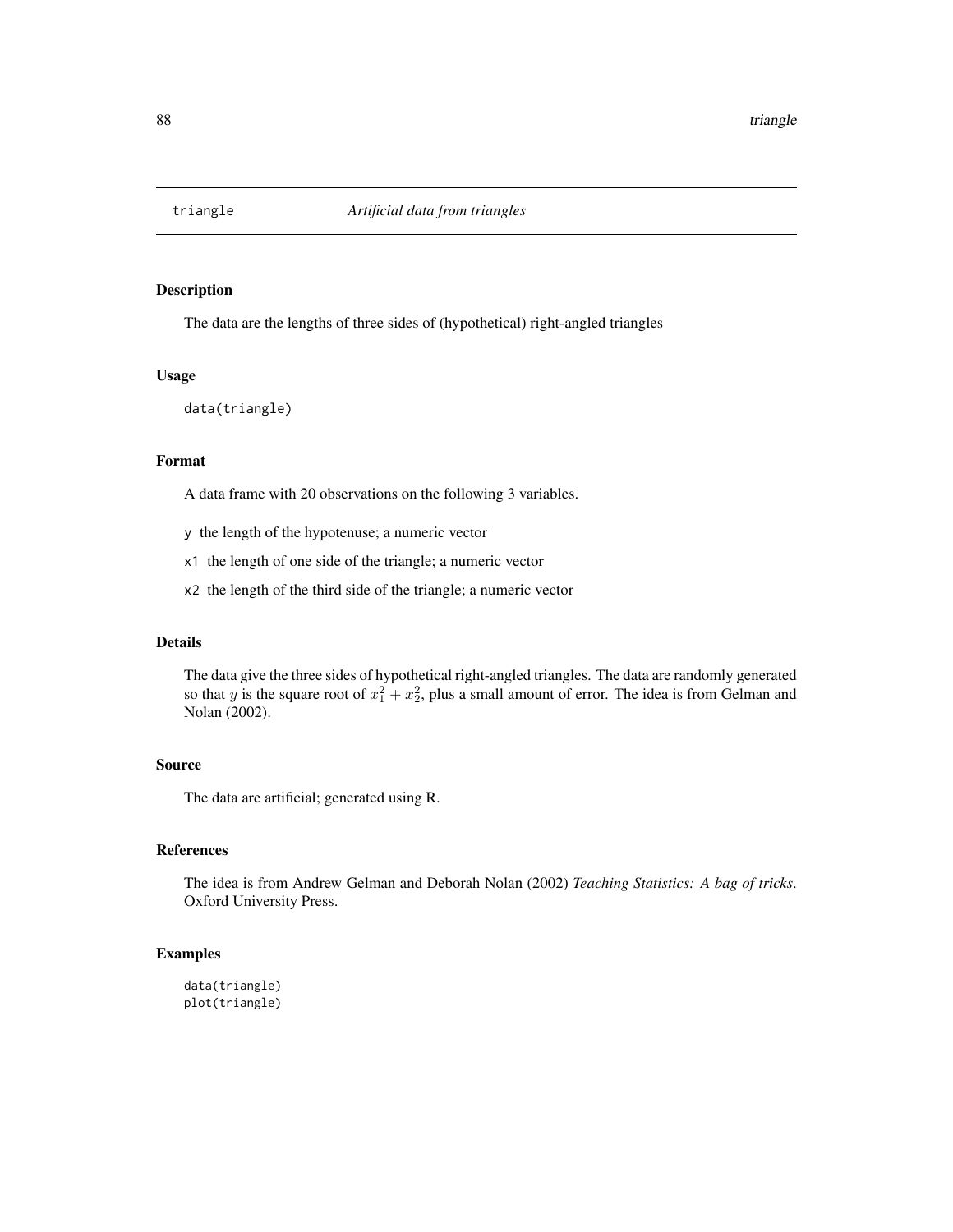<span id="page-88-0"></span>

The survival of trout eggs exposed to potassium cyanate

#### Usage

data(trout)

# Format

A data frame with 48 observations on the following 4 variables.

Conc the concentration of potassium cyanate in mg/litre; a numeric variable

When when the toxicant is applied; a factor with levels Now or Later (after the eggs have waterhardened)

Number the number of eggs used; a numeric variable

Dead the number of eggs dead; a numeric variable

# Details

The data show the number of trout eggs that are dead at Day 19 after exposure to potassium cyanate (KSCN). Half the eggs in each vial were first allowed to water-harden before the toxicant was applied; the other were exposed immediately.

## Source

R. J. O'Hara Hines and E. M. Carter (1993) Improved added variable and partial residual plots for detection of influential observations in generalized linear models. *Applied Statistics*, 42(1), 3–20.

D. J. Hand, F. Daly, A. D. Lunn, K. J. McConway, and E. Ostrowski (1994) *A Handbook of Small Data Sets*, London: Chapman and Hall. Dataset 418.

## Examples

data(trout) summary(trout)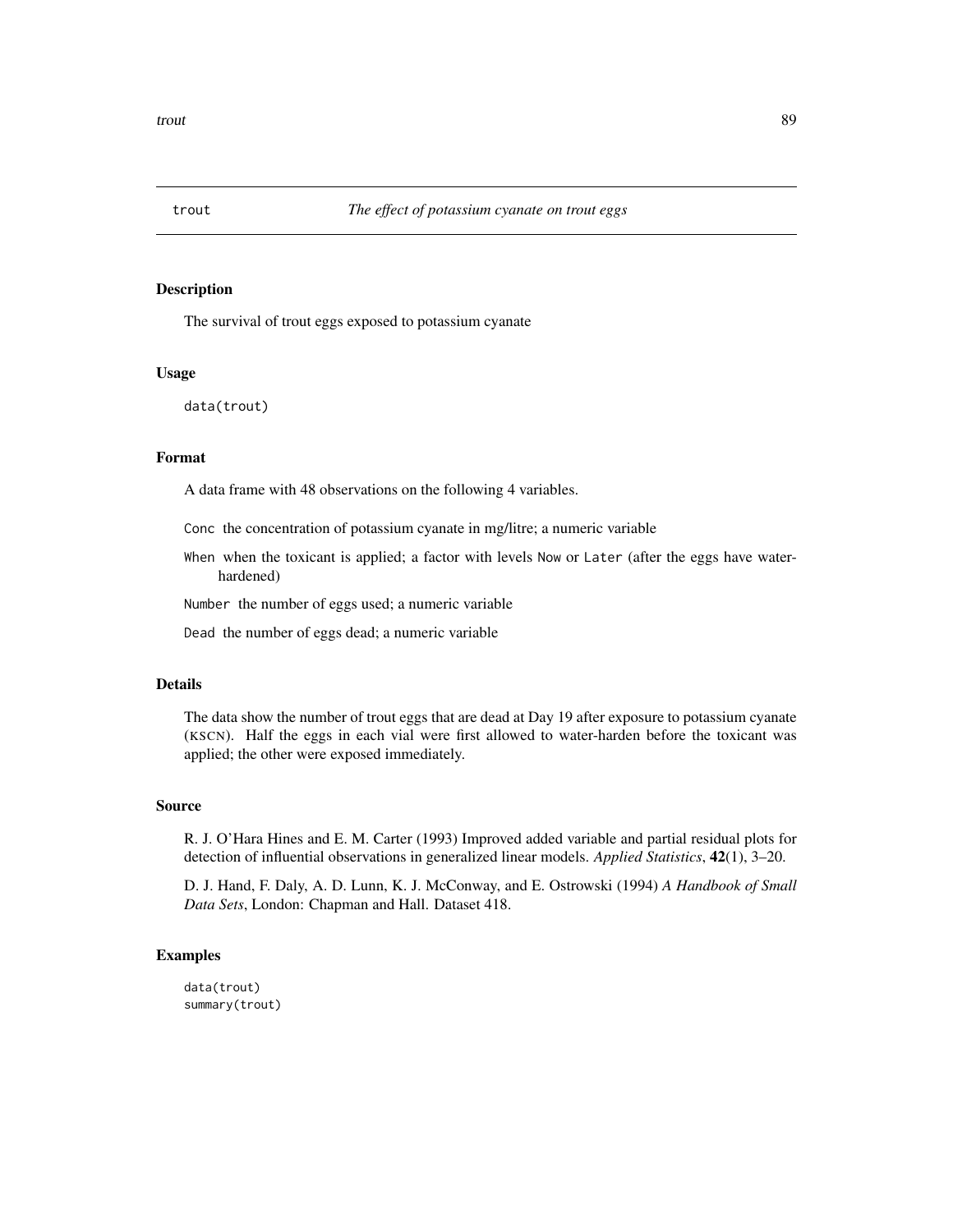<span id="page-89-0"></span>

In an experiment, turbine wheels were run for a number of hours, and the number of fissures developed was counted

#### Usage

data(turbines)

# Format

A data frame with 11 observations on the following 3 variables.

Hours the number of hours the turbine was run; a numeric vector

Turbines the number of turbines run for the given amount of hours; a numeric vector

Fissures the number of turbines wheels with fissures; a numeric vector

# Details

The data give the midpoints of running times; that is, the first row (where Hours=400) actually corresponds to a running time of 0 to 800 hours. The final class is 4400+ hours, taken as 4600 for convenience.

#### Source

Raymond H. Myers, Douglas C. Montgomery, and G. Geoffrey Vining (2002) *Generalized linear models with applications in engineering and the sciences*, Wiley.

#### References

The original source is Wayne Nelson (1982) *Applied Life Data*, Wiley, 407–409.

```
data(turbines)
summary(turbines)
```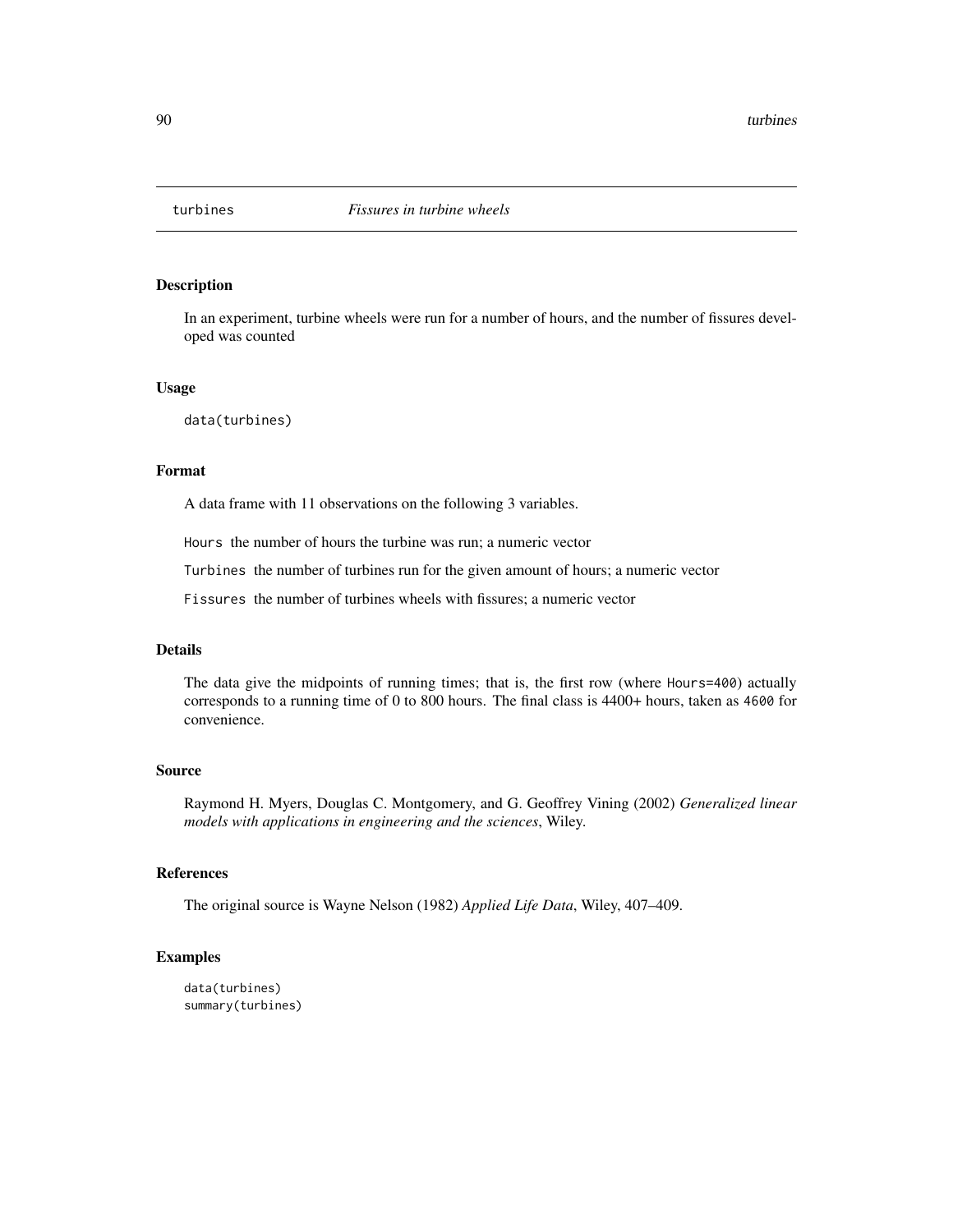<span id="page-90-0"></span>

The urination times of animals

# Usage

data(urinationD)

#### Format

A data frame containing 35 observations with the following 5 variables.

Animal the type of animals; some are repeated

Sex the sex of the animal; one of F or M

- Mass the mass of the animal (or mean mass of the animals, when multiple animals are represented), in kg
- Duration the urination time of the animal (or the mean, when multiple animals are represented), in seconds

SampleSize the size of the sample represented by the data, usually 1

## Details

The data give the duration time for urination for animals of different sex and mass. The data were collected using numerous methods (including YouTube videos); see details in Yang et al. (2014). From the paper: "we discover that all mammals above 3 kg in weight empty their bladders over nearly constant duration of  $21 \pm 13$  s." (p. 11932)

# Source

Yang et al. (2014) supplementary information Table S1.

#### References

Patricia J. Yang, Jonathan Pham, Jerome Choo, and David L. Hu (2014) Duration of urination does not change with body size. *Proceedings of the National Academy of Sciences*, 111(33), 11932– 11937.

```
data(urinationD)
summary(urinationD)
```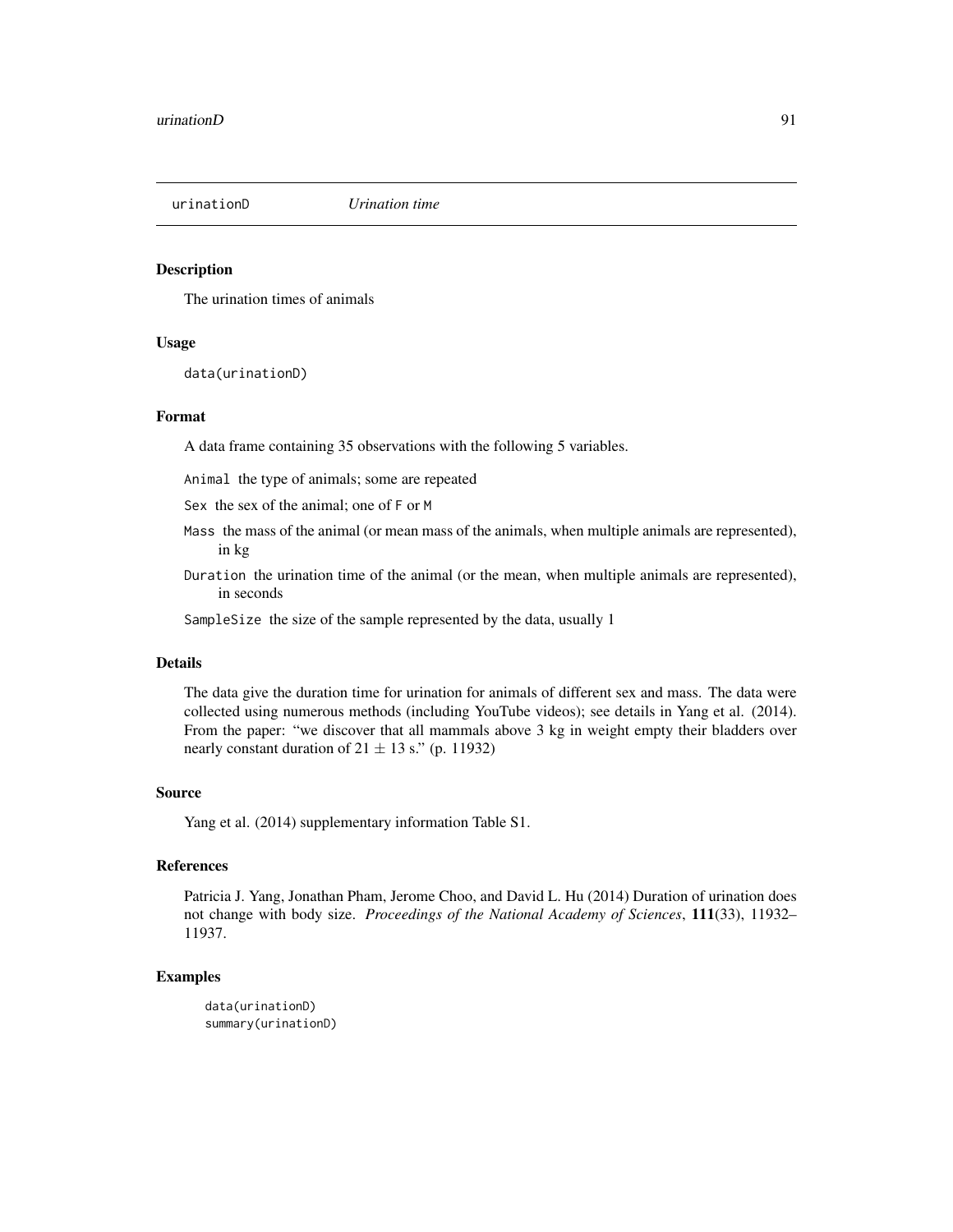<span id="page-91-0"></span>

The urethral length of animals

#### Usage

data(urinationL)

#### Format

A data frame containing 35 observations with the following 5 variables.

Animal the type of animals; some are repeated

Sex the sex of the animal; one of F or M

- Mass the mass of the animal (or mean mass of the animals, when multiple animals are represented), in kg
- Length the urethral length of the animal (or the mean, when multiple animals are represented), in mm

SampleSize the size of the sample represented by the data, usually 1

## Details

The data give the urethral length for animals of different sex and mass. The data were collected using numerous methods; see details in Yang et al. (2014).

#### Source

Yang et al. (2014) supplementary information Table S2.

## References

Patricia J. Yang, Jonathan Pham, Jerome Choo, and David L. Hu (2014) Duration of urination does not change with body size. *Proceedings of the National Academy of Sciences*, 111(33), 11932– 11937.

```
data(urinationL)
summary(urinationL)
```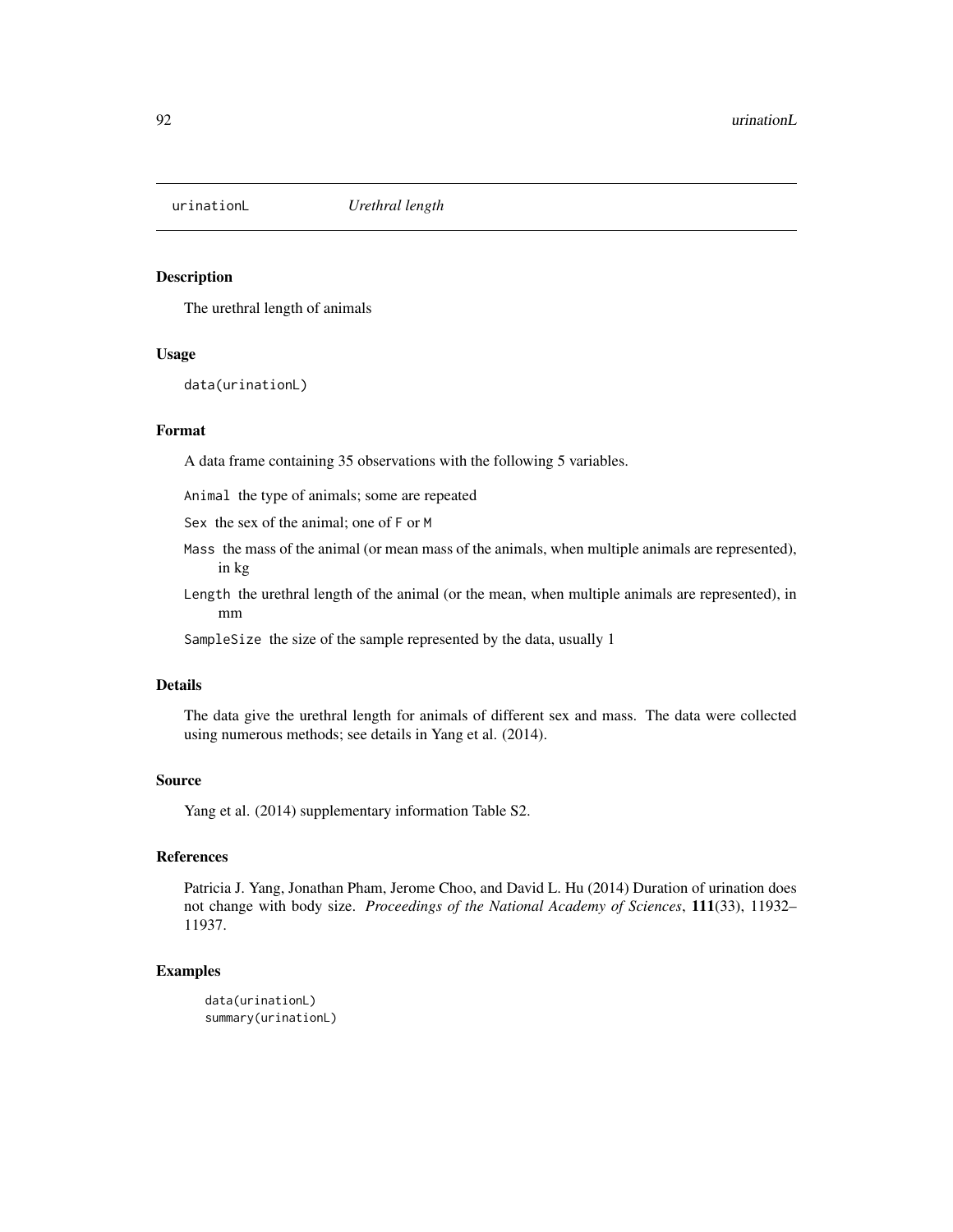<span id="page-92-0"></span>

Diagnoses of cancer in Western Australia for males and females in 1996

## Usage

data(wacancer)

# Format

A data frame with 14 observations on the following 3 variables.

Cancer the type of cancer; a factor with levels Prostate, Breast, Colorectal, Lung, Melanoma, Cervix, and Other

Gender the gender; a factor with levels M (males) and F (females)

Counts the number of people in the designated category; a numeric vector

# Details

The data gives the number of diagnoses of the designated cancers in Western Australia in 1996.

#### Source

Health Department of Western Australia Annual Report 1997/1998—health of Western Australians mortality and survival. Published on the internet [www.health.wa.gov.au/Publications/annualr](www.health.wa.gov.au/Publications/annualreport_9798/)eport\_ [9798/](www.health.wa.gov.au/Publications/annualreport_9798/), accessed 19~September 2001.

# Examples

```
data(wacancer)
summary(wacancer)
```
wheatrain *Annual rainfall in the NSW wheat belt*

# Description

The annual rainfall for stations in the wheat-belt in the north and centre of New South Wales (Australia)

#### Usage

data(wheatrain)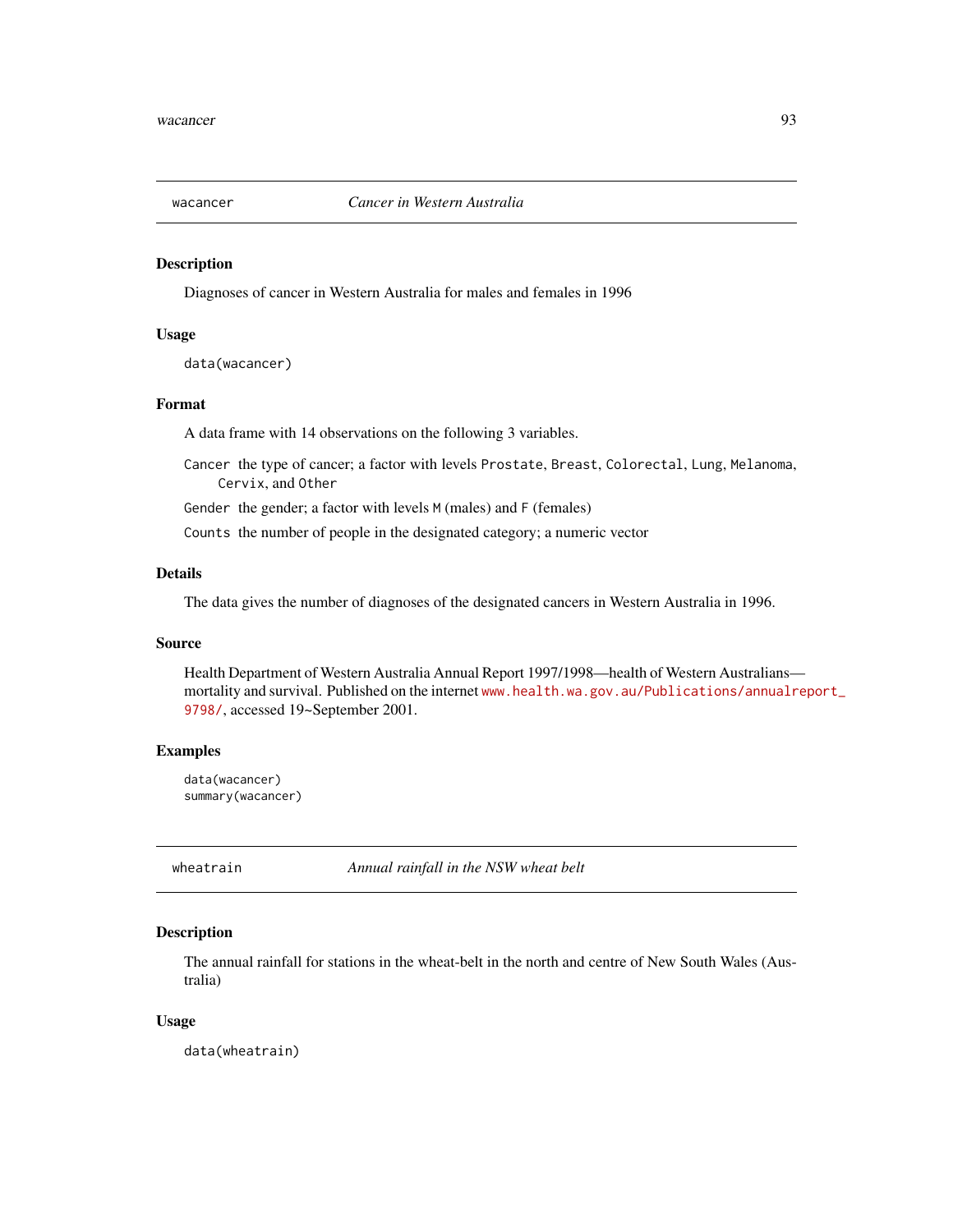#### <span id="page-93-0"></span>94 windmill

# Format

A data frame with 24 observations on the following 6 variables.

Station the station name; a text vector

- Alt the station altitude (in metres); a numeric vector
- Lat the station latitude (in degrees south); a numeric vector
- Lon the station longitude (in degrees east); a numeric vector
- AR the stations' mean annual rainfall (in mm) between 1916 and 1990; a numeric vector

Region the station's region, as computed by Boer et al. (1993) using a principal component analysis based on monthly rainfall; a numeric vector with levels 1, 2 and 3

## Details

The data gives the mean annual rainfall for 24 stations in the wheat-belt of NSW. The mean rainfall is based on the year 1916 to 1990, apart from Station 1 (1907 to 1983), Station 10 (1916 to 1965) and Station 11 (1935 to 1976).

## Source

Rizaldi Boer, David J. Fletcher, and Lindsay C. Campbell (1993) Rainfall patterns in a major wheatgrowing region of Australia. *Australian Journal of Agricultural Research*, 44(2), 606–624.

#### Examples

data(wheatrain) plot(AR ~ Region, data=wheatrain)

windmill *Power generation by windmills*

# **Description**

The amount of direct current (DC) output from windmills for varying wind velocities

#### Usage

data(windmill)

# Format

A data frame with 25 observations on the following 2 variables.

Wind the wind velocity in miles per hours; a numeric vector

DC the DC output; a numeric vector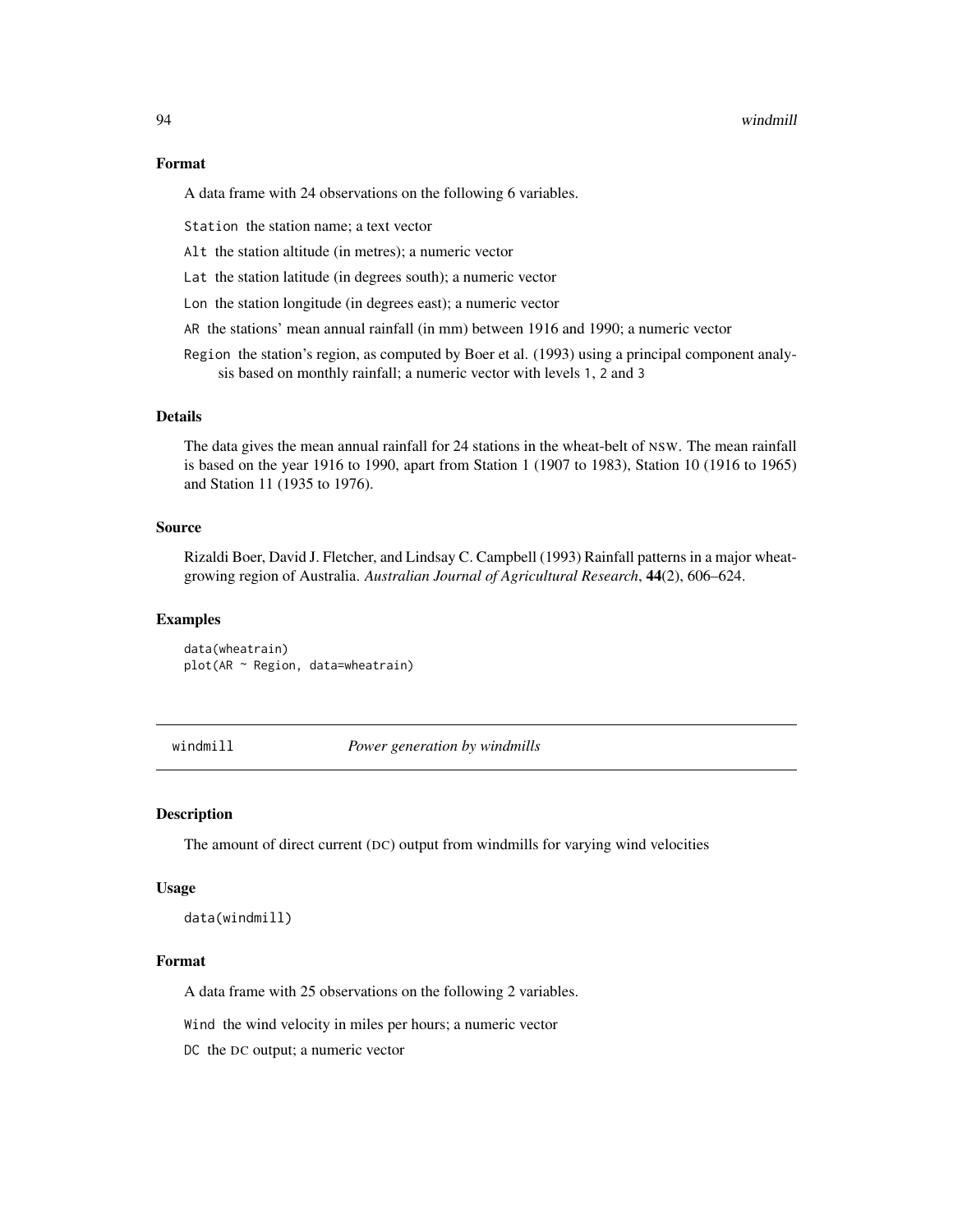#### <span id="page-94-0"></span>wwomen 95

## Details

The wind velocity and corresponding direct current (DC) output from windmills was recorded.

#### Source

G. Joglekar, J. H. Schuenemeyer and V. LaRicca (1989) Lack-of-fit testing when replicates are not available. *American Statistician*, 43, 135–143.

# References

D. J. Hand, F. Daly, A. D. Lunn, K. J. McConway, and E. Ostrowski (1994) *A Handbook of Small Data Sets*, London: Chapman and Hall. Dataset 271.

D. C. Montgomery and E. A. Peck (1982) *Introduction to Linear Regression Analysis*. New York: John Wiley.

## Examples

data(windmill) summary(windmill)

wwomen *Smoking and survival*

# Description

The smoking habits and survival of women in Whickham

# Usage

data(wwomen)

# Format

A data frame with 14 observations on the following 4 variables.

- Age the age of the women in completed years in the *original* survey; a factor with levels 18-24, 25-34, 35-44, 45-54, 55-64, 65-74 and 75+
- Smoking the smoking status of the women in the *original* survey; a factor with levels NonSmoker and Smoker
- Status the status of the women twenty years after the original survey; a factor with levels Dead or Alive

Count the number of women in each category; a numeric vector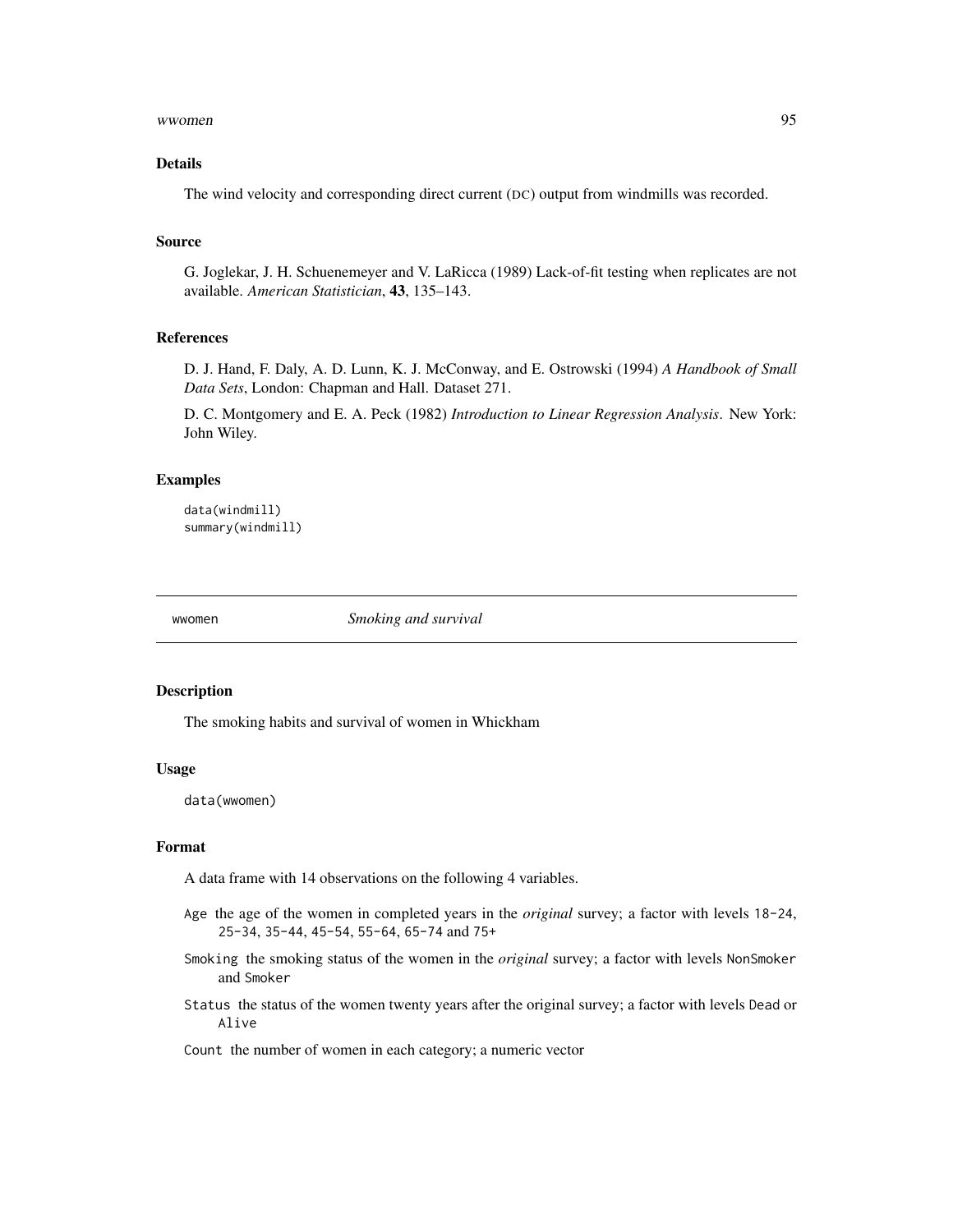## Details

The data gives the smoking and survival data for 1314 women in Whickham (north England). A survey was originally conducted in 1972–1974; a subsequent survey twenty years later followed up the women to determine how many women from the original survey had died. (Of the original women in the survey, 180 have been excluded here: 18 whose smoking habits were not recorded, and 162 who were smokers before the first survey but were non-smokers at the time of the second survey.)

# Source

D. R. Appleton, J. M. French, and M. P. J. Vanderpump (1996) Ignoring a covariate: An example of Simpson's paradox. *The American Statistician*, 50, 340–341.

## References

The data also appear in Anthony C. Davison. *Statistical Models* (2003) Number 11 in Cambridge Series in Statistical and Probabilistic Mathematics. Cambridge University Press, UK.

## Examples

data(wwomen) summary(wwomen)

yieldden *Yield of onions at various densities*

## Description

The mean yields per plant for three onion varieties

#### Usage

data(yieldden)

## Format

A data frame with 30 observations on the following 3 variables.

Yield the yield per plant in grams; a numeric vector

Dens the planting density in plants per square foot; a numeric vector

Var the variety; a numeric vector with levels 1, 2 or 3

# Source

R. Mead (1970) Plant density and crop yield. *Applied Statistics*, 19(1), 64–81.

<span id="page-95-0"></span>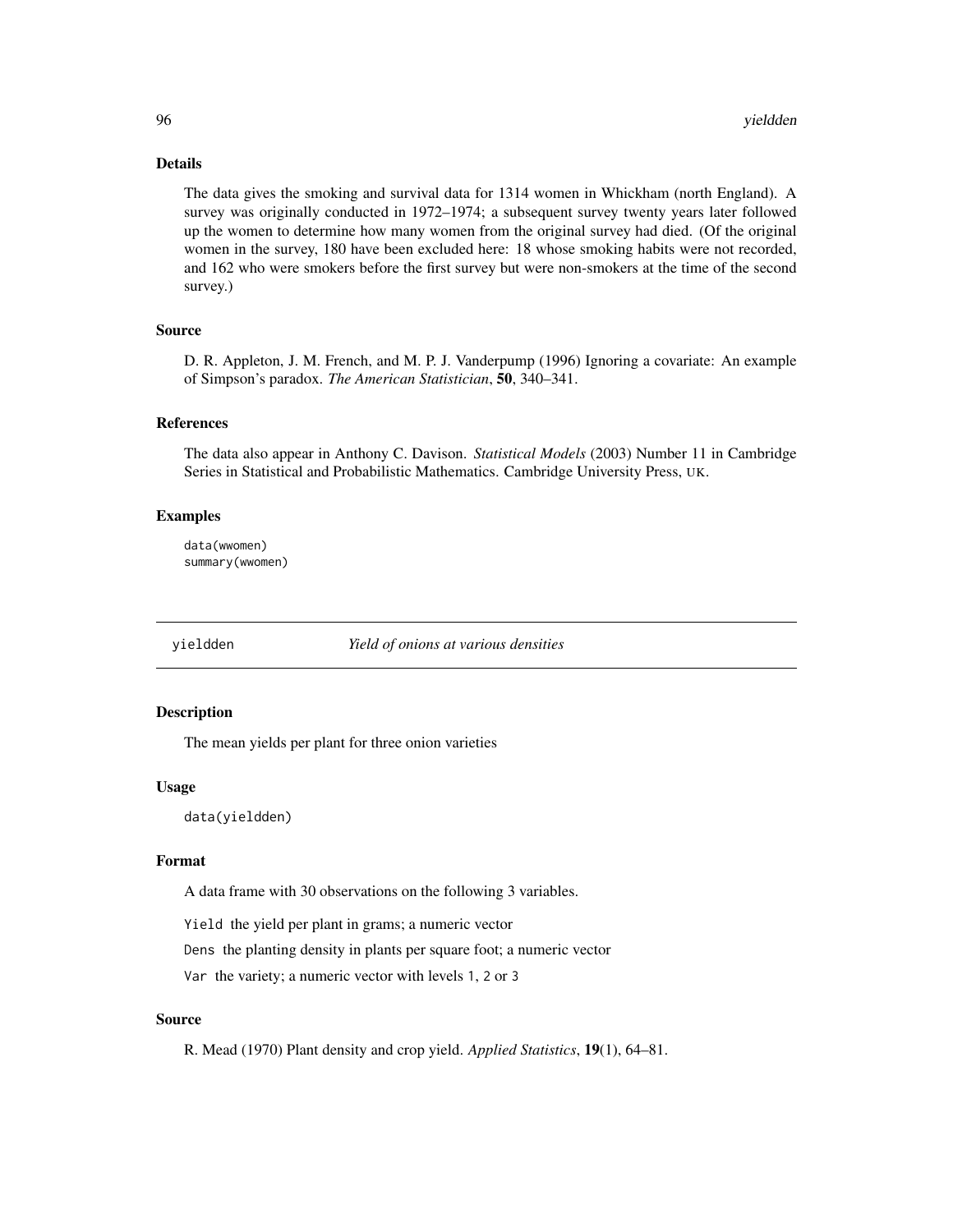#### yieldden 97

# Examples

data(yieldden) summary(yieldden)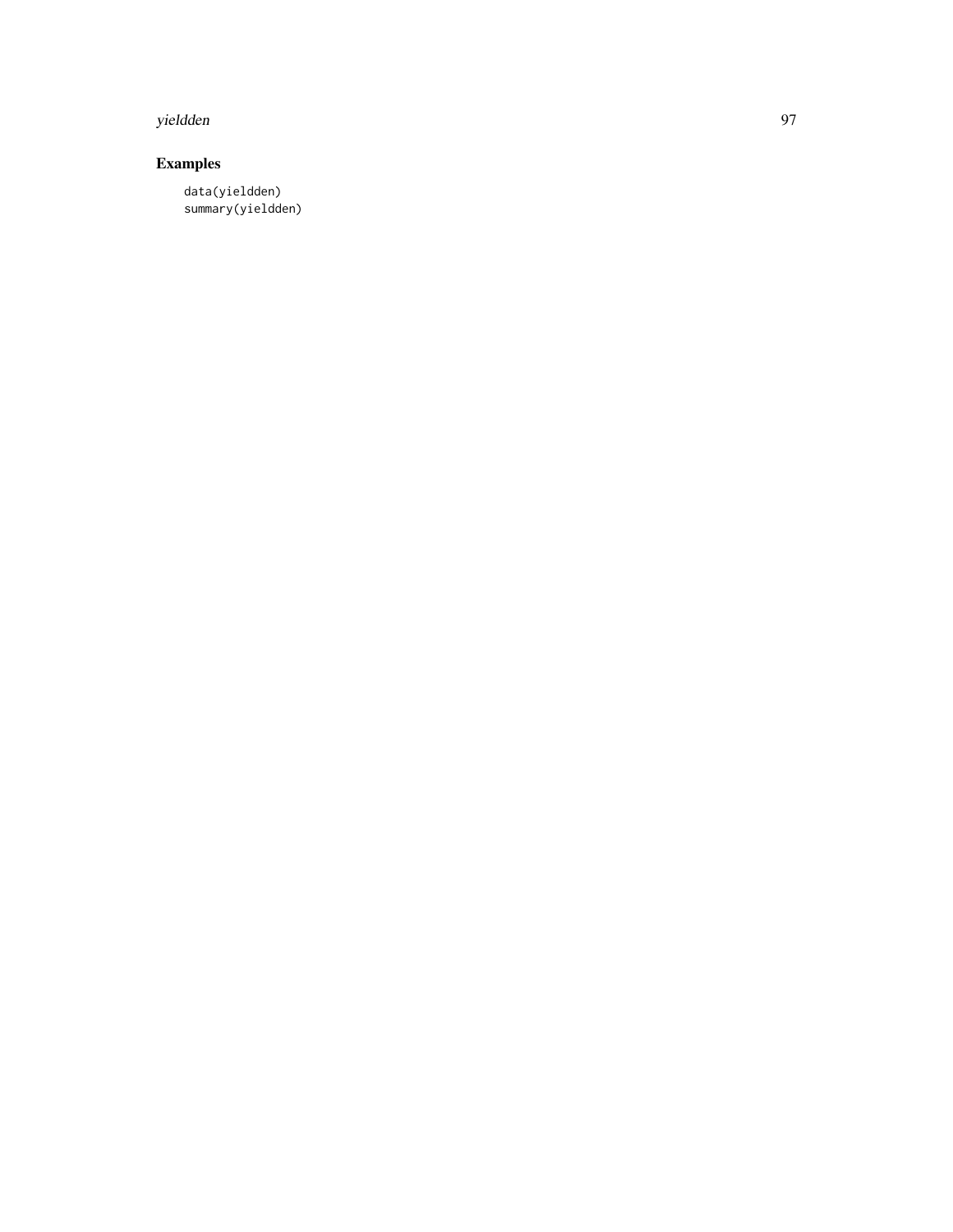# Index

∗Topic datasets AIS,  $3$ ants , [5](#page-4-0) apprentice , [6](#page-5-0) babblers , [7](#page-6-0) belection , [8](#page-7-0) blocks , [9](#page-8-0) boric , [10](#page-9-0) breakdown , [11](#page-10-0) bttstudy , [12](#page-11-0) budworm , [13](#page-12-0) butterfat , [14](#page-13-0) ccancer , [15](#page-14-0) ceo , [16](#page-15-0) cervical , [17](#page-16-0) cheese , [18](#page-17-0) cins , [19](#page-18-0) crawl , [20](#page-19-0) cyclones , [21](#page-20-0) danishlc , [22](#page-21-0) dental, [23](#page-22-0) deposit , [24](#page-23-0) downs , [25](#page-24-0) dwomen , [26](#page-25-0) dyouth , [27](#page-26-0) earinf, [28](#page-27-0) emeraldaug , [29](#page-28-0) energy, [30](#page-29-0) failures, [31](#page-30-0) feedrates , [31](#page-30-0) fineroot, [33](#page-32-0) fishfood , [34](#page-33-0) flathead, [35](#page-34-0) flowers, [36](#page-35-0) fluoro, [37](#page-36-0) galapagos , [38](#page-37-0) germ , [39](#page-38-0) germBin , [40](#page-39-0) gestation , [41](#page-40-0)

gforces , [42](#page-41-0) gopher , [43](#page-42-0) gpsleep , [44](#page-43-0) grazing , [44](#page-43-0) hcrabs, [45](#page-44-0) heatcap , [46](#page-45-0) humanfat , [47](#page-46-0) janka, [48](#page-47-0) kstones , [49](#page-48-0) lactation, [50](#page-49-0) leafblotch , [50](#page-49-0) leukwbc , [51](#page-50-0) lime , [52](#page-51-0) lungcap , [53](#page-52-0) mammary, [55](#page-54-0) mandible, [56](#page-55-0) manuka , [56](#page-55-0) motorins , [57](#page-56-0) mutagen , [59](#page-58-0) <code>mutantfreq</code>, $60$ nambeware , [61](#page-60-0) nhospital , [62](#page-61-0) nitrogen, [63](#page-62-0) nminer , [64](#page-63-0) paper, [65](#page-64-0) perm , [66](#page-65-0) phosphorus , [67](#page-66-0) pock , [68](#page-67-0) poison , [68](#page-67-0) polyps , [69](#page-68-0) polythene , [70](#page-69-0) punting , [71](#page-70-0) quilpie , [72](#page-71-0) ratliver , [73](#page-72-0) rootstock , [74](#page-73-0) rrates , [74](#page-73-0) rtrout , [75](#page-74-0) ruminant , [76](#page-75-0)

satiswt , [77](#page-76-0)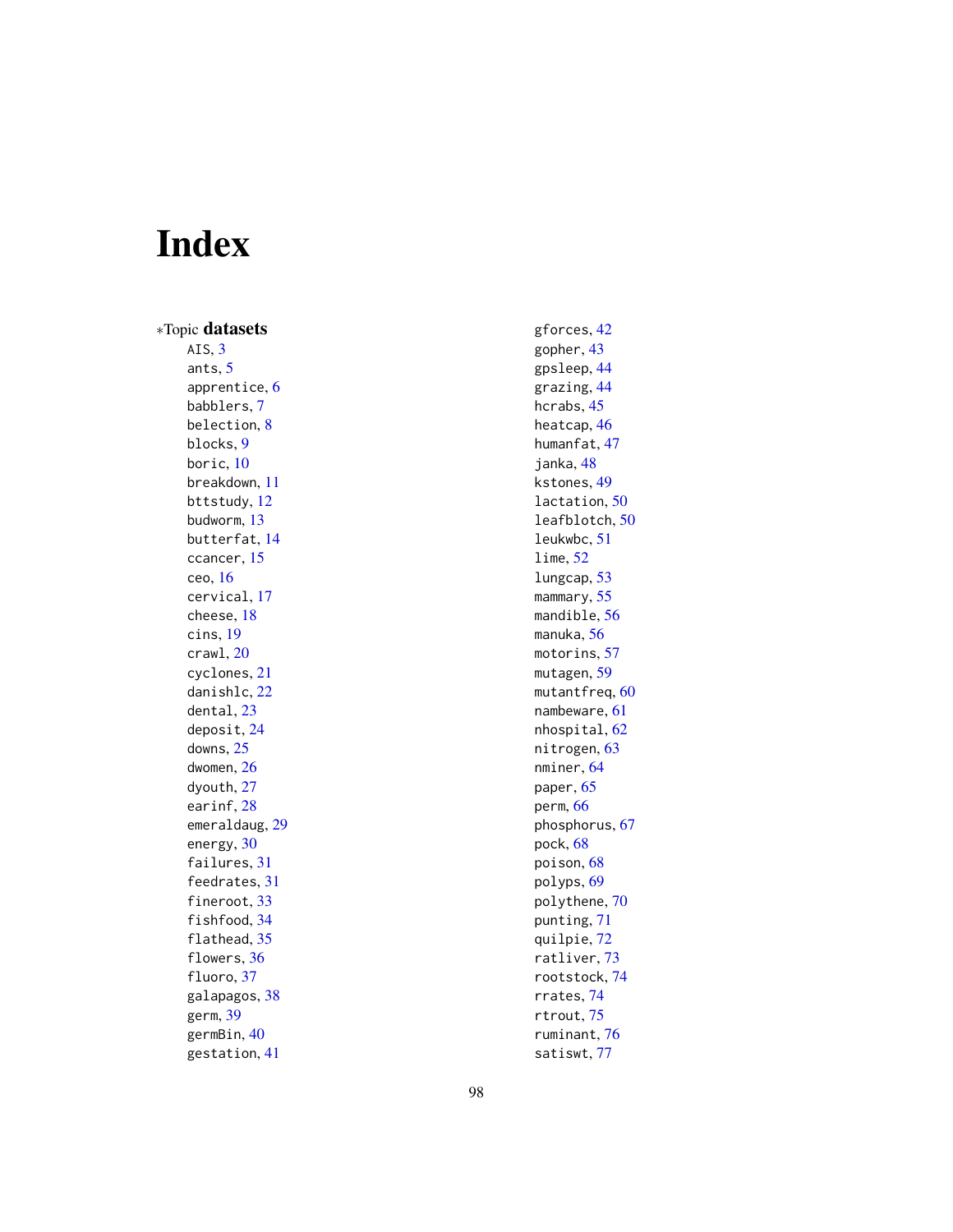#### INDEX 99

sdrink , [78](#page-77-0) seabirds , [79](#page-78-0) serum, [80](#page-79-0) setting, [81](#page-80-0) sharpener , [82](#page-81-0) sheep , [83](#page-82-0) shuttles , [84](#page-83-0) teenconcerns , [85](#page-84-0) toothbrush , [86](#page-85-0) toxo , [87](#page-86-0) triangle, [88](#page-87-0) trout , [89](#page-88-0) turbines , [90](#page-89-0) urinationD , [91](#page-90-0) urinationL , [92](#page-91-0) wacancer , [93](#page-92-0) wheatrain , [93](#page-92-0) windmill , [94](#page-93-0) wwomen , [95](#page-94-0) yieldden , [96](#page-95-0) AIS,  $3$ ants , [5](#page-4-0) apprentice , [6](#page-5-0) babblers , [7](#page-6-0) belection , [8](#page-7-0) blocks , [9](#page-8-0) boric, [10](#page-9-0) breakdown , [11](#page-10-0) bttstudy , [12](#page-11-0) budworm , [13](#page-12-0) butterfat , [14](#page-13-0) ccancer , [15](#page-14-0) ceo , [16](#page-15-0) cervical , [17](#page-16-0) cheese , [18](#page-17-0) cins , [19](#page-18-0) crawl , [20](#page-19-0) cyclones , [21](#page-20-0) danishlc , [22](#page-21-0) dental , [23](#page-22-0) deposit , [24](#page-23-0) downs , [25](#page-24-0) dwomen , [26](#page-25-0) dyouth , [27](#page-26-0) earinf, [28](#page-27-0)

emeraldaug , [29](#page-28-0) energy, [30](#page-29-0) failures, [31](#page-30-0) feedrates , [31](#page-30-0) fineroot, [33](#page-32-0) fishfood , [34](#page-33-0) flathead, [35](#page-34-0) flowers, [36](#page-35-0) fluoro, [37](#page-36-0) galapagos , [38](#page-37-0) germ , [39](#page-38-0) germBin , [40](#page-39-0) gestation , [41](#page-40-0) gforces , [42](#page-41-0) gopher , [43](#page-42-0) gpsleep , [44](#page-43-0) grazing , [44](#page-43-0) hcrabs , [45](#page-44-0) heatcap , [46](#page-45-0) humanfat , [47](#page-46-0) janka, [48](#page-47-0) kstones , [49](#page-48-0) lactation, [50](#page-49-0) leafblotch , [50](#page-49-0) leukwbc , [51](#page-50-0) lime , [52](#page-51-0) lungcap , [53](#page-52-0) mammary, <mark>[55](#page-54-0)</mark> mandible, [56](#page-55-0) manuka, <mark>[56](#page-55-0)</mark> motorins , [57](#page-56-0) motorins1 *(*motorins *)* , [57](#page-56-0) mutagen, <mark>[59](#page-58-0)</mark> mutantfreq, [60](#page-59-0) nambeware , [61](#page-60-0) nhospital , [62](#page-61-0) nitrogen, [63](#page-62-0) nminer , [64](#page-63-0) paper, [65](#page-64-0)

perm , [66](#page-65-0) phosphorus , [67](#page-66-0)